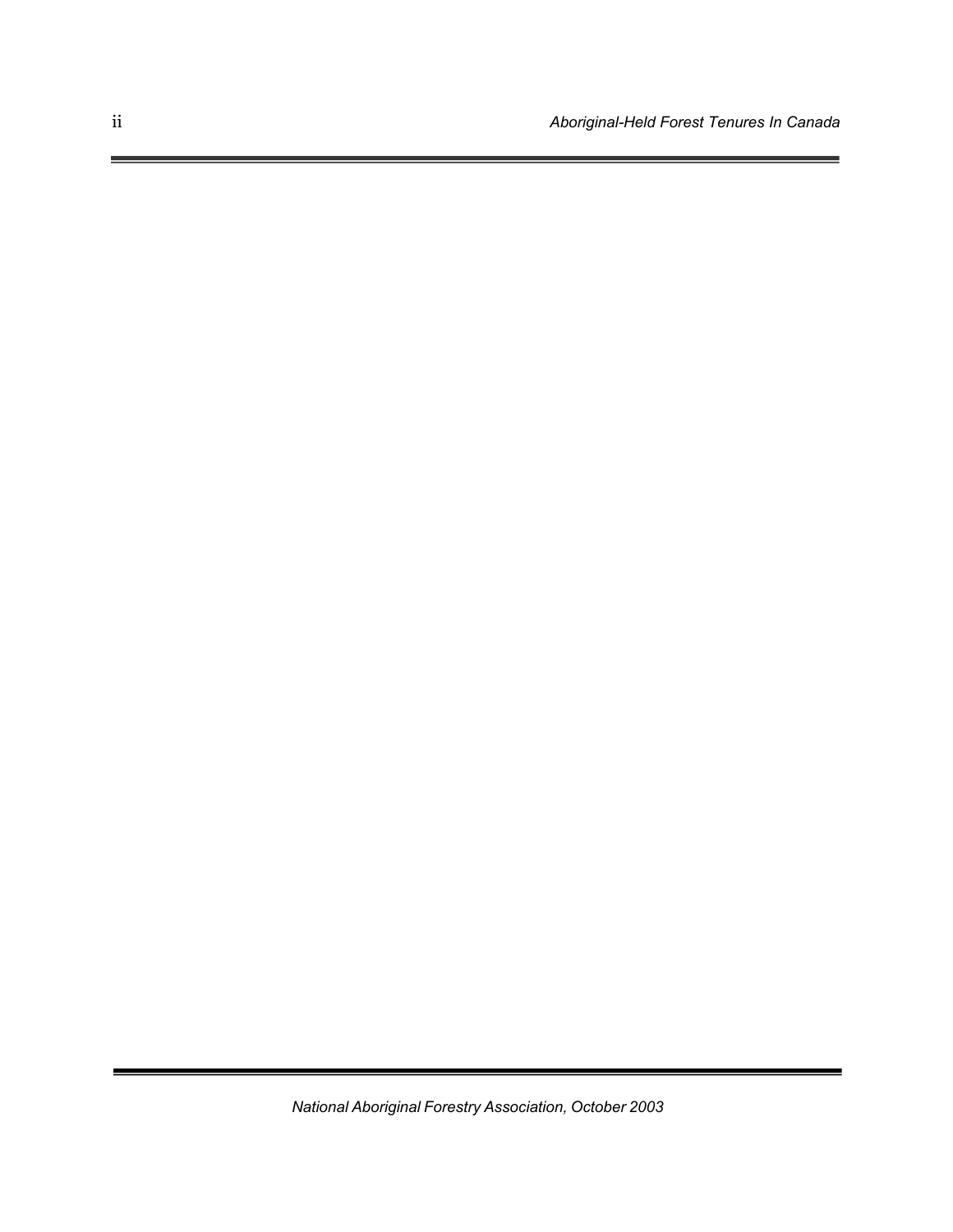## **ACKNOWLEDGEMENTS**

Part of National Aboriginal Forestry Association (NAFA's) mandate is to promote self determination and self reliance in Aboriginal communities across the country. As an Aboriginal organization NAFA works with its members, government, educational institutions, unions and industry associations to build a policy framework in Canada which enables the capacity of Aboriginal Peoples to participate in forest management.

NAFA would like to extend appreciation to all those who contributed to this study. A list of people who provided data and insight for this study is provided in Appendix A.

In addition, NAFA would like to acknowledge the support of the Department of Natural Resources, and Department of Indian Affairs who provided funding assistance for this study through the First Nations Forestry Program (FNFP). The FNFP was launched in April 1996 as a national partnership program jointly managed and administered by the Canadian Forest Service, Natural Resources Canada and Lands and Trust Services, Indian and Northern Affairs Canada.

FNFP assists First Nations to manage their forest resources and positions them to participate in local and regional forest economic development opportunities. The program works with more than 350 First Nation communities across Canada.



*National Aboriginal Forestry Association, October 2003*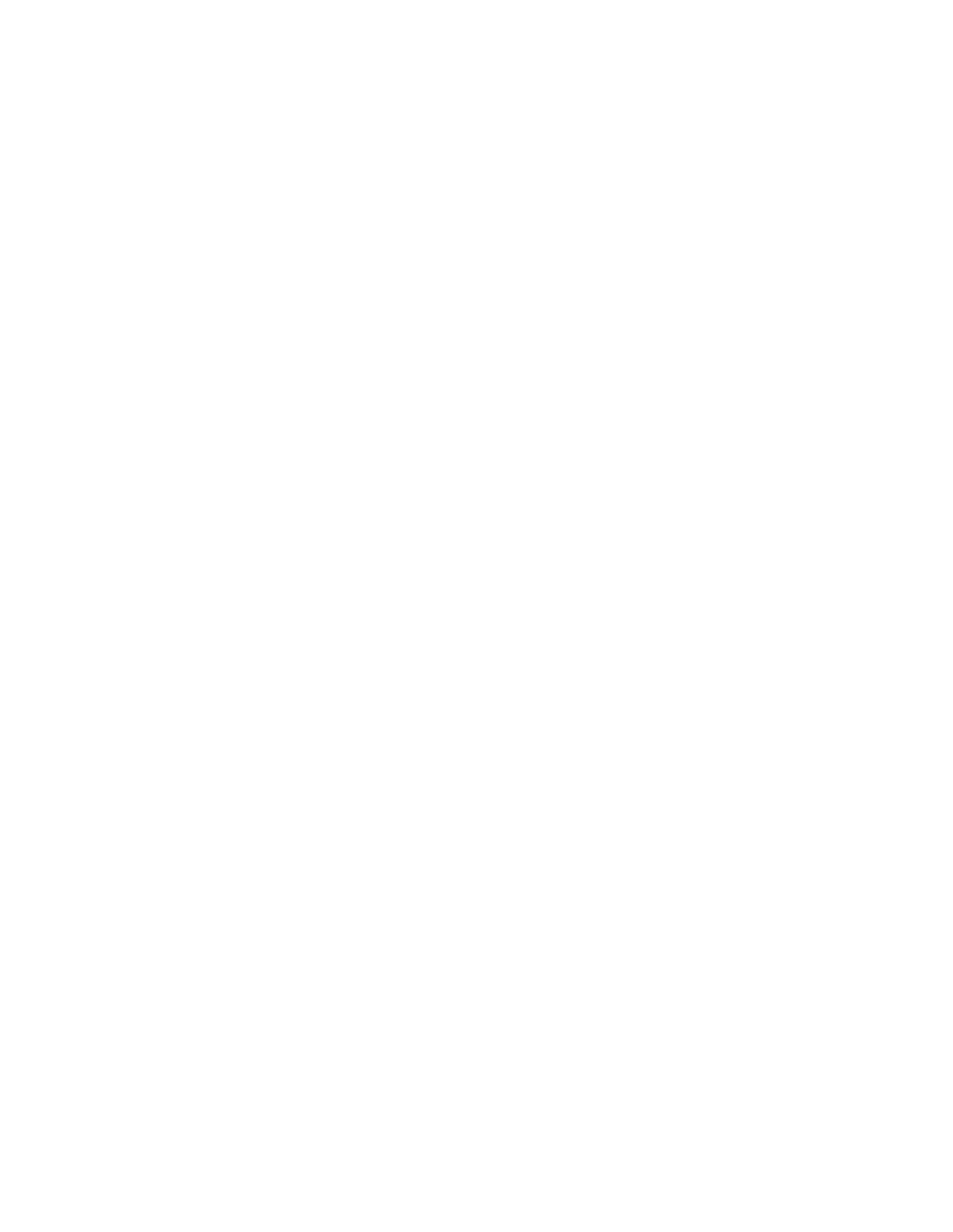# **Table of Contents**

| <b>CHAPTER 1:</b> |  |                                                            |  |  |
|-------------------|--|------------------------------------------------------------|--|--|
| <b>CHAPTER 2:</b> |  | A CLASSIFICATION SYSTEM FOR FOREST TENURES ON CROWN LAND 5 |  |  |
|                   |  |                                                            |  |  |
| <b>CHAPTER 3:</b> |  |                                                            |  |  |
| 3.1               |  |                                                            |  |  |
| 3.2               |  |                                                            |  |  |
| 3.3               |  |                                                            |  |  |
| 3.4               |  |                                                            |  |  |
| 3.5               |  |                                                            |  |  |
| 3.6               |  |                                                            |  |  |
| 3.7               |  |                                                            |  |  |
| 3.8               |  |                                                            |  |  |
| 3.9               |  |                                                            |  |  |
| 3.10              |  |                                                            |  |  |
| 3.11              |  |                                                            |  |  |
| 3.12              |  |                                                            |  |  |
| <b>CHAPTER 4:</b> |  |                                                            |  |  |
| 4.1               |  |                                                            |  |  |
| 4.2               |  |                                                            |  |  |
| <b>CHAPTER 5:</b> |  |                                                            |  |  |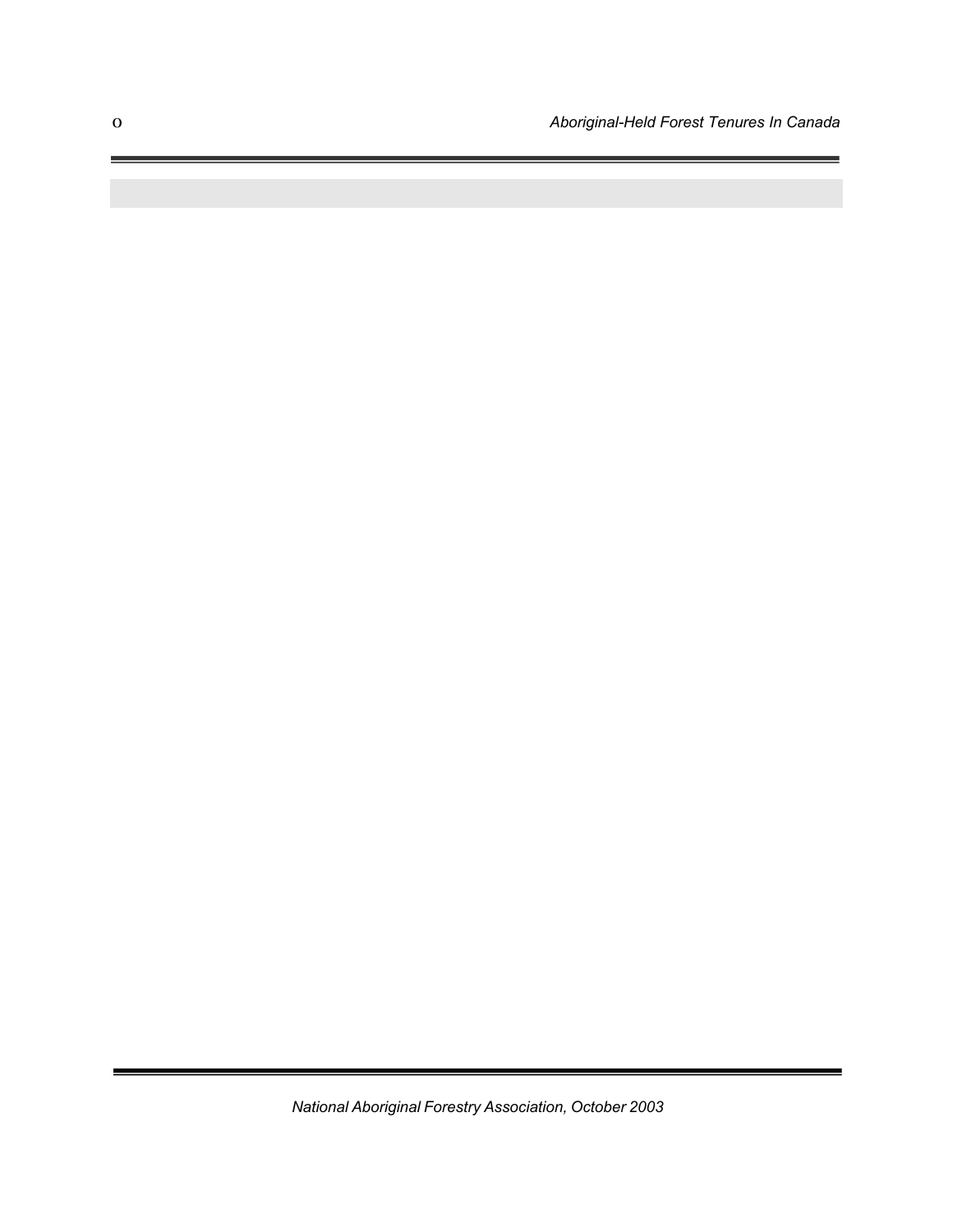## **Chapter 1: INTRODUCTION**

Canada's forests cover 417.6 million hectares, accounting for nearly 10% of the world's forests and 30% of the world's boreal forests.1 The majority of forest land in Canada is publicly-owned—88% by provincial and territorial governments and 5% by the federal government. The remaining 6.5%— or 27 million hectares—is privately owned. Much of this latter area of forest lands entered private hands during the period of expanding European settlement during the 1700s and 1800s. Approximately 1.1 million hectares of forested land is considered to be Aboriginal land, which is 0.25% of Canada's total forested area.2

Most of Canada's commercial forest activity occurs on or near Aboriginal traditional territories which are subject to Aboriginal rights, title or treaty considerations. Most Aboriginal communities in Canada are located within commercial forest zones.3 As a result, Aboriginal Peoples have a keen interest in asserting their rights in the management and economic utilization of these forests. Concerns that intensive fibre harvesting has degraded the forest's ability to support the broad range of Aboriginal use of the forest guaranteed under Aboriginal and treaty rights have frequently motivated efforts to gain a say in forest management.

Recognition of the economic opportunities presented by commercial timber and non-timber forest utilization has also been a major factor promoting Aboriginal determination to gain access to the economic benefits of the forest sector. The forest sector is of immense importance to the Canadian economy. At a time of high unemployment and low labour market participation amongst Aboriginal people living on reserves, this sector is seen by many Aboriginal communities to represent their best option for greater economic self-sufficiency.

Recognition of Aboriginal rights to influence and benefit from the way forests within Aboriginal traditional territories are managed and utilized comes from many Canadian institutions outside the Aboriginal community. For example, Canada's National Forest Strategy—developed by a broadbased coalition made up of federal, territorial and provincial governments, industry, and nongovernmental organisations—makes a call to:

" Implement institutional arrangements between Aboriginal Peoples and governments that reflect a spirit of sharing responsibilities and benefits for the management, conservation and

 $\overline{a}$ 

*National Aboriginal Forestry Association, October 2003*

<sup>1</sup> Natural Resources Canada. "The State of Canada's Forests: 2002-2003."

<sup>2</sup> Derived from the National Forestry Database Program (NFDP), Compendium of Canadian Forestry Statistics, 1991 inventory data. See http://nfdp.ccfm.org.

<sup>3</sup> For example, some 80% of First Nations are located within the commercial forest areas of Canada.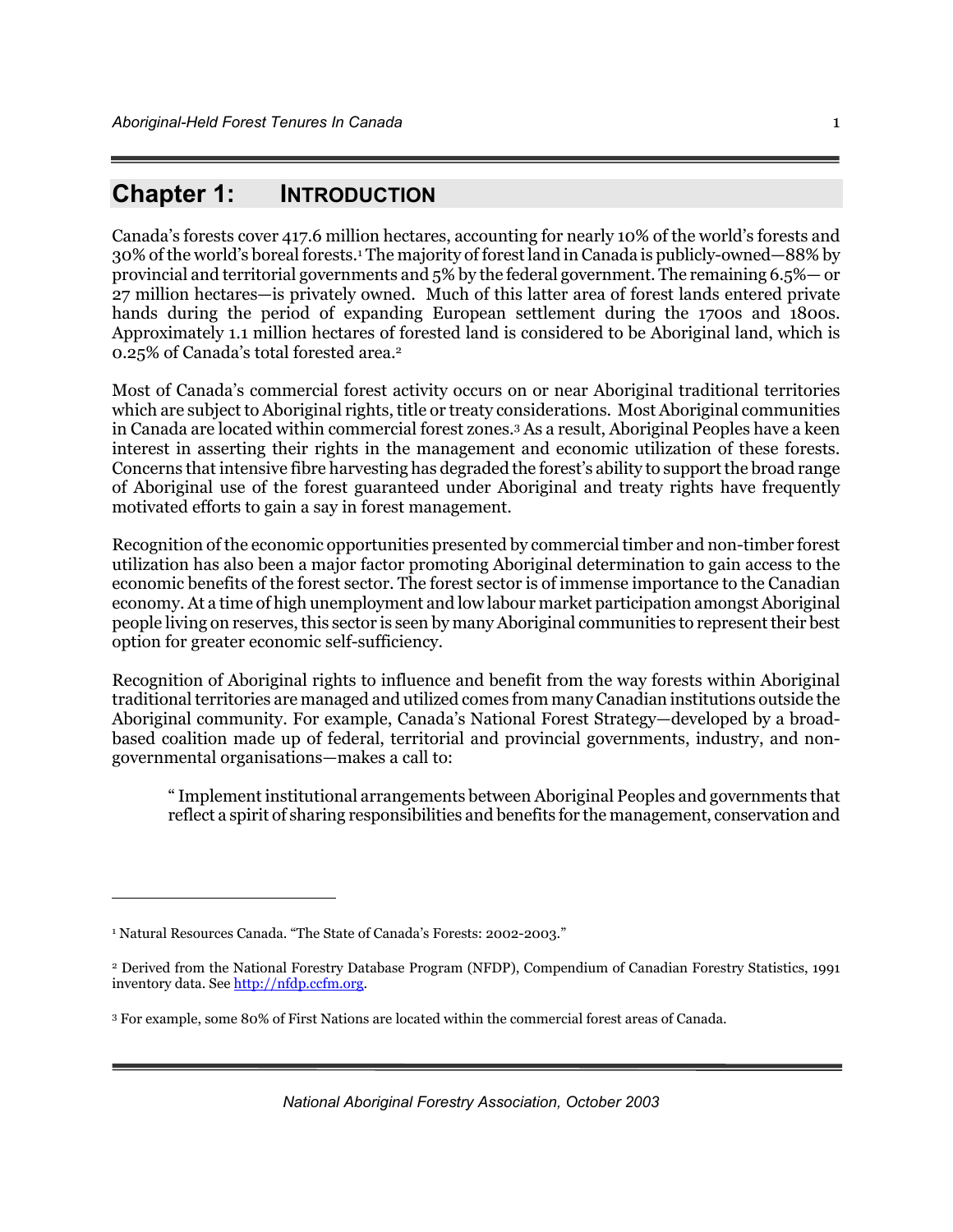sustainable use of forest lands and resources; and give effect to land claim settlements, treaties and formal agreements on forest resource use and management." 4

The strategy further states that Aboriginal Peoples should enjoy "access to a fair share of benefits from the use of forest lands and resources."5

The Royal Commission On Aboriginal Peoples (RCAP) recognized that access to formal tenure is one key way in which Aboriginal Peoples can begin to regain their rightful role in Canadian forest management and to re-instate the central importance that forests have played in Aboriginal economies. RCAP noted the importance of secured allocations of natural resources from sources off reserve, and called on governments to "rethink their overall allocation policies and licensing systems" in order to increase Aboriginal access to and control over resources.6

In the past decade as well, the courts have made significant progress in defining the nature and implications of Aboriginal rights and specific treaty rights in relation to consultation regarding the management of resource use and development activities regarding access to economic benefits from natural resources by Aboriginal Peoples.

Clearly, Canada—across the spectrum of its institutional apparatus—seems to be developing some degree of consensus that Aboriginal Peoples should gain greater influence over, and benefits from, forests. On the road to achieving this shared goal, a challenge will be to measure progress in these areas. Such measurement is needed both to hold governments accountable to their commitments and obligations, as well as to provide a means to test the effectiveness of efforts in achieving desired outcomes. How can this be accomplished on a national scale?

Several areas of indicators can be developed for use in monitoring levels of Aboriginal participation in forest management and forest-based economic activity. One area would include economic indicators such as Aboriginal ownership of forestry business and capital equipment, and employment levels in the forest sector.<sup>7</sup> A second area where progress can be monitored is the participation of Aboriginal Peoples in the management of forest-based development activities, while recognition of Aboriginal and treaty rights to involvement in the forest through government policy and legislative instruments is a further area that could be measured. Currently, efforts to monitor government policy and Aboriginal management participation have been limited and anecdotal.8

l

8 For example, NAFA prepared a 1998 paper, "Aboriginal Forest-Related Traditional Ecological Knowledge in Canada" which explored some of the ways in which Aboriginal knowledge intersects with forest management in Canada.

<sup>4</sup> Action Item 3.2 of the National Forest Strategy (NFS) 2003-2008.

<sup>5</sup> Action Item 3.5 of the NFS.

<sup>6</sup> RCAP Report. Chapter 4: Lands and Resources. Section 7.2: Improving Access to Natural Resources.

<sup>7</sup> NAFA has explored levels of Aboriginal employment in the forest sector in a 1999 paper entitled, "Labour Market Prospects For Aboriginal People In The Forest Sector."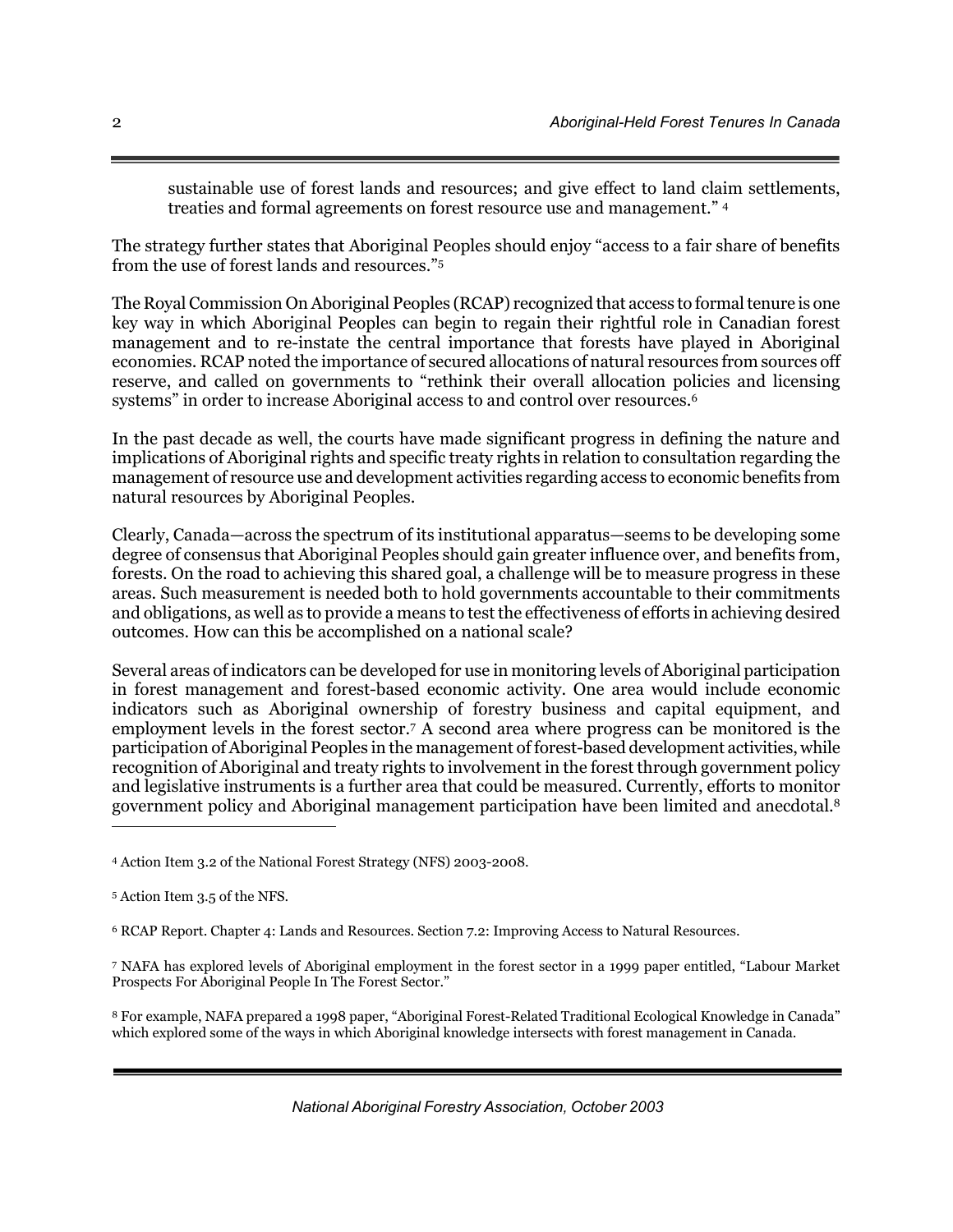Much work remains to be done in all these areas, especially in order to provide quantitative indicators that can relate to progress being made across jurisdictions on a national scale.

One indicator that may be useful in relation to measuring both economic participation and management influence, is the distribution of Crown forest tenure. Under current arrangements, access to appropriate tenure is critical to gaining participation in the forest sector. This applies both to economic participation as well as to participation in a primary role in forest management.

With regard to economic participation, arrangements made in accordance with provincial tenure systems inherently include an investment incentive whereby the private sector receives assurance of wood supply in exchange for the building of wood processing facilities. Tenure systems, in effect, establish the management environment dictating the manner in which economic growth is stimulated and for whom wealth is created. They greatly influence the way in which economic institutions function and forest companies, along with other players in the forest sector, behave in carrying out forest-related activities. To illustrate its far-reaching effect on the Canadian economy, the forest tenure system in Canada has been the primary issue behind the long-standing trade dispute with the USA on softwood lumber.

With regard to forest management, major tenure-holders typically design and implement the detailed management regimes practiced in the forest. Further, major industry players wield considerable influence on how government policy and programs relating to forest management evolve. In Canada, where most forest lands remain under public ownership, access to tenure has been the driving force behind corporate development in Canada's forest industry.

The purpose of this study is to present the results of research undertaken by NAFA to assess the level and kinds of access to tenures by First Nations across Canada's provinces and territories. Particular care has been taken to differentiate between the various forms of tenure that apply to Crown forest lands. Minor forms of tenure, as shall be seen, may provide some access to economic benefits from the forest, but little ability to undertake forest management activities. Major tenures may provide both access to economic benefit, corporate development, and management influence. Alternative tenure arrangements—whereby the tenure-holder is able to manage for diverse values indicate the greatest potential for Aboriginal influence in forest management for Aboriginal values.

It is hoped that this data will help to assess progress in achieving increased Aboriginal participation in forest management and in the forest sector economy that is so widely called for by Canadian institutions. For example, how well have the commitments made in the National Forest Strategy been achieved? Has the spirit of major court decisions been reflected in the forest? As a first attempt to report on Aboriginal tenure across Canada, the study should also serve to set out a baseline against which future progress can be measured.

Other indicators of progress will also be required in addition to tenure access. To what extent, for example, have governments developed policy instruments that allow them to achieve their commitments to improving Aboriginal access to the forest? It is anticipated that work in these areas will be undertaken in the near future. Together these efforts to monitor progress will provide the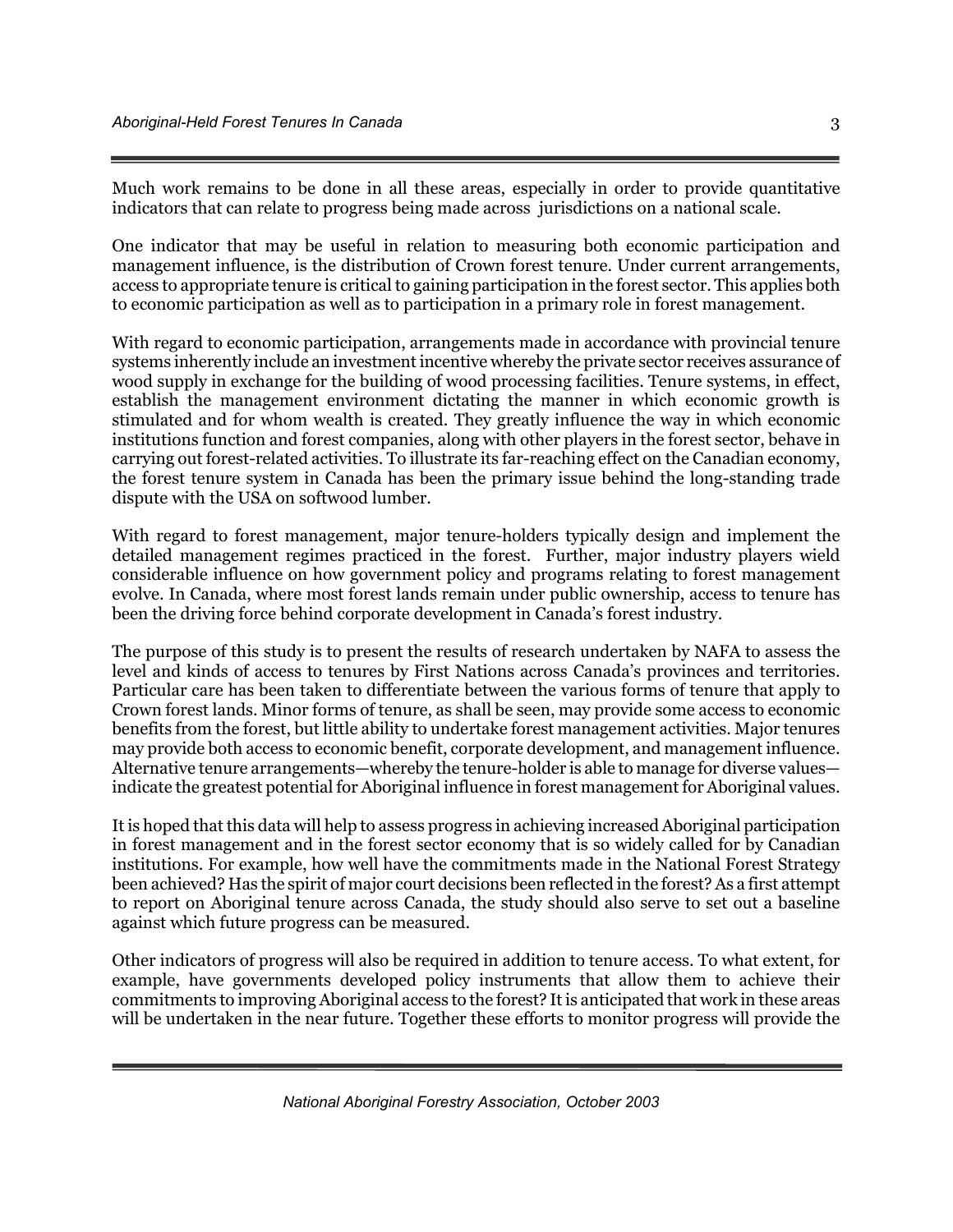feedback needed by both government and Aboriginal institutions to improve future levels of Aboriginal participation in Canada's forests.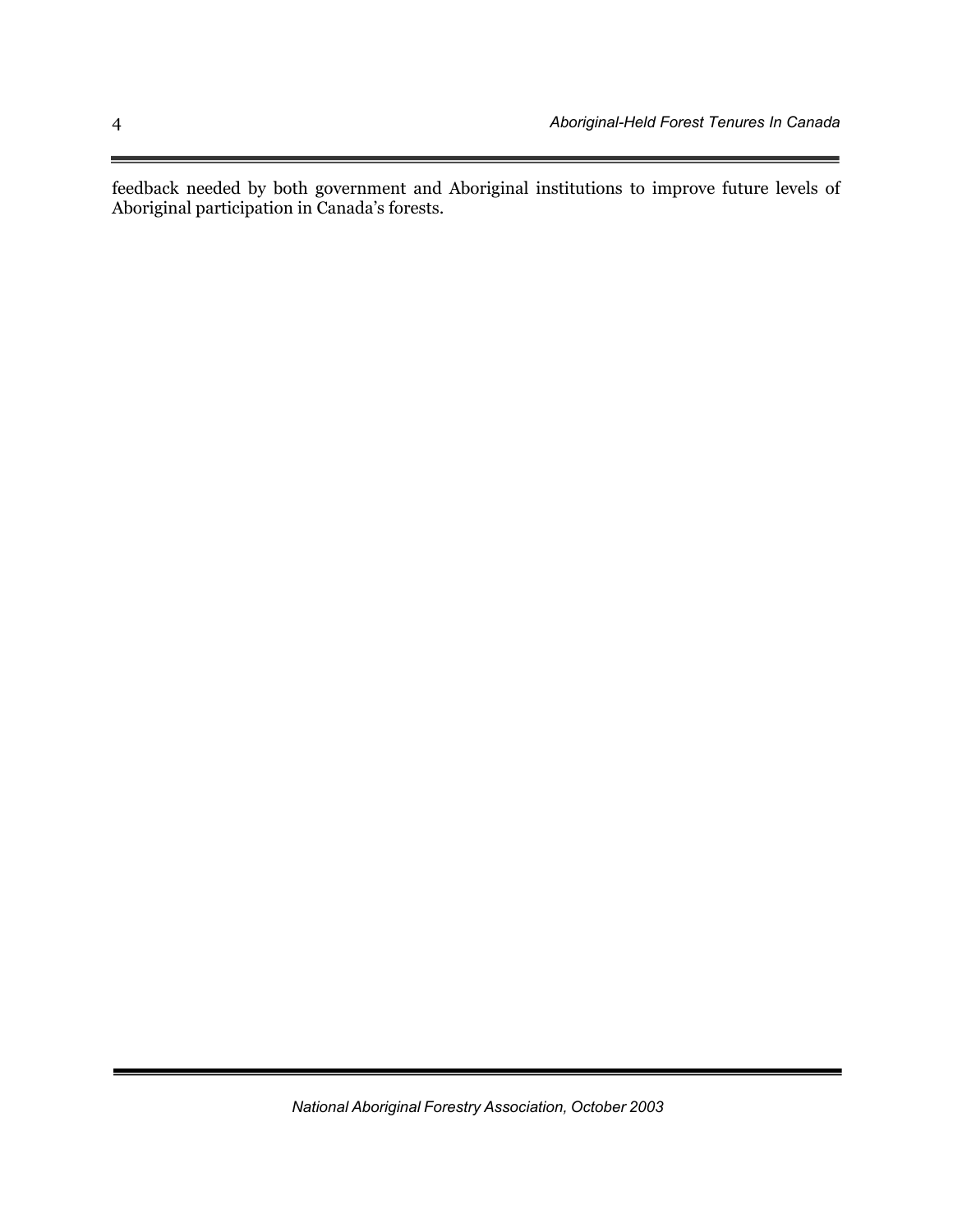## **Chapter 2: ACLASSIFICATION SYSTEM FOR FOREST TENURES ON CROWN LAND**

In order to compare access to Crown tenure across Canadian jurisdictions it is necessary to establish a common classification system. This way, the level of access to Tree Farm Licenses in British Columbia, for example, can be compared with that of Timber Supply and Forest Management Agreements in Quebec.

Several criteria have been used in the design of this common forest tenure system:

- It should be simple, with only a small number of categories;
- It should be able to accommodate all variations in provincial and territorial tenure forms;
- It should be able to distinguish forms of tenure based on level of management responsibility, economic value, and duration.

Taking these criteria into account, along with a review of provincial and territorial systems, a fivecategory system has been developed. These are presented in the following table.

The intent of this classification system is to allow for a comparison of Aboriginal access to Crown forests for the purposes of forest management and forest-based economic development. Forest tenure provides one important indicator that provides insight into both these dimensions of involvement in the forest.

Under this system, the 'Alternative' tenure (Group 'A') provides the greatest opportunity currently available for managing the forest for diverse values. Group I tenures provide significant management influence, although clear requirements for managing the forest for achieving commercial objectives limit the flexibility for other values to balance these objectives. Some progress may be made to improve how other values can better co-exist within an industry-oriented forest management regime. Group II tenures are those that focus on providing long-term access to forest timber resources, with less responsibility for the management of the forest. Both Group I and II tenures provide stable access to timber resources, assisting the tenure-holder in accessing capital financing in support of their commercial activities.

Like Group II, III and IV tenures are focussed on providing access to forest resources with little or no management role. However, these are short-term tenures. Group III supports existing commercial capacity but may be less effective than long-term, renewable tenures in building this capacity. Group IV are generally geared toward individual, non-commercial or micro-commercial use of forest resources.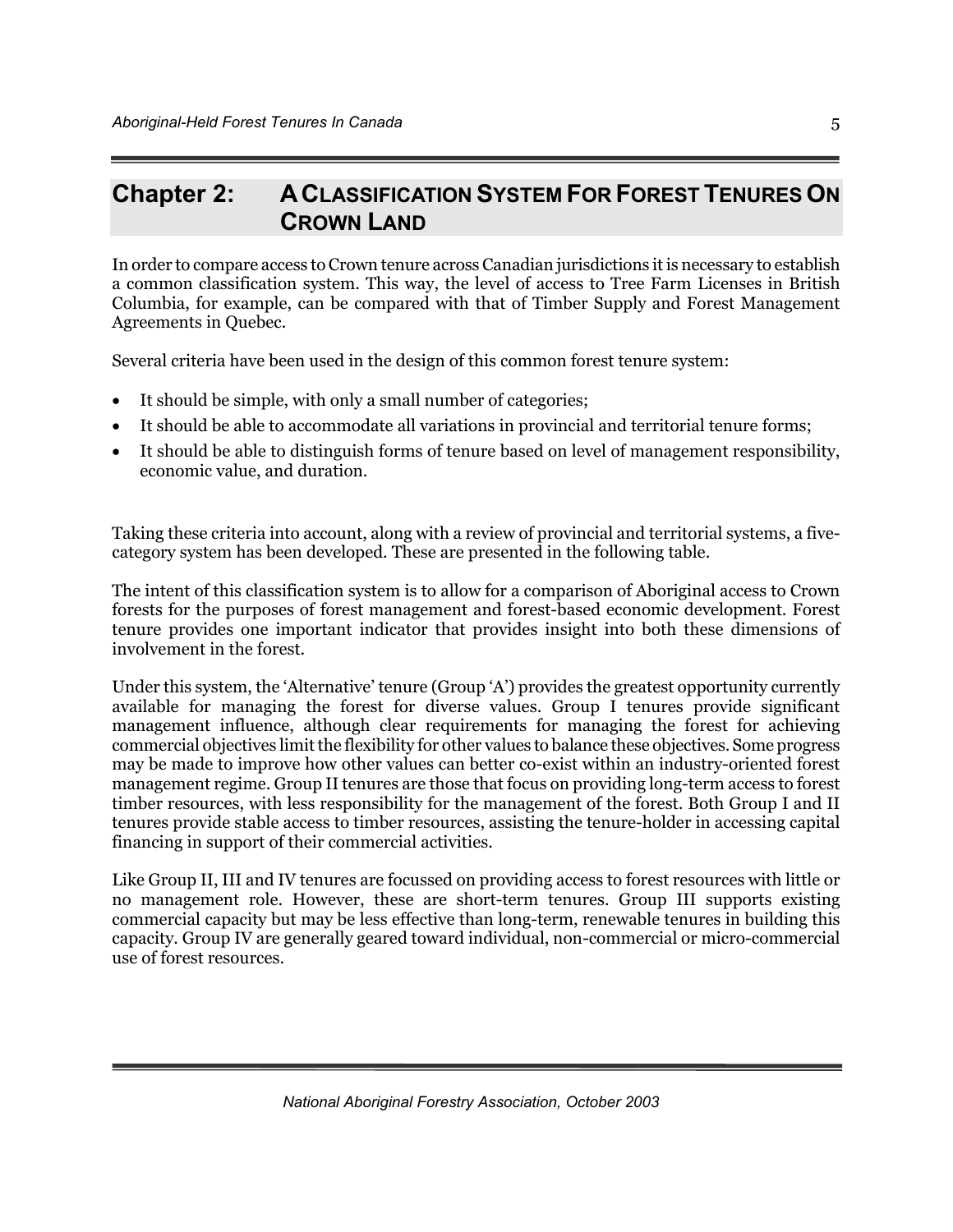| <b>Tenure Type</b>                                            | <i>INAFA Tehure Clussification System</i><br><b>Description</b>                                                                                                                  |  |  |
|---------------------------------------------------------------|----------------------------------------------------------------------------------------------------------------------------------------------------------------------------------|--|--|
|                                                               |                                                                                                                                                                                  |  |  |
| Group 'A':<br>Alternative,<br>conservation-<br>based, tenures | 'Alternative' tenures where the tenure-holder has flexibility to manage<br>the forest for other values beyond sustainable supply of fibre and timber.                            |  |  |
| Group I:                                                      | Usually 20 years (less in BC) and renewable (evergreen)<br>$\sim$                                                                                                                |  |  |
| Major long-term<br>tenures with                               | Licensee responsible for inventories, long-term management plans,<br>н.<br>operational planning, protection, roads, silviculture/reforestation                                   |  |  |
| management                                                    | - Area-based                                                                                                                                                                     |  |  |
| responsibility                                                | Large scale in terms of area and volume                                                                                                                                          |  |  |
| Group II:                                                     | Long-term and renewable<br>$\overline{\phantom{0}}$                                                                                                                              |  |  |
| Significant timber<br>volume supply                           | licensee responsible for operational planning, protection, reforestation<br>$\overline{\phantom{a}}$<br>but not long-term management or inventories                              |  |  |
|                                                               | - typically shorter-term or long-term but smaller volume                                                                                                                         |  |  |
| <b>Group III:</b>                                             | moderate to small scale timber volume access (under $50,000 \text{ m}^3$ )<br>-                                                                                                  |  |  |
| Small-enterprise-<br>oriented tenures                         | licensee responsible for operational planning, protection, reforestation<br>but not long-term management or inventories (although small-scale<br>CAAF $9$ would be an exception) |  |  |
|                                                               | - term is variable, though generally short-term                                                                                                                                  |  |  |
| <b>Group IV:</b>                                              | cutting permits for personal or small business/specialty use<br>۰.                                                                                                               |  |  |
| Minor tenures and                                             | includes firewood; Christmas trees; NTFPs<br>$\overline{\phantom{0}}$                                                                                                            |  |  |
| special permits                                               | permit-holder is not involved in management or reforestation                                                                                                                     |  |  |

#### *NAFA Tenure Classification System*

*National Aboriginal Forestry Association, October 2003*

 $\overline{a}$ 

<sup>9</sup> CAAF - Abbreviation for a Forest Management and Timber Supply Agreement in Quebec. This is a contract between a forest company that operates a wood processing plant and the provincial government. It specifies the amount of timber that may be harvested on a specific forest territory. CAAFs also define silvicultural activities that must be carried out on common forest area(s).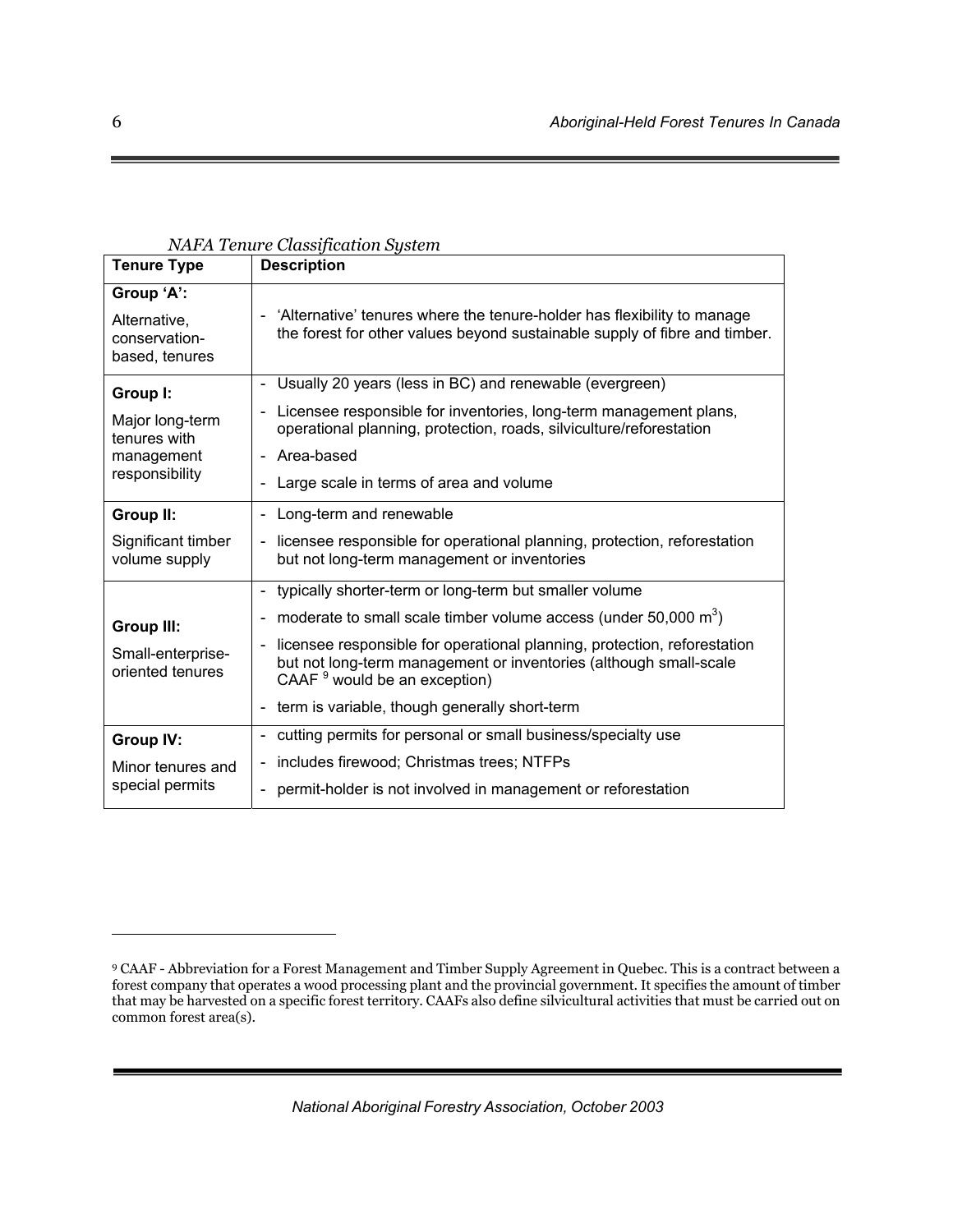## **A NOTE ON METHODOLOGY**

Several methodological challenges that needed to be overcome in the course of this study.

First, while all jurisdictions report timber harvest data to the National Forestry Database Program, these are not necessarily tracked according to the provincial tenure system categories. Typically, the national database distinguishes between area-based and volume-based allocations, and between harvests from Crown lands and from private lands. Within jurisdictions, gaining a breakdown in allocated volumes according to form of tenure often required significant effort on the part of government officials. It should be noted that forest inventories and forest planning is continually being undertaken. At the same time, economic conditions are also constantly changing. Therefore it is difficult to use the data on allocated tenure as a unit of static measure as allocated volumes are constantly changing. The results, presented for each jurisdiction below, must be seen as a best effort to describe the allocation of Crown tenures during the current period of time, i.e., 2003.

The second challenge has been to fit the various provincial and territorial tenure forms into the unified classification system developed in the previous chapter. This was necessary to allow comparison on a national level. While this was generally fairly straight forward, judgement calls sometimes had to be made, introducing a potential source of error. The lines between Group III and Group IV were generally the most blurred. It is not felt, though, that this challenge has had any significant impact on the overall picture presented here.

The greatest challenge, however, has been to distinguish tenures held by Aboriginal interests. This information has simply not been rigorously tracked by the provinces and territories in any formal way. Generally, gathering this data required contacts with government managers who were familiar with specific tenure arrangements that had been made with Aboriginal groups. In larger jurisdictions, this typically meant carrying out research at the level of forest district, and by contacting individual First Nations known to hold some form of tenure.

A considerable level of research effort was undertaken in order to generate the picture of Aboriginal access to Crown tenure presented in this study. This research was verified by circulating the study to the key sources, in order to validate the data presented here.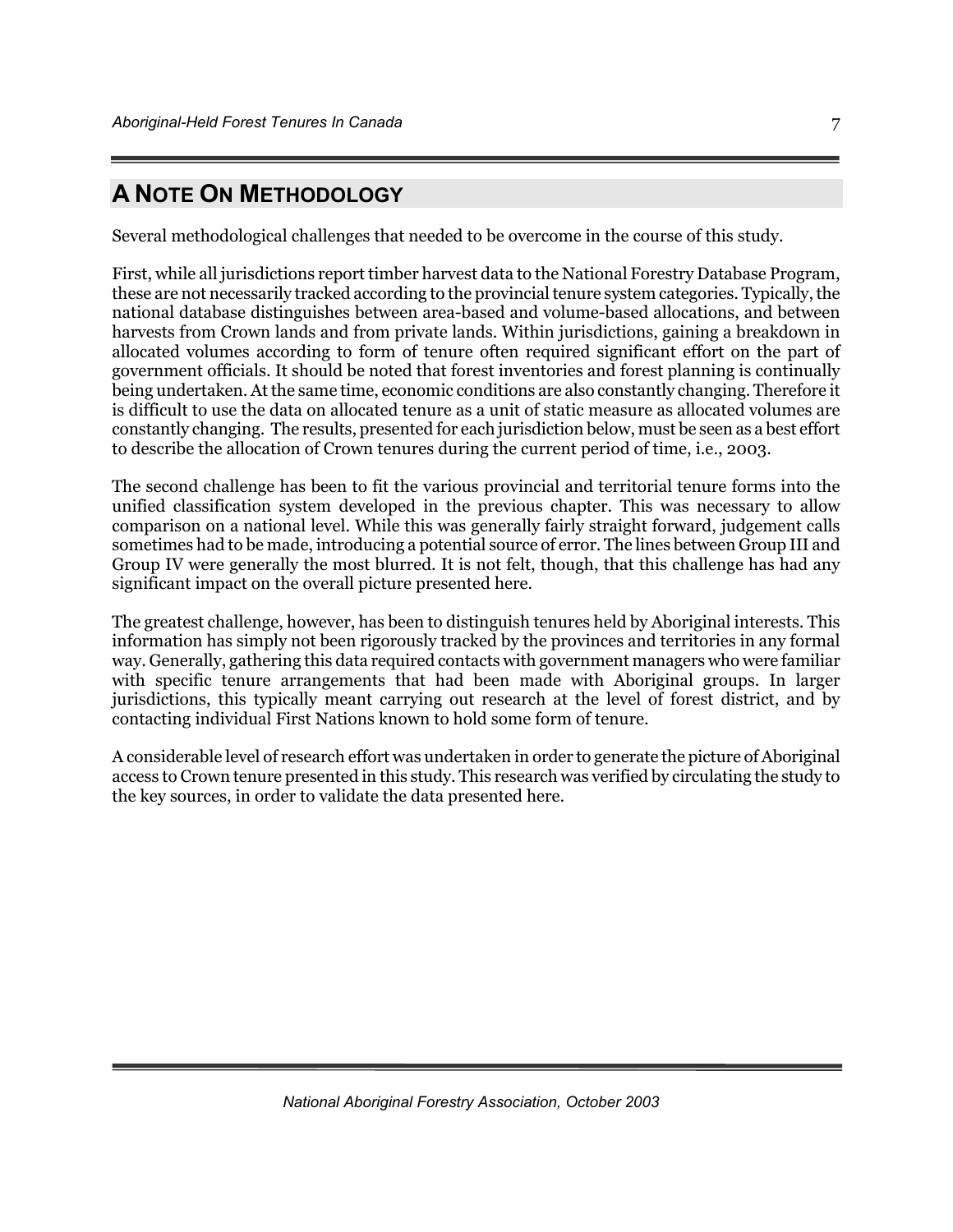## **Chapter 3: PROVINCIAL/TERRITORIAL SYSTEMS**

A review of the different forms of tenure across Canada indicates a wide diversity of ways in which access to forest resources has been awarded to businesses and individuals. The following section provides a brief overview of forest tenure forms in each province and territory (except Nunavut which has no living forests). Following brief descriptions of the forms of tenure in use in each jurisdiction, a summary of the total areas and volumes under each form is provided. This is followed by a presentation of the level of access that Aboriginal entities have to the various forms of tenures.

## *3.1 Newfoundland and Labrador*

Timber productive forest lands cover nearly 11.27 million hectares in Newfoundland and Labrador (NF&L). Of this, 11.02 million hectares, or 98%, are provincial forest lands, including Labrador. Private interests hold 188,000 hectares of productive forest land, with federal lands accounting for the remainder.10

## **3.1.1 Forms of tenure**

In Newfoundland, access to Crown timber arises in a variety of ways. These can be divided roughly into two groups; 1) those tenure forms that provide exclusive rights to forest resources in a particular area to private interests, and 2) those which limit the benefit to a right to harvest specific volumes of timber.

## Area-based Tenures and Land Grants *(Group I)*

#### *Timber Licenses*

-

Timber Licenses account for most access to Crown timber in Newfoundland, with nearly 3 million hectares under this form of tenure. These long-term licenses were issued by the Crown for varying periods of time, usually ninety-nine years. They are not renewable at the option of the licenseholder. The rental charge was usually \$2.00 per square mile and a royalty of \$0.50 per thousand board feet for wood processed into lumber. There is no royalty assessed on wood harvested for processing into pulp and paper. There are 23 original ninety-nine year licenses issued to Abitibi-Price (now Abitibi-Consolidated) containing 965,585 hectares. These are due to expire in 2010. Cornerbrook Pulp and Paper (Kruger) has 191 ninety-nine year licenses covering an area of 207,753 hectares due to expire in 2037.

<sup>&</sup>lt;sup>10</sup> National Forestry Database Program: http://nfdp.ccfm.org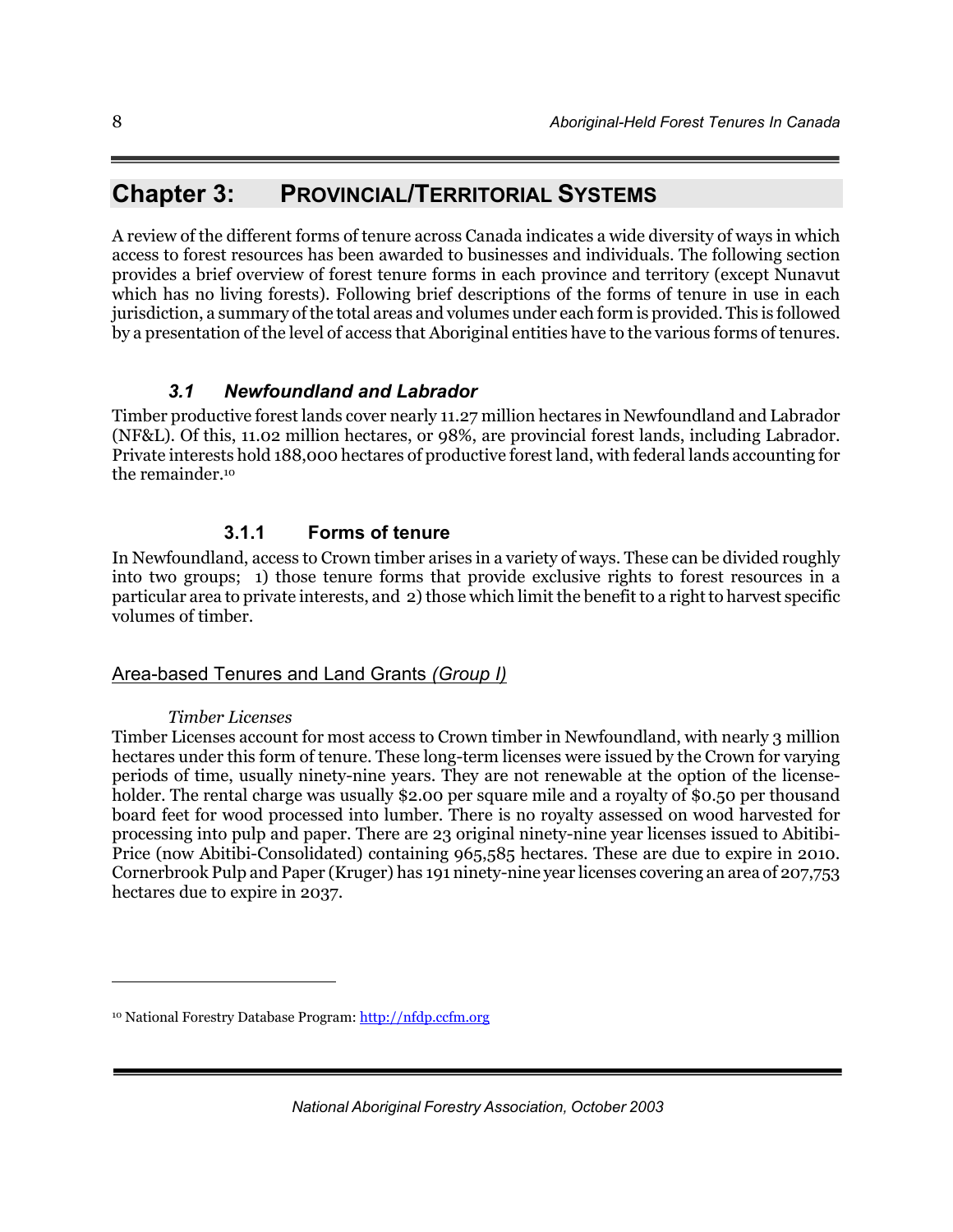#### *Short-Term Timber Licenses*

Short-Term Timber Licenses are awarded to operators of timber processing facilities (or in conjunction with an agreement to construct and operate a timber processing facility). The duration of these licenses is for 20 years, and is renewable subject to performance. There are just over 200,000 hectares of Crown land under these licenses.

Short-term license-holders have full responsibility for reforestation, and for a portion of the protection costs. The holder must enter into forest management agreements which are written for a 20-year period. At the end of each five-year period, the plan will be reviewed, at which time the license can be renewed by an additional five years. Thus the license is, in effect, 'evergreen.' Theses licenses are area-based, and are held by pulp mills with AACs of up to 181,000 m<sup>3</sup>.

#### *Timber Leases*

Timber Leases are a form of land lease, providing exclusive possession of the land for a limited period and subject to terms and conditions specified in the lease. The lessee normally has the right to assign (sublease) all or some of the rights granted to him by the lesser (the Crown). Lump sum payments are usually made in lieu of rents or royalties. Leases often include mineral and water rights as well as timber rights, and usually a renewal clause is included which can be exercised at the option of the lessee. There are 590,780 hectares of Crown land under long-term timber lease arrangements in the province.

#### *Freehold Grants*

Freehold, or 'fee-simple', ownership is the most complete form of land tenure possible under British law. It conveys ownership of the land, as well as the resources in, on, or over the land. In 1897, the Reid Newfoundland Company completed construction of the railway across Newfoundland and received from the government 151 freehold lots, as well as other considerations. These lots comprised a total of 1.03 million hectares and were issued to the company between 1897-1912. The lots range in size from several hundred hectares to 260 square kilometres. The timber rights to all the lots were re-purchased over time by the government and by the pulp and paper companies.

#### Volume-based Tenures *(Group III)*

There are three ways in which the NF&L government has assigned rights to harvest specific volumes of timber from Crown lands to private interests. These are timber sale agreements; commercial cutting permits, and domestic cutting permits. In each of these cases, cutting rights are limited and are short-term.

#### *Timber Sale Agreements*

Timber sale agreements are available to persons who operate processing facilities (other than pulp and paper mills) or who conduct logging operations in the province. Timber sale agreements are awarded based on tender or by negotiated agreements. They are generally valid for a period not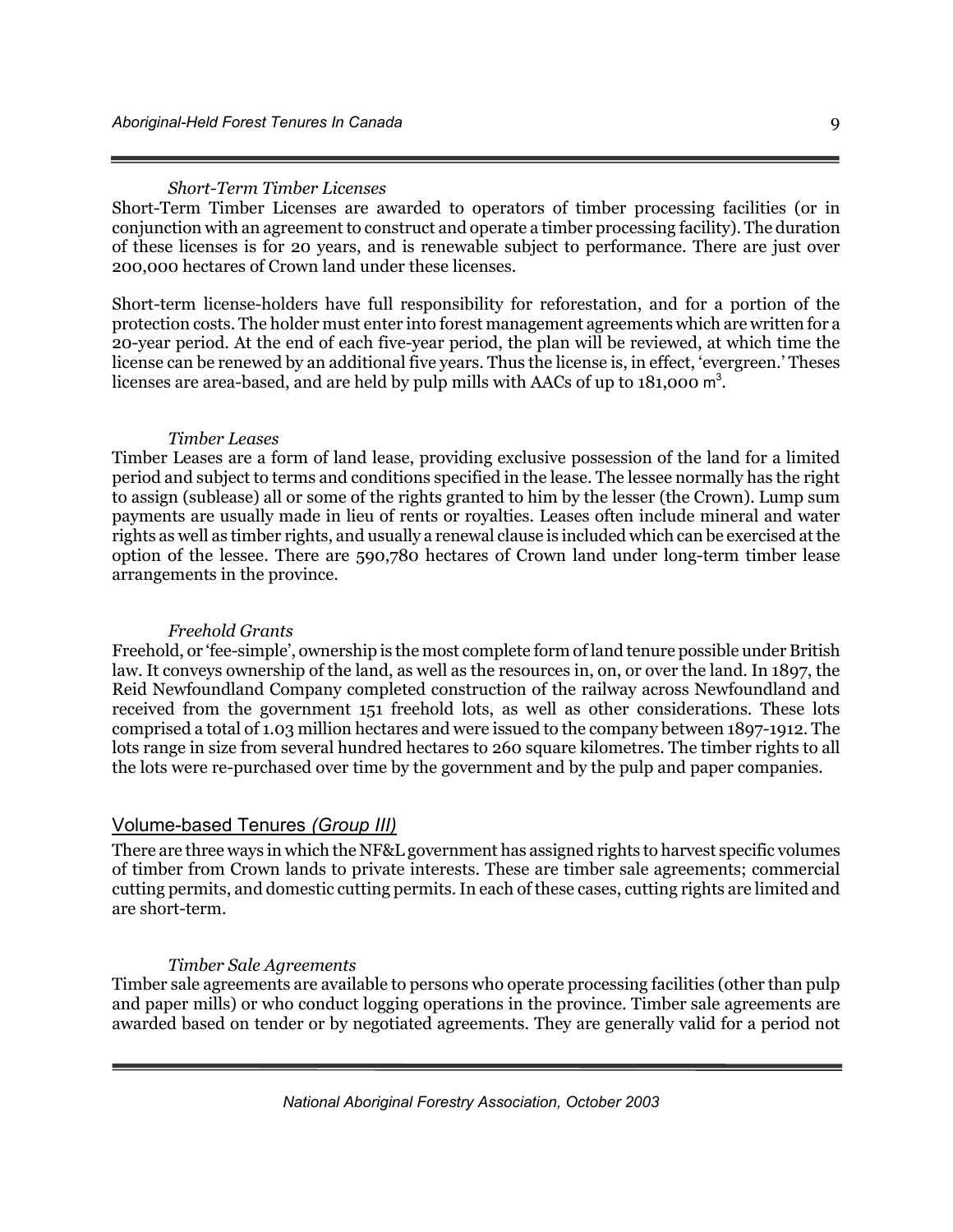exceeding five years. In the event the volume of timber authorized for cutting under a timber sale agreement has not been cut by the end of the agreement period, the agreement may be renewed for a further term of up to one year, provided that the agreement-holder has cut a minimum of 75% of the authorized timber volume; and has complied with the other terms of the agreement.

#### *Commercial cutting permits*

Commercial Cutting Permits (CCPs) give the holder exclusive harvesting rights only. CCPs are issued under the forestry regulations to cut and remove timber from Crown or public land, for sale or barter. A CCP is usually larger than a domestic cutting permit (see below), but can vary widely according to the Annual Allowable Cut (AAC) in each district. A CCP is obtained through application to the forestry office. The provincial government is fully responsible for reforestation and protection. The holders of this permit are not required to own or operate a processing facility. The duration of this permit is one year and it is renewable. The sizes of CCPs vary widely, although they are generally no larger than 300 m3.

#### *Domestic cutting permits*

A domestic cutting permit gives the holder exclusive right to cut and remove, from Crown or public land, timber for personal use. The volume of timber to be cut and removed under this permit will depend on the cutting area but will not exceed 25 m3. The timber removed is not to be sold, bartered or used as a gift. Domestic cutting permits can be obtained at any forestry office having Crown land limits. The provincial government is responsible for reforestation and protection. The holders of this permit are not required to operate or open a processing facility. The duration of this permit is one year and it is renewable. These permits are volume-based and are generally smaller than a commercial cutting permit.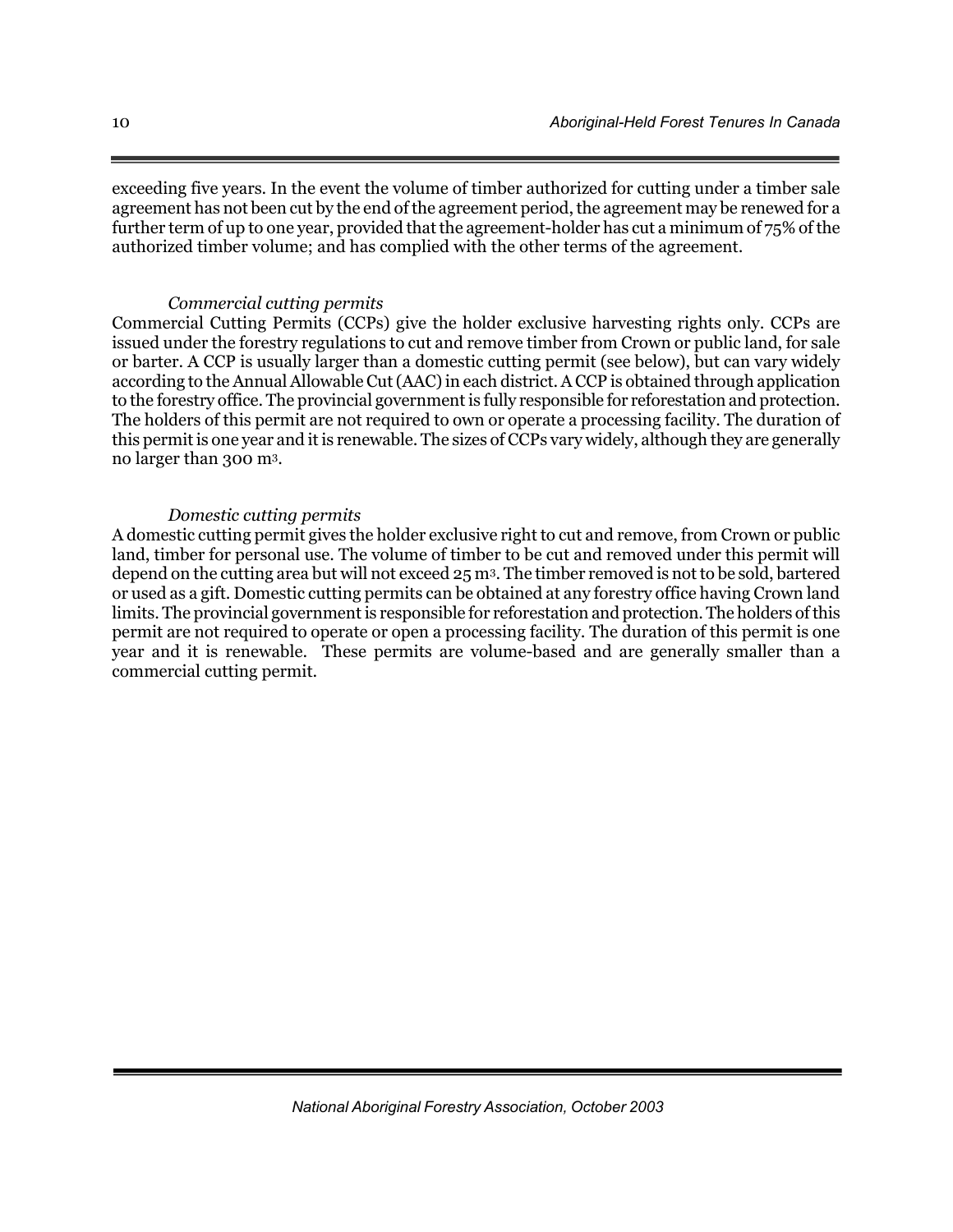### **3.1.2 Summary of NF&L Forest Tenure**

Table 1, below, indicates the relative importance of each of these Crown forest tenure types to the AAC in NF&L.

**Provincial Tenure NAFA Classification Total Allocated Annual Volume (m<sup>3</sup> /y)11 Aboriginal-held volume (m<sup>3</sup> /y)** Timber Licenses and long- $\begin{array}{c|c|c|c|c} \text{tan } \mathsf{long} & \text{Group I} & & & 1,402,900 & & & 0 \ \text{term leaves} & \text{Group I} & \text{Group II} & \text{Group II} & & & \text{Higgs} \end{array}$ Freehold Grants Theriold Grafits<br>(Abitibi Consolidated) Group I 601,900 0 Short-term timber license Group I Group I No data 1 Timber Sale Agreements and Commercial Cutting **Permits** Group III | No data | No data Domestic Cutting Permits Group IV No data No data No data *Total 2,004,800 0 Aboriginal volume as a percent of total 0.0%*

**Table 1. Forest Tenure in Newfoundland & Labrador** 

Source: NF&L Department of Forest Resources & Agrifoods, personal communications. For the 2001-2005 wood supply period.

According to sources in the government, the volume of timber available from these tenures is not precisely tracked, nor is there a system in place to set AACs, or to track harvest, by tenure type. The province treats the timber and property rights conveyed to pulp and paper companies through the ninety-nine year leases as if they were private lands.12 In 2001 the AAC for Labrador was 488,000 m3, included in the values in Table 1.

 $\overline{a}$ 

*National Aboriginal Forestry Association, October 2003*

<sup>&</sup>lt;sup>11</sup> These are the 2001 to 2005 estimated wood supply figures.

<sup>&</sup>lt;sup>12</sup> National Forestry Database Program: http://www.nfdp.ccfm.org/cp95/text\_e/tab21ea.htm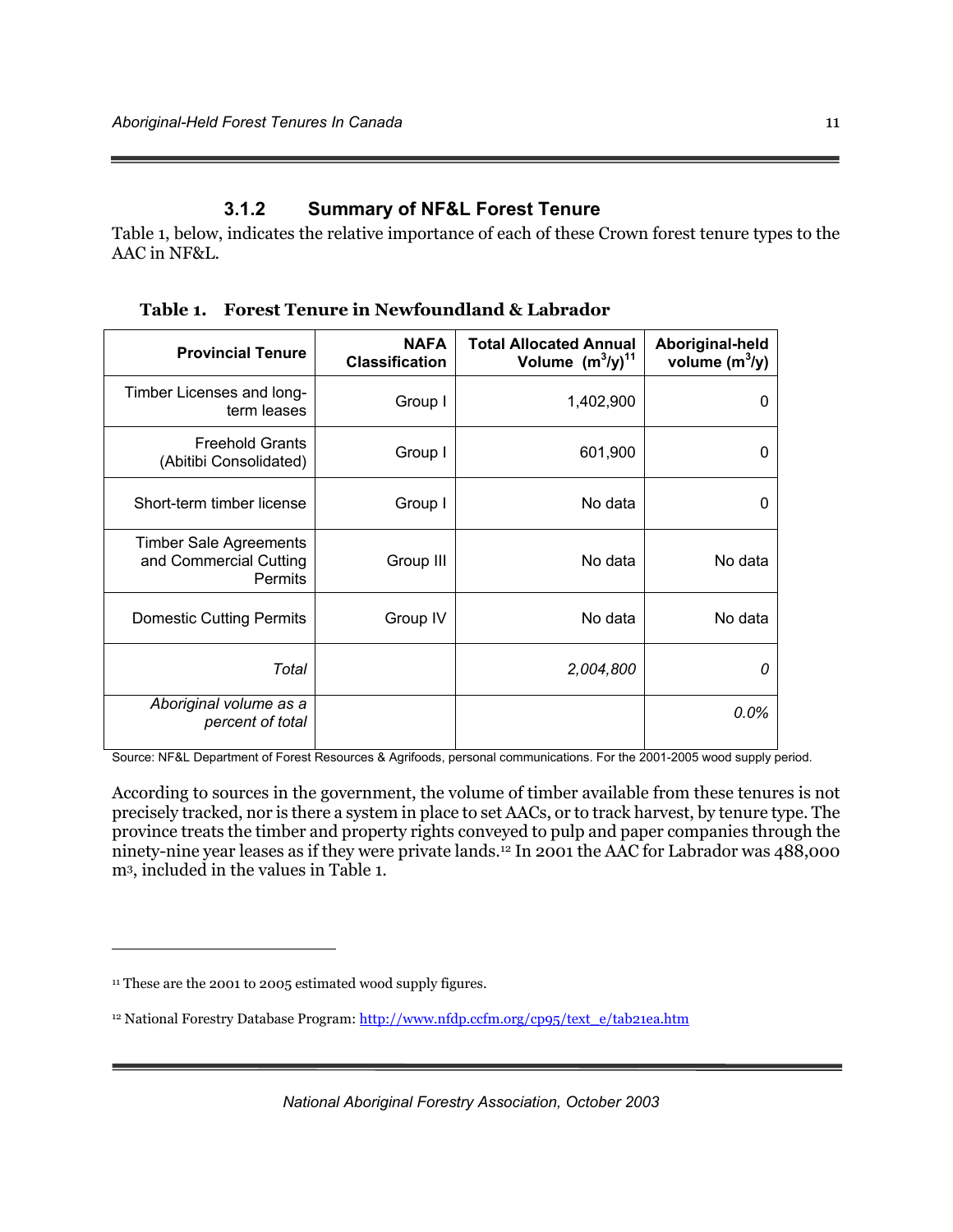## **3.1.3 Analysis of Aboriginal access to Crown forest tenure**

#### *Current Aboriginal holdings*

According to sources within the NF&L government, no Aboriginal entities currently hold any forest tenure in the province.

#### *Significant developments*

The Innu of Labrador expects to obtain an annual allocation of 50,000 m<sup>3</sup> in the near future. Over the past decade, the Innu Nation along with the provincial and federal governments, have been negotiating a modern treaty within the framework of Canada's comprehensive land claims process. As a matter of policy and law, the province has an obligation to consult with the Innu on decisions which may impact upon land and resources that are the subject of the claim. One outcome of these land claim negotiations, therefore, will be greater Innu control over the management of lands and resources in their territory. The Innu have always been interested in becoming active in the forest sector, but lacked the capacity to do so. Currently, only about 50,000 cubic meters is being utilized by a few local operators. Unlike the island of Newfoundland, all land in Labrador is unalienated Crown land. Since 1973, there have been many permits issued to the Innu over the years that could potentially fit into the Group 'A' of the NAFA classification system, but the details have not been tracked by provincial resource managers. These permits were issued primarily for personal subsistence use.

In January of 2001, the Innu Nation and the NF&L government signed a Forest Process Agreement. This agreement aims to improve operational standards and to implement an ecosystem-based forest management plan in a co-management environment. It provides for the full participation of the Innu Nation in management planning, designing practices and prescriptions for ongoing operations, and exploring models for co-management of the resources.

Activities to be undertaken during the term of the agreement include: completion of a forest management plan for Forest Management District 19 (Goose Bay area); establishment of an Interim Forest Activity Committee to guide forestry operations pending completion of the plan; and, negotiation of a long-term co-management agreement to define future forest management arrangements between government and the Innu Nation. This agreement will help in developing partnerships between the Innu Nation and the provincial government on managing the renewable resources of Labrador. The agreement will see the province committing in excess of \$520,000 in 2001-2002 towards the conclusion of the forest management plan, advancing the development of the Labrador forest industry.

In addition to these land claim-related developments, another key factor that will contribute to increased Innu access to forest tenure is increased forestry capacity through training initiatives. Recently, for example, the Innu Nation has developed a Forest Guardian Program which conducts pre-operational planning and is intended to clearly identify and map any streams, sensitive areas, slopes and wildlife buffers prior to the authorization of logging activities on Innu lands.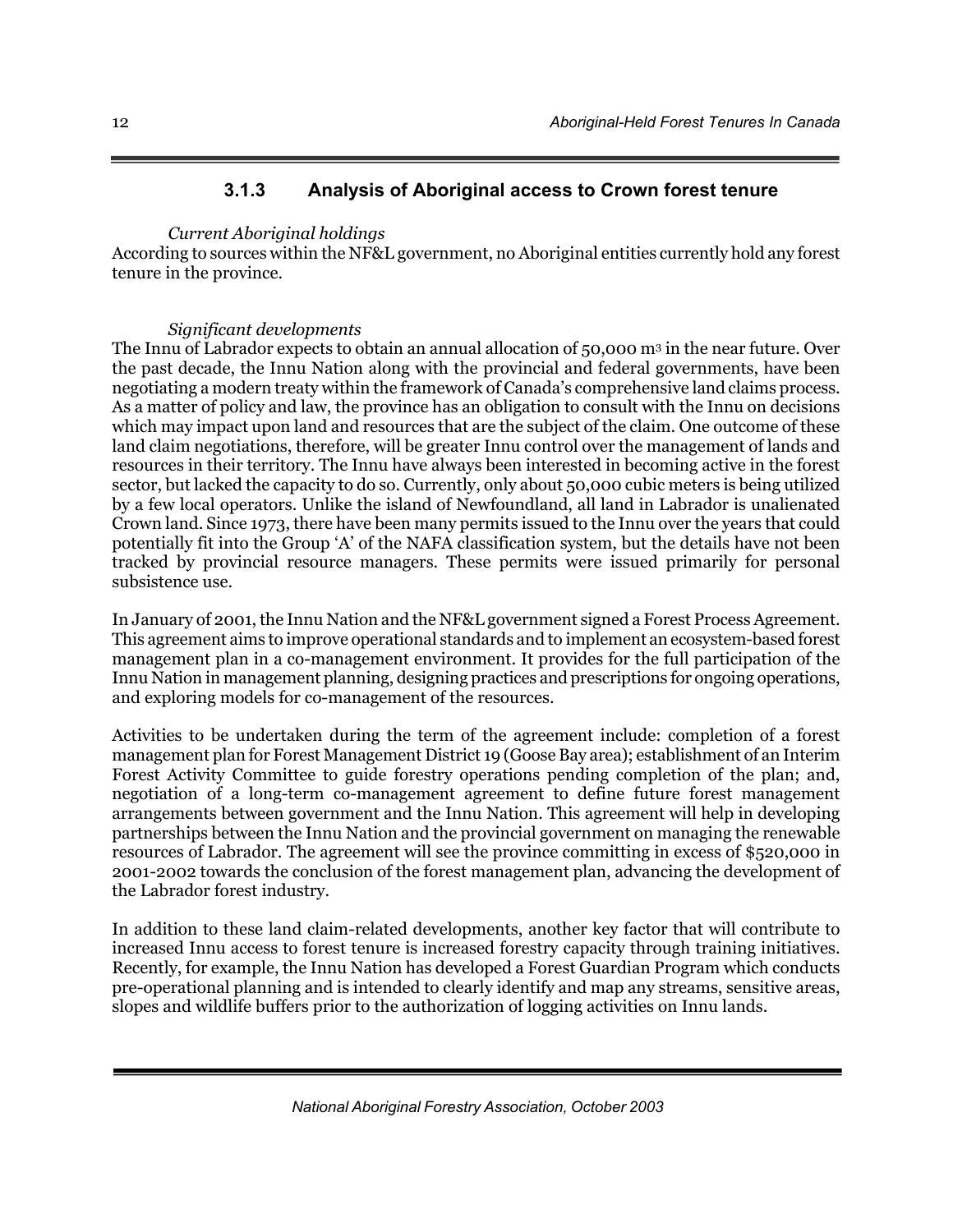Another factor of significance is the location of commercial timber supply in Labrador. Seventy-five percent of the core timber supply is on the south side of the Churchill River. The opening up of access to the south side of the Churchill River by the construction of the Labrador highway is expected to create an opportunity for all operators, especially the Innu.

## *3.2 Nova Scotia*

 $\overline{a}$ 

Over two-thirds of Nova Scotia's 3.76 million hectares of timber-productive forested lands or 2.62 million hectares are held under private ownership. Most of the remainder is held by the provincial Crown (1.03 million hectares), with a small portion (2%) held under various federal arrangements, including 11,000 hectares of Aboriginal lands. 13 The current level of Crown forest holdings reflect efforts by the province to bolster the inventory of public lands by re-purchasing tracts that had previously been granted to private land-owners. Of the privately owned forest lands, one-third is considered to be under industrial forest management, while the other two-thirds is held in the form of over 30,000 small woodlots.14

A substantial portion of Crown forest lands is managed for objectives other than timber. In 1999, responsibility for administration of nearly 20% of Crown lands was transferred to the Department of Environment and Labour, under the *Wilderness Areas Protection Act*. The timber harvest in Nova Scotia was estimated at 6.18 million m3 for 2001. Of this, 5.63 million m3 was taken from private lands, while 0.55 million m<sup>3</sup> was from provincial Crown lands.<sup>15</sup>

## **3.2.1 Forms of tenure**

For timber management, provincial Crown forest tenure is broken down into several categories. These include large, long-term area-based tenures that were allocated in the 1960's, short local permits for smaller ventures, volume utilization agreements, land leases, and letters of authority for very small harvests.

## *License and Management Agreements (Group I)*

There are two large long-term License and Management Agreements (LMAs) between private companies and the province of Nova Scotia. Both of these agreements are area-based and arise from special legislation. These agreements can be placed under Group I of NAFA's land tenure categories. Scott Maritime Pulp and Paper and Stora Enso hold the agreements respectively.

<sup>13</sup> National Forestry Database Program, Compendium of Canadian Forestry Statistics: http://nfdp.ccfm.org.

<sup>14</sup> Nova Scotia Department of Natural Resources forest inventory, 1999 data. See http://www.gov.ns.ca/natr/forestry/inventory/pro1.pdf

<sup>&</sup>lt;sup>15</sup> NFDP (http://www.nfdp.ccfm.org/cp95/data\_e/tab55e\_1.htm and following).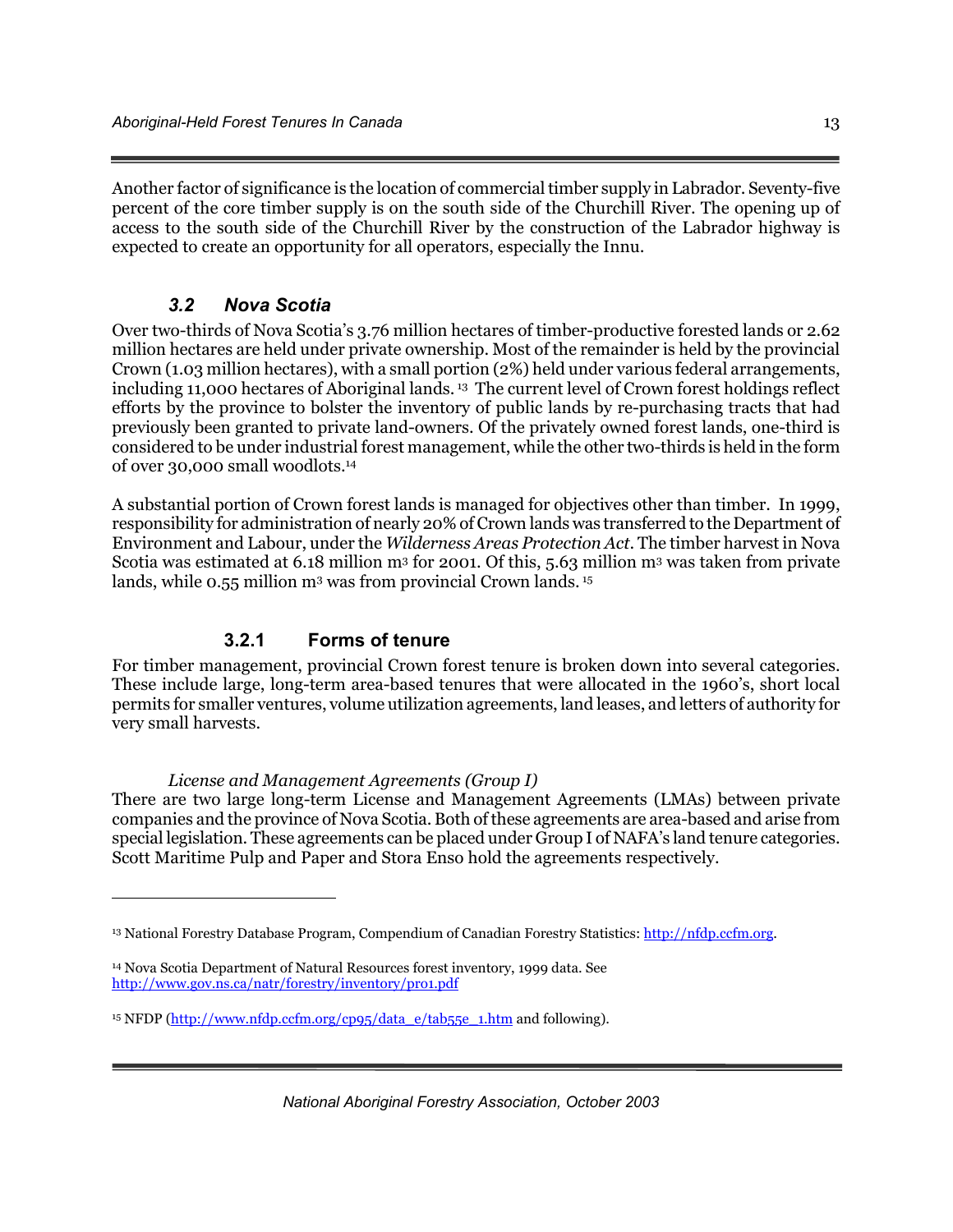### *Scott Maritimes Limited Agreement Act*

The Scott Agreement was originally legislated in 1965. This agreement assigns full management, protection and reforestation responsibilities to the license-holder. In addition, the company was obligated to construct a mill in Pictou County that began operation in March 1967. The mill stipulation includes an agreement that the licensed land will be operated under a forest management plan. The agreement does not exclude the use of the licensed land for other purposes, such as mining, trapping, hunting, fishing, or any other use so long as the rights granted to the company are not materially prejudice.

#### *Stora Forest Industries Agreement Act*

The Stora Agreement between the province of Nova Scotia and Stora Enso was ratified in the 1960s. The purpose of this agreement was to place the Crown lands in the eastern portion of Nova Scotia under experienced forest management so as to generate increased economic benefit to the province from these Crown lands. The agreement includes a mill stipulation, and, like the Scott Agreement, does not exclude the use of the licensed land for other purposes. It has a term of fifty years, and assigns full management, protection and reforestation responsibilities to the holder.

In 2001, the Unama'ki Institute of Natural Resources entered into an agreement with Stora Enso to access a portion (119,625 m3) of the volume allocated under the Stora Agreement and to participate in management of the associated forest lands. The Unama'ki Stora Enso Agreement is discussed below.

#### *Forest Utilization Agreement (Group II)*

The Forest Utilization Agreement (FUA) is a volume-based harvesting permit that may be awarded under the provisions of the *Crown Lands Act* to those who have (or agree to build) a processing facility in the province. Forest management, reforestation and protection responsibilities under this form of tenure rest with the government, although they may be partially assigned to the holder under specific agreements. Agreement-holders provide a silviculture fee as a portion of their stumpage payments. The duration of the FUA is a maximum of ten years, renewable for one ten year period. Tenures are usually smaller than LMAs, although there are no specific size restrictions for FUAs.

#### *Timber License (Group III)*

The Timber License (TL) is a short-term, local permit that grants volume-based harvesting rights, as provided for under the *Crown Lands Act*. The area rights are not exclusive — the area from which the allocated volume may be harvested may overlap with volumes allocated to other harvesters. TLs are issued for periods no longer than two years, nor renewed for periods longer than one year. There is no processing facility requirement for holders of this type of license. The government is responsible for forest management, reforestation, and protection, with the license-holder paying a silviculture fee as a portion of stumpage. This type of permit is issued to commercial firewood cutters.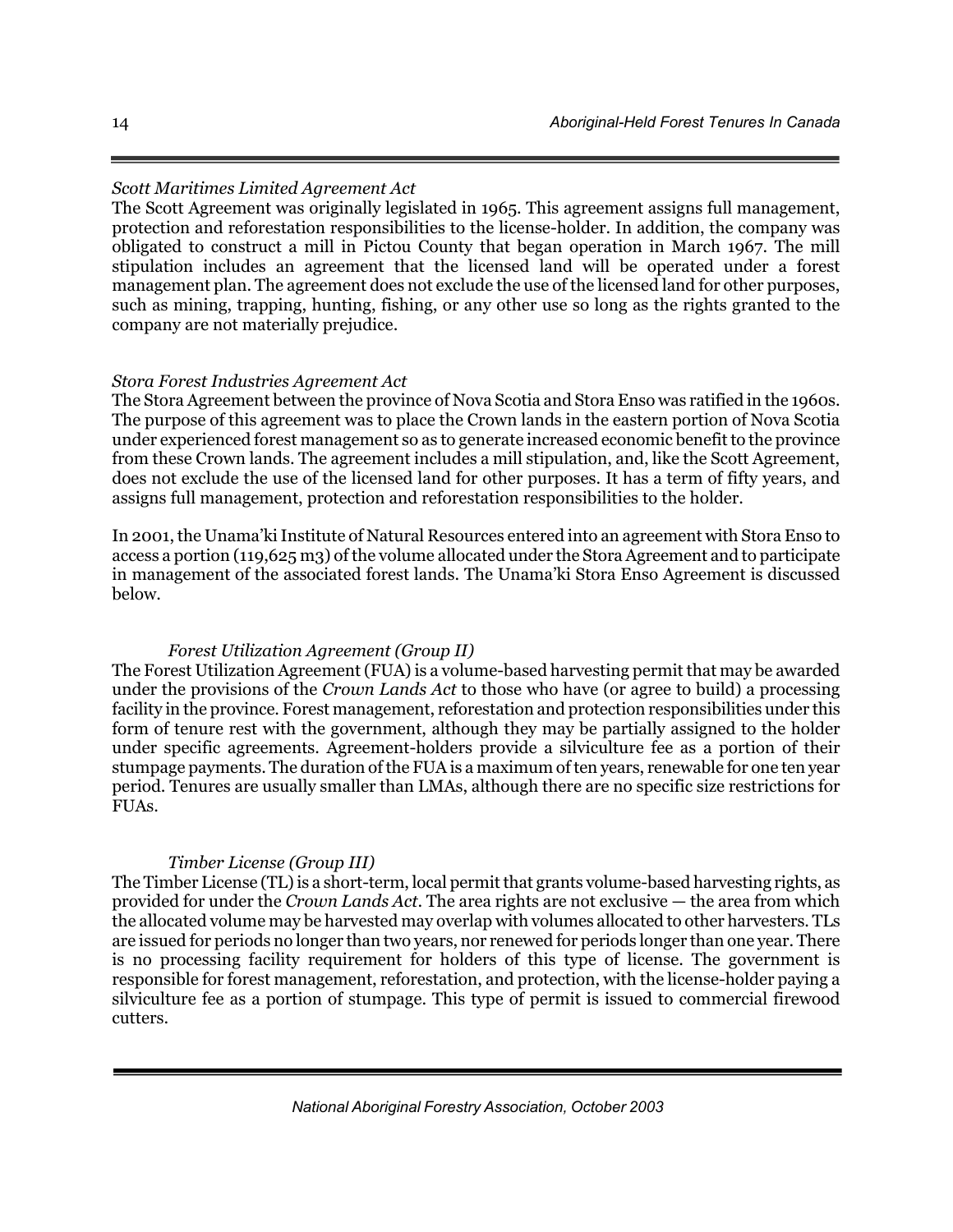*Crown Land Leases/Easements/Rights-of-way (Group IV)* 

Crown Land Leases may be granted to allow exclusive use of Crown lands for specified purposes, under specified conditions. These may include, as examples, leases for operating camp sites on Crown land, or for maple syrup production. Easements (semi-exclusive or non-exclusive) or rightsof-way may be granted to allow passage or flow of resources or other materials across Crown lands. Issuance of these permits is legislated under the *Crown Lands Act*.

#### *Permits and Letters Of Authority (Group IV)*

Letters Of Authority are issued to cover a variety of different needs for individuals. A Letter Of Authority may be granted to an individual for a small allotment of wood for personal use. This is a volume-based agreement, usually used for firewood, craftwood uses, etc. Letters Of Authority do not allow timber harvests for domestic construction or re-sale. They may be used to support small community projects. The volumes allocated are variable, and considered negligible.

The Minister of Natural Resources may designate an area of Crown forest as a fuelwood cutting area or as an area for some other use deemed appropriate. The Minister may then issue permits to remove timber and other resources from the designated area, provided the timber is used for domestic purposes only and not for resale. This type of permit is issued for a maximum of one year, renewable for a maximum of one year.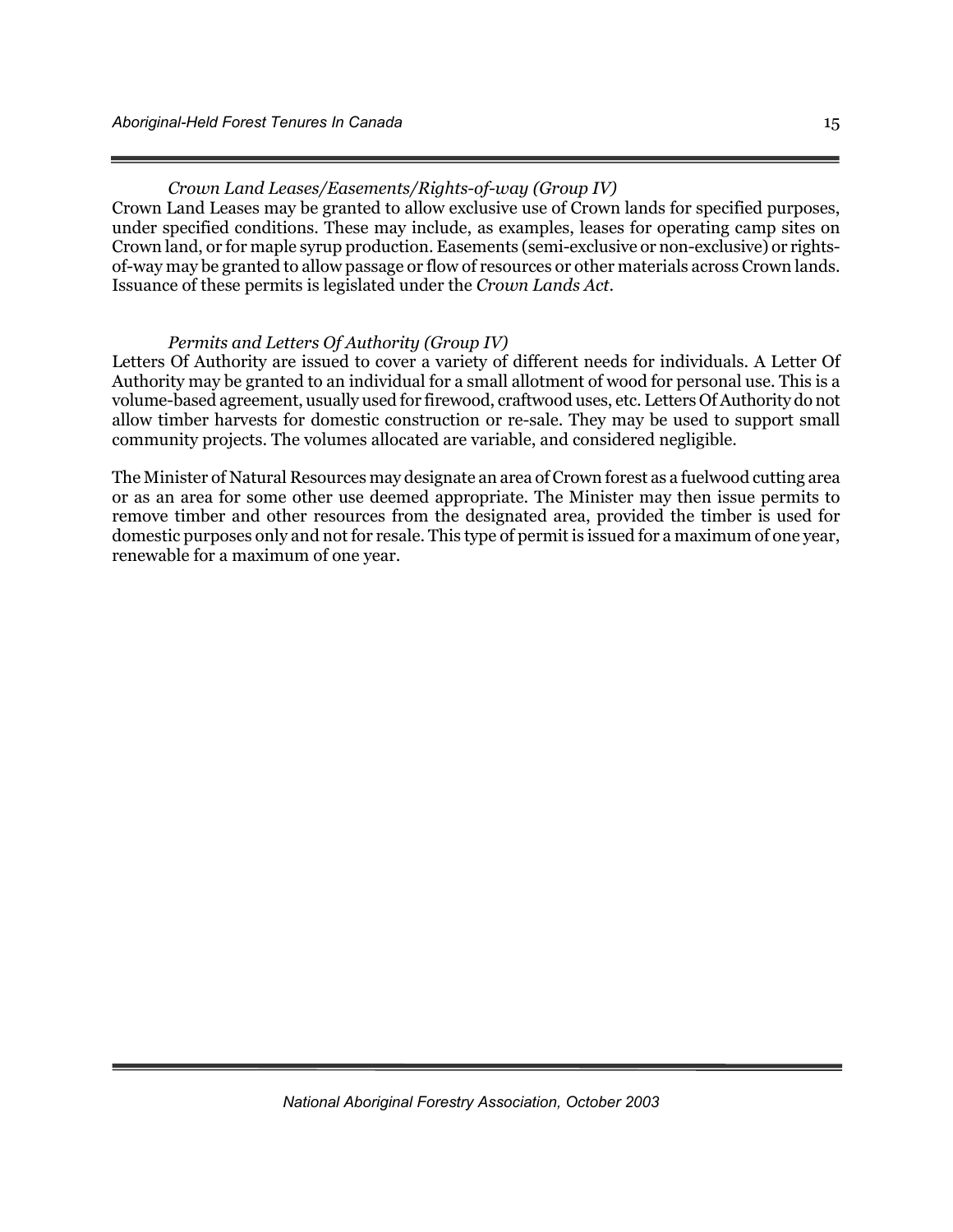## **3.2.2 Summary of Nova Scotia forest tenure**

Table 2, below, indicates the relative importance of each of these Crown land tenure types in Nova Scotia.

**Table 2. Forest Tenure in Nova Scotia** 

| <b>Provincial Tenure</b>                                    | <b>NAFA Classification</b> | <b>Total Allocated</b><br>Annual Volume (m <sup>3</sup> /y) | Aboriginal-held<br>volume $(m^3/y)$ |
|-------------------------------------------------------------|----------------------------|-------------------------------------------------------------|-------------------------------------|
| License and<br>Management<br>Agreement                      | Group I                    | 840,000                                                     | 0                                   |
| <b>Forest Utilization</b><br>Agreement                      | Group II                   | 178,400                                                     | Ω                                   |
| Unama'ki Stora Enso<br>Agreement                            | Group III                  | (included in the Group I<br>LMA volume)                     | 119,625                             |
| Timber License,<br>Permits, Letters of<br>Authority, Leases | Group IV                   | 10,000                                                      | Ω                                   |
| Total                                                       |                            | 1,028,400                                                   | 119,625                             |
| Aboriginal volume as a<br>percent of total                  |                            |                                                             | 11.6%                               |

Source: Nova Scotia Department of Natural Resources, Regional Services Branch. Data from last calculation period (2001/2002). Note: The Aboriginal allocation under the Unama'ki Stora Enso Agreement is classified as Group III tenure given that it is currently a short-term agreement. This allocation is part of the provincial LMA volume. Should this arrangement become long-term, it could become an example of a jointly-held Group I tenure.

## **3.2.3 Analysis of Aboriginal access to Crown forest tenure**

#### *Current Aboriginal holdings*

There are currently no special provisions in Nova Scotia legislation for Aboriginal people to gain access to forest tenure. This has led to some conflict in areas surrounded by existing land tenure agreements. The most notable development has been a case against 35 Mi'kmaq accused of illegal logging. The case is currently in the Nova Scotia Court of Appeals and has yet to be resolved. The Mi'kmaq assert they do not require licenses or permits to extract resources from Crown lands due to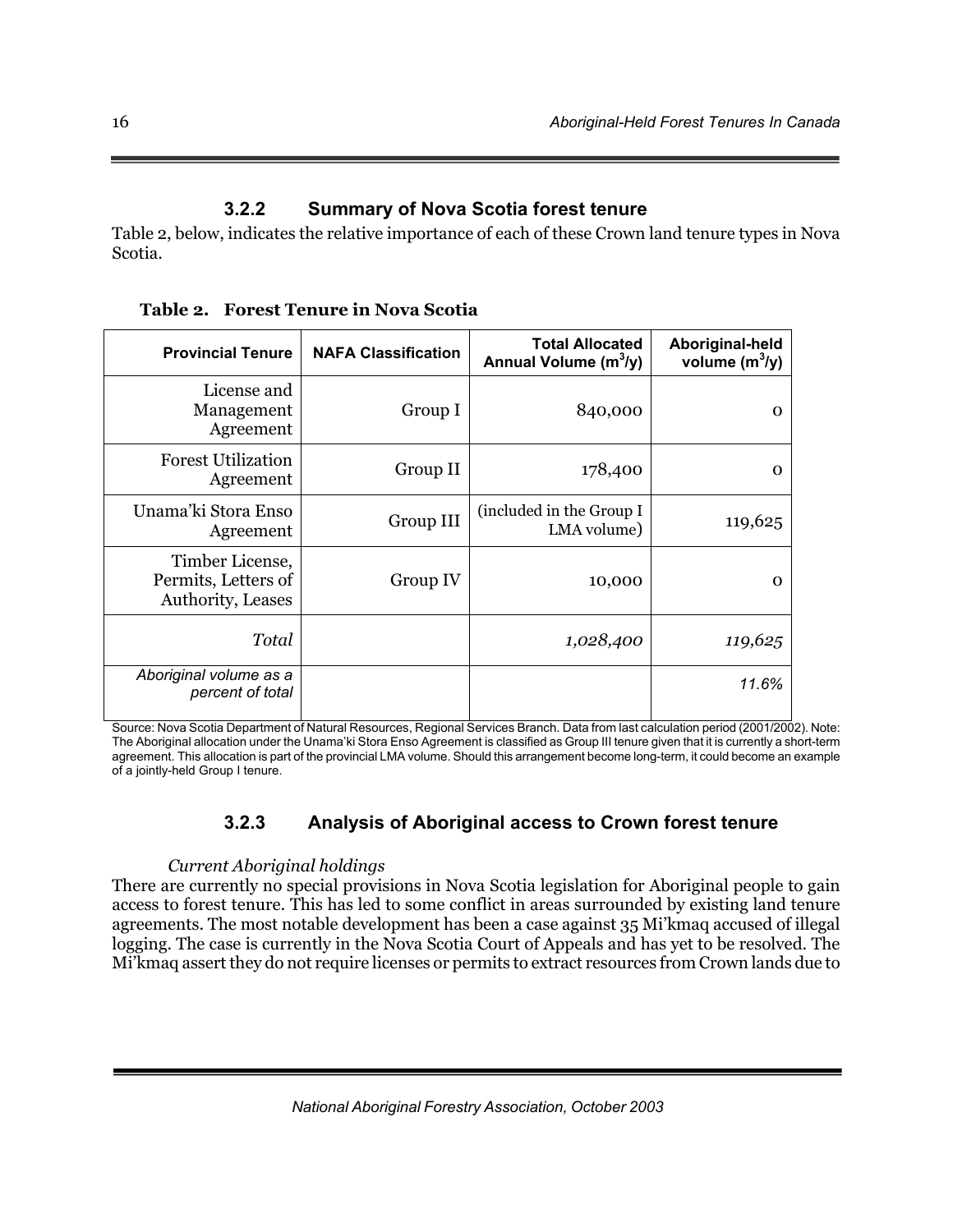the terms of early treaties (e.g. 1700s) that ensured on-going access to Crown lands and their resources by Aboriginal Peoples.16

It is worth noting however, that there is an existing agreement between Stora Enso and five Mi'kmaq First Nations, making up the Unama'ki Institute of Natural Resources (UNRI), to operate on Crown land. This agreement allows for increased First Nations participation in the Cape Breton portion of Stora's volume allocation over time. The UNRI currently has access to 29,000 m<sup>3</sup> of softwood and 90,625 m<sup>3</sup> of hardwood for a total annual allocation of 119,625 m<sup>3</sup>, under an agreement with an LMA-holder (Stora Enso Port Hawkesbury Ltd). Although they do not hold the tenure, the agreement does provide for a formal management committee and has legal status.

Under the two-year, 2001 Unama'ki Stora Enso Agreement, a joint Unama'ki/Stora Enso Forest Planning Committee is established to review and make recommendations to the Stora Enso company on the long-term forest management plan and on the annual forest management plans that relate to Crown forest lands within Cape Breton. The agreement also establishes a sliding scale for timber harvesting by Mi'kmaq contractors working for Stora Enso or UINR. Beginning at 10% of the 2002 harvest, the share allocated to these contractors will, subject to renewal of the agreement, increase to up to 25% of the 2005 to 2009 harvests, and up to 50% of the 2010 and subsequent harvests. Mi'kmaq contractors will be allocated silviculture contracts based on the area harvested by Mi'kmaq harvesters. Under the agreement, the UINR is obligated to make all timber available for purchase by the Stora Enso mill. UINR must also comply with the company's standard logging and silviculture contract requirements. Stora Enso also provided letters of commitment addressing Mi'kmaq employment at the Port Hawkesbury mill, scholarships, procurement, burial sites, wildlife management and annual donations to the signatory communities.

Apart from access to timber harvesting under the Stora Enso license, no other Aboriginal access to forest tenure has been achieved in Nova Scotia.

#### *Significant developments*

 $\overline{a}$ 

Crown wood supply in Nova Scotia is tight. As previously noted, significant areas of Crown forests have been to the Department of Environment and Labour for uses not related to the logging industry. The position of the Nova Scotia government is that there is no supply left to allocate to First Nations. There have not been any new long-term allocations awarded since 1993. First Nations in Nova Scotia were not involved in those allocations.

The Unama'ki Stora Enso Agreement came to fruition as a result of dissatisfaction amongst First Nations with the existing land tenure system, culminating in Aboriginal activism. In 1998/99, thirtyfive Mi'kmaq loggers were charged with illegal harvesting of timber on Crown land. The provincial trial court convicted the loggers in 2001, fining them \$280 each. The decision was appealed to the

<sup>16</sup> In New Brunswick, Joshua Bernard, a Mi'kmaq logger charged with illegal possession of Crown timber, was recently acquitted by the New Brunswick Appeal Court under a similar case.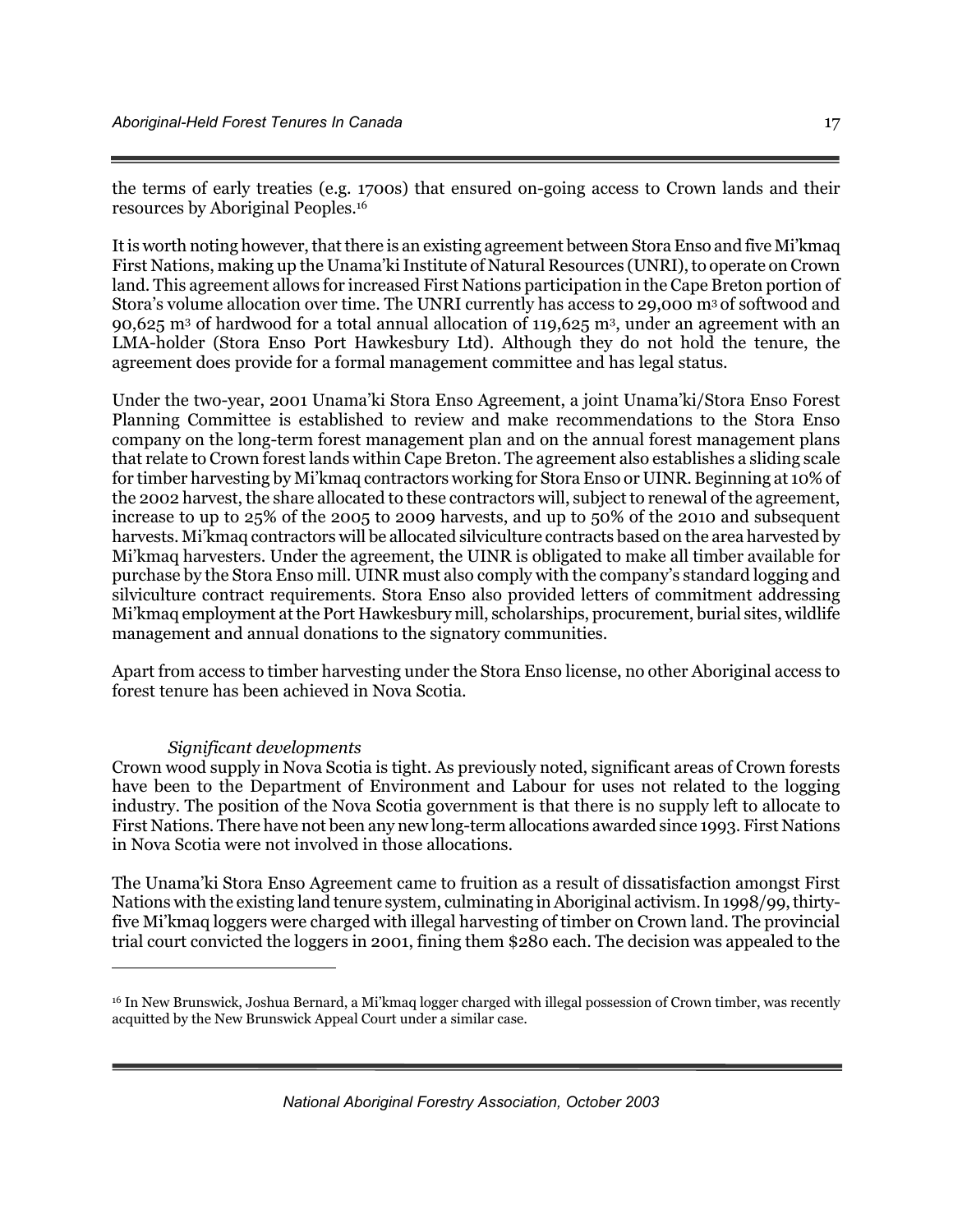Nova Scotia Supreme Court, where it was upheld a year later. The case has been appealed to the Nova Scotia Court of Appeal in 2003, the results of which remain pending.17 This case raised the profile of the issue of Mi'kmaq access to Crown forest resources and encouraged First Nations and Government leaders to negotiate the Unama'ki Stora Enso Agreement.

Another factor that will influence the future of First Nations tenures in Nova Scotia and throughout Canada is the success of the Pictou Landing First Nation. The Pictou Landing First Nation received SmartWood certification for its forest management practices on March 1, 2000. This initiative has influenced many, and in Nova Scotia there are a small but growing number of people looking for alternative and community-based approaches to forest management. This could be a very important factor contributing to future allocation of forest tenure. The community-based approach to forestry has become very popular given current concerns about wood shortage and a growing interest in sustainable forest management and environmental stewardship, the time is right for a communitybased approach to forest management. The Pictou Landing First Nation holds approximately 405 hectares of forest land within their reserve. Their management plan is in keeping with the principles and philosophies of the Forest Stewardship Council (FSC). The Pictou Landing woodlot was the fifth certified woodlot in Canada, the first in Nova Scotia and remains the only certified woodlot on a First Nations reserve in Canada.

A third factor that could contribute to the future participation of First Nations in the Nova Scotia forest industry is their relationship with large private land-holders. Future progress in this direction might generate employment opportunities for First Nations. It may not, however, serve to provide access to forest tenure.

## *3.3 Prince Edward Island*

PEI's timber-productive forest is largely found under private land ownership. Of a total 279,000 hectares of productive forest in the province, 257,000 hectares are privately owned. Only 20,000 hectares are under provincial ownership, while approximately 1,000 hectares are Aboriginal lands.<sup>18</sup> The extent of private land ownership dates back over 200 years, when parcels of land were granted to settlers by the British Monarchy through a lottery held by the King in 1767. Under PEI's *Land Protection Act*, no one corporation can own more than 1,214 hectares of land, and no one individual can own more than 405 hectares of land.

## **3.3.1 Forms of tenure**

*National Aboriginal Forestry Association, October 2003*

 $\overline{a}$ 

<sup>17</sup> Nova Scotia Government press release. See http://www.gov.ns.ca/news. The fact that the New Brunswick Court of Appeal found that a Mi'kmaq harvester was not guilty of illegal timber harvesting is of importance to Nova Scotia as well. Here again, the courts seem to be providing important encouragement to negotiate.

<sup>&</sup>lt;sup>18</sup> National Forestry Database: http://nfdp.ccfm.org.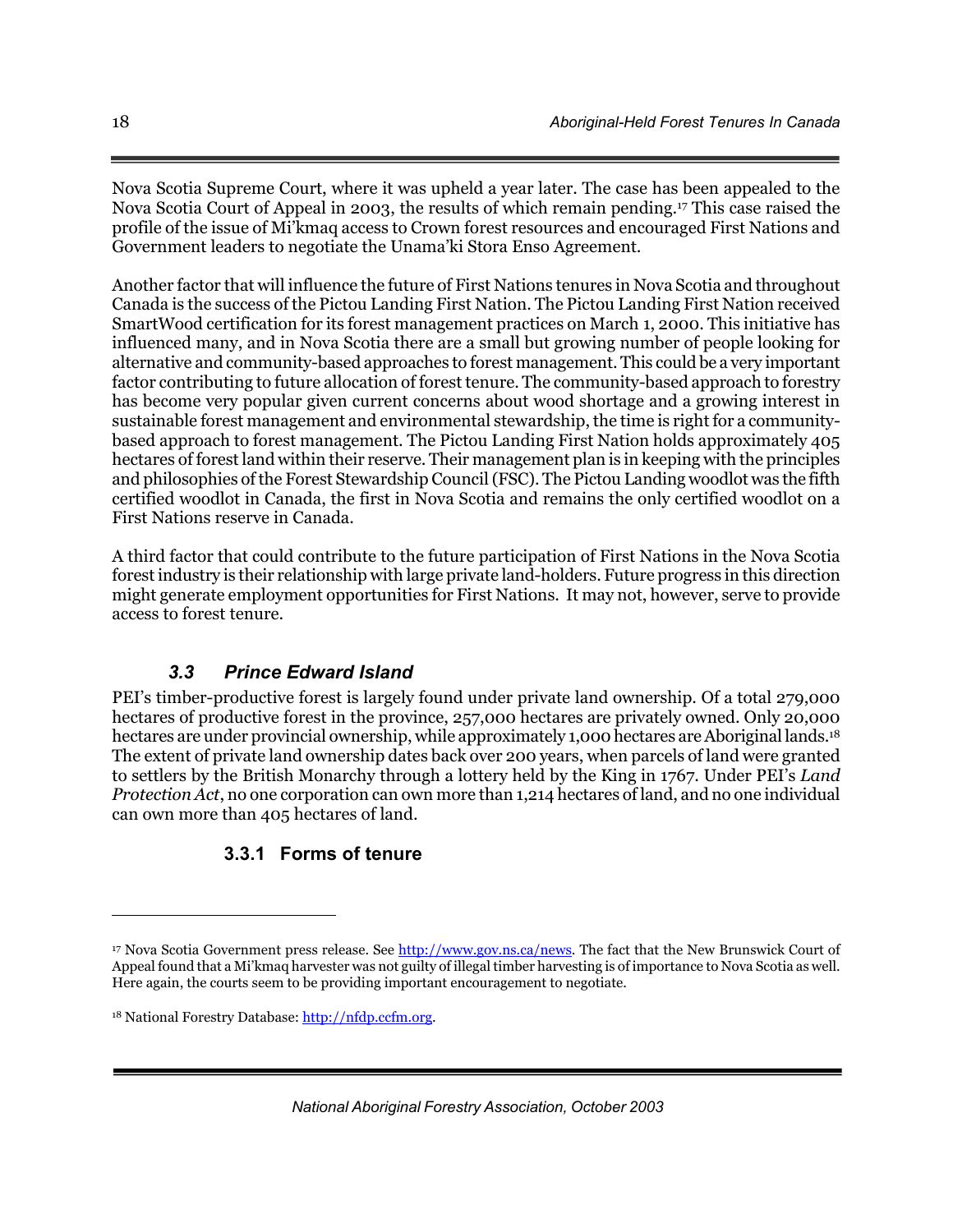Today, the average parcel size is 12 hectares. These parcels are referred to as woodlots, and are owned by an estimated 16,000 private landowners. The woodlot owners are responsible for the management of their land, although the government offers education and consulting services. Crown land in PEI today arises from government purchases from the private sector and due to nonpayment of taxes. There is currently one timber processing facility in PEI, which is owned by the J.D. Irving Corp.

There are two First Nations in PEI—the Abegweit First Nation and the Lennox Island First Nation. These groups each have reserve land and parcels of private land, though none of it is currently being operated on a commercial forestry basis. There have been some forestry operations in the past, and some recent special projects, including the establishment of black and white ash on Lennox Island. There are currently negotiations surrounding the conversion of their private land parcels to reserve land status.

## Crown Forest Land

### *Forest Products Sales Permit (Group IV)*

The forest products sales permit gives the holder exclusive rights to harvest timber or other forest products. The Minister may grant a Crown forest product sales permit to cut, harvest or remove such quantities of timber and other forest products as he considers to be sustainable based on the District Crown Forest Land Management Plan. A management plan must be provided for a period of twenty years. Forest Products Permits are typically very small in scale (with regards to volume).

There is no processing facility requirement with this permit, although the permitee must harvest according to utilization standards, and environmental restrictions. The duration of this permit is usually up to one year, and may be renewable depending on the case. Tenures under this system are usually issued to small sawmills and for personal use. The permit may specify either area or volume allotments.

The Minister is responsible for the conservation, utilization for best end use, protection and integrated management of Crown forest lands including harvesting, regeneration and improvement of the timber resource, protection of timber and unlawful harvesting, damage or removal.

## **3.3.1 Summary of PEI forest tenures**

Table 3, below, indicates the small scale of Crown forest tenure allocations in PEI. For comparative purposes, harvests from private lands were in the range of 400,000 to 600,000 m3 per year during the late 1990s and early 2000s.19

 $\overline{a}$ 

<sup>19</sup> National Forestry Database Program.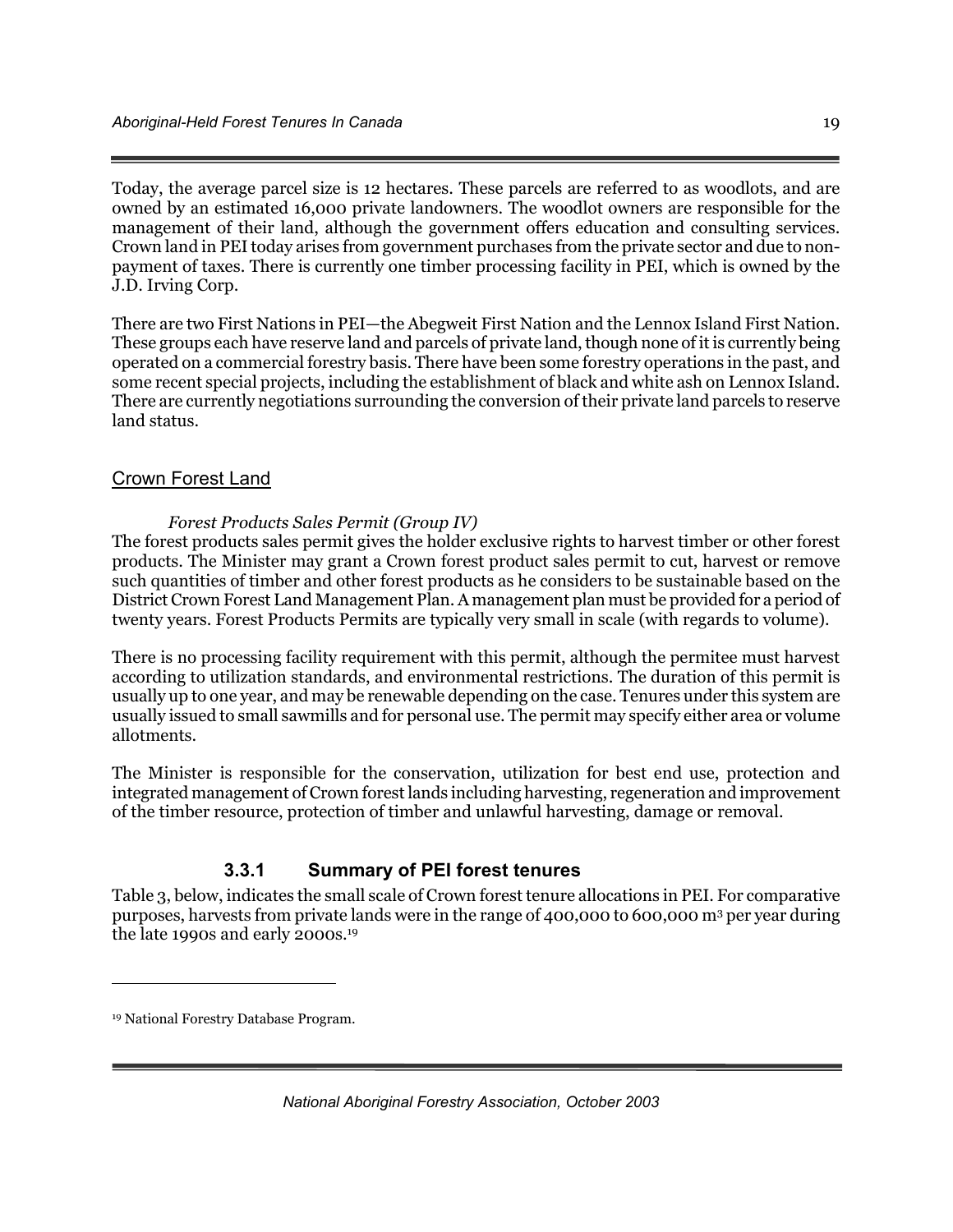| <b>Provincial Tenure</b>                   | <b>NAFA</b><br><b>Classification</b> | <b>Total Allocated Annual</b><br>Volume $(m^3/y)$ | Aboriginal-held<br>volume $(m^3/y)$ |
|--------------------------------------------|--------------------------------------|---------------------------------------------------|-------------------------------------|
| <b>Forest Products Sales</b><br>Permits    | Group IV                             | 42,900                                            |                                     |
| Total                                      |                                      | 42,900                                            |                                     |
| Aboriginal volume as a<br>percent of total |                                      |                                                   | 0.0%                                |

|  |  | Table 3. Forest tenure on Crown land in PEI |
|--|--|---------------------------------------------|
|--|--|---------------------------------------------|

Source: The State of Canada's Forest Report (2001/2002): Estimates are from the latest period calculated (1990-2002).

## **3.3.2 Analysis of Aboriginal access to Crown forest tenure**

## Current Aboriginal holdings

Two First Nations—Lennox Island and Abegweit—are found within PEI. These comprise a total reserve land base of 678 hectares. They hold no forest tenure and are not involved in commercial forestry operations.

There are two First Nations in PEI—Abegweit and Lennox Island. The Abegweit First Nation has been involved in forestry operations in the past, but is not currently active. They do possess a small products mill that used to operate pre-1999. They milled wood from reserve land for band use. The Lennox Island band has carried out some forestry projects, including an effort to establish black and white ash on the island. Overall, though, activity in this sector is minimal.

## Significant developments

The future of Aboriginal access to forest resources in PEI will depend upon resolution of current land claim negotiations that may lead to acquisition of additional reserve lands. The limited level of Crown forest lands in the province (under 50,000  $m<sup>3</sup>$  total annual harvest) means that the potential for transfer of significant Crown land is low. Arrangements could be made to allow for transfer of land through purchase of private-owned lands on the open market.

## *3.4 New Brunswick*

Timber-productive lands make up some 5.95 million hectares of land in New Brunswick. Of this area, 2.89 million hectares (49%) are owned by the province, and 2.99 million hectares (50%) are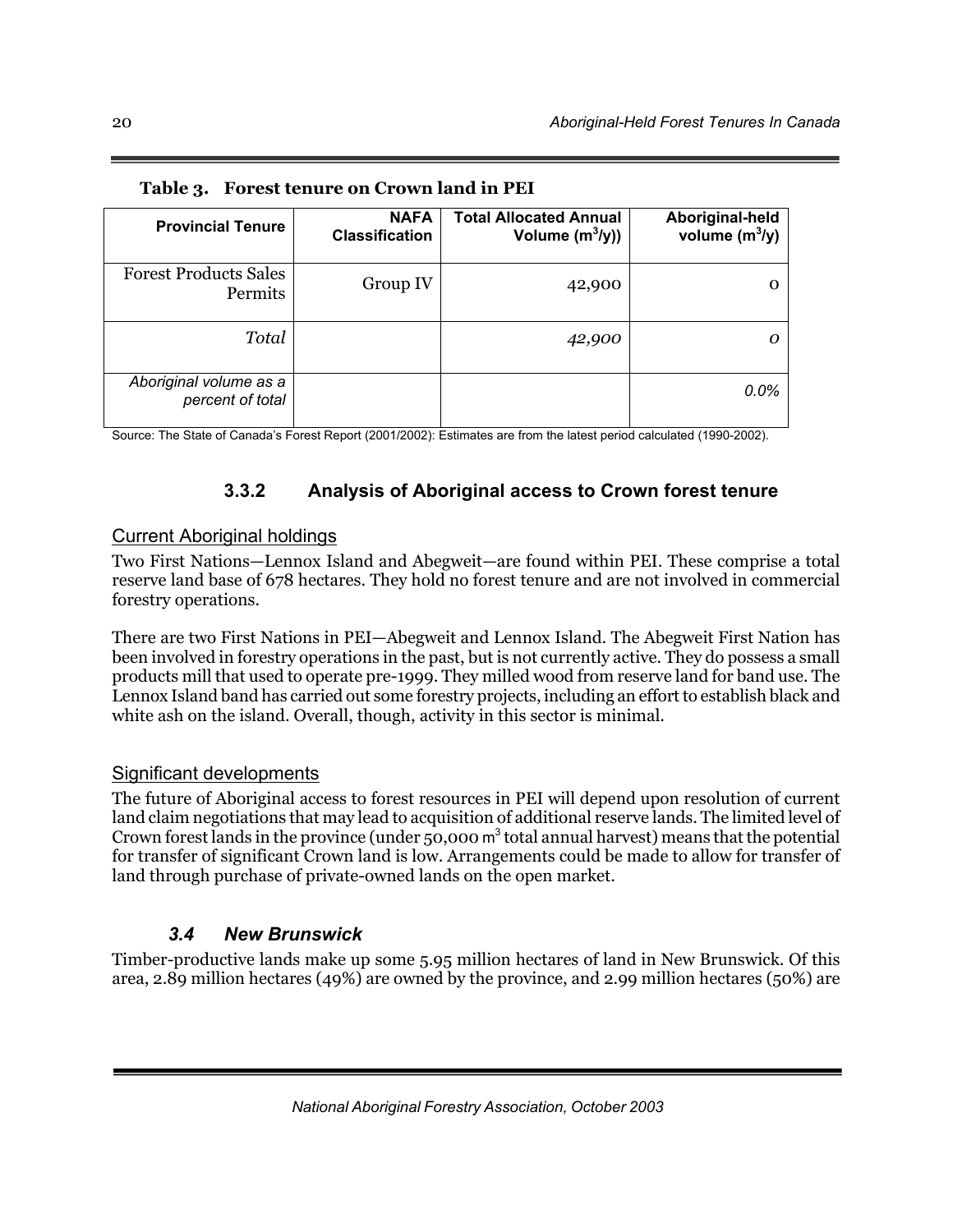privately owned.20 Federal ownership—including a very small area of First Nation reserve lands accounts for the remainder. Large companies hold 40% of the privately-owned timber-productive forest lands, with the remaining private forests held in the form of small woodlots, numbering some 40,000. The timber harvest in New Brunswick was estimated at 11.87 million m3 for 2001.21 Of this,  $6.72$  million m<sup>3</sup> was taken from private lands, while 5.12 million m<sup>3</sup> was from provincial Crown lands.

#### **3.4.1 Forms of tenure**

Access to timber from Crown land is allocated under the following tenure arrangements.

#### *Crown Timber License (Group I)*

The Crown Timber License (CTL) gives the holder exclusive timber harvesting rights, as well as the authority to allocate sub-licenses. There are currently ten CTLs in New Brunswick, distributed to large industrial companies. A CTL is only issued to applicants who either currently own or operate a wood processing facility in the province, or who agree to construct and operate such a facility. CTLholders must submit an industrial plan, a management plan and an operating plan. They must carry out all reforestation and forest protection activities. The licensee is also obligated to make available a specified volume to other sub-licensees within the license area. The duration of a CTL is 25 years, renewable every five years. These licenses are area-based, with average annual volumes of 500,000 m<sup>3</sup>. CTLs are typically held by the large industrial companies. In New Brunswick there is currently 5.1 million m<sup>3</sup> allocated to large industrial licensees under CTLs. However, of this amount, 2.1 million m3 is re-allocated to sub-licensees under Crown Timber Sub-Licenses (see Table 4, below).

#### *Crown Timber Sub-Licenses (Group III)*

The Crown Timber Sub-License (CTSL) gives harvesting rights to a volume of a specified species and class of timber within the allocated AAC of a major CLT-holder. CTSLs are only issued to companies with wood processing facilities in the Province. There are currently between 70 and 80 CTSLs in New Brunswick. The sub-license-holders undertake an obligation to maintain a specific productive capacity of their wood processing facility, in accordance with an industrial plan. CTSL-holders must co-operate with the primary CLT-holder in the preparation and revision of the operating and management plans. CTSLs range in annual volume between 400 to 400,000 m3/y. A sub-license can be extended at the end of each year by one year.

<u>.</u>

<sup>20</sup> NFDP (cited above).

<sup>&</sup>lt;sup>21</sup> NFDP (http://www.nfdp.ccfm.org/cp95/data\_e/tab55e\_1.htm and following).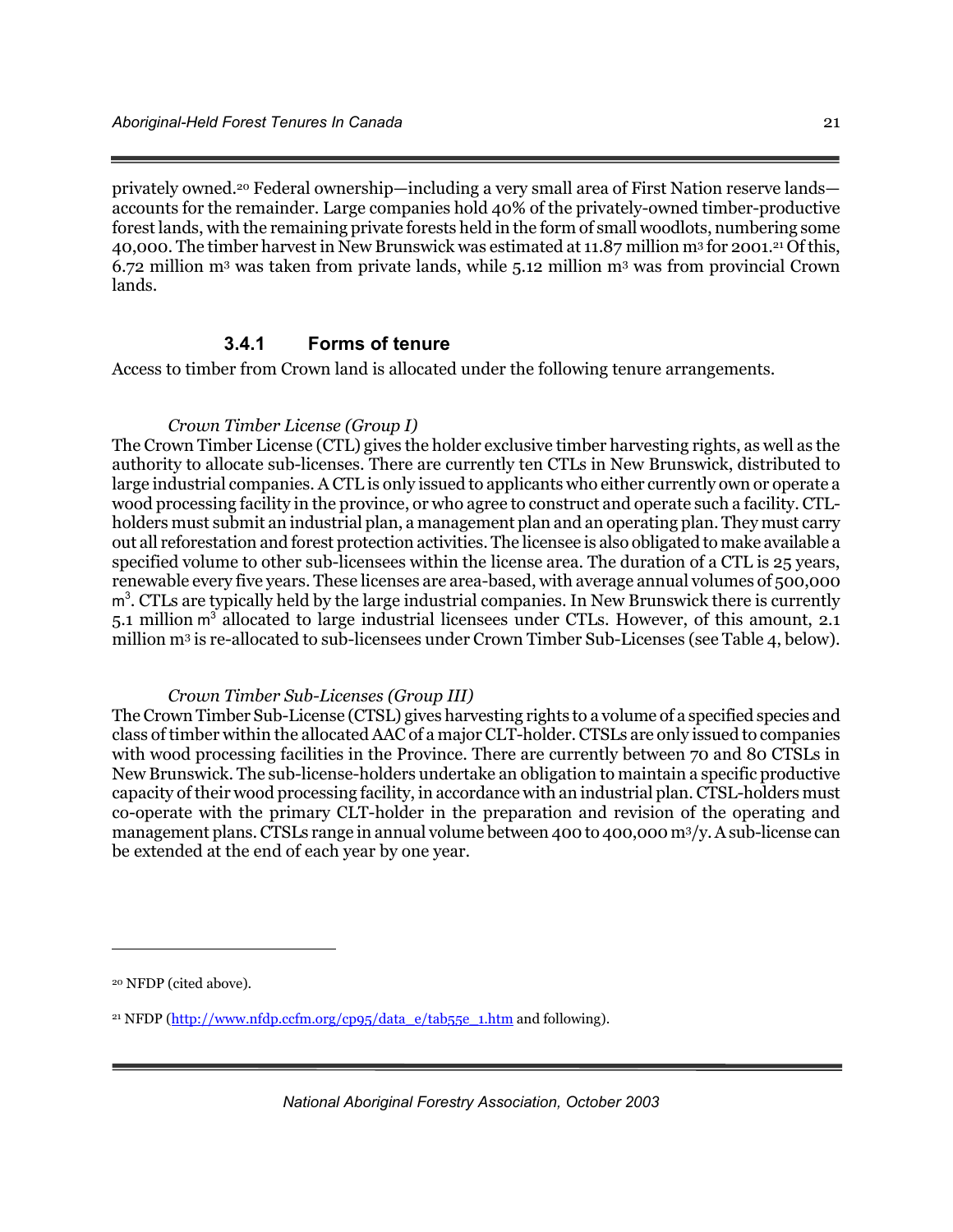## *Special Timber Agreement with First Nations (Group III)*

In 1998, the New Brunswick government made five percent of the Crown forest AAC available to First Nations in the province. There are fifteen First Nations in New Brunswick, each having access to a portion of the AAC relative to their community size. To date, thirteen of these First Nations have negotiated volumes valid for a five-year period. The remaining two agreements with Island Lake First Nation and Matawaska First Nation are pending. Each community must adhere to a special 'Interim Harvesting Agreement' that specifies a maximum volume and sets out operating cost responsibilities.

The First Nation licenses overlap with existing CTL management areas, thus becoming part of the CTL licensee's management plan and part of the total provincial AAC. The respective First Nation is responsible for all costs associated with harvesting wood plus the construction of roads. The primary licensee is responsible for protection and reforestation. The province has distributed these special agreement allocations evenly across CTL areas throughout province. All timber harvested under these agreements must be sold to mills in the province.

#### *Crown Cutting Permit (Group IV)*

These permits are issued primarily for the harvest of boughs in support of New Brunswick's substantial Christmas wreath industry.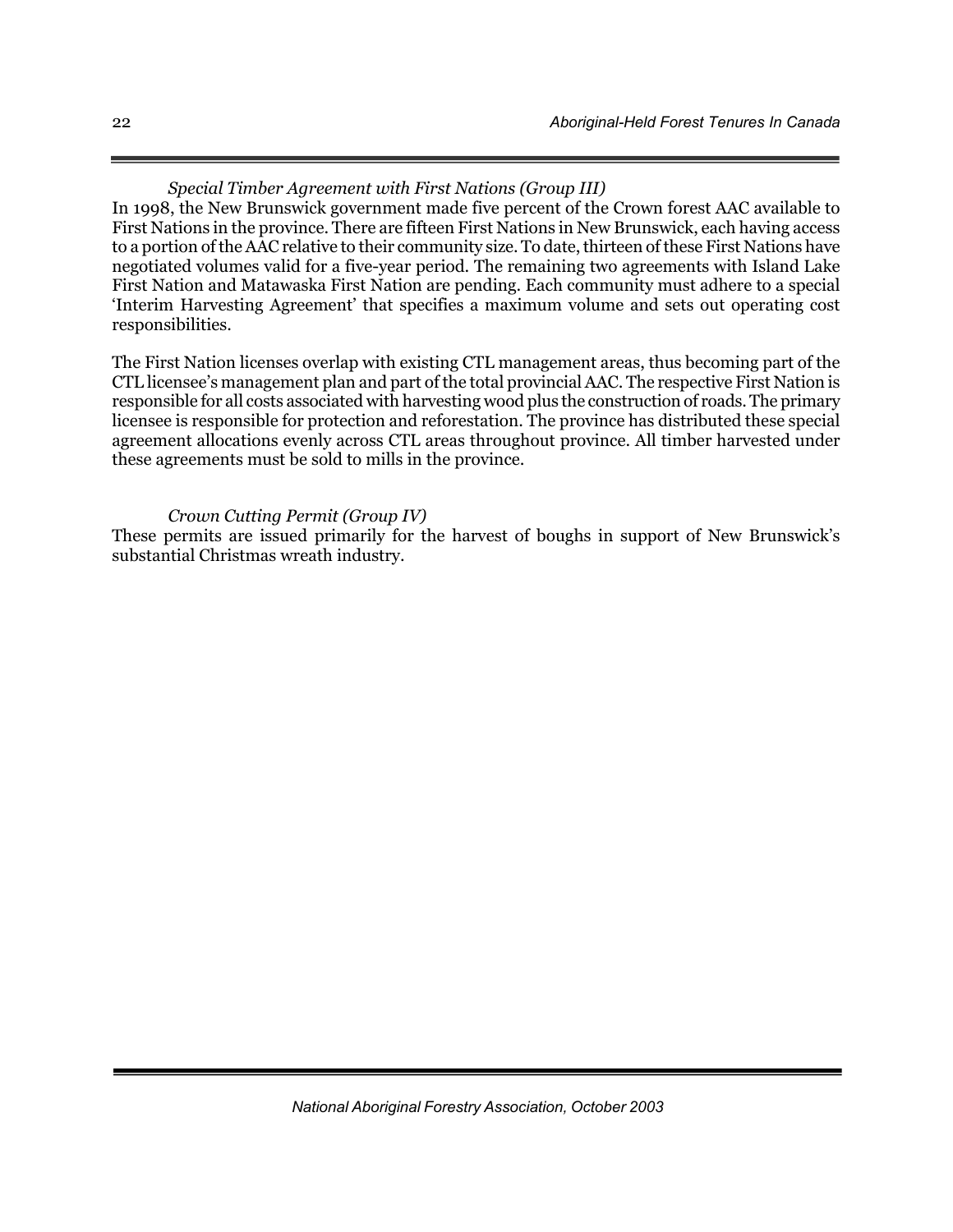## **3.4.2 Summary of New Brunswick forest tenures**

Table 4, below, indicates the relative importance of each of these Crown land tenure types in New Brunswick.

| <b>Provincial Tenure</b>                                | <b>NAFA</b><br><b>Classification</b> | <b>Total Allocated Annual</b><br>Volume $(m^3/y)$ | Aboriginal-held<br>volume $(m^3/y)$ |
|---------------------------------------------------------|--------------------------------------|---------------------------------------------------|-------------------------------------|
| Crown Timber License                                    | Group I                              | 3,052,310                                         |                                     |
| Crown Timber Sub-<br>License                            | Group III                            | 2,100,000                                         |                                     |
| <b>Special First Nations</b><br><b>Timber Agreement</b> | Group III                            |                                                   | 233,800                             |
| Total                                                   |                                      | 5,152,310                                         | 233,800                             |
| Aboriginal volume as a<br>percent of total              |                                      |                                                   | 4.5%                                |

**Table 4. Forest Tenure on Crown land in New Brunswick** 

Source: New Brunswick Natural Resources and Energy. Volumes are allocated annual levels for the 1997-2002 period. All Aboriginal access is over-lapping with the major tenure, and falls into Group III.

## **3.4.3 Analysis of Aboriginal access to Crown forest tenure**

## Current Aboriginal holdings

Under the interim harvesting agreement, New Brunswick First Nations have access to a share of both softwood and hardwood components of the Crown forest AAC. Aboriginal access to New Brunswick forest accounted for 5.1% of total volumes harvested in the 2001-02 period. This was the last year of a five-year harvest allocation cycle. The tenure form falls within NAFA's Group III category.

Currently, the Eel Ground First Nation owns and operates the Straight Arrow Forest Products mill. The wood supply for this small value-added mill comes from reserve forests and from the open market.

The year 2002 marked the beginning of the second five-year term that the Aboriginal communities will have had access to their five percent share. It is strongly hoped among the First Nations communities that this interim measures agreement will be renegotiated in the near future, resulting in access to a larger share of the provincial timber supply. This will not occur without difficulty for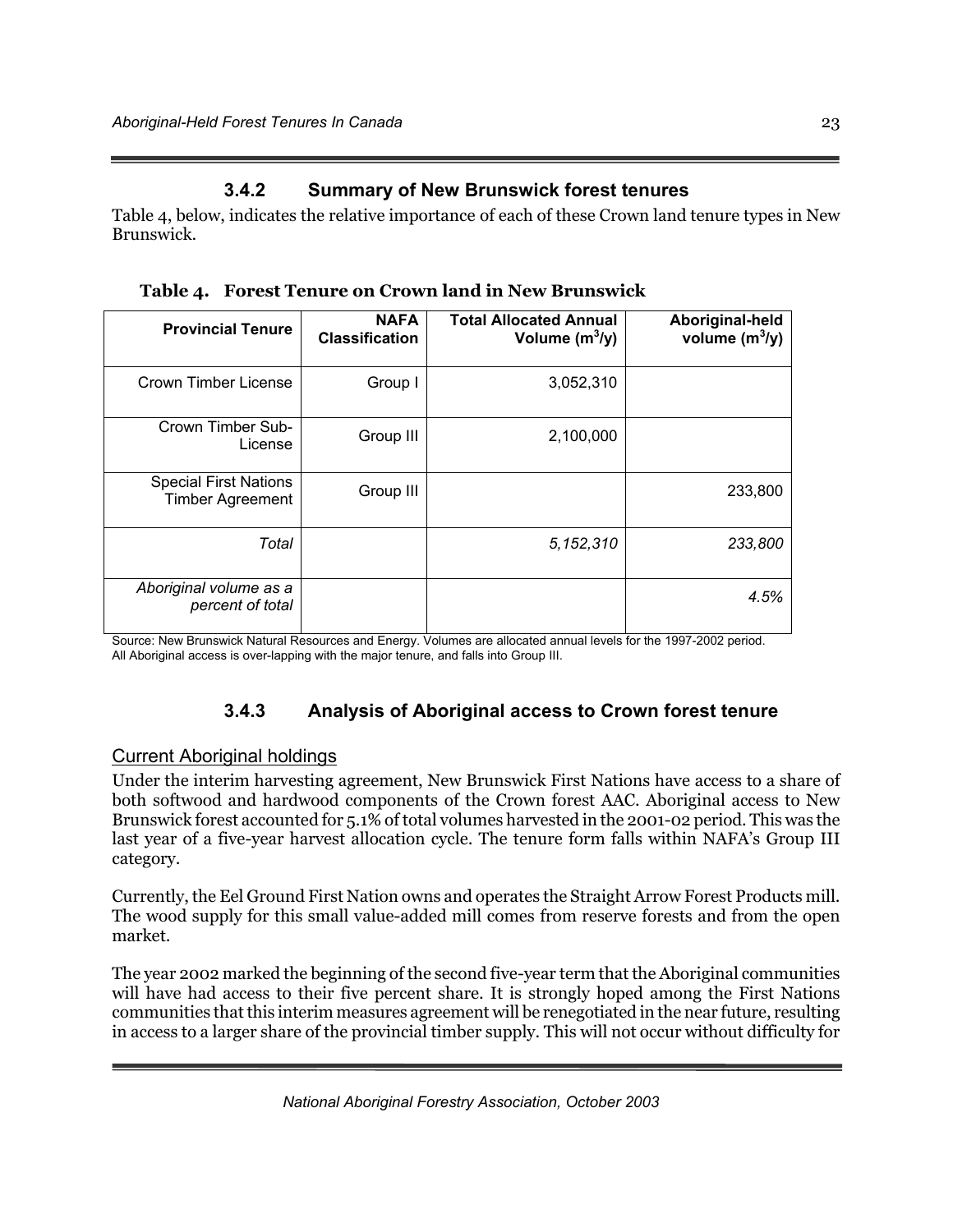the reason that any added share First Nations get, will have to result in the ceding of volume from the industrial companies in the province.

Table 5 presents the annual allocations to First Nations for the 2002-2007 provincial AAC calculation period.

| <b>First Nation</b>                  | Allocated Volume (m <sup>3</sup> /y) |          |         |  |
|--------------------------------------|--------------------------------------|----------|---------|--|
|                                      | Softwood                             | Hardwood | Total   |  |
| <b>Eel River</b>                     | 9,500                                | 3,000    | 12,500  |  |
| Pabineau                             | 4,000                                | 1,000    | 5,000   |  |
| <b>Burnt Church</b>                  | 21,200                               | 7,000    | 28,200  |  |
| <b>Eel Ground</b>                    | 13,360                               | 3,000    | 16,360  |  |
| <b>Red Bank</b>                      | 8,820                                | 1,000    | 9,820   |  |
| <b>Big Cove</b>                      | 37,500                               | 10,000   | 47,500  |  |
| Fort Folly                           | 1,500                                | 500      | 2,000   |  |
| Oromocto                             | 8,000                                | 1,500    | 9,500   |  |
| St. Mary's                           | 19,000                               | 7,500    | 26,500  |  |
| Bucktuch (pending)                   | 1,500                                | 500      | 2,000   |  |
| Indian Island (pending)              | 2,500                                | 500      | 3,000   |  |
| Madawaska                            | 3,500                                | 1,000    | 4,500   |  |
| Kingsclear                           | 12,500                               | 2,500    | 15,000  |  |
| Woodstock                            | 12,000                               | 3,000    | 15,000  |  |
| Tobique                              | 29,000                               | 8,000    | 37,000  |  |
| <b>Total First Nation Allocation</b> | 183,880                              | 50,000   | 233,880 |  |

**Table 5. Annual volumes allocated to NB First Nations from 2002/07 AAC** 

Source: New Brunswick Natural Resources and Energy, 2003

The allocation of the volume within the band itself varies with each First Nation. For example, the Eel Ground First Nation band office hands out volume allocations on a first come, first served basis. The operators are community members, and the minimum requirements to be eligible to receive a cut share are possession of the proper safety equipment and a chainsaw. The volume that Eel Ground First Nation has access to, provides approximately fourteen days of work for a small crew. The revenue from the timber harvested, based on mill receipts, goes to the band council, which in turn pays the field crew. While there is no restriction on which mill the lumber can be sold to, the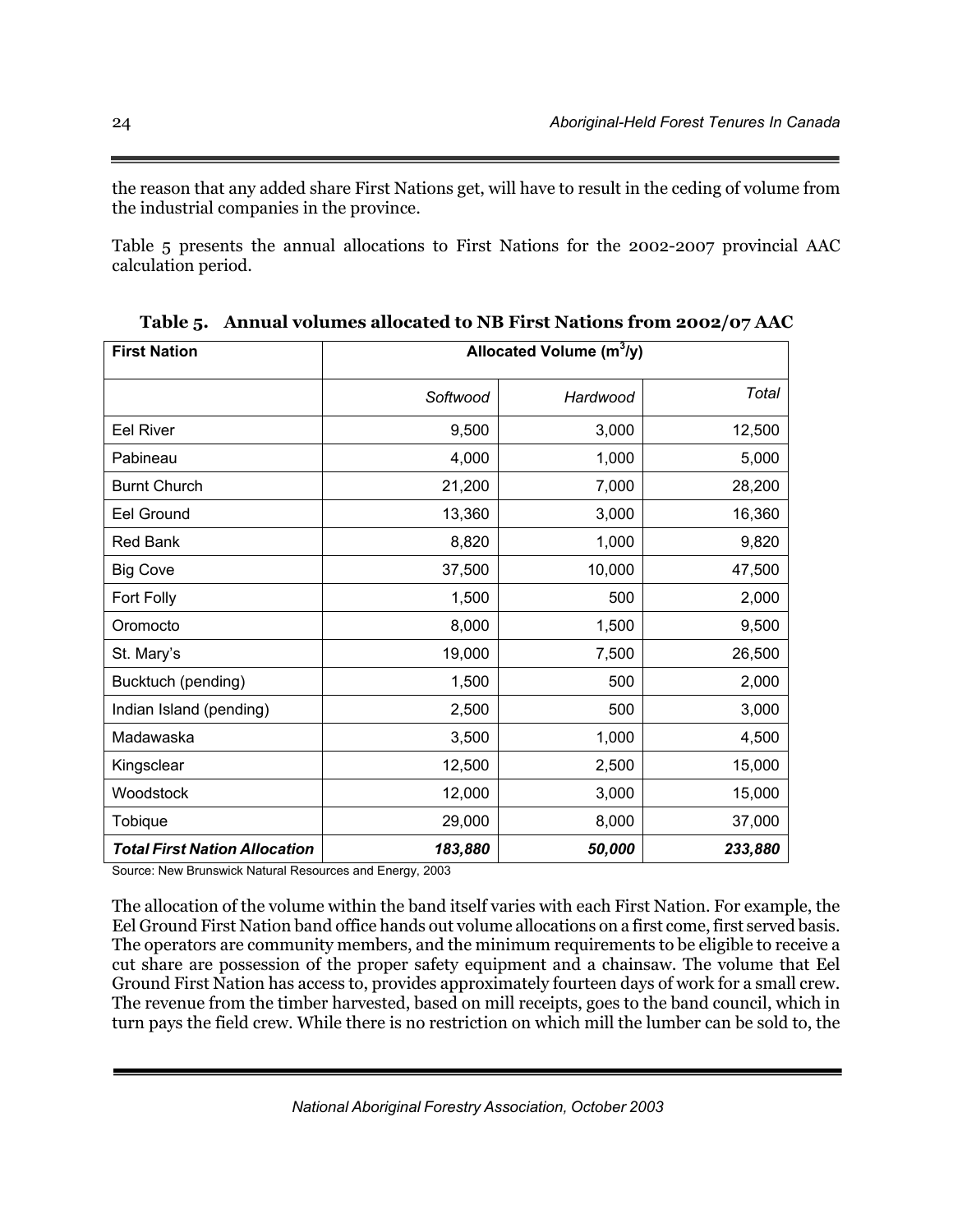wood must be sold within the province. The province collects stumpage fees, however, these are returned to a band fund for use as the bands see fit. In addition to creating some field jobs, the small volume allocation sustains a trucking enterprise owned by Eel Ground First Nation. The contract trucking company pays royalties to the band, so all revenue from harvesting and transport ultimately cycles through the First Nation community.

The Woodstock First Nation in western New Brunswick has a similar policy for offering access to employment opportunities within the band. The operators request to participate, and are eligible if they meet the minimum equipment requirements. While they do not have to be from the Woodstock First Nation, it is preferred. The work is divided out to the various contractors in strips of land that they harvest. The community pays the trucking costs and the remaining revenue goes to the contractors. The trucking company is owned by Woodstock First Nation, so most revenue gets reinvested in the community. The Woodstock First Nation indicated that they could easily harvest a greater annual allocation. This view is shared by most of the other First Nation communities, indicating a definite interest in having access to more volume.

Based on a handful of interviews, the following scenario is typical of New Brunswick First Nation forestry. The harvestable volume is allocated to crews of three or more for the actual work. The wood is then sold to a mill, and the revenue goes to the Tribal Council or band council, which in turn pays the crews, the transport costs, and any other associated costs. Remaining revenues go to the community. Typically all contractors or crews are members of the community itself.

#### Significant developments

One of the most important factors that will influence the future allocation of forest resources in New Brunswick are recent court decisions addressing Aboriginal and treaty rights as they relate to personal and commercial use of Crown resources. The consequences of these decisions are dramatic and complex.

The development of the Interim Harvesting Agreements between the province and New Brunswick First Nations is an indirect result of a court case involving illegal logging that occurred in 1997 between Thomas Paul, of the Mi'kmaq Nation and the Crown. The position Mr. Paul took in his defence was that according to the terms of Dummer's Treaty of 1725, the land, and all that it grows, belongs to Indians. The New Brunswick justice presiding over this case concluded in favour of Mr. Paul, stating that neither Dummer's Treaty nor the Royal Proclamation of 1973 extinguished native rights in the land, and therefore recognized Canada's Aboriginal communities have rights to hunt, fish, trap, and to cut trees on all Crown land. The preliminary court ruling in favour of Mr. Paul spurred many tense stand-offs between native and non-native loggers until the New Brunswick Court of Appeal overturned the lower court decision and found Paul guilty. Mr. Paul was ultimately charged under New Brunswick *Crown Lands and Forest Act* with illegally cutting valuable timber on Crown land, land on which a license to harvest timber was held by someone else. Since the Paul case, there have been others that continue to challenge the current land tenure arrangements in New Brunswick, such as the unresolved illegal logging case against Mi'kmaq logger Joshua Bernard, and a group of Nova Scotia Mi'kmaq loggers.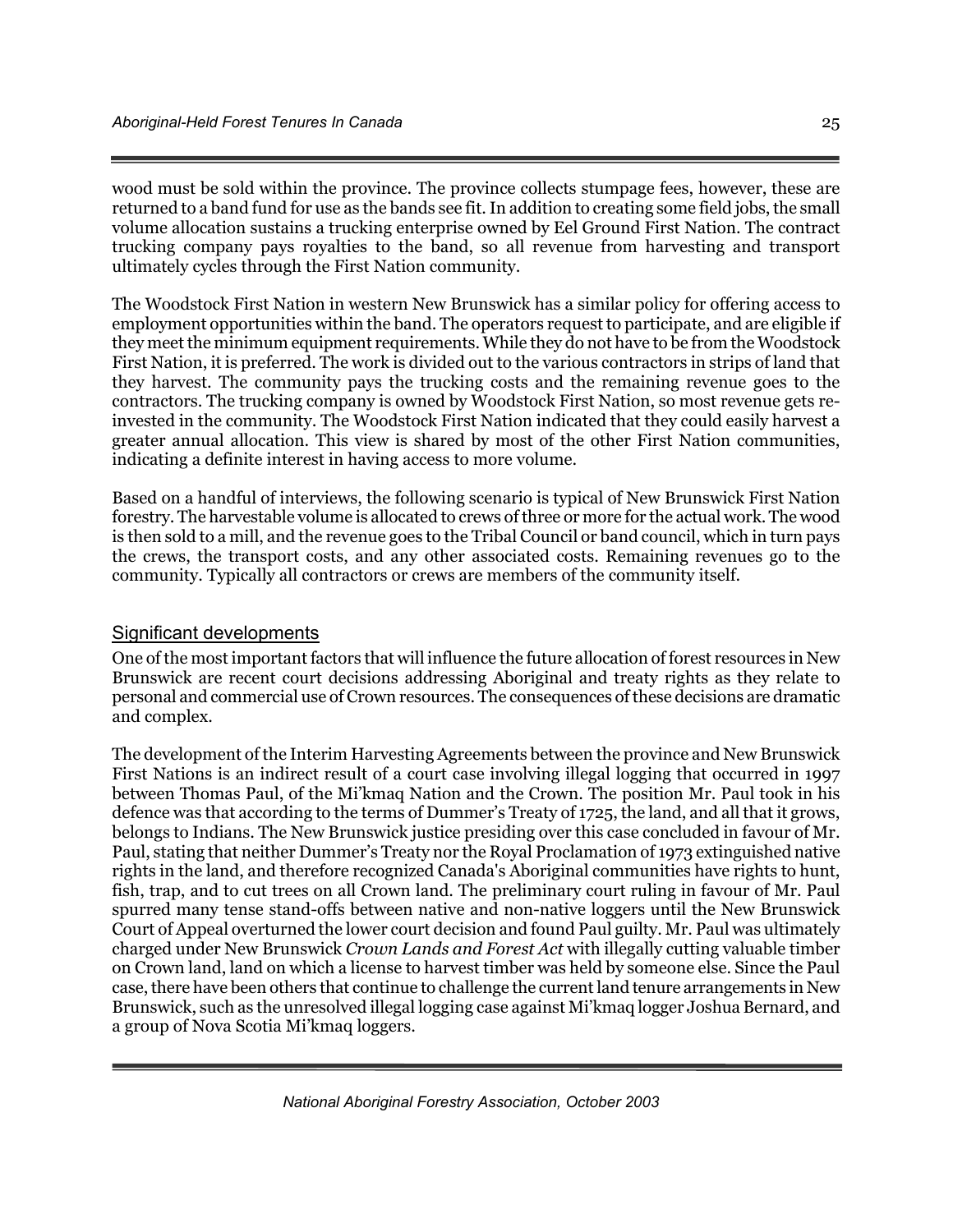The Paul case led to a concerted effort by the government to determine the scope of treaty rights and to reduce uncertainty around the issue of Aboriginal rights to Crown land. It brought a sharp awareness to the provincial government of the need for some policy changes surrounding resource allocation. The Paul case spurred negotiations that resulted in the five percent volume allocation announcement. The decision, however much needed, at the time, presented a capacity issue for some of the First Nations. In the past, many of the First Nations where forced to hire outside contractors to do their harvesting and management planning because there was no one with the required expertise within the community. More recently the bands are increasingly skilled and knowledgeable about forest operations and are becoming more involved in the planning process. Generally speaking, the bands have harvested all their allocated volume by the end of the five-year planning period, and most are now capable of operating a larger volume allocation, if given the opportunity.

As a result of the above-mentioned cases, there has been a slow shift in government perception toward recognition of Aboriginal rights and toward consideration of the need for Aboriginal community economic development. The clear message from the courts is that government must negotiate solutions to resource conflicts.

## *3.5 Quebec*

Timber-productive lands make up some 53.99 million hectares of land in Quebec. Of this area, 45.91 million hectares (85%) are owned by the province, and 7.77 million hectares (14%) are privately owned.22 Federal ownership, including 168,000 hectares of Aboriginal lands, accounts for the remainder. The timber harvest in Quebec was estimated at 40.59 million m<sup>3</sup> for 2001.<sup>23</sup> Of this, 10.22 million m3 was taken from private lands, while 30.23 million m3 was from provincial Crown lands.

## **3.5.1 Forms of tenure**

Forest tenure in Quebec consists of one major tenure system, and several smaller licenses available for sugar maple operations, firewood and miscellaneous permits. The forest Minister determines the amount of wood that can be sustainably harvested annually. This figure is used as the AAC, out of which wood volumes are allocated.

#### *Timber Supply and Forest Management Agreements (Group I)*

The Timber Supply and Forest Management Agreements (TSFMA) is the major form of tenure for Quebec Crown forest lands. It is valid for 25 years, renewable every five years. Tenure-holders are

 $\overline{a}$ 

<sup>22</sup> NFDP (cited above).

<sup>&</sup>lt;sup>23</sup> NFDP (http://www.nfdp.ccfm.org/cp95/data\_e/tab55e\_1.htm and following).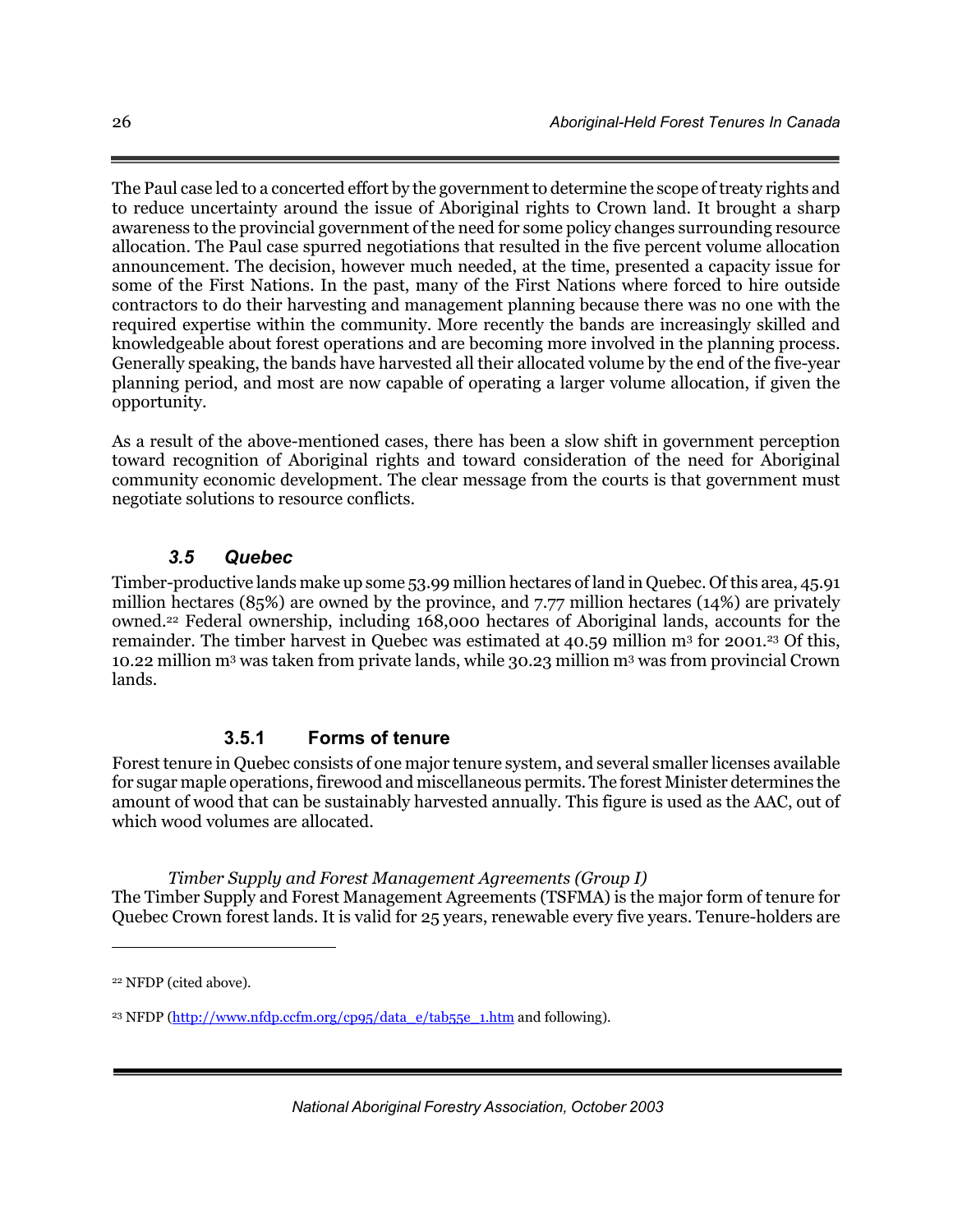responsible for all silviculture treatments and protection needed to maintain the annual yield within the forest area indicated in the agreement. Holders of this type of tenure are obligated to construct or operate a processing facility. Under a TSFMA, holder obtains the right to harvest a specific volume of a given species each year, based on the holder's mill timber and fibre needs.

#### *Forest Management Agreement (Group II)*

A Forest Management Agreement (FMA) may be provided to companies that do not own or operate processing plants. The term of the FMA is ten years, and is extendable. FMAs are volume-based, entitling the holder to harvest a volume of timber that must be sold to processing plants. The holder of the agreement has reforestation and protection obligations. Currently, the only FMA issued in Quebec is to the Kitigan Zibi First Nation.

#### *Forest Management Contracts (Group III)*

A Forest Management Contract (FMC) is a contract between the Minister and a single contractholder entrusted with the management of an entire forest. The contract is for a variable duration, and the holder must comply with requirements similar to those imposed on TSFMA-holders. The contract-holder provides management plans, conducts reforestation activities, and provides protection services. An FMC entitles the holder to obtain, each year, a management permit to supply wood to processing facilities.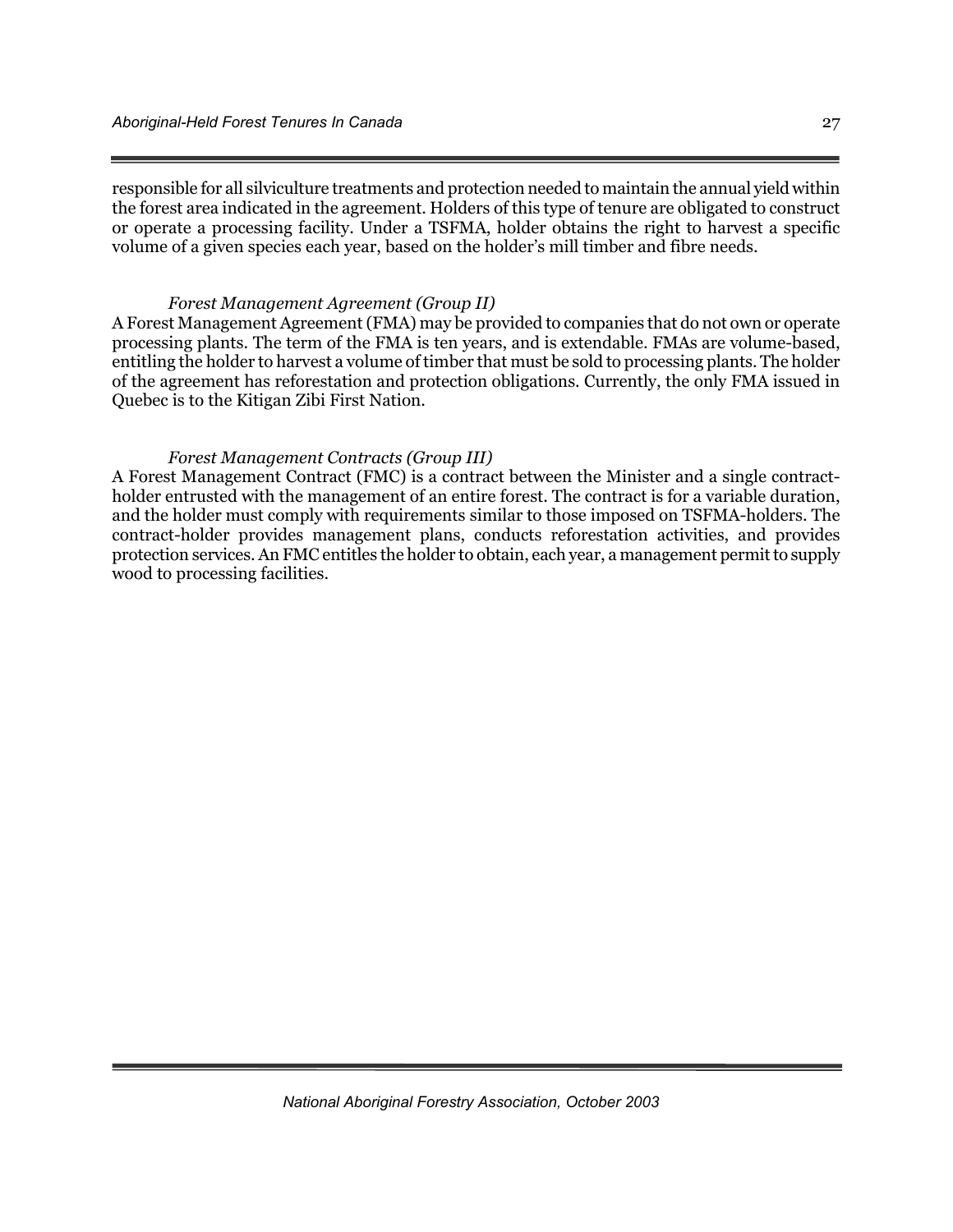## **3.5.2 Summary of Quebec forest tenures**

Table 6, below, indicates the relative importance of each of these Crown land tenure types in Quebec.

**Table 6. Forest Tenure on Crown land in Quebec** 

| <b>Provincial Tenure</b>                      | <b>NAFA</b><br><b>Classification</b> | <b>Total Allocated Annual</b><br>Volume $(m^3/y)$ | Aboriginal-held volume*<br>$(m^3/y)$ |
|-----------------------------------------------|--------------------------------------|---------------------------------------------------|--------------------------------------|
| <b>TSFMA</b>                                  | Group I                              | 35, 125, 200                                      | 408,500                              |
| <b>FMA</b>                                    | Group II                             | 147,000                                           | 147,000                              |
| FMC*                                          | Group III                            | 455,162                                           | 96,881                               |
| Total                                         |                                      | 35,727,362                                        | 652,381                              |
| Aboriginal volume<br>as a percent of<br>total |                                      |                                                   | 1.8%                                 |

Source: Quebec Ministry of Forests, personal communication, based on 2003 data. Note: FMC volumes are estimated from area allocations based on a sustainability calculation developed by the Quebec Ministry of Forests specific to the applicable forest regions. It should be noted that major agreements are in place or being negotiated to provide allocations of timber under Group I tenure to the Cree, Innu and the Mamuitun Tribal Council. A total increase of  $1,130,000$  m<sup>3</sup> over three years is involved in these agreements.

## **3.5.3 Analysis of Aboriginal access to Crown forest tenure**

## Current Aboriginal holdings

 $\overline{a}$ 

Aboriginal interests in Quebec hold tenures on Crown lands totalling 652,381 m3/y, accounting for 1.8% of the total harvest volume in the province. Table 7, below, details these holdings. It should be noted that these figures may underestimate Aboriginal influence over management of resources within traditional territories in Quebec. The province has, for example, developed policy<sup>24</sup> stating that Quebec will encourage management by Aboriginal nations "of certain activities on specified lands, through agreements." Such a policy could lead to innovative Group 'A' tenures depending on the specifics of the resulting agreements.

*National Aboriginal Forestry Association, October 2003*

<sup>24 &</sup>quot;Partnership, development, achievement" Aboriginal Affairs, Government of Quebec. April 1998.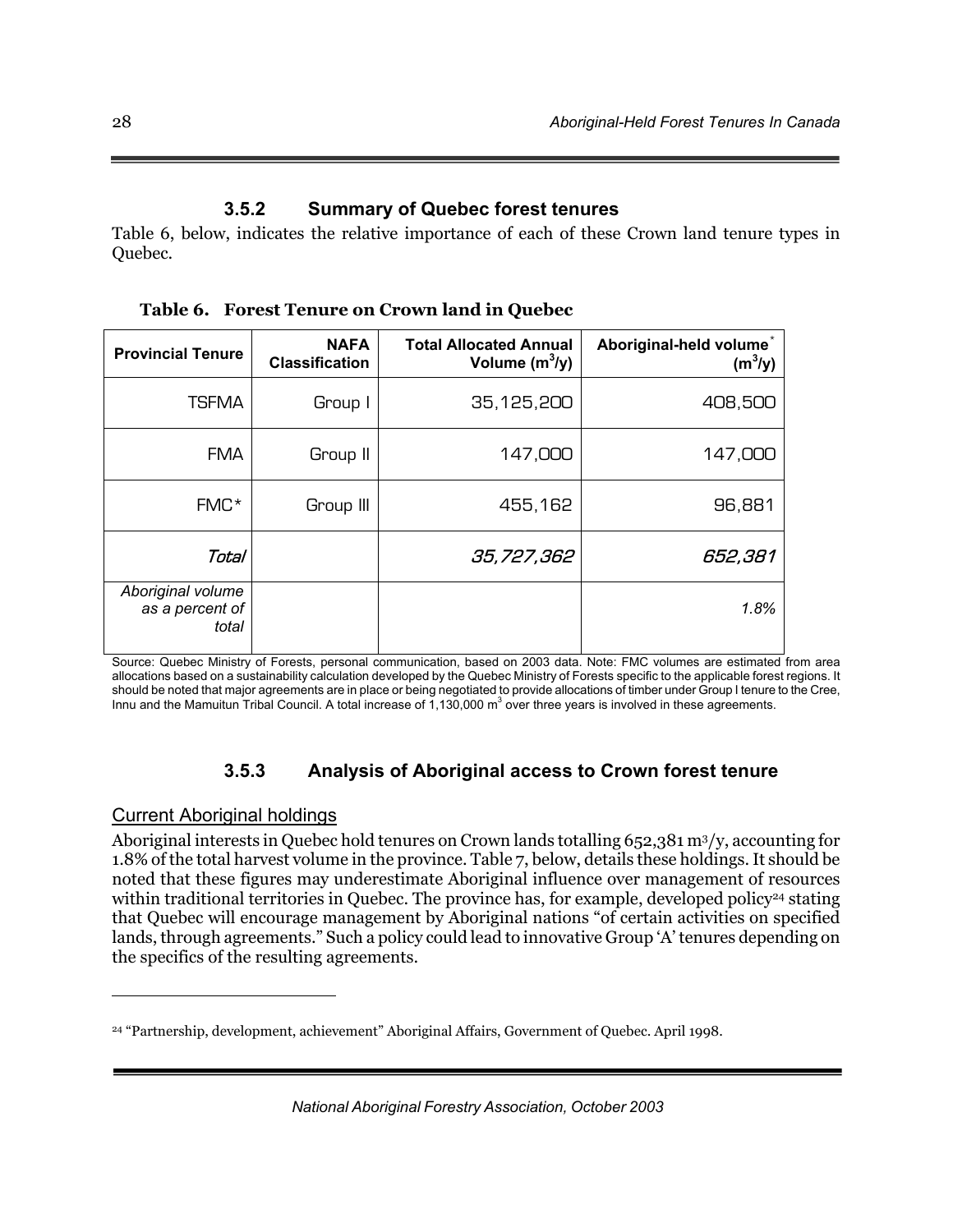| <b>Provincial</b>                              | <b>NAFA</b> | <b>Aboriginal-held tenures</b>                      |                  |  |
|------------------------------------------------|-------------|-----------------------------------------------------|------------------|--|
| <b>Classification</b><br><b>Classification</b> |             | <b>First Nation</b>                                 | Volume $(m^3/y)$ |  |
| <b>TSFMA</b>                                   | Group I     | Les industries Piékouagami inc (Mashteuiatsh FN)    | 78,000           |  |
|                                                |             | Scierie Opitciwan (Obedjiwan)                       | 77,000           |  |
|                                                |             | Scierie Tackipotcikan (Wemotaci)                    | 84,000           |  |
|                                                |             | Mishtuk Corporation (Waswanipi Cree)                | 166,000          |  |
|                                                |             | Gestion A. Blacksmith Inc. (Mistissini)             | 3,500            |  |
|                                                |             |                                                     |                  |  |
| <b>FMA</b>                                     | Group II    | Entreprises Mitigog Inc/ (Kitigan Zibi Anishinabeg) | 147,000          |  |
| $FMC^*$                                        | Group III   | Obedjiwan                                           | 42,662*          |  |
|                                                |             | Listuguj Mi'gmag                                    | 5,512*           |  |
|                                                |             | Wemotaci                                            | 8,312*           |  |
|                                                |             | <b>Betsiamites</b>                                  | 25,723*          |  |
|                                                |             | Les Atikamekw de Manawan                            | 14,172*          |  |
|                                                |             | Renovation Kakuss (Matimekosh)                      | 500*             |  |
| <b>Total Aboriginal Allocation</b>             |             |                                                     | 652,381          |  |

**Table 7. Aboriginal tenure holdings in Quebec** 

Source: Relations avec les Autochtones, Gouvernement du Québec, Ministère des Ressources Naturelles, Foret, Québec.

\* Volumes are estimated from area allocations based on a sustainability calculation developed by the Quebec Ministry of Forests specific to the applicable forest regions.

Any progress that has been made in Quebec has not come to pass without difficulty. In 1988 the Algonquins of Barriere Lake began to voice their concern over the management and ownership of their traditional lands. The lack of response by the government resulted in many episodes of protest, including several blockades. In 1990, despite their protests, the province began to issue TSFMAs to forestry companies within the Algonquin traditional territories.

After repeated appeals to the government, the Algonquin's managed to bring both the federal and provincial governments to the table in 1991, resulting in the signing of a 'Trilateral Agreement'. This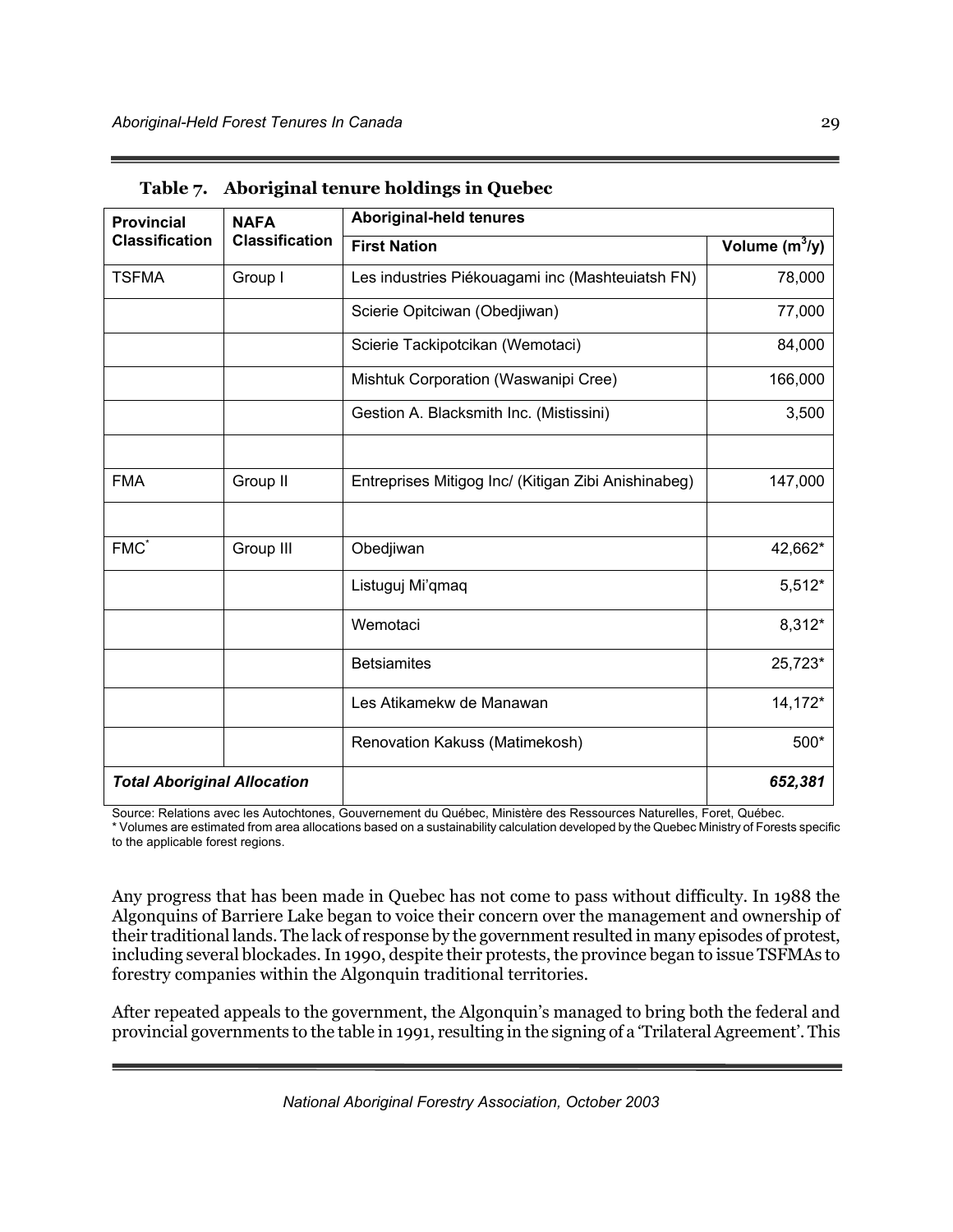agreement, which recognized the role of the Algonquins in land-use decisions within their traditional territories, was the first of its kind in Canada. The agreement covers an area of one million hectares (10,000 square kilometres) and includes a major portion of the Algonquins traditional use area.

Significant progress has been made toward completion of an integrated resource management plan; however, the Trilateral Agreement continues to be susceptible to changing political and fiscal environments. Protests and confrontational suspension of forestry operations have been recently carried out in order to pressure for the continued funding needed to support implementation of the integrated resource management plan.

## Significant developments

A factor reported by Quebec government officials as contributing to increased tenure allocation to Aboriginal Peoples in the province has been the Waswanipi Model Forest. The Waswanipi Model Forest is the newest in Canada and the only one that is led by Aboriginal Peoples. It is made up of 209,685 hectares of boreal forest located within the traditional territories of the Waswanipi Cree. More than one dozen partners have come together in the Waswanipi Cree Model Forest. They include representatives of the Cree, government, industry, academia and non-governmental organizations. The goal of this model forest is to maintain and enhance the quality of the Cree traditional lands, known as *Eeyou Istchee*, to benefit Cree and other users and to assure the economic, social and cultural development of the Waswanipi Nation. All activities of the Waswanipi Cree Model Forest reflect and address Cree interests and concerns with respect to the sharing of resources.

Approval of an agreement between the Quebec Cree and the Government of Quebec has also made a significant impact on the management of forest resources in Quebec. The agreement secured provincial funds exceeding \$3.6 billion to be distributed to the Cree over the next half century, in exchange for an agreement by the Cree not to oppose regional development and to drop lawsuits against the government. The agreement settles previous forestry disputes as major adaptations will be made to ensure that Quebec forestry policy respects Cree rights. A joint Cree-Quebec forestry board will review forestry regulations and future plans and provide recommendations to conciliate forestry activities with Cree traditional land use. In addition, an allocation of 280,000 m3 over the next three years has been made available to Cree businesses.

Other major allocations of timber are also in place or being negotiated. The Mamuitun Tribal Council is to gain 600,000 m3, while the Innu of Natashquan, in a partnership with local municipalities, is to gain 250,000 m3. The tenure arrangements associated with these allocations are reported to be TSFMAs.25

*National Aboriginal Forestry Association, October 2003*

 $\overline{a}$ 

<sup>25</sup> Quebec Ministry of Natural Resources, Wildlife, and Parks. Personal Communication, 2003.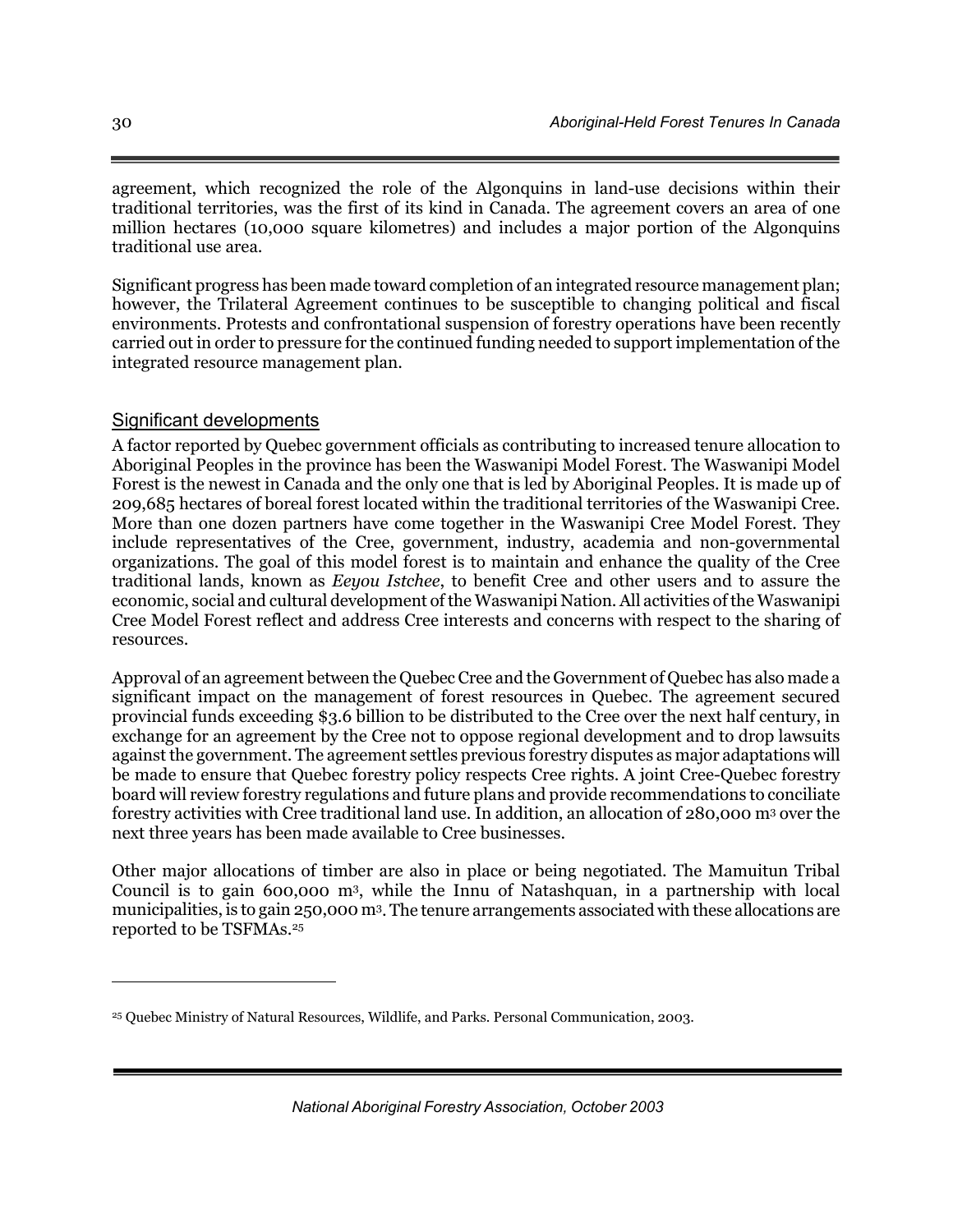## *3.6 Ontario*

Timber-productive lands make up 42.2 million hectares of land in Ontario. Of this area, 36.35 million hectares (86%) are owned by the province, and 5.54 million hectares (13%) are privately owned.26 Federal ownership including 141,000 hectares of First Nation reserve lands accounts for the remainder. Most of the privately-owned timber-productive forest lands (87%) are held by nonindustrial land-owners. The total timber harvest in Ontario was estimated at 24.10 million m3 for 2001.27 Of this, an estimated 2.19 million m3 was taken from private lands, while 21.89 million m3 was from provincial Crown lands.

## **3.6.1 Forms of tenure**

For the purpose of forest management, Ontario's Crown forest lands are organized into three major zones, the Northern Boreal in the provinces far north, Southern Ontario, and the Planning Area, located between the other two zones. The Planning Area is the area of the province within which the majority of forest management takes place. It encompasses most the province's Crown-owned timber-productive lands, and is subdivided into some 67 Management Units each having individual management plans.28 Of the 33.6 million hectares of timber-productive land included in the planning area, 21.8 million hectares is Crown forest managed for timber harvest.29

#### *Sustainable Forest Licenses (Group I)*

Most of the Planning Area is managed under large, area-based tenures called Sustainable Forest Licenses (SFLs).30 The volume that may be harvested under an SFL fluctuates based on regular forest resources inventories. The respective SFL-holder has full management and planning obligations, which must comply with the *Crown Forest Sustainability Act* (CFSA). The Ontario Ministry of Resources (OMNR) maintains authority for establishing management practices and approving management plans. An "available harvest area" is calculated for each management unit individually.

-

<sup>26</sup> NFDP (cited above). It should be noted that in its 2000/2001 Annual Report on Forest Management, the Ontario Ministry of Natural Resources report a total productive forest area of 55.74 million hectares, based on satellite imagery techniques. Of that area, 44.40 million hectares are Crown land, 4.96 million hectares parks, and the remainder fall into other categories. According to this annual report, the provinces forest resources inventory covers 40.19 million hectares of productive forest, of which 30.01 million hectares are Crown forest.

<sup>&</sup>lt;sup>27</sup> NFDP (http://www.nfdp.ccfm.org/cp95/data\_e/tab55e\_1.htm and following).

<sup>28</sup> OMNR 2000/2001 Annual Report on Forest Management.

<sup>29</sup> OMNR 2000/2001 Annual Report on Forest Management, Figure 10, page 16.

<sup>&</sup>lt;sup>30</sup> A few management units remain as Crown management units, where the government is responsible for developing the long term management plans. Ontario State of the Forest Report, 2001.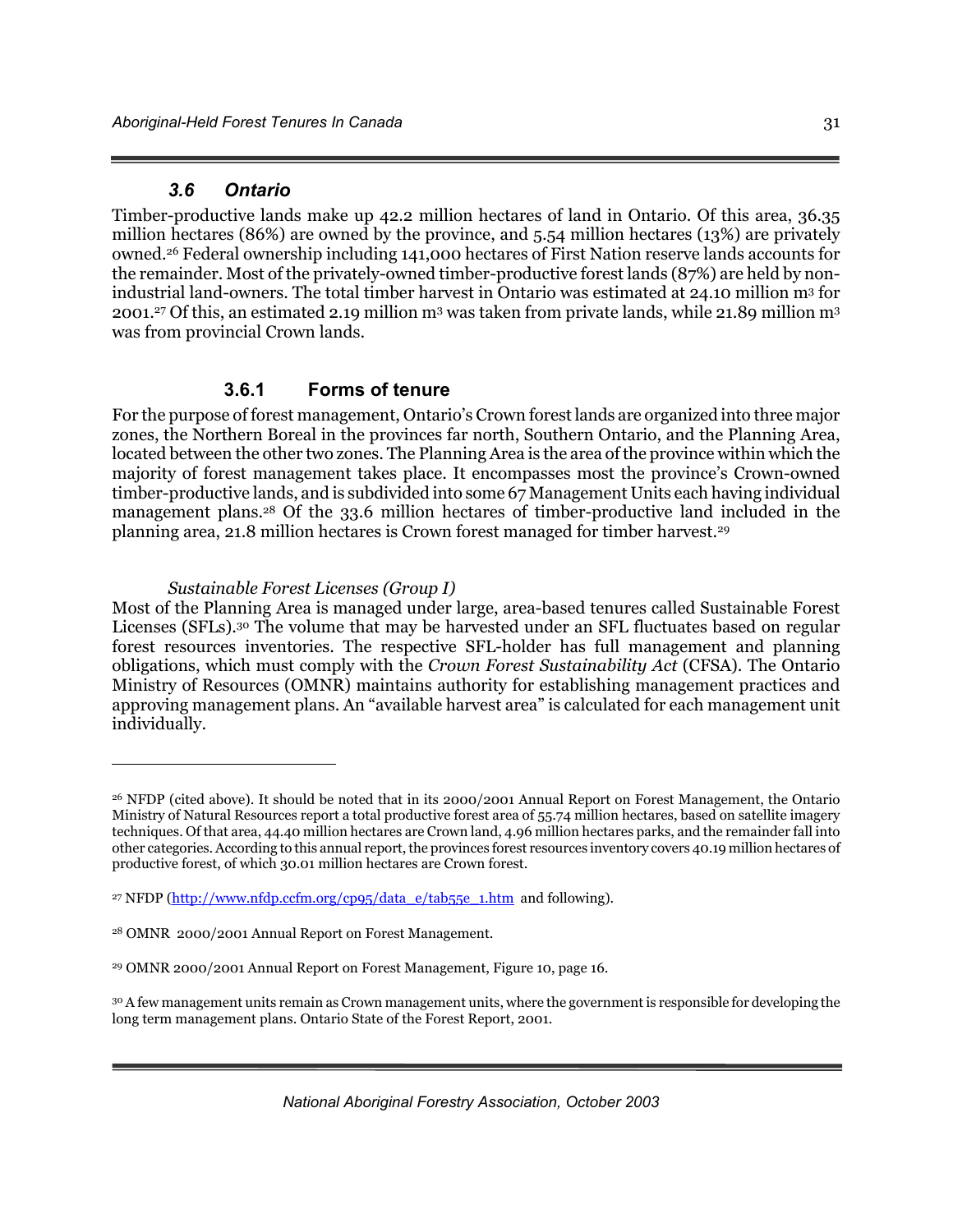A SFL grants the holder the right to harvest forest resources in a forest management unit for a term of up to 20 years. In 2000/01, there were 51 SFLs issued.31 These licenses are mainly held by larger corporations or cooperative (multi-party) SFL-holding corporations, which maintain full management responsibility. A SFL obligates the holder to carry out the renewal and maintenance activities necessary to provide for the sustainability of the Crown forest in the area covered by the license. The OMNR ensures reviews are conducted at least every five years to ensure that the licensee has complied with the terms and conditions of the license. If the review is satisfactory, the license is renewed for five years. SFLs can, therefore, be 'evergreen.'

A SFL agreement specifies requirements for the preparation by the licensee of inventories and forest management plans, the silviculture and other standards to be met by the licensee, requirements for the submission of reports by the licensee to the OMNR. It also provides for development of procedures for the periodic review of the licensee's performance and the term of the license and any conditions for renewal. This license has no processing facility requirement.

#### *Forest Resource License (Group III)*

Within a SFL area, companies other than the SFL-holder may enter into an agreement with the province and the SFL-holder to harvest wood. These are called overlapping Forest Resource Licenses (FRLs). In addition, FRLs may be issued for harvesting timber from Crown lands not covered by SFLs. According to the OMNR's 2000/01 Annual Report on Forest Management, FRLs cover a total of some 203,029 hectares. Of these, 198 FRLs covered areas over 300 hectares, and 2,206 FRLs were issued for areas less than 300 hectares. An additional 36 FRLs were provided for salvage cuts.

The FRL is a volume-based license granted for harvesting within a designated management unit area. FRLs are most commonly issued within SFLs as overlapping licenses. FRL-holders must follow forest management plans developed and approved by the Ministry. The term of this type of license shall not exceed five years.

In the past, FRLs were granted on a competitive basis. Post-1995, however, the award process has changed. FRLs now involve agreements between SFL-holders, the Ministry, and the FRL applicant. Each agreement between the SFL-holder and the FRL-holder is unique. As a result, forest management responsibilities may vary.

Although there is no processing facility requirement, the licensee must provide evidence that there is a market opportunity for their products as well as submit to the CFSA requirement that all trees harvested must be processed in Canada. Typically, FRLs contain restrictive wood directives that serve to favour specific mills as customers for the wood, while preventing access to a potentially higher-value open market.

-

<sup>31</sup> OMNR. 2000/2001 Annual Report on Forest Management, Table 3 page 29.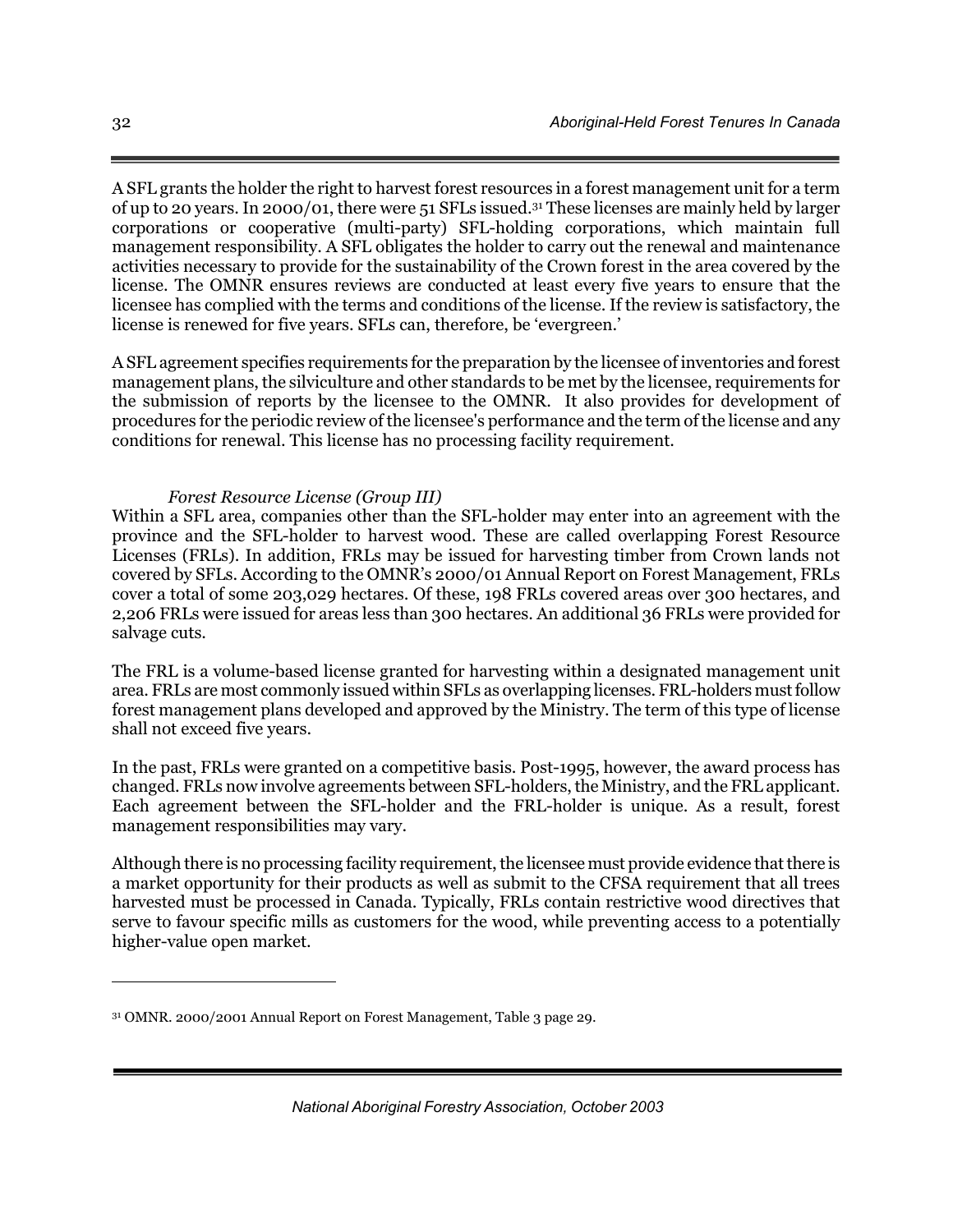#### Other Licenses (Group IV)

#### *Personal Use Permit*

A personal use permit is typically issued for the purposes of fuel wood cutting. A personal use permit is an overlapping agreement arranged by the Local District Office and the SFL-holder. There are no specific volume or area restrictions, although the harvesting must be for personal use only. Since this is an agreement with the SFL-holder for wood within their SFL license, the cutting must occur within a designated area.

#### *License to Harvest Trees Reserved to the Crown on Private Land*

This type of license is rarely issued, but it is provided for in the *Forestry Act*. This license exists to provide access to timber on private land that was historically granted to individuals by the Crown, but where the Crown never gave away the timber rights. Therefore, these landholders must apply for a license from the Crown before they may harvest the timber on their land. There are currently some 50,000 hectares in Ontario under this arrangement.

#### *Forest Resource Use License*

This license is available for permission to cut Crown timber for other purposes than forestry (mining, pipe line installation etc.). The local district office must approve the license. These licenses can only be granted for an area of up to 25 hectares. There is a royalty payable to the Crown, and the timber, unless otherwise allocated, must go to a local processing facility.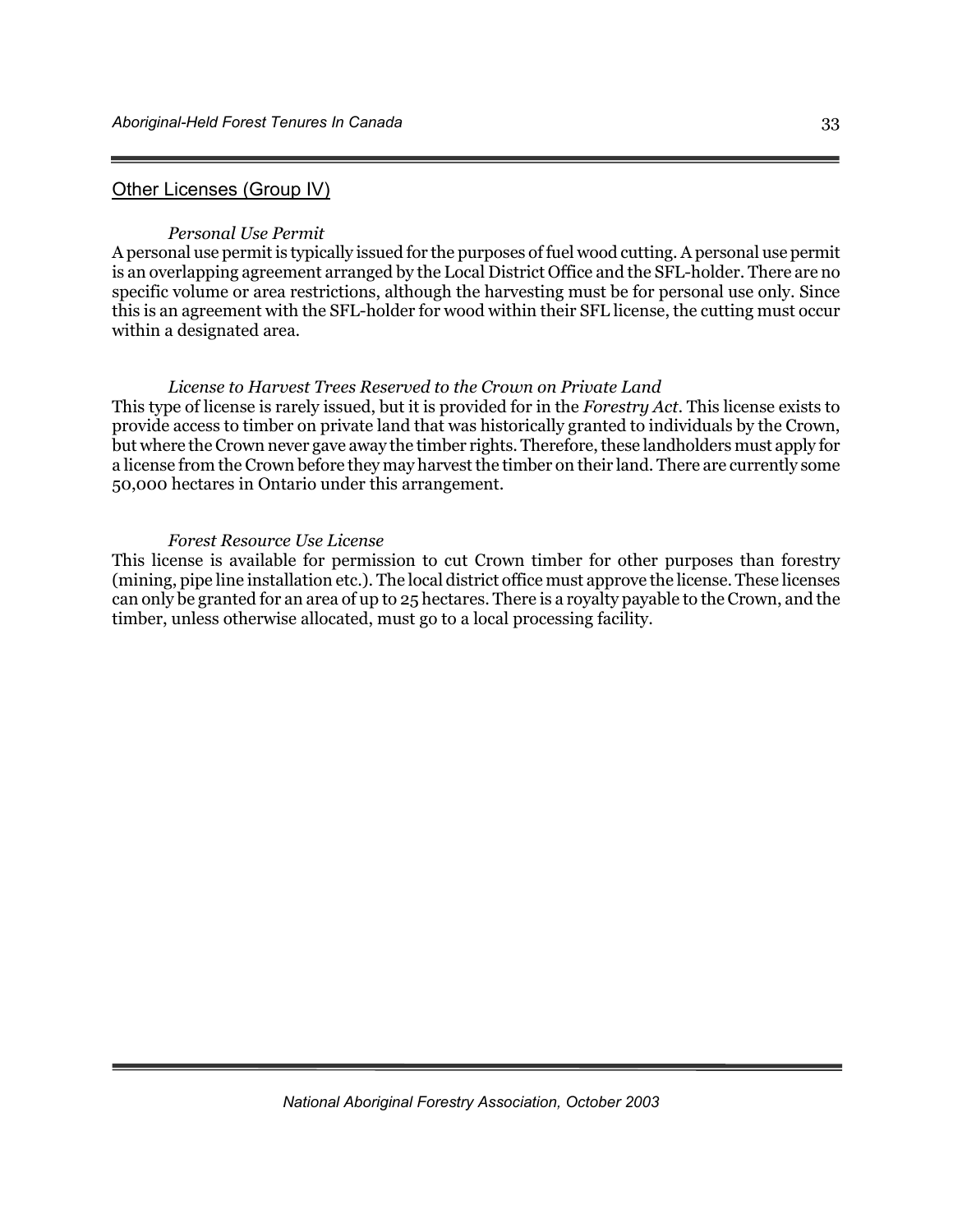### **3.6.2 Summary of Ontario forest tenures**

Table 8, below, indicates the relative importance of each of these Crown land tenure types in Ontario.

**Provincial Tenure CONCOCO EXAMPLE PROVIDED Classification Total Allocated Annual Volume**<sup>32</sup> **(m<sup>3</sup> /y) Aboriginal-held volume (m<sup>3</sup> /y)**  SFL Group I 14,335,883  $FRL$  Group III  $\begin{array}{|c|c|c|c|c|}\hline \text{1} & \text{1} & \text{1} & \text{1} & \text{1} & \text{1} & \text{1} & \text{1} & \text{1} & \text{1} & \text{1} & \text{1} & \text{1} & \text{1} & \text{1} & \text{1} & \text{1} & \text{1} & \text{1} & \text{1} & \text{1} & \text{1} & \text{1} & \text{1} & \text{1} & \text{1} & \text{1} & \text{1} & \text{1} & \text{1} & \text{1} &$ Overlapping FRLs | Group III 16,064,883 254,828 Personal use and  $f$ uelwood permits Group IV 80,737 | 0 *Total 30,481,503 254,828 Aboriginal volume as a percent of total 0.8%* 

**Table 8. Forest Tenure on Crown land in Ontario** 

Source: Annual planned volumes provided by Ontario Ministry of Natural Resources for the current five-year planning period.

# **3.6.3 Analysis of Aboriginal access to Crown forest tenure**

#### Current Aboriginal holdings

 $\overline{a}$ 

Aboriginal Peoples have had few opportunities to participate in the Ontario forest sector. In spite of the requirement for Aboriginal benefits from the forest sector imposed by Terms and Condition #77 (T&C #77) of the Class Environmental Assessment, there are currently no Aboriginal SFL-holders, and Aboriginal interests hold licenses allocating less than 1% of the total harvest volume from Ontario Crown forests. These tenure holdings are detailed in Table 9, below.

<sup>32</sup> Note that Ontario does not determine an AAC. Rather, area regulation, referred to as "Available Harvest Area" is used to determine the area where harvesting will be carried out, usually over a five-year term, within the context of a forest management plan. These management plans also provide estimates of the Annual Planned Volumes available for harvest, used here.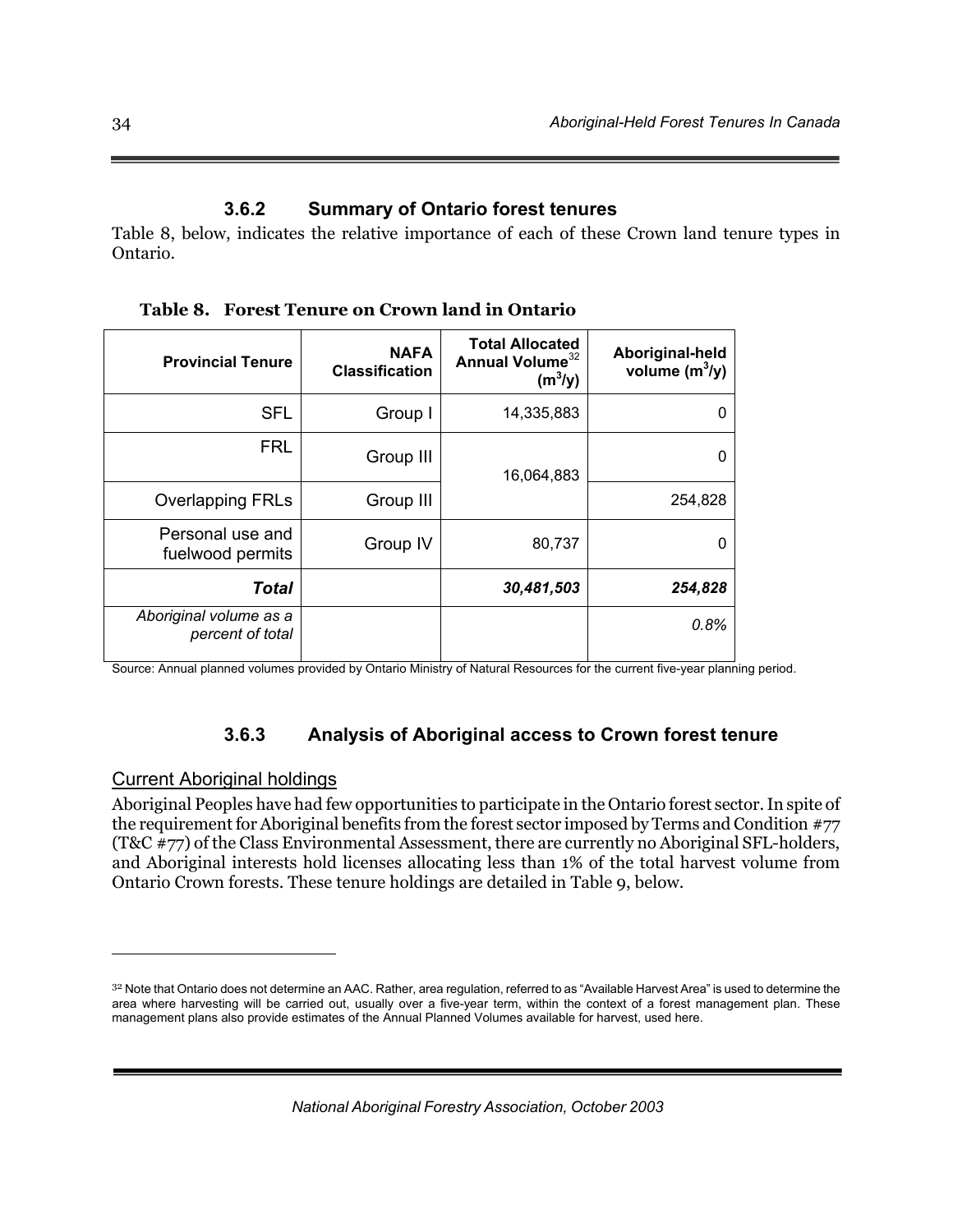Guidelines from the OMNR place the responsibility for T&C #77 with the District Manager, who has no responsibility to allocate forest tenures. This has had the effect of minimizing the benefits to Aboriginal Peoples, since it results in Aboriginal groups being visualized as no more than competing third-party interests. Until recently, Ontario had a diverse system of harvest licensing.

|                     | <b>Districts</b>      | <b>First Nation/Aboriginal Interest</b>                                        | Annual<br>Volume $(m^3/y)$ |
|---------------------|-----------------------|--------------------------------------------------------------------------------|----------------------------|
| SFL (Group I)       |                       | None                                                                           | None                       |
| FRL (Group III)     |                       | None                                                                           | None                       |
| Overlapping         | Dryden                | Eagle Lake First Nation                                                        | 22,582                     |
| <b>FRL</b>          |                       | <b>Wabigoon First Nation</b>                                                   | 43,916                     |
| (Group III)         | <b>Fort Frances</b>   | Six First Nations (9 FRLs)                                                     | 42,892                     |
|                     |                       | Stanjikomig First Nation                                                       | 4,329                      |
|                     | Kenora                | Iskutewizaagegan First Nation                                                  | 2,407                      |
|                     |                       | Wabasseemoong Independent First<br>Nation                                      | 7,221                      |
|                     |                       | <b>Aroland First Nation</b>                                                    | 9,381                      |
|                     | Nipigon               | Ojibways of Pic River First Nation (Heron<br>Bay)                              | 21,993                     |
|                     | Wawa                  | <b>Pic River First Nation</b>                                                  | 6,748                      |
|                     | Hearst                | <b>Constance Lake First Nation</b><br>(Mammamatwa Inc.)                        | 13,000                     |
|                     | Pembroke              | Algonguins of Pikwakanagan (Makwa<br><b>Community Development Corporation)</b> | 13,140                     |
|                     |                       | Sagamok Anishnawbek First Nation                                               | 12,910                     |
|                     | <b>Sault District</b> | Ten First Nations Forestry Company                                             | 16,846                     |
|                     |                       | N'Swakamok Forestry Corporation                                                | 8,560                      |
|                     |                       | Robinson Huron Forestry Company Inc.                                           | 28,903                     |
| <b>Total Volume</b> |                       |                                                                                | 254,828                    |

**Table 9. Aboriginal tenure and access in Ontario** 

Source: Compiled from data presented in OMNR's Annual Report On Forest Management 2000/2001 (Chapter 9: Implementation of Term and Condition #77), combined with interviews with OMNR District Offices and with the Forestry Coordinator of the Union of Ontario Indians.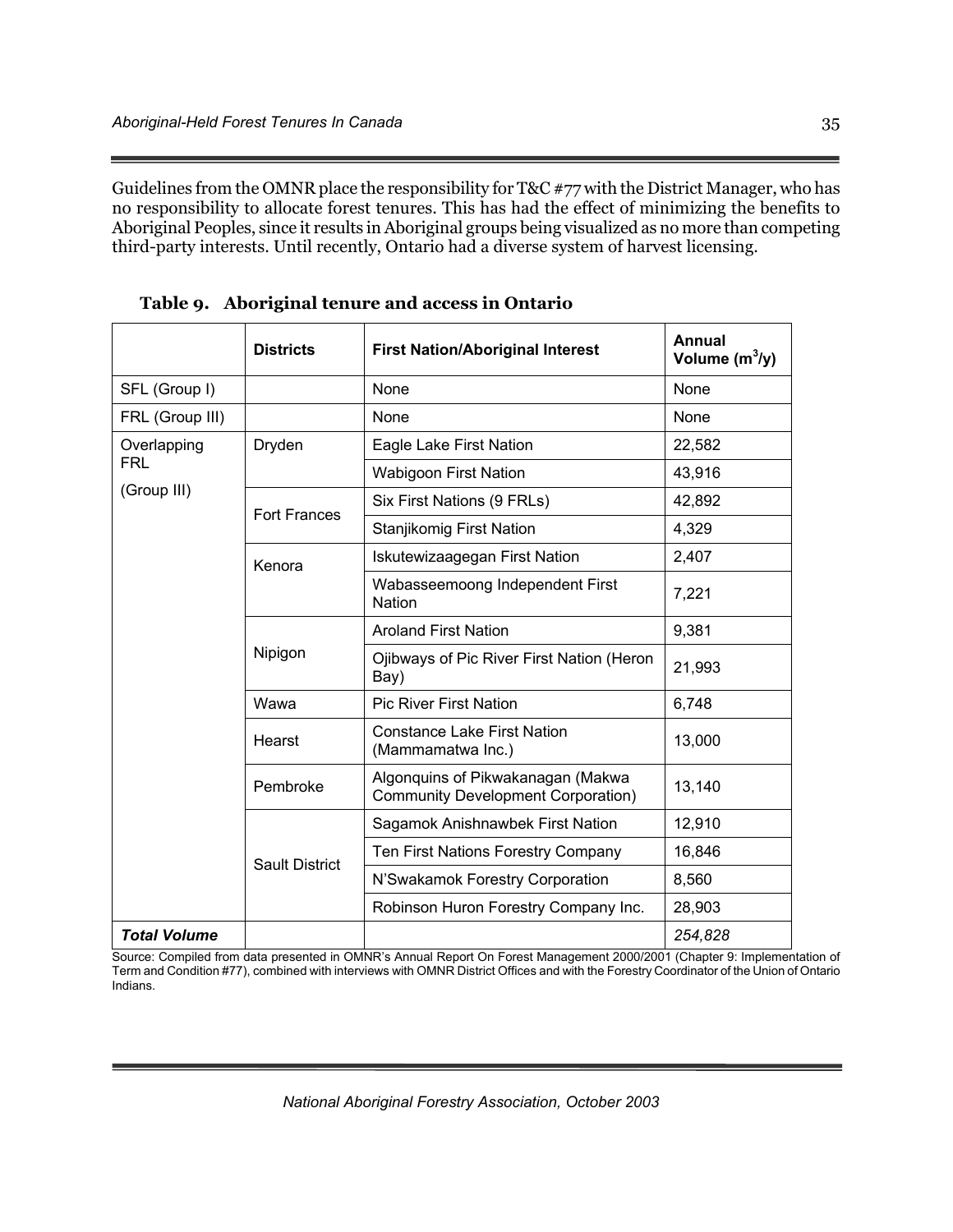However, with the current system of SFLs, many former small license-holders who previously were directly responsible to the government are no longer primary tenure-holders, but rather have become overlapping license holders. As such, they must sign third-party agreements with the major private-sector corporations who hold the long-term harvesting rights under their SFLs. These include a requirement to pay management fees to the primary license-holder.

Ontario forest management is governed under the *Crown Forest Sustainability Act*. However, this legislation does not make any specific provisions for taking Aboriginal and treaty rights into account in the context of forest management and forest industry activities taking place on Crown land. Rather, it simply states that it does not abrogate, derogate from or add to any Aboriginal or treaty right that is recognized and affirmed by Section 35 of the *Canadian Constitution Act*. Further, even the provisions that might be used under the Act to improve Aboriginal access have never been put into practice. Under Sections 23 and 26 of Ontario's *Crown Forest Sustainability Act*, and through Orders In Council, the OMNR is empowered to enter into management agreements with First Nations, and to provide Aboriginal communities with wood supply commitments through a noncompetitive process. These instruments have never been used.

Rather than addressing the need for primary access to forest resources by awarding tenure to Aboriginal interests, Ontario has attempted to address some of its other obligations set out under T&C #77. These relate to involving First Nations in forest planning teams and facilitating harvest and silvicultural contracts between Aboriginal companies and the non-Aboriginal interests that actually hold the tenure. Although some First Nation communities receive cutting contracts from SFL-holders, few have any significant voice in the management and planning of resources in their traditional territories. Further, most harvest allocations to First Nations are given to collectives of five to ten communities. Consequently, the resulting harvest shares are too small to support sustainable economic development.

For example, in the Fort Frances district there are a total of ten separate harvesting licenses issued to seven different First Nations with a combined five-year harvest allocation of 236,105 m<sup>3</sup>. This equates to roughly 4,700 m<sup>3</sup> per year, per community. Another example is a five-year overlapping FRL that was issued in the Sudbury District to N'Swakamok Forestry Corporation, a coalition of five First Nations (Dokis, Henvey Inlet, Wahnapitae, Wikwemikong, and Whitefish Lake) for 42,800 m<sup>3</sup>. That equates to  $1,712$  m<sup>3</sup> per year, per community. In many cases when harvest allocations are granted to First Nations, they must agree to bring the wood exclusively to the SFL-holder's mill.

Another action that the Ontario government has taken in an attempt to comply with T&C  $\#77$ , is adding one or two First Nations representatives to the Forest Management Planning Teams for certain management units, or to seats on the Local Citizens Committee (LCC) for the respective management unit. In essence, the small representation of First Nations on these committees, however, leaves the communities with little or no influence over forest management decisionmaking.

The most relevant factor that contributed to the current status of First Nations participation in the Ontario forest sector, is the legislation put in place that converted management units into SFLs. The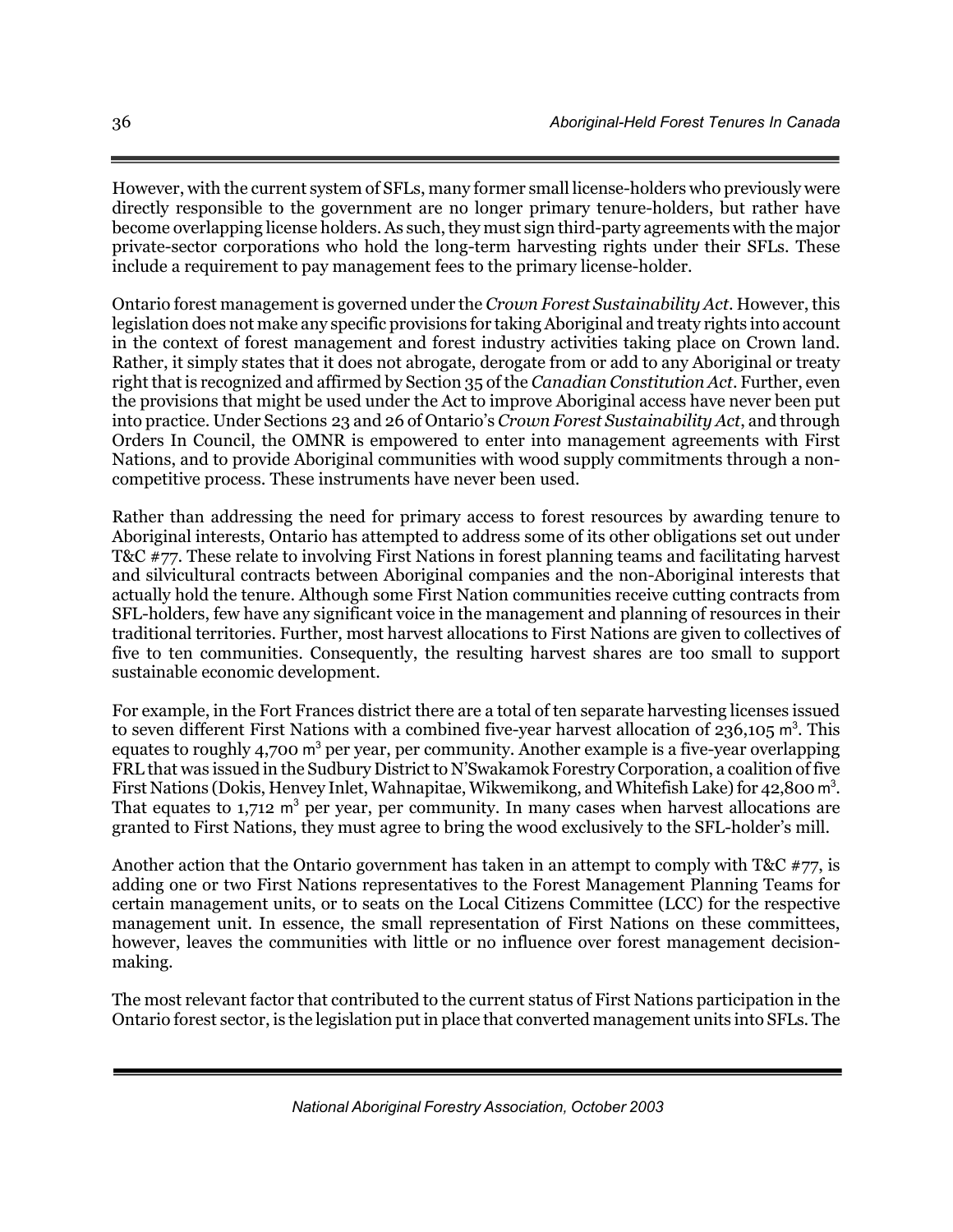creation of SFLs actually removed tenure from the control of many smaller entities, and subsequently required them to become third-party contractors or overlapping FRL-holders to maintain a harvest share. In 40 of the province's approximately 55 SFLs, the license is held by a single corporate entity. In the remaining 15 SFLs, new corporations have been formed to hold the license. The shareholders of these multi-party SFL corporations include a wide range of large and smaller forest industry players.

Some examples of the current tenure systems in place in various forest management units are the following. In Ontario there are a few management units that are still managed under Crown authority, not under SFL-holders. The Algonquin Park Forest Management Unit is in fact managed by the Algonquin Forestry Authority (AFA), which also holds the tenure for the area. They have an FRL and a Forest Management Agreement with OMNR, an arrangement very similar to an SFL. The AFA has full planning and management responsibilities. In the Algonquin Forest Management Unit, there is an existing Memorandum of Understanding (MOU) with three First Nations, Mattawa North Bay, Algonquins of Piwakanagan and Sharbot Lake, to collectively harvest 21,000 m<sup>3</sup> annually under a contract that includes a silviculture work agreement. This equates to 7,000 m<sup>3</sup> per year per community. The MOU was implemented to address T&C #77, to increase FN participation in forestry. However, the arrangement is essentially a small third-party cutting contract. The communities maintain no management influence.

In the Bancroft Midden Forest Management Unit, Bancroft Midden Forest Company (BMFC) holds the SFL. BMFC gave the Whitney Algonquin's 100 hectares to harvest annually, for five years. The volume of this agreement varies depending on the type of stand they harvest, but it is so small that it is considered negligible. This volume is administered as a cutting contract, awarded to the Algonquin's by the SFL-holder.

#### Significant developments

 $\overline{a}$ 

A significant factor that could determine the future allocation of forest tenures to First Nations could largely lie with the success of the Moose Cree pursuit of an SFL in northern Ontario. The Moose Cree First Nation is pursuing a SFL as part of the Northern Boreal Initiative of the OMNR. This First Nation is exploring the feasibility of developing forestry operations in the proposed Moose Cree Management Unit, an area of 1.1 million hectares located north of the 50th parallel. This land has an estimated sustainable annual harvest of 204,800 cubic metres of softwood, which is considered to be an adequate to support a forestry operation. Moose Cree First Nation has been developing this venture since 1996 with a partnership group that includes the Ontario Living Legacy Trust, OMNR, and Tembec Inc. The Moose Cree are represented through their corporate entity, the Moose Band Development Corporation. So far the partnership groups have developed a forest resource inventory and a land use plan.33

<sup>33</sup> Source: Department of Indian and Northern Affaires, Press release, January, 2003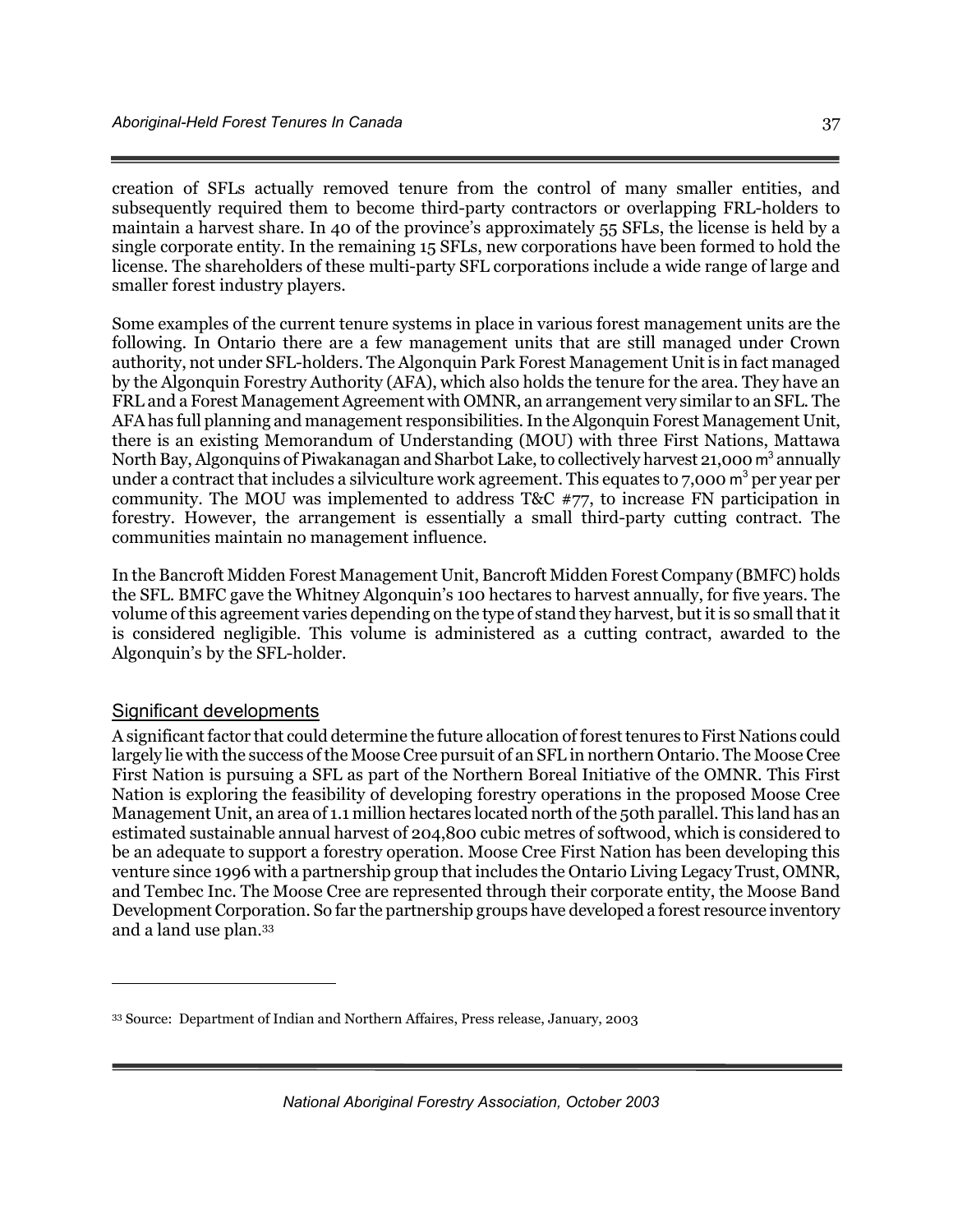An important development that could lead industry and government to make changes to tenure access will be the development of Ontario regional standards for Forest Stewardship Council (FSC) accreditation. These regional standards are designed to reward companies by allowing them to put the FSC logo on their products, potentially enhancing global competitiveness. The FSC requirements include four criteria relating to Indigenous peoples' rights. Specifically, criterion 3.1, states that, "Indigenous Peoples shall control forest management on their lands and territories unless they delegate control with free and informed consent to other agencies."

Another factor that could influence future tenure allocation is the availability of funding to support forestry capacity development amongst First Nations. Many First Nation communities in Ontario are lacking in skills and capital needed to operate forest based businesses. Remote locations and general community disparity make opportunities unavailable to a majority of Aboriginal people in Ontario.

Finally, an additional factor that is worth noting is the widespread displeasure of the First Nations communities with the governments SFL tenure system. This leaves no volume available for smaller ventures, and large licensees do the management. There is the possibility of future activism in by First Nations to communicate their desire to become long-term tenure-holders in Ontario.

# *3.7 Manitoba*

Manitoba has over 26 million hectares of forestlands, much of which is remote or otherwise not appropriate for commercial harvest. Timber-productive lands make up some 15.24 million hectares of land in the province. Of this area, 13.82 million hectares (91%) are owned by the province, and 1.08 million hectares (7%) are privately owned.34 Federal ownership, including 89,000 hectares of First Nation reserve lands, accounts for the remainder. Private forest lands in Manitoba are held by non-industrial and municipal entities. The timber harvest in Manitoba was estimated at 2.19 million m3 for 2001, all from provincial forests.35 Access to timber from Manitoba Crown land is allocated under the following tenure arrangements.

# **3.7.1 Forms of tenure**

Manitoba's Crown forests are managed for diverse economic, environmental, social and cultural uses. To effectively meet these varied needs, Crown forestlands are designated for different uses such as provincial parks, wildlife management areas, ecological reserves or provincial forests. Today there are fifteen designated provincial forests, encompassing almost 22,000 km² of forested lands.

 $\overline{a}$ 

<sup>34</sup> NFDP (cited above).

<sup>35</sup> NFDP (http://www.nfdp.ccfm.org/cp95/data\_e/tab55e\_1.htm and following).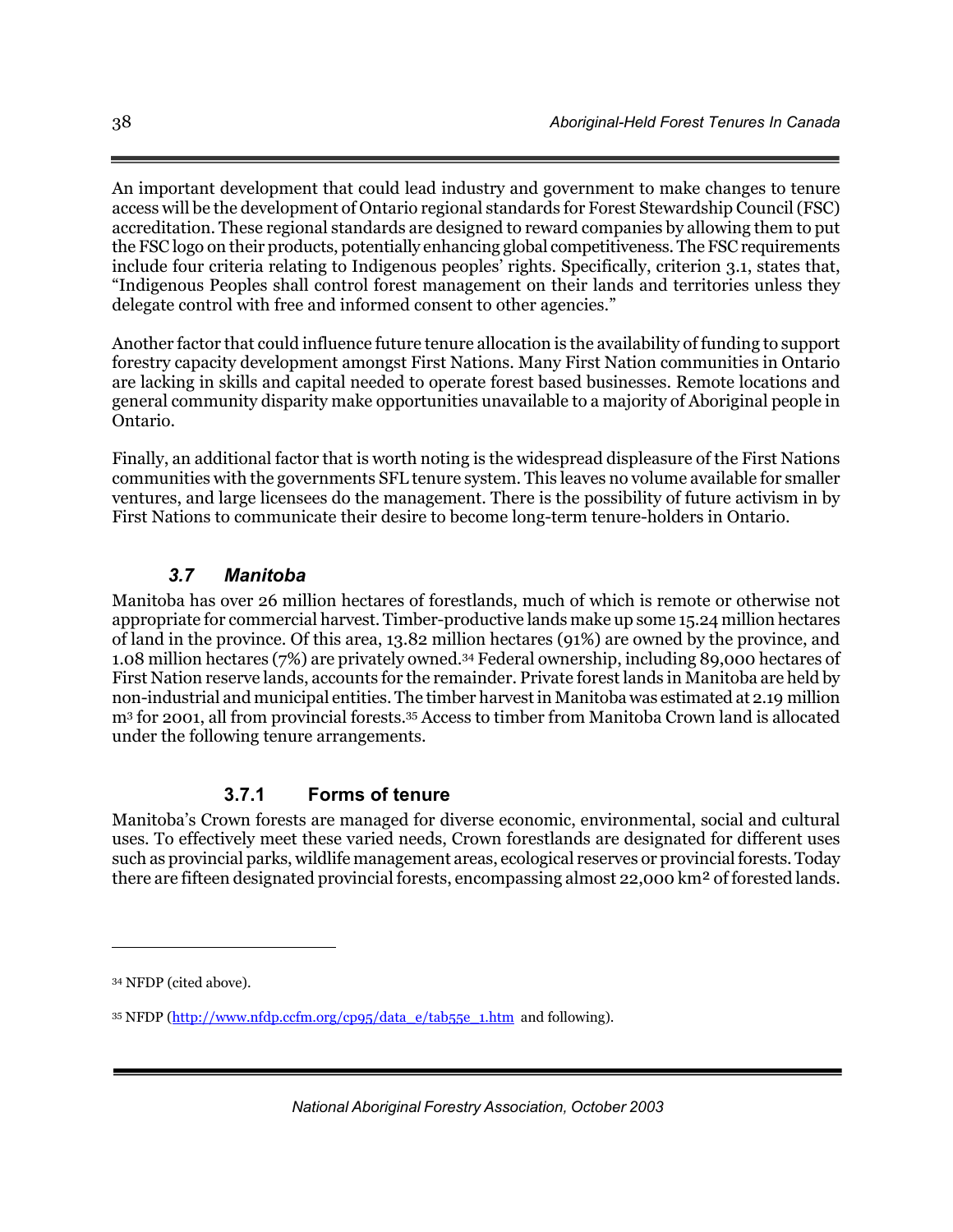Responsibility for management of Manitoba's Crown forests falls within the mandate of the Manitoba Department of Conservation's Forestry Branch. Specific management responsibilities, such as forest renewal, may be delegated to private forest companies under various forms of tenure arrangements. Four significant types of forestland tenures are available within Manitoba's Crown forest. They include:

- Forest Management License (FML)
- Timber Sale Agreement (TSA)
- Community Timber Sale Agreement (CTSA)
- Timber Permit

#### *Forest Management Licenses – Hardwood/Softwood (Group I)*

The *Manitoba Forest Act* provides for the establishment of long-term Forest Management Licenses (FMLs) to provide a continuous timber supply to a wood using industry. FMLs are granted for periods of not more than twenty years, and may be renewed for further periods of not more than twenty years. There are currently three FMLs in Manitoba, held by Tembec Inc., Louisiana-Pacific Corporation and Tolko Industries Ltd.. The FML agreement is a legally binding agreement that sets out the size of area and the amount of wood the company can access, stumpage fees , the amount of land the Crown can withdraw in the interest of the public good, and rights and responsibilities of the Crown and the company.

Companies who hold or are seeking an FML are required to develop long-term forest management plans. These plans must be developed in accordance with current guidelines provided by Manitoba Conservation. The forest management plan proposes long-term timber harvesting, access development, and forest renewal activities throughout the FML area. To acquire an FML, potential license-holders must have sufficient investment in a wood processing plant to warrant a continuous timber supply.

Timber management and forest renewal are the responsibilities of Manitoba Conservation on Crown forest land outside the FML agreement areas, and within the Tolko Industries Ltd. and Tembec Inc. FML areas where the wood is used by a facility other than that operated by the licensee. Reforestation and other silviculture treatments are the responsibility of the license-holder for lands within the FML area, although the government is responsible for all protection.

#### *Timber Sale Agreement – Hardwood/Softwood (Group IV)*

A Timber Sale Agreement (TSA) is a volume-based allocation. It is usually a five-year, renewable agreement, but can be issued for up to fifteen years. The TSA is used for a variety of different ventures, and includes all miscellaneous forest products harvesting including firewood cutting and salvaging. The size of these agreements varies greatly, anywhere from 100 to 10,000  $m<sup>3</sup>$ . All silviculture treatments, protection and reforestation are the responsibility of the province. There is no processing facility requirement for this type of agreement.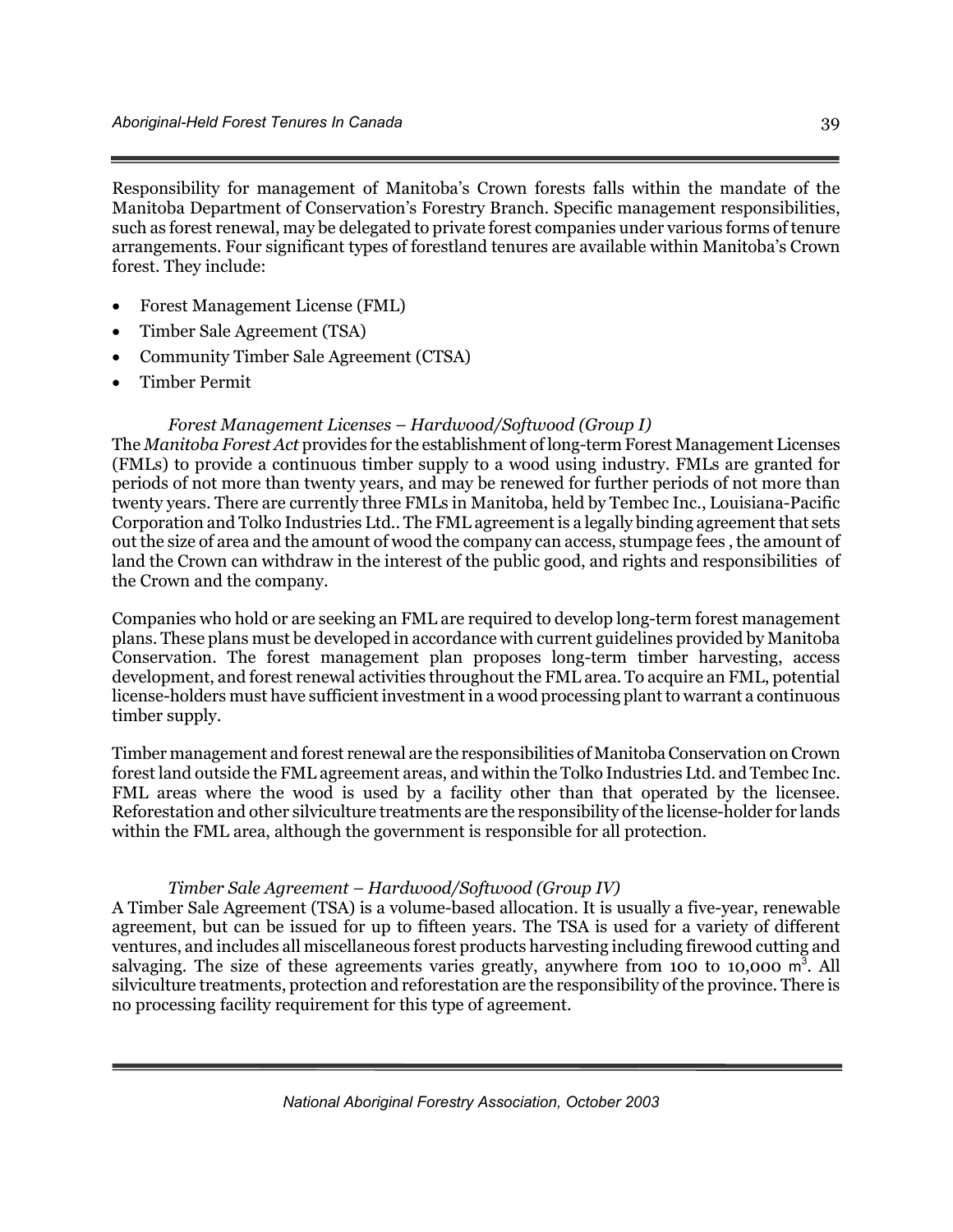# *Community Timber Sale Agreements (Group IV)*

Community Timber Sale Agreements (CTSA) are permits that are issued specifically to communities. They have mainly been distributed to First Nations communities within the Manitoba Interlake region. A CTSA is a legal agreement for a volume-based allocation of Crown timber. The CTSA is usually a five-year renewable agreement, but can be issued for up to fifteen years. All silviculture treatments, protection and reforestation are the responsibility of the provincial government. There is no processing facility requirement for this type of agreement.

### *Timber Permit (Group IV)*

Timber Permits are short-term, non-renewable permits that are volume-based. These have no processing facility requirements, and because they are so small in size (from 100-200 m<sup>3</sup>), there is no stipulation for reforestation. These are typically provided to individuals for personal use such as firewood or crafting wood.

# **3.7.2 Summary of Manitoba forest tenures**

Table 10, below, indicates the relative importance of each of these Crown land tenure types in Manitoba.

| <b>Provincial Tenure</b>                             | <b>NAFA</b><br><b>Classification</b> | <b>Total Allocated Annual</b><br>Volume $(m^3/y)$ | Aboriginal-held<br><b>Volume</b> |
|------------------------------------------------------|--------------------------------------|---------------------------------------------------|----------------------------------|
| FML (softwood)                                       | Group I                              | 2,000,000                                         | 0                                |
| FML (hardwood)                                       | Group I                              | 900,000                                           |                                  |
| TSA (softwood)                                       | Group IV                             | 466,921                                           |                                  |
| TSA (hardwood)                                       | Group IV                             | 127,505                                           | 132,605                          |
| Total                                                |                                      | 3,494,426                                         | 132,605                          |
| <b>Aboriginal volume</b><br>as a percent of<br>total |                                      |                                                   | 3.8%                             |

#### **Table 10. Forest Tenure on Crown land in Manitoba**

Source: Manitoba Conservation, Forestry Branch, 2003, personal communication.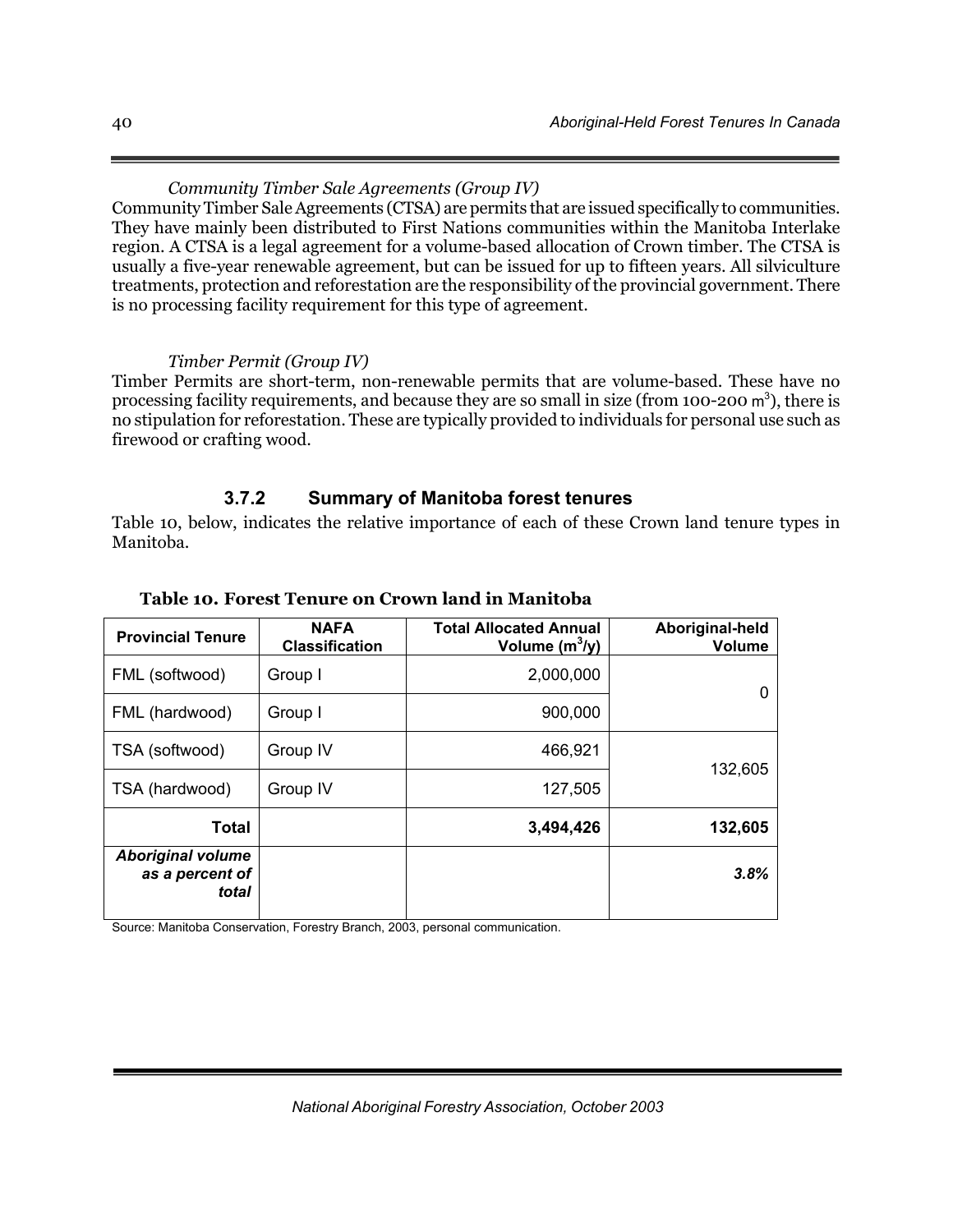# **3.7.3 Analysis of Aboriginal access to Crown forest tenure**

# Current Aboriginal holdings

Currently in Manitoba, TSAs are held by First Nations in the Interlake region. In addition to these, several First Nations and First Nation members hold TSAs of varying size in the southeast region of the province. Although these do not provide long-term tenure they do allow the holder greater participation in forest management than would third-party contracts. In the Interlake region, three communities have been granted very small volumes under Community Timber Sale Agreements. These were allocated in response to a desire by community members to be license-holders, not contractors.

In addition to these tenure allocations, various First Nations and individual First Nation members hold contracts with the major license-holders to harvest timber.

| <b>Provincial</b><br>classification | <b>NAFA</b><br>classification | Tenure-holder                             | <b>Volume</b><br>$(m^3/y)$ |
|-------------------------------------|-------------------------------|-------------------------------------------|----------------------------|
| <b>TSA</b>                          | Group IV                      | <b>Marcell Colomb First Nation</b>        | 4,900                      |
|                                     |                               | Metis Loggers                             | 85                         |
|                                     |                               | Peguis First Nation-individual            | 370                        |
|                                     |                               | Peguis First Nation-individual            | 74,000                     |
|                                     |                               | Matheson Island First Nation (individual) | 17,000                     |
| <b>CTSA</b>                         | Group IV                      | <b>Jackhead First Nation</b>              | 1,250                      |
|                                     |                               | <b>Peguis First Nation</b>                | 5,000                      |
|                                     |                               | Lake St. Martin First Nation              | 5,000                      |
|                                     |                               | Other                                     | 25,000                     |
| <b>Total (all forms)</b>            |                               |                                           | 132,605                    |

**Table 11. Aboriginal tenure and access in Manitoba** 

Source: Manitoba Conservation, Forestry Branch, 2003

# Significant developments

The province of Manitoba has committed to increasing access to forest resources for Aboriginal communities in order for them to pursue both traditional and economic development activities. The province has also committed to help increase the capacity of Aboriginal communities, organizations and individuals to participate in and carry out commercial-oriented forest management.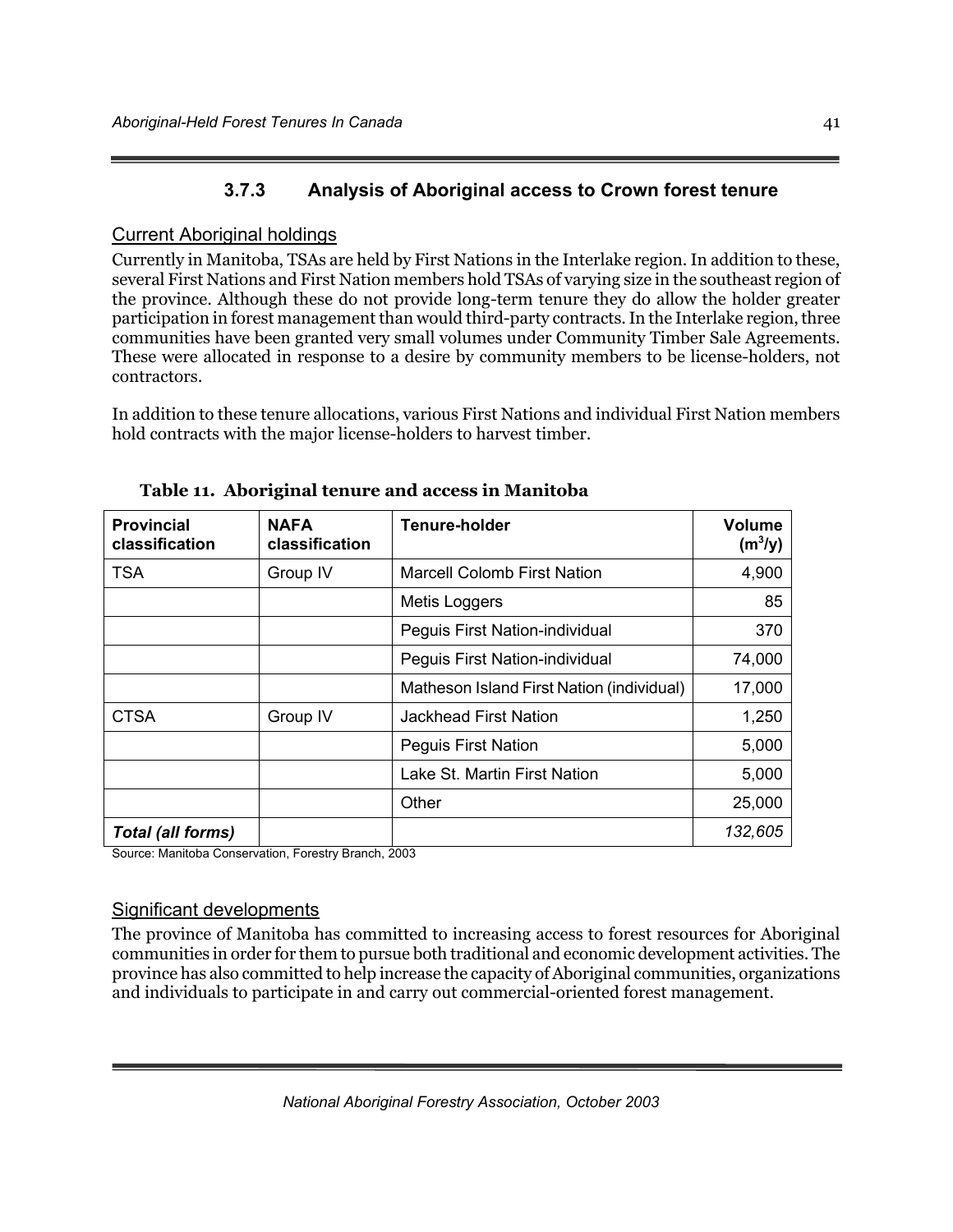The most significant factor in the short-term that will increase forest land base available to First Nations in Manitoba will be through the Treaty Land Entitlement (TLE) Framework Agreement, signed in 1997. This Framework Agreement provides for a total of 394,400 hectares of unoccupied Crown land to be transferred to reserve status. Not all the land area provided for under the TLE Framework Agreement has yet been selected, therefore the actual commercial potential of this land is still unknown.

In addition to these treaty processes, there are additional potential opportunities for Aboriginal participation in the forest sector. Although most of the softwood supply in accessible regions of the province is allocated to licence and quota-holders, the latter sell their allocation rights periodically and Aboriginal groups and individuals have both purchased and sold these allocations in recent years.

The province has recently announced a new Sustainable Forestry Unit with a mandate that includes increasing Aboriginal participation in the forest sector. This unit is housed within Manitoba Conservation. The Keewatin Community College in The Pas has also established the Northern Forest Diversification Centre to assist communities to develop and market non-traditional forest products as a means of economic diversification.

### *Tembec Inc. Expansion*

One of the most significant issues that could impact the future of First Nations forest tenure is the completion of the Lake Winnipeg East Side Plan. This plan will help to determine the level of industrial forestry expansion that can occur within a large area of previously undisturbed forest. A proposed development that includes two joint venture companies, Kiinetino Ma'ingan Forest Management and the Gaa-bi-mooka'ang Sawmill, involves up to fourteen Manitoba First Nations and Tembec Inc.. Collectively, this group has submitted a comprehensive proposal that seeks an expansion of forestry operations on the east and west sides of Lake Winnipeg.

This expansion has been the source of much concern amongst other First Nations who believe the expansion will negatively impact their treaty rights, their traditional land use areas and their way of life, as well as result in the degradation of the environment.

The area in question contains a significant amount of unallocated hardwoods (400,000  $\mathrm{m}^3$  or more) in the FML #2 area of northern Manitoba, along with un-quantified amounts of under-utilized hardwood volumes in the Interlake and Lake Winnipeg East Forest Sections. Agreement on the building of an all-weather road, the completion of a land-use planning process, and economic factors related to the forest industry, are contributing to a slow down in the proposed development.

The East Side Lake Winnipeg Round Table has been established to resolve issues and develop stakeholder participation in the planning process. The resolution of these concerns will contribute to the way the forests of this region are managed and to the level of Aboriginal participation and tenure control that is achieved.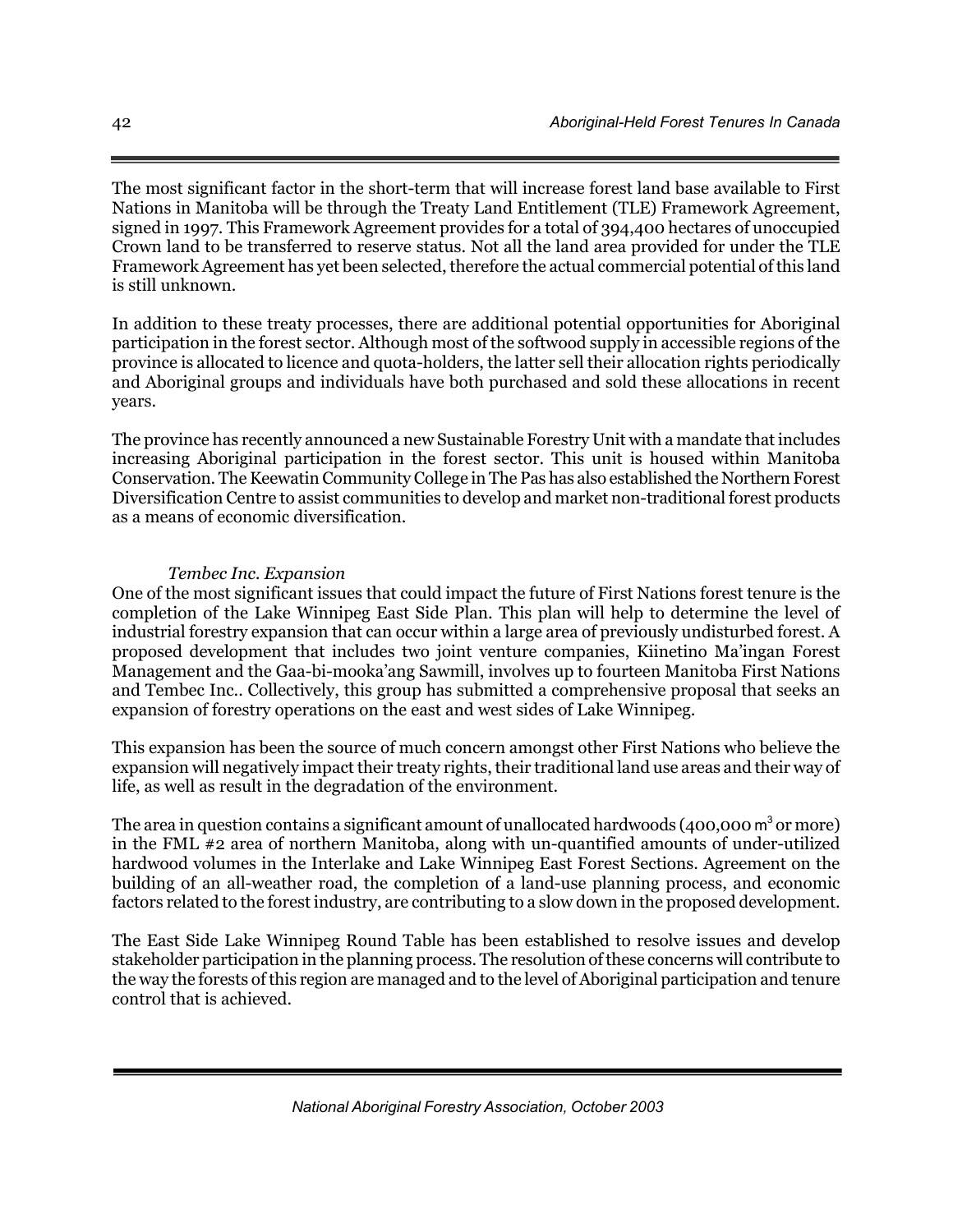*Aboriginal contract arrangements with Tolko Industries Ltd.* 

Tolko Industries Ltd. collaborates with First Nations in many harvesting activities. Various First Nations have third party harvesting contracts with Tolko Industries Ltd. for a designated volume. The following outlines the First Nations participation and agreements that exist within Tolko Industries Ltd.'s FML area:

- Mathias Colomb Cree Nation of the Pukatawagan Band has a commercial contract for 50,000 m<sup>3</sup> per year.
- Marcell Colomb Cree Nation of the Black Sturgeon First Nation has a commercial contract to harvest 10,000 m<sup>3</sup> per year (training done by Tolko Industries Ltd. staff).
- Nisichawayasihk Cree Nation having Nelson House Forest Industries have a commercial harvesting contract for 50,000  $m^3$  per year).
- The Grand Rapids First Nation have a commercial contract for  $25,000$  m<sup>3</sup> per year for harvesting.
- Opaskwayak Cree Nation has a band member with a commercial contract for harvesting of 10,000  $m<sup>3</sup>$  per year.
- Mosakahiken Cree Nation has a harvesting contract for 120,000  $m^3$  per year. This is carried out by Moose Lake Loggers (MLL), Manitoba's oldest Aboriginal forestry company. MLL was established as a Crown corporation in 1974 and was sold back to the First Nation in 1992.
- Chemawawin/Pine Creek Cree Nation in Easterville have a joint agreement for the management of Land Base and Timber Purchase through commercial agreement for  $60,000$  m<sup>3</sup> per year. Tolko Industries Ltd. agreed to help with the planning, if 50% of the volume was brought to their mill.
- There is also an ongoing dialogue to develop and train forestry crews to harvest on reserve lands with the Sapatowayak Cree Nation in Shoal River, which will lead to the set up of a Timber Purchase Agreement with Tolko Industries Ltd.
- Norway House Cree Nation through its Kinosao Sipi Development Corp. have a five-year Timber Purchase Agreement of 25,000 m<sup>3</sup> per year, harvested from their reserve lands. Tolko Industries Ltd. provides planning and management expertise for their reserve-based supply area. This area is managed under the same regime as Tolko Industries Ltd.'s surrounding FMA.

Louisiana-Pacific Corporation also has agreements with the First Nations near their operating area in Manitoba. Pine Creek First Nation and Valley River First Nation respectively have 30,000 m<sup>3</sup> annual harvesting contracts with that company. There has also been some discussion around future tree-planting opportunities.

# *3.8 Saskatchewan*

Saskatchewan has 35.5 million hectares of boreal forestland, more than half of its total area. Timberproductive lands make up some 12.64 million hectares of land in Saskatchewan. Of this area, 11.78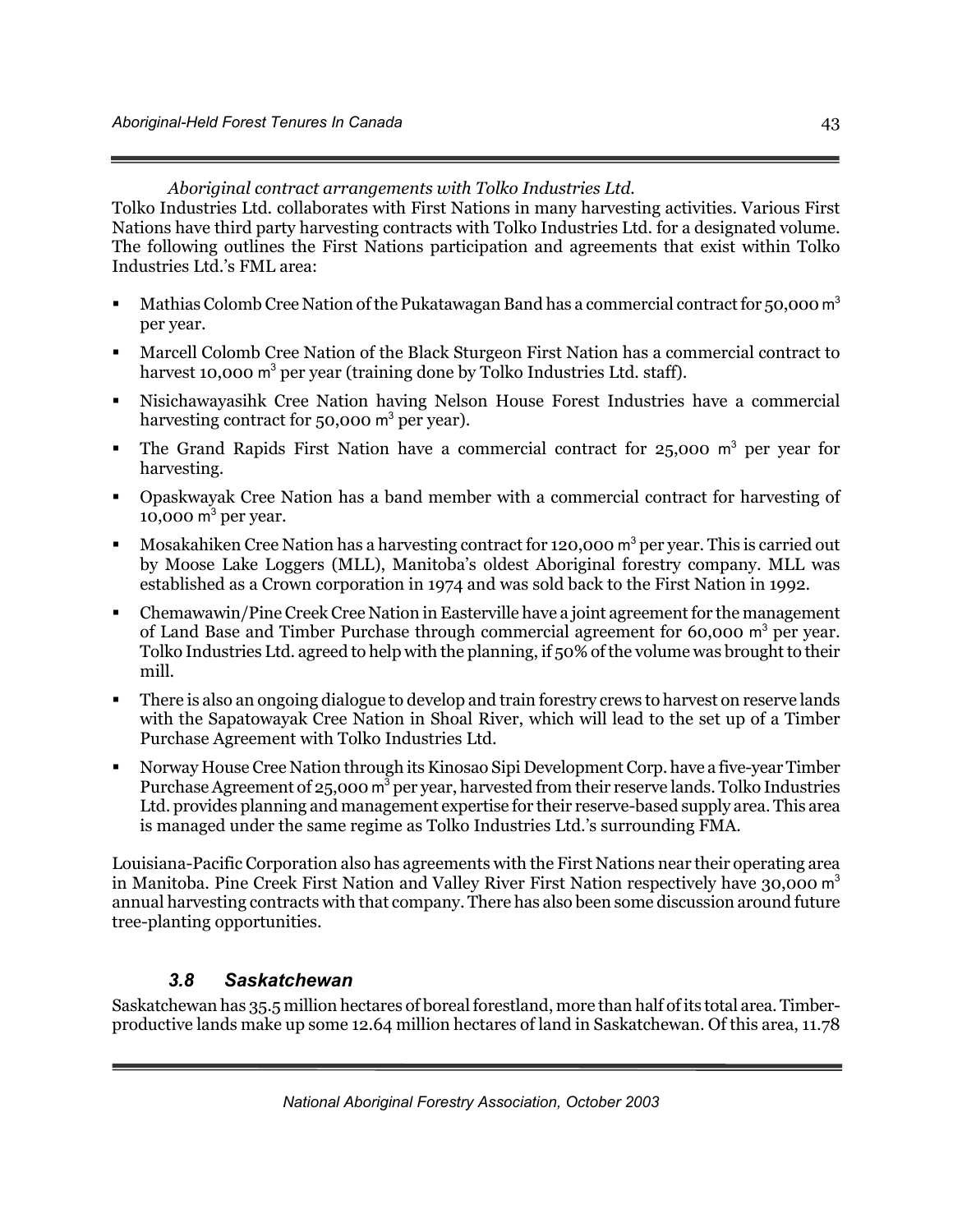million hectares (93%) are owned by the province, and 390,000 hectares (3%) are privately owned.36 Federal ownership including 133,000 hectares of First Nation reserve lands accounts for the remainder. Privately-owned timber-productive forest lands are held by non-industrial entities in Saskatchewan. The timber harvest in Saskatchewan was estimated at 4.12 million m<sup>3</sup> for 2001.<sup>37</sup> Of this, 3.83 million m3 was taken from provincial Crown lands, while 253,000 m3 was harvested private lands, with another 39,000 from federal (including First Nation) lands.

## **3.8.1 Forms of tenure**

Large-scale commercial forestry is just beginning in the province's northern forests. In the mixed woods region of southern Saskatchewan, much of the land is under long-term agreements. Saskatchewan legislation sets out one major form of long-term forest tenure—the Forest Management Agreement—and several shorter-term arrangements that involve less responsibility.

#### *Forest Management Agreement (Group I)*

The duration of a Forest Management Agreement (FMA) in Saskatchewan is not to exceed twenty years, with the possibility of extension every five years. FMA-holders must submit an operating plan for approval by government prior to commencing any activity. The forest management plan must be for the full term of the agreement. Ten years prior to any extension of agreement, the licensee must submit a revised forest management plan for the full term of the extended agreement.

The holder of a Saskatchewan FMA must operate a processing facility. In addition, the licensee is responsible for silviculture on harvested land, although the ministry provides the seedlings. These agreements are usually area-based, and typically cover areas in the range of 300,000 to 500,000 hectares.

Each FMA-holder is required to undergo an independent audit of its forest management plan every five years to assess the health of the forest within its license area and to determine how well the company is achieving its stated forest management objectives. The company funds the audits and the results are made public. Information obtained from the audits and the monitoring program is essential in improving understanding of forest ecosystems and in sustaining their integrity. Following the five-year audit, the agreement may be extended for an additional five years so that the term of the agreement after each extension is twenty years.

 $\overline{a}$ 

<sup>36</sup> NFDP (cited above).

<sup>37</sup> NFDP (http://www.nfdp.ccfm.org/cp95/data\_e/tab55e\_1.htm and following).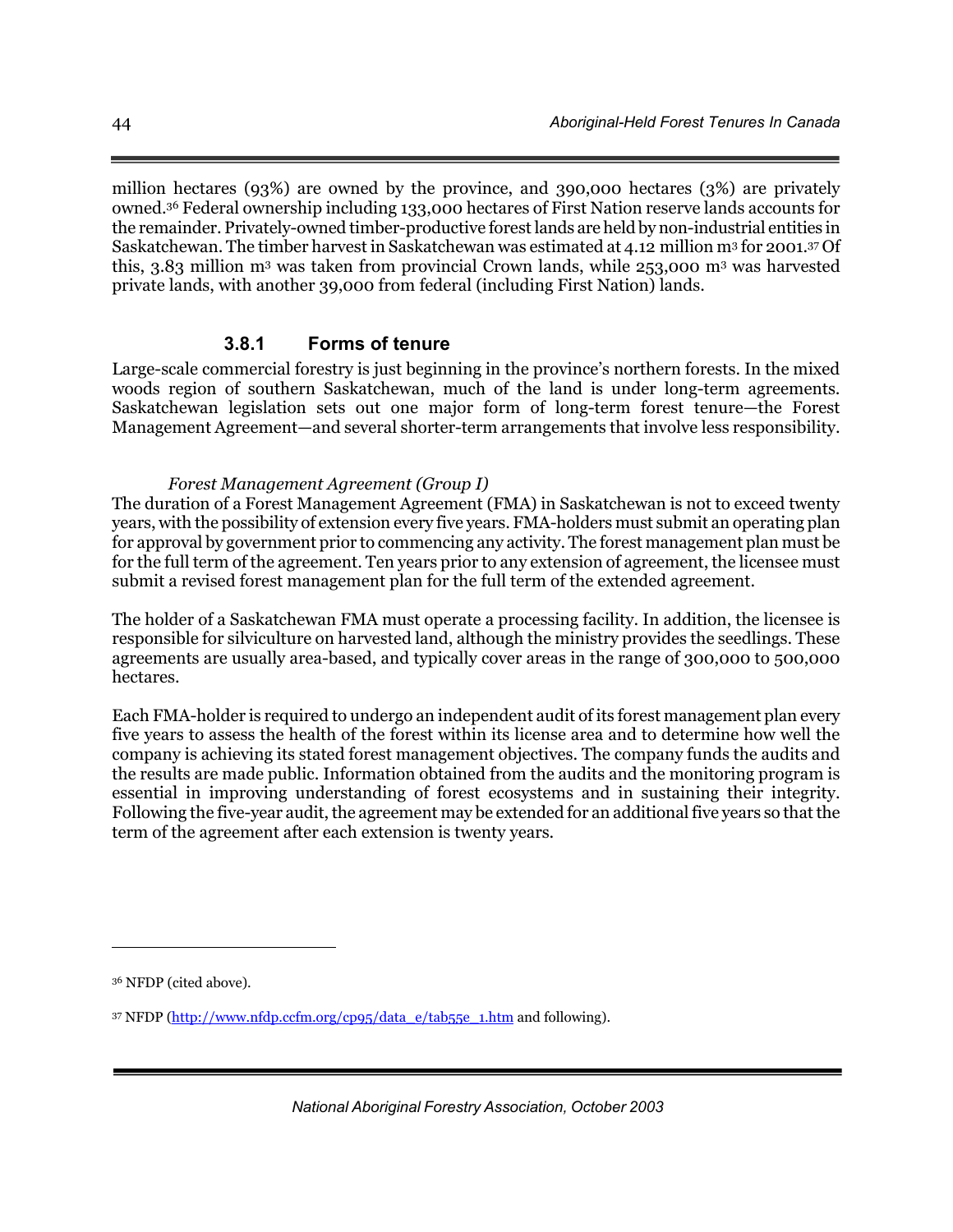#### *Term Supply Licences (Group II)*

The Term Supply License (TSL) is a five-year renewable license. The TSL may be renewed if the licensee is in good standing and if there exists sufficient supply of the forest resource, as determined by the Minister. The licensee is obliged to submit an operating plan for the full term of the license for approval before commencing operations. If the licensee wishes to amend the operating plan, the licensee can submit the proposed amendment to the minister for approval in accordance with the regulations.

TSL's can be volume or area-based, depending on the operating area and the respective timber supply. The license-holders may or may not be required to have a processing facility for their wood supply. If the TSL in question lies within an existing FMA, the major license (FMA)-holder is responsible for reforestation of the areas. If the TSL lies outside any FMA, then the responsibility for reforestation falls to the provincial government.

There are currently three TSL-holders in the northern part of the province that are in the process of trying to convert their TSLs into FMAs. These proponents all have strong Aboriginal connections. These three potential FMAs are currently undergoing environmental impact assessment and public consultation. This evolution of licensing can take place due to a volume exclusion clause within the FMA license that ensures volumes remain available for the province to allocate to small business.

#### *Forest Products Permits and Timber Licenses (Group III)*

The minister, in accordance with the regulations, may grant forest product permits conferring the right to harvest specified forest products. Timber Licenses (TLs), for example, permit specified timber harvests for a one year period. The permit is not renewable, but it can be reissued year after year. The licensee is obliged to submit an operating plan for the full term of the license before commencing operations.

A TL-holder may or may not be required to operate a processing facility, depending on the size of their grant, and the respective wood supply. Some small businesses actually hold multiple TLs and therefore can supply a processing facility. The TL agreement is also used for harvest ventures as small as 1000  $m^3$  per year.

On average, 330 TLs are issued each year to small business operations. Thirty percent of timber volume allocated under these permits is allocated to ten wholly Aboriginal-owned businesses. Expanding this to include businesses where more than 80% of the company's work force is Aboriginal raises the allocation percentage to 50% of total volume.

*Sub-designations Under Timber License/Own-Use Permits (Group IV)*  Own-use permits are sub-designation of the TL, they can be categorised as non-formal agreements for small products.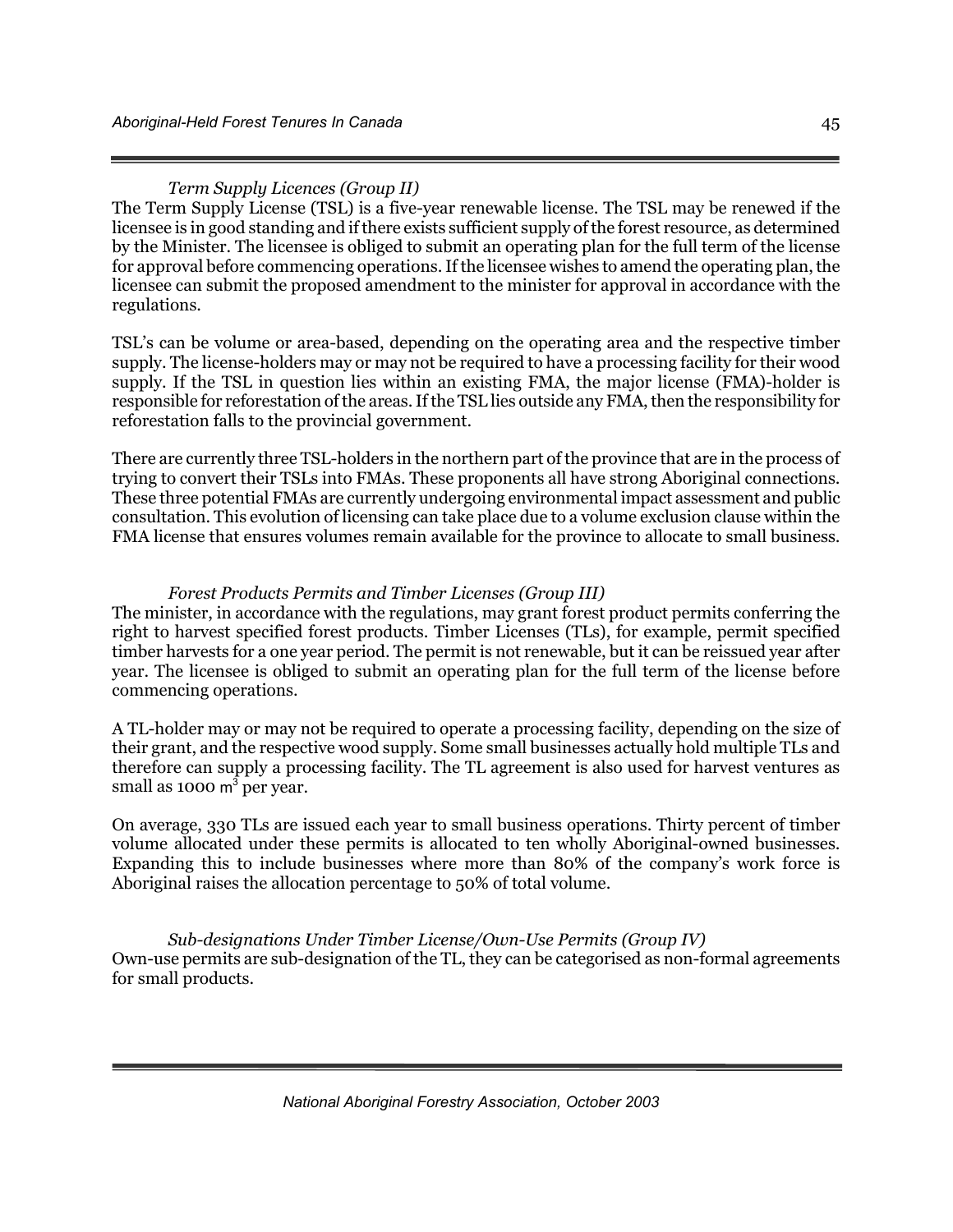Small products such as firewood and fence posts all fall under the TL, although there are some modifications made to the agreement if the forest product is for personal use. It is worth noting that there is a section in the TL that can be applied to non-timber forest products.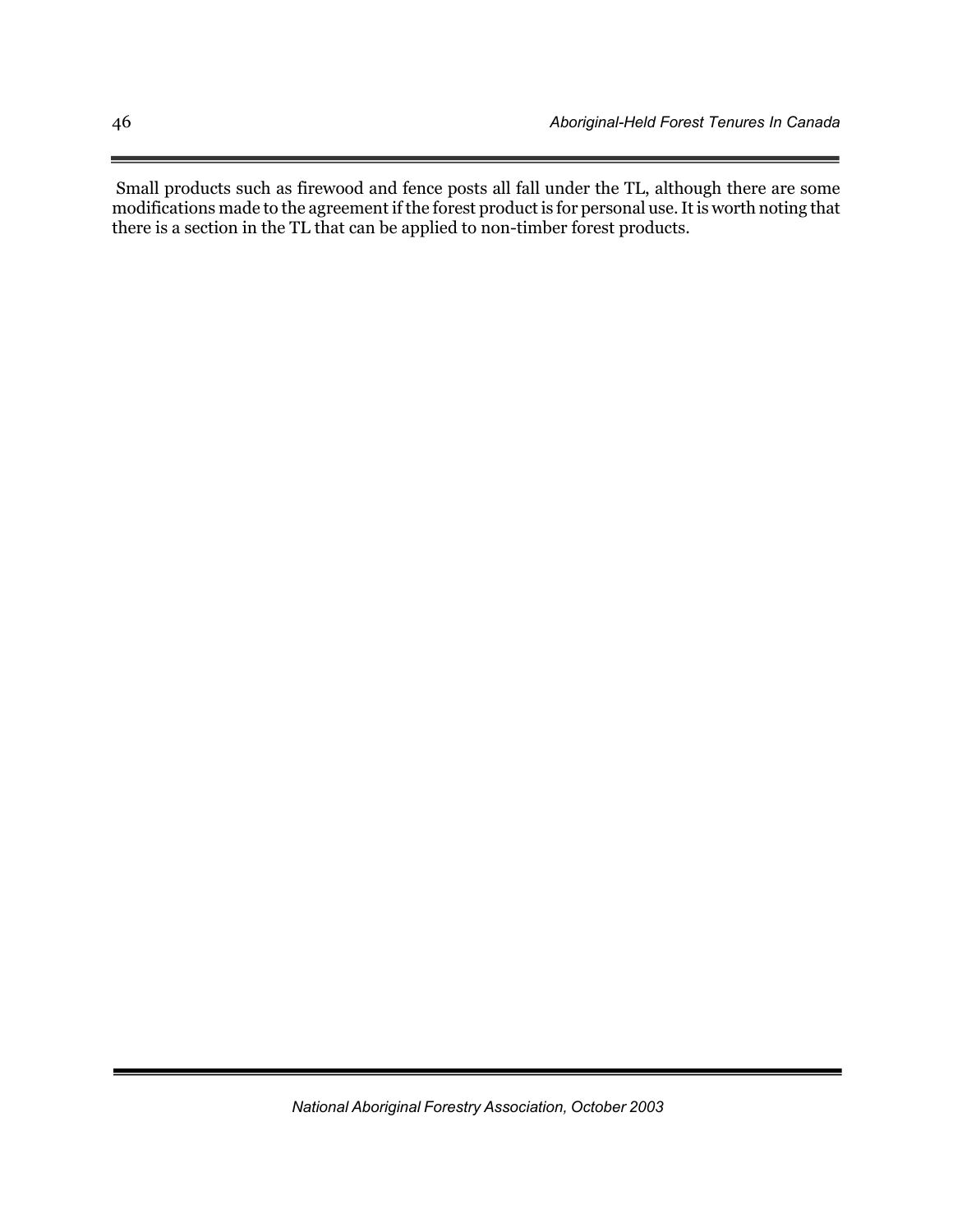# **3.8.2 Summary of Saskatchewan forest tenures**

Table 12, below, indicates the relative importance of each of these Crown land tenure types in Saskatchewan.

| <b>Provincial Tenure</b>                                                | <b>NAFA</b><br><b>Classification</b> | <b>Total Annual Allocated</b><br>Volume $(m^3/y)$ | Aboriginal-held<br>volume $(m^3/y)$ |
|-------------------------------------------------------------------------|--------------------------------------|---------------------------------------------------|-------------------------------------|
| <b>Forest Management</b><br>Agreements (FMA)                            | Group I                              | 5,992,690                                         | 571,845                             |
| <b>Term Supply License</b><br>(TSL)                                     | Group II                             | 351,000                                           | 351,000                             |
| <b>Forest Products Permits</b><br>and Timber Licenses<br>(FPPs and TLs) | Group III                            | 471,068                                           | 141,320                             |
| <b>Total</b>                                                            |                                      | 6,814,758                                         | 1,064,165                           |
| Aboriginal volume as a<br>percent of total                              |                                      |                                                   | 15.6%                               |

**Table 12. Forest Tenure on Crown land in Saskatchewan** 

Source: Saskatchewan Environment, 2003, personal communication. Crown TSL allocations include two to Aboriginal interests (First Nation and Metis, see Table 13) and sub-allocations from two FMAs to support the Meadow Lake OSB mill, which is owned by Tolko Industries Ltd. (80%) with Metis and First Nation (Meadow Lake Tribal Council) as minority partners.

# **3.8.3 Analysis of Aboriginal access to Crown forest tenure**

## Current Aboriginal holdings

The Aboriginal Economic Development Strategy released in 1999 was a key factor in the improvement of First Nations involvement in the Saskatchewan forest sector. That strategy was closely tied to an expansion of Saskatchewan's forest sector, as the province of Saskatchewan announced a series of potential development projects made possible by a re-allocation of timber supply. Table 13, below, summarizes Aboriginal tenure holdings in the province.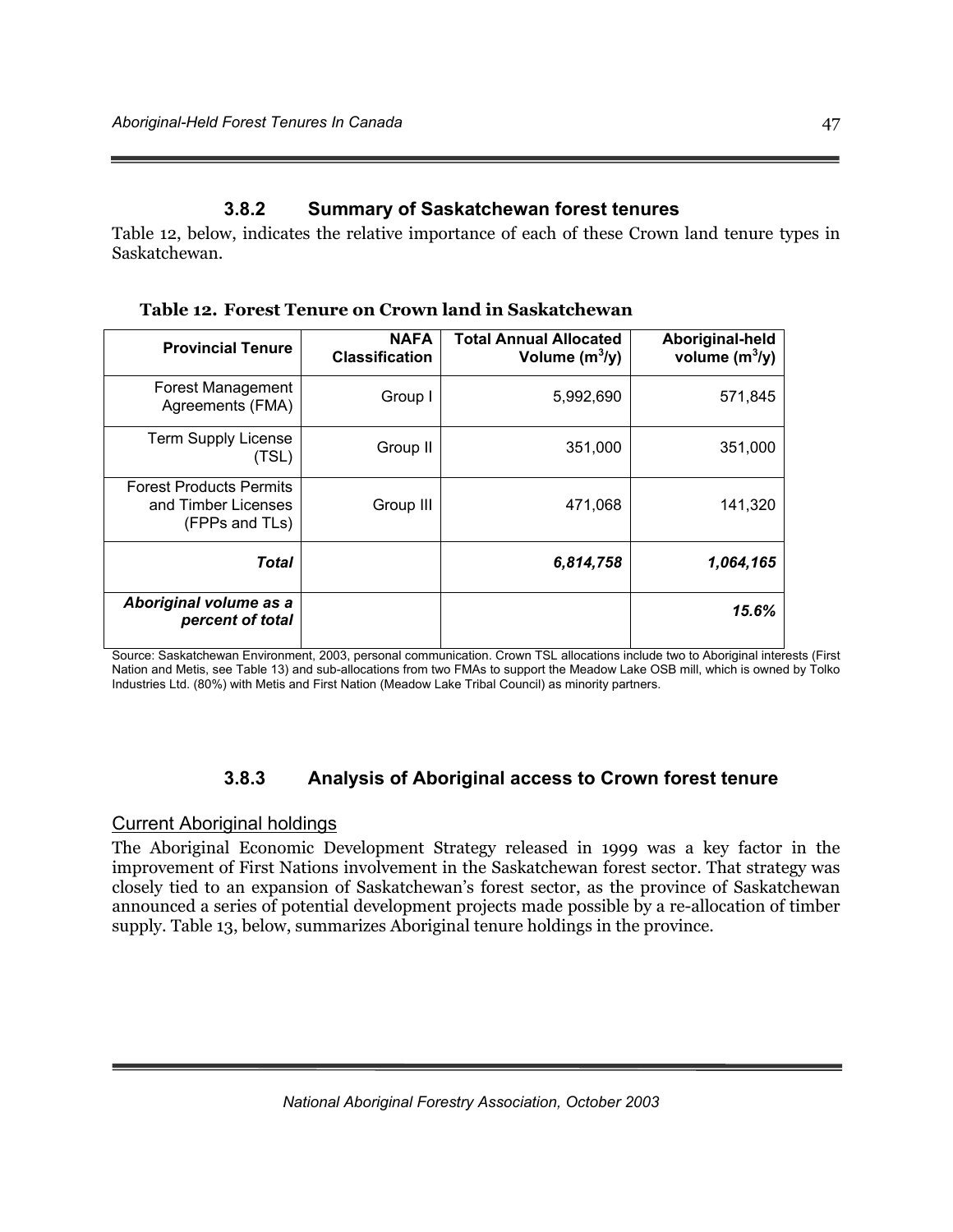| <b>Provincial</b><br>classification | <b>NAFA</b><br>classification | Tenure-holder                                                                            | <b>Annual Volume</b><br>$(m^3/y)$ |
|-------------------------------------|-------------------------------|------------------------------------------------------------------------------------------|-----------------------------------|
| <b>FMA</b>                          | Group I                       | FMA#1 - NorSask Forest Products<br>(owned by Meadow Lake Tribal<br>Council) <sup>*</sup> | 571,845                           |
| <b>TSL</b>                          | Group II                      | NorthWest Communities<br>Wood<br>Products (Metis-owned)                                  | 351,000                           |
| FPPs and TLs                        | Group III                     | Vermet Forest Products (Metis-<br>owned)                                                 | 90,653                            |
|                                     |                               | Other Aboriginal FPPs (estimate) <sup>*</sup>                                            | 50,667                            |
| <b>Total (all forms)</b>            |                               |                                                                                          | 1,064,165                         |

**Table 13. Aboriginal tenure and access in Saskatchewan** 

Source: Saskatchewan Environment, personal communication, 2003. **Note:** The FMA has a total AAC of 1,143,690. It is held by NorSask Forest Products, 100% owned by the Meadow Lake Tribal Council. Forest operations are carried out by Mistik Management, a company owned equally by NorSask and Millar Western. The AAC has therefore been allocated 50% to Aboriginal interests, since it is the non-Aboriginal partner that operates the mill, a condition of FMA award. The TSL recently allocated to the Lac La Ronge First Nation also involves Zelinski Bros. as minority partners. The Aboriginal–held volume for TLs is based on an estimate that Aboriginal interests hold 30% of volume allocated under this tenure form (SERM, personal communication).

The current status of Aboriginal tenure is also a result of the Treaty Land Entitlement (TLE) process and settlement agreements that resulted in funds being granted to various Saskatchewan bands for investment in economic development. This process was integral in creating organizations such as Green Lake Métis Wood Products. The available funding allowed First Nation entities to become active in the forest sector by becoming major investors in existing companies, as well as providing the capacity to create companies of their own. A key objective of TLE funding was to establish First Nations in the forestry industry.

An additional factor pertaining to the increased involvement of Saskatchewan Aboriginal Peoples in the forest sector was the lobbying of the Métis to the federal and provincial governments for the opportunity to enter into the forest industry as tenure-holders. In response to this demand, the government of Saskatchewan released the Aboriginal Economic Development Strategy discussed above. The implementation of this strategy resulted in a restructuring of the current tenures held by Weyerhaeuser and Mistik Management. These two FMA-holders held more volume than was required by their respective processing facilities. The restructuring resulted in a size reduction of their FMA area, thereby freeing up area for re-allocation to new players. The outcome of the restructuring is to be directed primarily at addressing Aboriginal concerns and interests. One outcome has been the application for a TSL by the Métis-based corporation, Northwest Communities.

In 1994, the Peter Ballantyne Cree Nation (PBCN) and the province signed a partnership agreement with the intent to secure an FMA on an area coinciding with their traditional territory. Since that time, the PBCN has been busy consulting with community members, conducting environmental

*National Aboriginal Forestry Association, October 2003*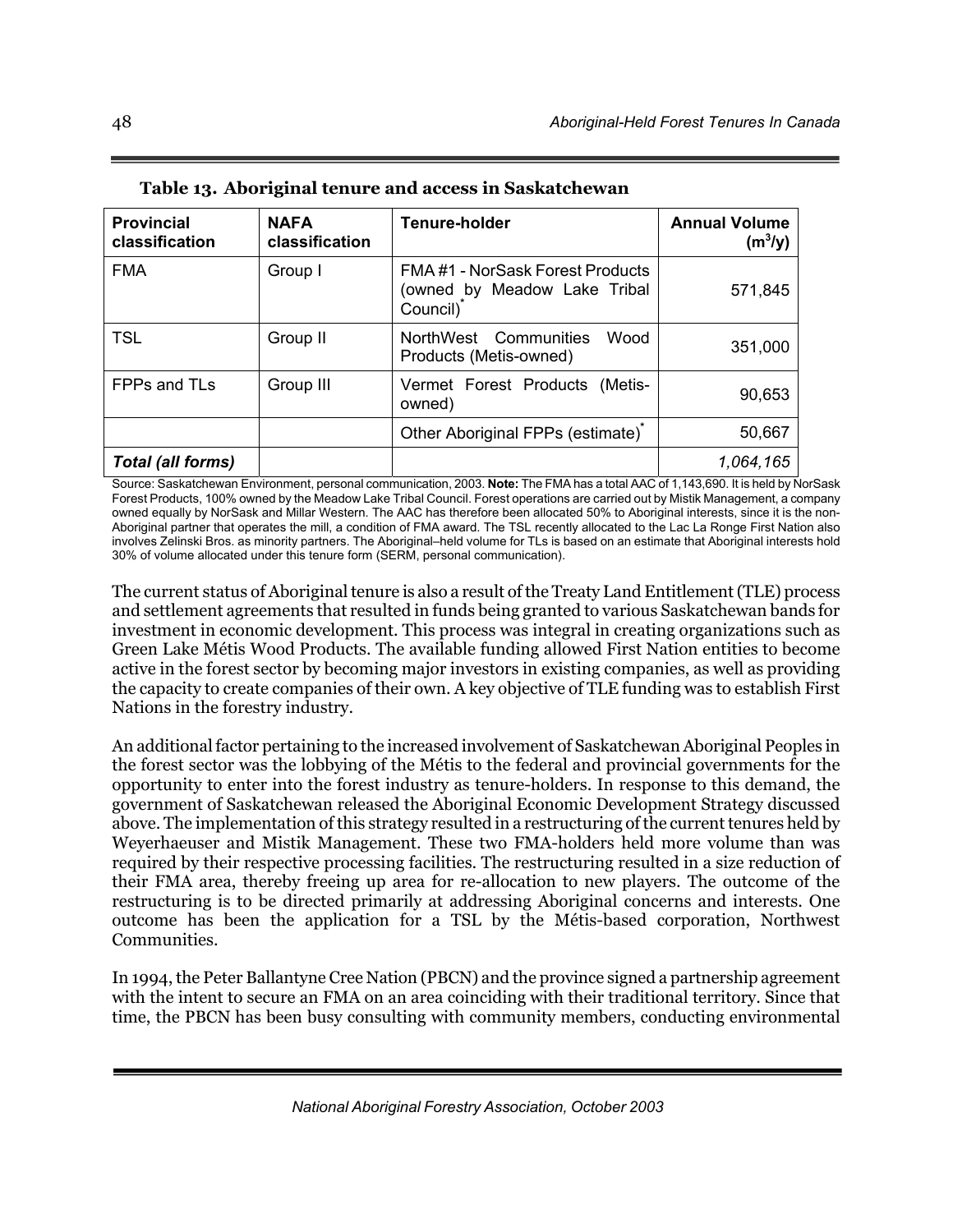impact and business feasibility studies, and seeking out potential industry partners for effective use of the estimated annual harvest of one million cubic meters of softwood. The outcome of this agreement is currently pending.

#### *FMA's and associated agreements*

There are currently four FMA's in Saskatchewan. FMA #1 is held by NorSask Forest Products, wholly-owned by the Meadow Lake Tribal Council. It is managed by Mistik Management, a forest management company owned equally by NorSask and Millar Western. FMA  $\neq 2, 3, 8, 4$  have no direct First Nation involvement, but all tenure-holders supply a First Nation-owned sawmill in some capacity, or they use field contractors from the various First Nations or Métis communities throughout their respective operating area.

The Wapawekka Lumber sawmill is almost exclusively supplied by FMA #2 (Weyerhaeuser Saskatchewan). Although this sawmill has no tenure associated with it, it is a joint venture agreement between a coalition of three Cree bands and Weyerhaeuser. The coalition collectively owns 49% of the sawmill, and Weyerhaeuser owns 51%.

#### *TSLs held by First Nations, and agreements pending*

In Saskatchewan there are several TSLs held by First Nations, as well as several that are pending. The details are as follows:

#### *TSL: AAC = 120,000 m3 /yr*

This TSL is held by three Métis communities (non-status) that have formed a company called NorthWest Communities Wood Products. This is wholly Métis owned.

#### *TSL: AAC = 50,000 m3 /yr pending*

The company of North West Communities Wood Products has applied for this TSL and the allocation is pending.

### *TSL: AAC = 60,000 m3 /yr pending*

The company of Green Lake Métis Wood Products has applied for this TSL and the allocation is pending.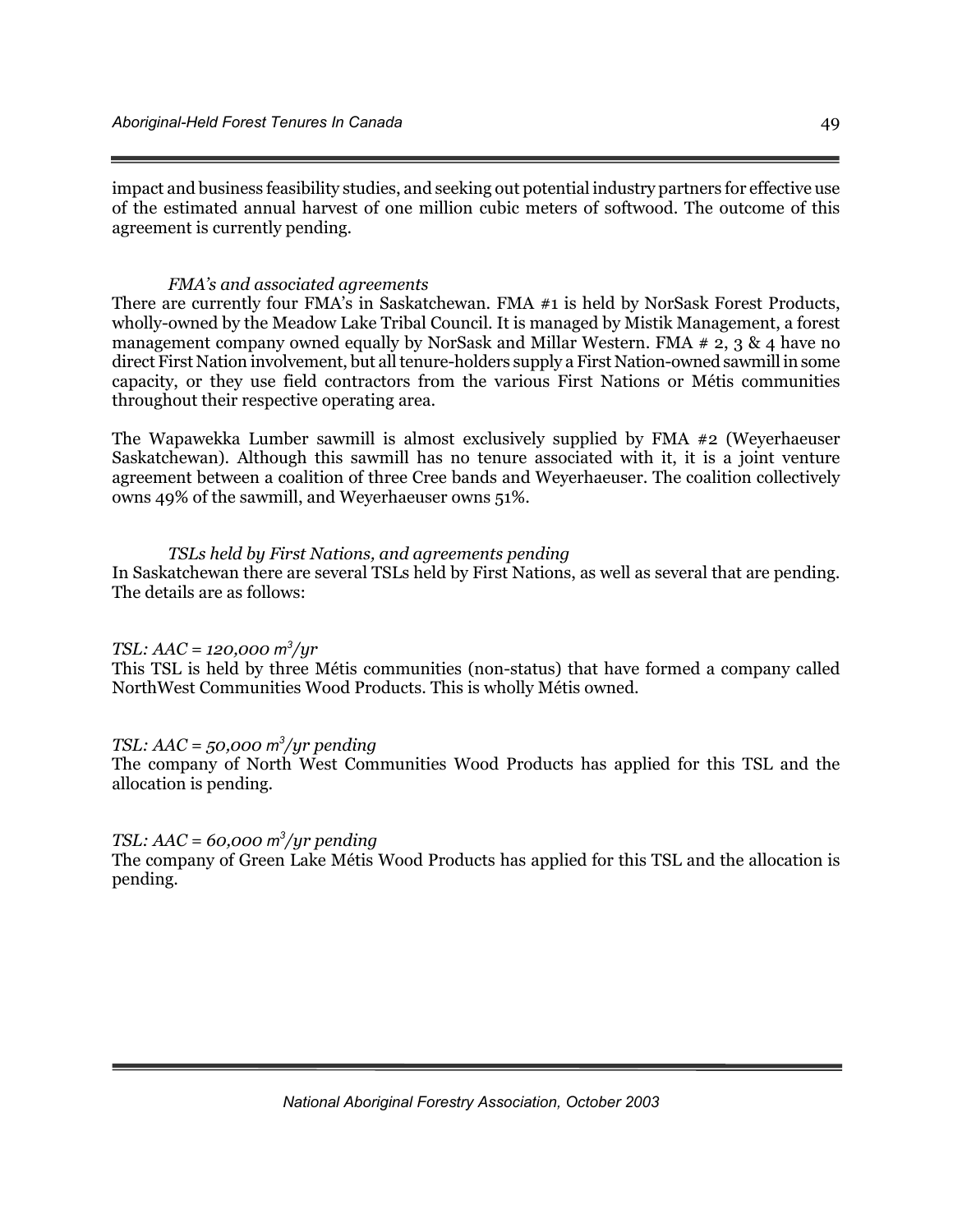*TSL: AAC = 320,000 m3 /yr for five years pending (waiting for favourable economic conditions) The PBCN Nation has an application pending for a TSL on their traditional territory. They have a wholly First Nation owned company called Mee-Toos Forest Products that currently operates on that land on annual permits of 80,000 m3 per year.* 

### *TSL: AAC = recently signed, allocation not reported*

The Lac La Ronge Indian Band (Kitsaki Development Corp.) and Zelinski Brothers have applied for a TSL allocation as a joint venture. They currently operate a sawmill. The joint venture is made up of 51% Zelinski Brothers and 49% Lac La Ronge Indian Band. This joint venture operation was recently operating under an annual permit in an unregulated area i.e., land that was released in 1999 due to the major policy decisions to involve First Nations in the forest industry. The TSL has now been awarded to the joint venture.

### *Sawmills associated with TSL agreements*

Green Lake Sawmill: Owned by the Green Lake Métis, have an annual wood supply allocation of 60,000 m3 . This is a wood supply agreement between Northwest Communities Wood Products, Weyerhaeuser and Mistik Management, to get a supply from all their respective FMAs.

#### *Forest Products Permits*

Vermet Forest Products: Post Operation, owned and operated by a private Métis family.

## Significant developments

The most significant factor is the 1999 announcement by the provincial government re-allocating under-utilized land from major tenure-holders, making it available for First Nations opportunities. Since the 1999 decision, there has been an increasing number of applications by First Nations for TSLs. The increased initiative on behalf of the First Nations for starting forestry based companies will be a significant contributing factor in the future.

# *3.9 Alberta*

Timber-productive lands make up some 25.70 million hectares of land in Alberta. Of this area, 22.46 million hectares (87%) are owned by the province, and 1.28 million hectares (5%) are privately owned.38 Federal ownership including 15,000 hectares of First Nation reserve lands accounts for the remaining 1.70 million hectares, or 7%. The timber harvest in Alberta was estimated at 23.39 million m3 for 2001.39 Of this, 2.00 million m3 was taken from private lands, while 21.39 million m3 was

-

<sup>38</sup> NFDP (cited above).

<sup>39</sup> NFDP (http://www.nfdp.ccfm.org/cp95/data\_e/tab55e\_1.htm and following).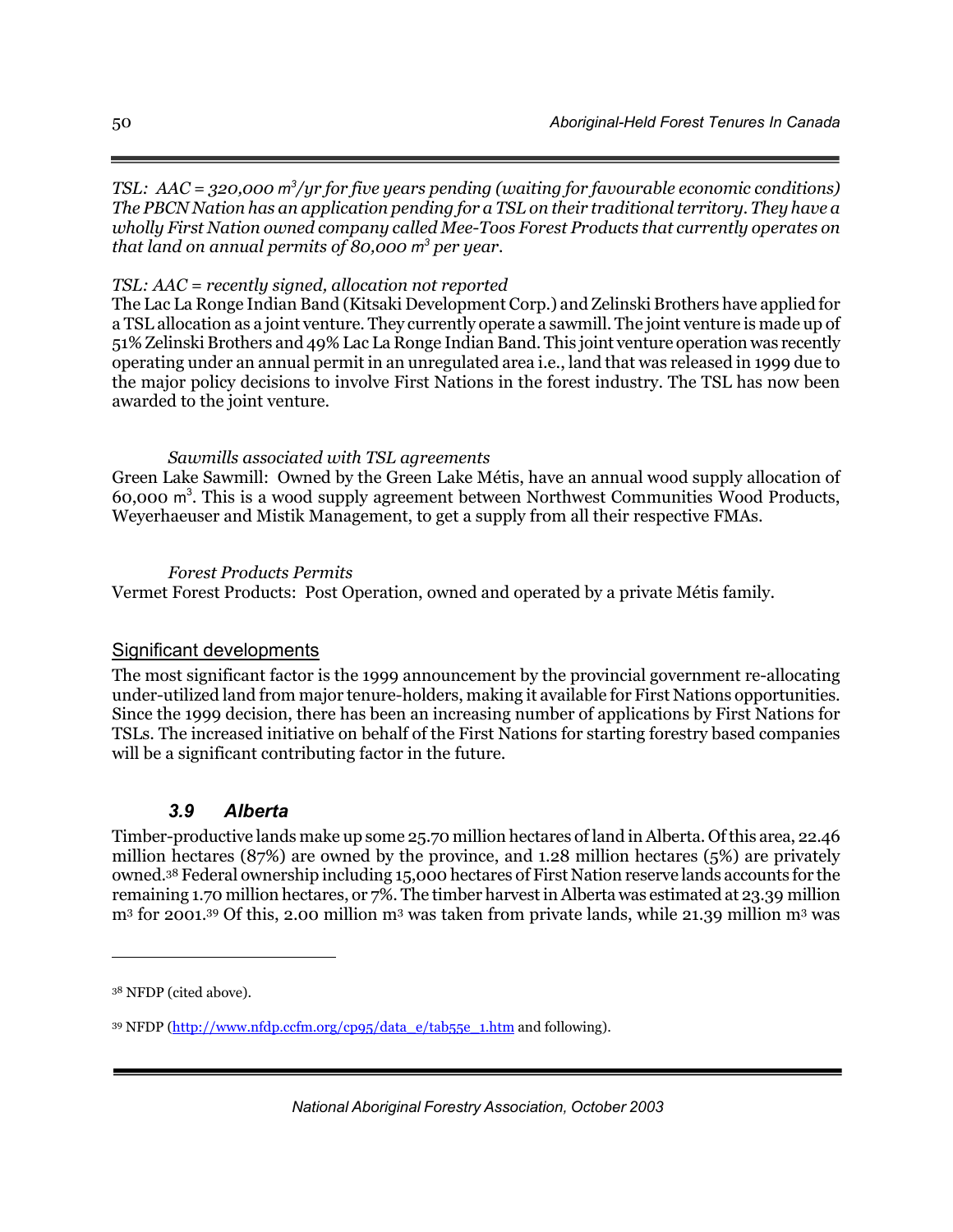from provincial Crown lands. Access to timber from Crown land is allocated under the following tenure arrangements.

# **3.9.1 Forms of tenure**

The tenure system in Alberta is an important element of the provinces commitment to sustained yield management. This system provides the forest industry with a long-term perspective for timber harvesting practices. In addition, the government attaches compliance obligations on the forest company to help ensure sustained yield is achieved. Alberta Sustainable Resource Development is responsible for overall land management and ensuring that the forest industry meets all responsibilities and obligations.

The tenure system includes three forms:

- Forest Management Agreement
- Timber Quota
- Timber Permit

#### *Forest Management Agreements (Group I)*

A Forest Management Agreement (FMA) is a long-term, negotiated and legislated agreement between the province and companies to establish grow and harvest timber on a sustained yield basis within a defined land area. These are twenty-year, renewable agreements. Under the FMA, the Alberta government commits an area, not a pre-defined timber volume, to the FMA-holder. The allowable harvest volume is determined through the AAC allocation. At the present time there are twenty-one FMAs in Alberta, covering nearly 20 million hectares of forested lands.

FMAs cover areas ranging from 2,200 to 58,000 km2. The corporate partner to the agreement is required to carry out forest management responsibilities, established by the government, which can change over time based on changing needs and science. The company is also required to construct facilities to process the timber. Timber harvesting activities must be conducted according to the *Forest Act*, the *Timber Management Regulations*, and general province-wide or FMA-specific harvest ground rules. In addition, there must be a management plan approved by the province of Alberta, and the company must carry out, at its own cost, all inventory studies, planning, harvesting, road development and regeneration required for the area.

#### *Timber Quota (Group II)*

Timber Quotas (TQ) are twenty-year, renewable allocations of timber within an individual forest management unit. There are two types of tenures included in a Timber Quota; a Coniferous Timber Quota (CTQ) and a Deciduous Timber Allocation (DTA). A CTQ is a percentage of a forest management unit's AAC, and a DTA is a volume or area of deciduous forest to be cut within the management unit. To access their quota, the holder must also possess a timber license, which provides the authority to cut timber.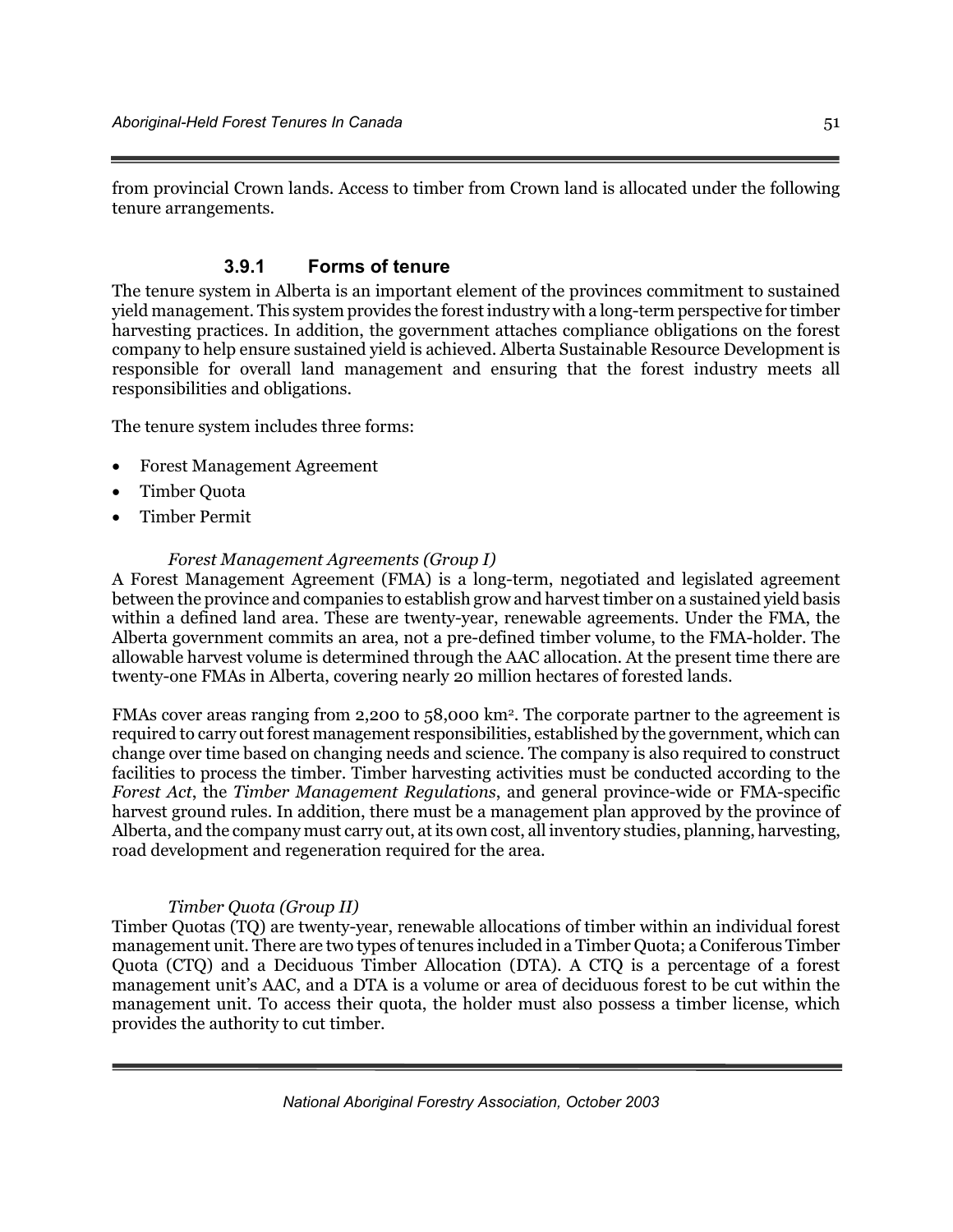Forest management planning for quota-holders is completed in a number of ways; by the provincial government, by the quota-holder, or as a joint planning exercise with the FMA-holder. The province completes forest management plans in forest management units that are not covered by FMAs. Smaller quota-holders with an AAC of less than 10,000 m<sup>3</sup> per year have the option to reforest themselves, or pay a reforestation fee to the province. In cases where the quota-holder's allocated volume is greater than 10,000  $m^3$ , the quota-holder is obligated to carry out reforestation on their own.

Introduced in 1966, the timber quota system was intended to provide small to medium-sized timber operators with a long-term secure wood supply. Quota-holders are commonly sawmill operators, ranging in size from approximately 400 to 480,000 m3 per year. Recently the requirement for a sawmill has been removed from the legislation. Since the 1980s, deciduous timber has been harvested commercially within the province. The DTA was created to address the demand for deciduous timber within the quota system.

As of 2003, there were some 52 registered quota-holders (CTQ and DTA combined) throughout the province.

### *Timber Permit (Group III)*

A portion of the AAC is reserved for local community use and timber operators with lesser volume requirements. Timber in this category is issued through a permit system. The permit-holder either pays a reforestation levy or is responsible for all reforestation costs. The provincial government develops the management plan for the permit harvesting area.

In most cases the permit-holder is not required to operate a processing plant. There is no specification for maximum term, but a timber permit is generally less than five years, and it is generally non-renewable. These tenures are usually small, for personal or commercial use, and are volume-based.

#### Commercial Timber Permit

Commercial Timber Permits are issued for terms of up to five years, and are non-renewable. These timber permits are volume-based, with the total volumes allocated not exceeding a certain percentage of the AAC within the forest management unit to which the permit applies. The permitholder pays a reforestation levy to the government, which care of reforestation and protection activities. Some permit-holders may have processing facility requirements, based on the class of sale that the permit-holder conducts.

#### Deciduous Timber Permit

Deciduous Timber Permits are issued for terms of up to five years, and are non-renewable. These agreements are volume-based. The permit-holders pay a reforestation levy to the government, which takes care of reforestation and protection activities. Some permit-holders may have processing facility requirements, based on the class of sale that the permit-holder conducts.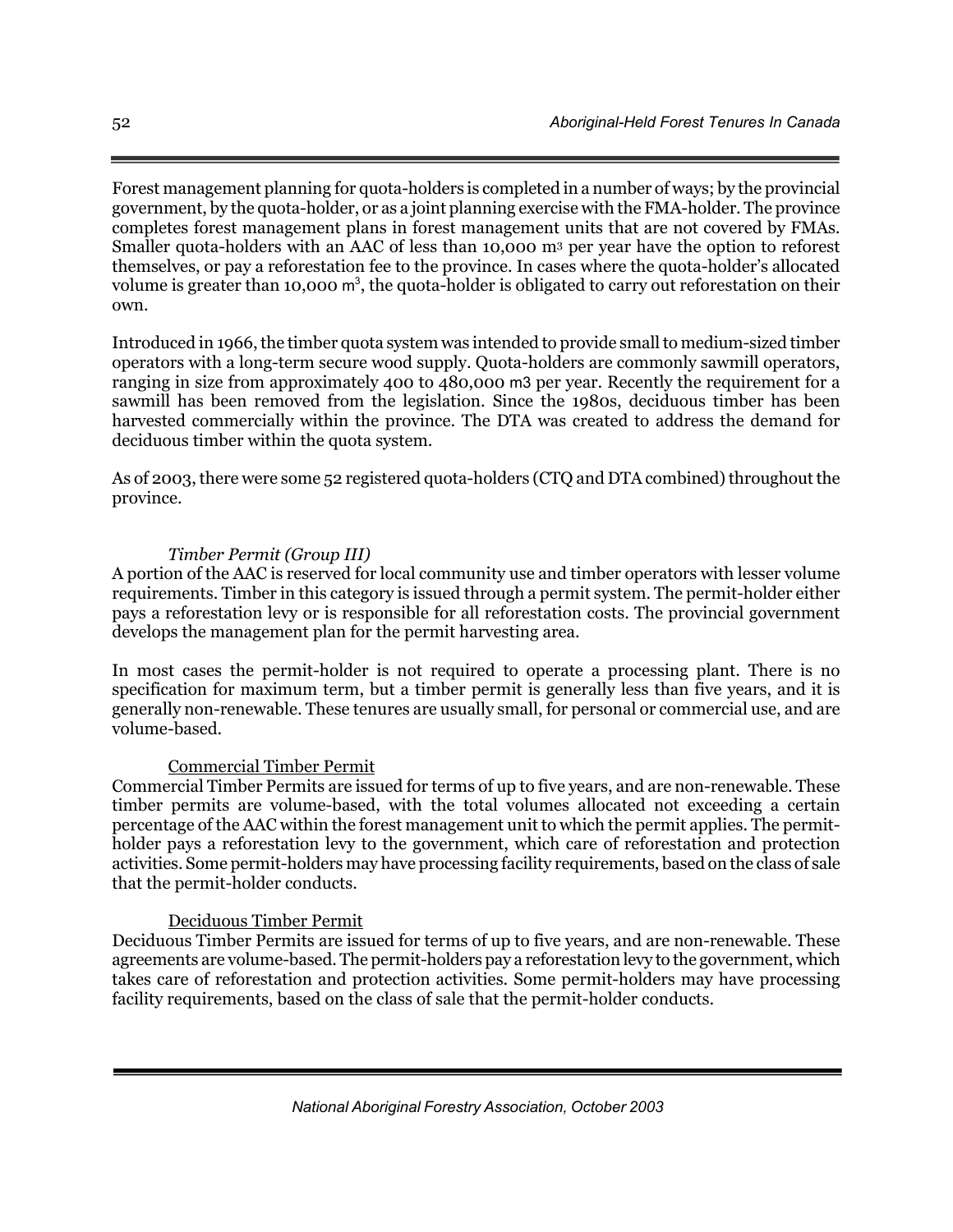Local Timber Permit

A Local Timber Permit (LTP) allows an individual to carry out small-scale harvesting of Crown timber. These permits are for personal use only, and are volume-based, granting up to a maximum of 50 m<sup>3</sup>. They are non-renewable, issued for a maximum of one year. LTPs are also used for disposal of timber endangered by acts of nature or development activities not authorized under the *Forest Act* (e.g. fence lines on grazing leases, or small volumes of fire-killed timber).

# **3.9.2 Summary of Alberta forest tenures**

Table 14, below, indicates the relative importance of each of these Crown land tenure types.

| <b>Provincial Tenure</b>                   | <b>NAFA</b><br><b>Classification</b> | <b>Total Annual Allocated</b><br>Volume $(m^3/y)$ | Aboriginal-held<br>volume $(m^3/y)$ |
|--------------------------------------------|--------------------------------------|---------------------------------------------------|-------------------------------------|
| <b>FMA</b>                                 | Group I                              | 15,200,000                                        |                                     |
| <b>Timber Quotas</b>                       | Group II                             | 6,119,000                                         | 659,329                             |
| <b>Timber Permits</b>                      | Group III                            | 1,651,000                                         | 103,286                             |
| TOTAL                                      |                                      | 22,970,000                                        | 762,615                             |
| Aboriginal volume as a<br>percent of total |                                      |                                                   | 3.3%                                |

**Table 14. Forest Tenure on Crown land in Alberta** 

Source: Alberta Sustainable Resource Development Database, 2003. \*'Total Volume' is the amount actually harvested during the<br>2001/02 season. The actual allocated AAC was 24,074,540 m<sup>3</sup>, but this was not broken down by cat allocated, not harvested, volumes.

# **3.9.3 Analysis of Aboriginal access to Crown forest tenure**

## Current Aboriginal holdings

The factors that led to the current tenure allocations to Aboriginal groups in Alberta are negotiations between First Nations and the provincial government as part of a provincial, industry and First Nations agreement. The most active Aboriginal participants, all within the Treaty 8 area, have been the Tall Cree First Nation, Little Red River Cree Nation (LRRCN), Whitefish Lake First Nation, Bigstone First Nation, and the Dene Tha' First Nation. In the mid- 1980's, the LRRCN was awarded CTQ by the province. Around that time, the Tall Cree accessed timber volume through permits, until receiving a quota in 2001. These First Nations are seeking to protect the environment, create longterm employment, preserve important cultural sites, and become economically self-sufficient by developing a sustainable forest-based economy. In 1995 both the LRRCN and Whitefish First Nation signed Memorandums of Agreement with the province.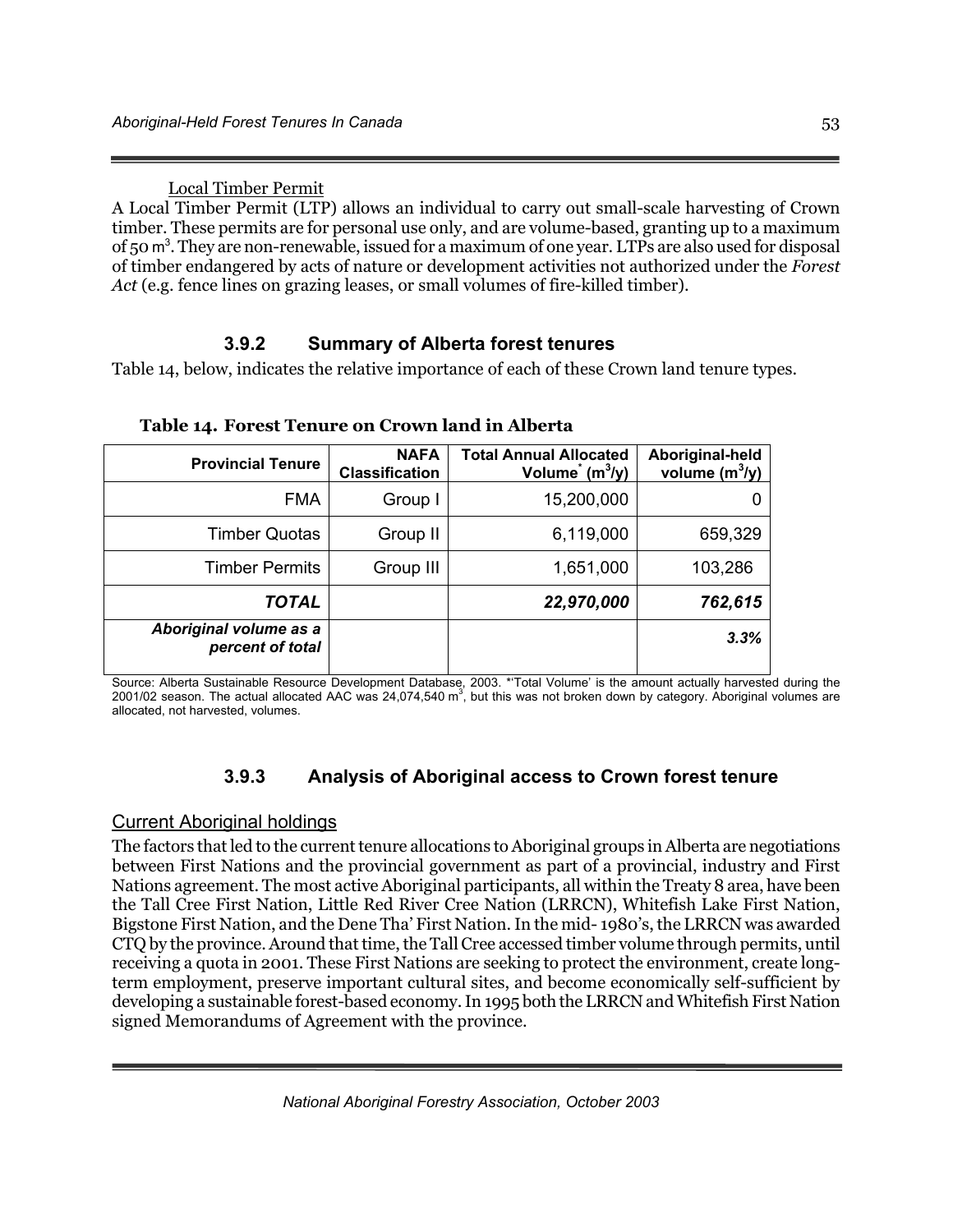The Tall Cree (Netaskinan) currently have a DTA of 98,670  $\text{m}^{3}$  per year, and a CTQ of 23,298  $\text{m}^{3}$  per year. These were issued in 2000. Although these are significant allocations, there has not yet been any harvesting due to the remote location of the timber. Plans are being discussed around harvesting the five-year allocations all at once in order to improve the economic viability. The Tall Cree also have a volume-based allocation in the form of an overlapping agreement on the Tolko Industries Ltd./Footner Management Unit for 80,000 m<sup>3</sup>. These tenures are held by the bandowned Tipseemdo Corporation that has joint venture contracting agreements with outside harvesting operators, although they do have some of their own equipment.

LRRCN has one of the largest First Nation timber allocations in Canada. They hold a DTA of 218,544  $m<sup>3</sup>$  per year, and a CTQ of 186,483  $m<sup>3</sup>$  per year. These were allocated in the early 1990s following negotiations with the province. These dispositions are held by the First Nation-owned Askee Development Corporation.

## Significant developments

The climate for acquisition of further tenures by First Nations in Alberta is currently unfavourable. Accessible timber volumes are currently allocated. Should northern areas be opened up for commercial timber harvesting, significant economic feasibility challenges will need to be overcome. Nonetheless, under the Alberta government's Aboriginal Policy Framework entitled, "Strengthening Relationships," the province seeks to encourage development of Aboriginal businesses and partnerships/joint ventures between Aboriginal and non-Aboriginal businesses.

|                                            |                                      | <b>Aboriginal-held tenures</b>                |         |  |
|--------------------------------------------|--------------------------------------|-----------------------------------------------|---------|--|
| <b>Provincial</b><br><b>Classification</b> | <b>NAFA</b><br><b>Classification</b> | <b>Volume</b><br><b>First Nation</b>          |         |  |
| Timber Quota                               | Group II                             | Askee Development Corp. (LRRCN)               | 405,027 |  |
|                                            |                                      | Netaskinan (Tall Cree First Nation)           | 121,968 |  |
|                                            |                                      | Che K'il Enterprises (Dene Tha' First Nation) | 80,001  |  |
|                                            |                                      | Zama Mills Ltd. (Dene Tha' First Nation)      | 52,333  |  |
| <b>Timber Permit</b>                       | Group III                            | S11 Logging (Bigstone First Nation)           | 53,286  |  |
|                                            |                                      | <b>Whitefish First Nation</b>                 | 50,000  |  |
|                                            |                                      | <b>Total Aboriginal allocation</b>            | 762,615 |  |

**Table 15. Aboriginal tenure holdings in Alberta** 

Source: Alberta Sustainable Resource Development, personal communication.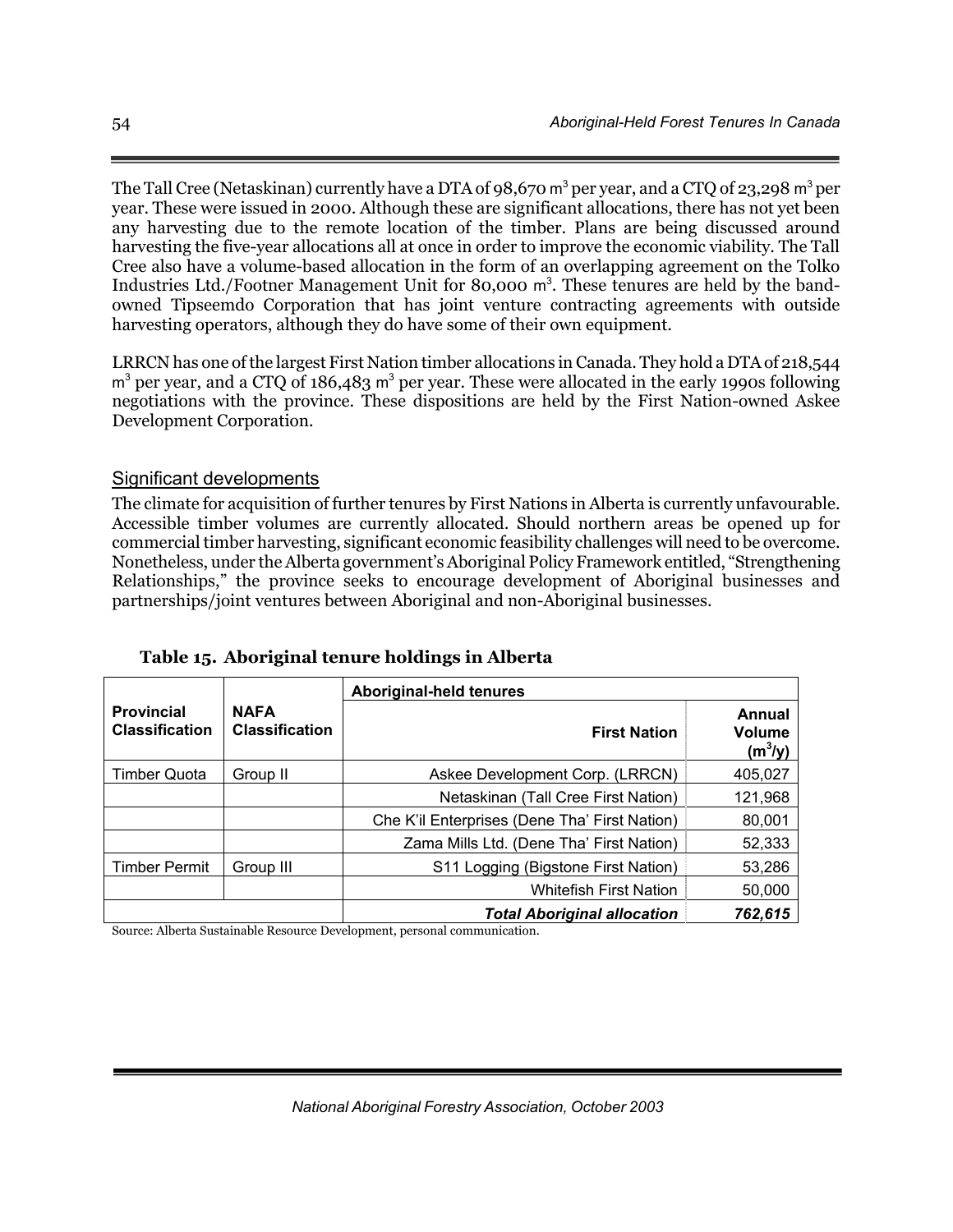### *3.10 Northwest Territories*

Timber-productive lands make up some 14.32 million hectares of land in the NWT. Of this area, 11.95 million hectares (83%) are under territorial jurisdiction, with the remaining 2.37 million hectares (17%) under federal ownership. 40 The timber harvest in the NWT was estimated at 22,000 m<sup>3</sup> for 2001,<sup>41</sup> all of which was taken from territorial lands.

### **3.10.1 Forms of tenure**

There are currently no forest tenures allocated in the NWT using an area-based allocation model, as is commonly used in other provinces. Rather, the territory grants rights to harvest, under the authority of the *Forest Management Act*. These are licenses or permits issued to an individual or corporation that grant the holder the right to harvest a certain volume within a management unit. There are no fixed geographical areas attached to the authorization, although for the purposes of management, a license or permit-holder is held to a specific operating area. The license or permit is strictly a volume-based allocation. The three forms include: Timber Cutting Licences; Timber Cutting Permits; and Free Timber Cutting Permits.

The *Forest Management Act* does provide for area-based tenures that require forest management plans in a given area, but there are currently no such plans being negotiated, and none have been allocated to date. The timber license or permit-holder, under the current management regime, does not have responsibilities for inventory, protection or reforestation. Those responsibilities remain in the hands of the territorial government. The right to harvest can be granted for a period of one year under a permit, or for a five-year term under a license. There is currently no processing facility requirement for any of the permits or licenses found in the NWT.

#### *Timber Cutting License (Group IV)*

<u>.</u>

A Timber Cutting License is a volume-based license that is issued for a time period not to exceed five years. The volume agreed upon will depend on how much extraction the area in question can sustain based on sustainability studies. Currently, there are five timber cutting licenses, one large scale commercial firewood cutting operation, and there is one small sawmill being supplied. None of the timber is currently being exported.

<sup>40</sup> NFDP (cited above). Note that the federal, territorial and aboriginal governments are actively in the process of concluding land claims and self-government agreements in the territory. These settlements will have significant influence in re-defining land ownership in the territory. See, for example, press releases issued by the NWT government for recent developments: http://www.gov.nt.ca/MAA/newsreleases/index.htm.

<sup>&</sup>lt;sup>41</sup> NFDP (http://www.nfdp.ccfm.org/cp95/data\_e/tab55e\_1.htm and following).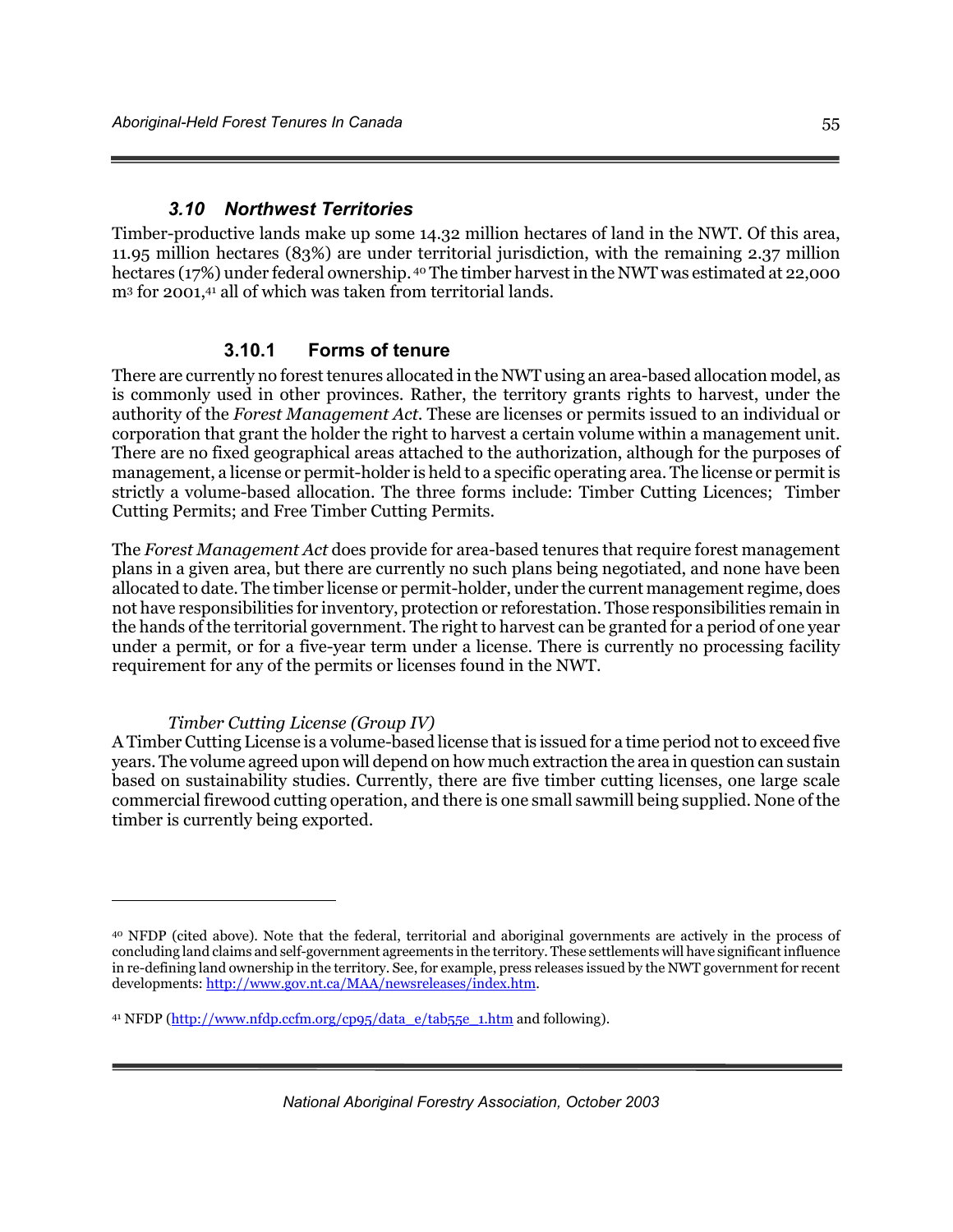*Timber Cutting Permit (Group IV)*  Volume based permit that is issued for a maximum time period of one year and a maximum volume of  $5,000 \text{ m}^3$ .

## *Free Timber Cutting Permits (Group IV)*

Volume based permits that are issued to individuals for personal use only. These permits allow up to a maximum of 60 m<sup>3</sup> to be harvested. Personal use such as firewood, construction material etc. can be included under this designation.

## **3.10.2 Summary of NWT forest tenures**

Table 16, below, indicates the relative importance of each of these tenures types in the NWT.

| Tenure                                            | <b>NAFA</b><br><b>Classification</b> | <b>Total Annual Volume</b><br>Allocated $(m^3/y)$ | Aboriginal-held<br>Volume $(m^3/y)$ |
|---------------------------------------------------|--------------------------------------|---------------------------------------------------|-------------------------------------|
| Total                                             | Group IV                             | 235,000                                           | 70,000                              |
| <b>Aboriginal volume</b><br>as a percent of total |                                      |                                                   | 29.8%                               |

#### **Table 16. Forest Tenure on Crown land in the NWT**

Source: State of the Forest Report, 2000/2001. Aboriginal volume is derived from Table 17 below.

## **3.10.3 Analysis of Aboriginal access to Crown forest tenure**

#### Current Aboriginal holdings

Land claims negotiations are currently underway in the Deh Cho territory. These need to be resolved prior to any commitment of timber volumes. Currently, however, there is a short-term Timber Cutting License held by an Aboriginal party that allows for the harvest of up to 60,000  $\text{m}^3\text{/year}$  and a Timber Cutting Permit to harvest up to 10,000  $\text{m}^3/\text{year}$ .

#### **Table 17. Aboriginal tenure holdings in the NWT**

| <b>Provincial</b> | <b>NAFA</b> | <b>Aboriginal-held tenures</b> |
|-------------------|-------------|--------------------------------|
|                   |             |                                |

*National Aboriginal Forestry Association, October 2003*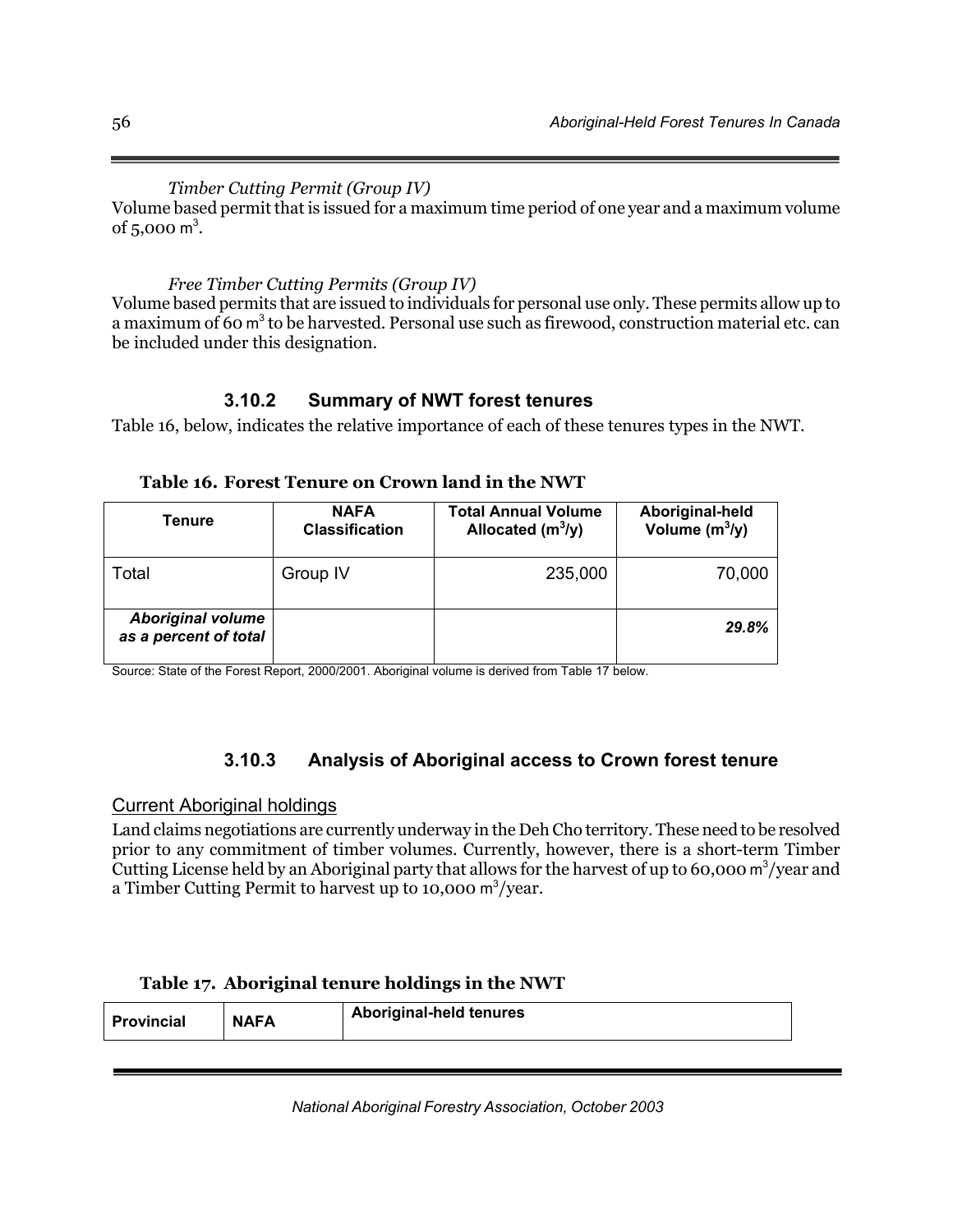| <b>Classification</b>             | <b>Classification</b> | <b>First Nation</b>                | Volume<br>$(m^3/y)$ |
|-----------------------------------|-----------------------|------------------------------------|---------------------|
| Licenses<br>and<br><b>Permits</b> | Group IV              | Deh Cho                            | 70,000              |
|                                   |                       | <b>Total Aboriginal allocation</b> | 70,000              |

Source: Forest Management, Resources, Wildlife and Economic Development, NWT. Note that these are short-term allocations, no specific volume of timber has been allocated in any long-term tenure, pending resolution of current land claims negotiations.

#### Significant developments

The Deh Cho Interim Measures Agreement was recently signed between the Deh Cho First Nations, Canada and the Government of the NWT. Deh Cho territory includes areas affected by Treaties 8 and 11. The three parties agreed that until the negotiations are finished, no new forest management authorizations will be issued in the Deh Cho territory without the support of the affected Deh Cho First Nations. The agreement identified many other interim arrangements until land claims have been settled in the area. The eventual tenure arrangements within Deh Cho territory will depend upon the outcome of the land claims negotiations.

Settlement of land claims and Aboriginal capacity to undertake forest management seem to be the factors which will most significantly influence the development of future tenure allocations in the NWT. In light of the current Deh Cho Interim Measures Agreement, the most important factor will be the development of a new form of tenure that would meet the needs of Aboriginal communities in the NWT. This change in forest policy will eventually be initiated following the settlement of the Deh Cho negotiation process. The objective of negotiations is to complete a Deh Cho Final Agreement which will implement a Deh Cho government, and spell out control over the use, management and conservation of land, water and other resources in their traditional territory.

## *3.11 Yukon*

Timber-productive lands make up some 7.47 million hectares of land in Yukon. Of this area, 7.40 million hectares (99%) are under territorial jurisdiction, with the remaining 73,000 hectares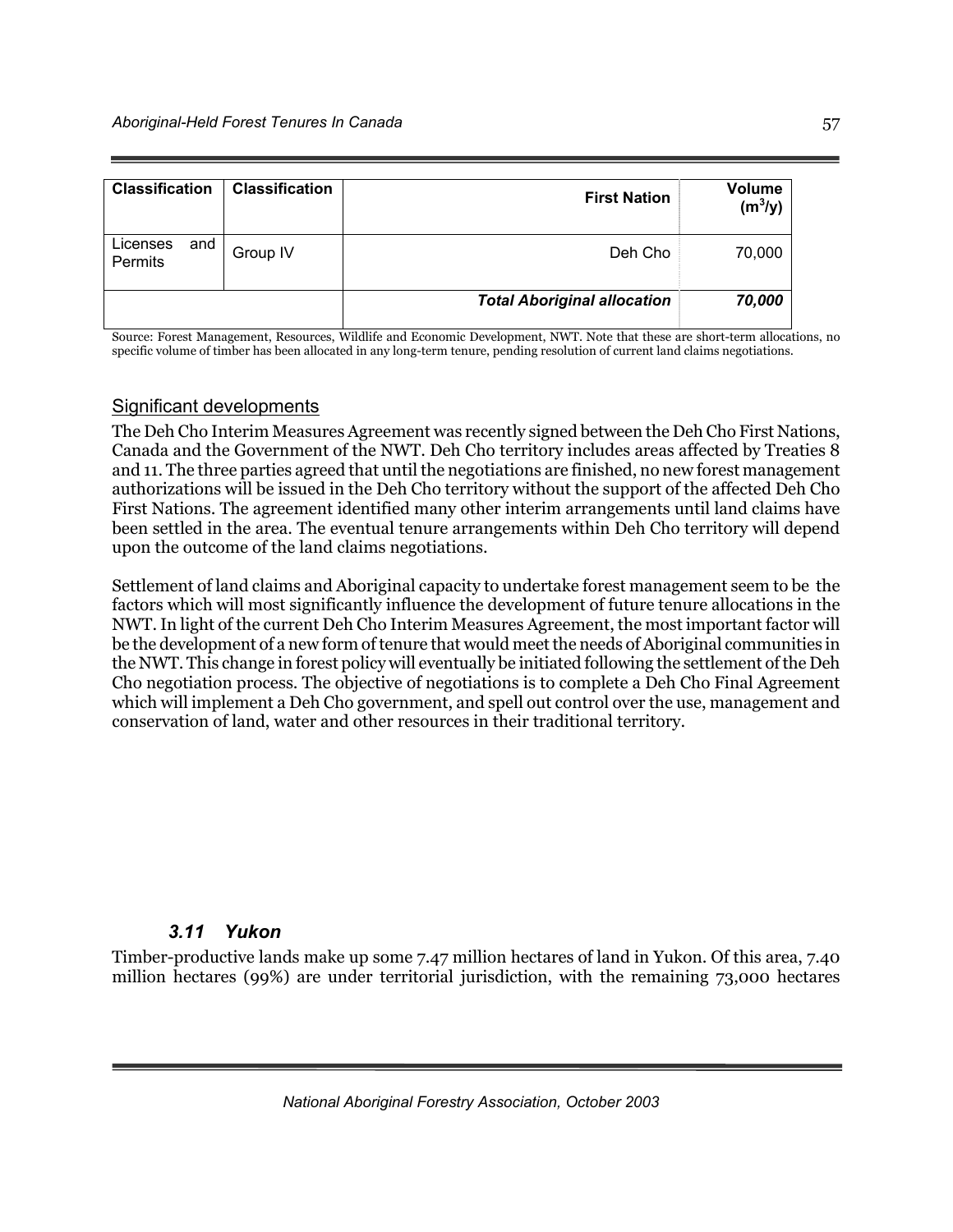controlled by the federal government.42 The 2001 Yukon timber harvest was estimated at 39,000 m3, all of which was derived from territorial lands. 43

# **3.11.1 Forms of tenure**

Yukon does not yet have a system of long-term forest tenures. Currently there is only one 28,000 m<sup>3</sup> forest tenure in Yukon, held by Kaska Forest Resources, an Aboriginal-owned company. Other than the Kaska agreement, timber has been allocated through short-term permits (currently one year, but soon to be extended to three-year). These are volume-based, with a maximum allocation of 20,000 m<sup>3</sup> annually. They occur in planned areas and require management plans that must go through a public consultation process.

Yukon's small forestry industry is pushing for more stable access to wood supply, through long-term tenures. Yukon Conservation Society and others insist that any such tenures must be planned and allocated in ways that protect other forest users. There is a significant forest tenure currently being negotiated for award to Kaska. A management plan has been drafted and is currently the subject of an environmental assessment review. The proposed tenure agreement would be area-based with a maximum volume of  $30,000$  m<sup>3</sup> per year. The land base area in question is  $74,000$  hectares. It remains to be seen if this tenure will actually be created.

The regulatory environment in Yukon is not well-established to support large-scale commercialization of forest resources. With no *Forest Act* in place, current timber regulations deal only with issuing commercial timber cutting rights. With the April 1, 2003 devolution of responsibility for forest resources from the federal government to the territory, Yukon is now on the verge of significant changes in their government policies.

 $\overline{a}$ 

*National Aboriginal Forestry Association, October 2003*

<sup>42</sup> NFDP (cited above).

<sup>43</sup> NFDP (http://www.nfdp.ccfm.org/cp95/data\_e/tab55e\_1.htm and following). Note that the total harvest estimate provided by the territorial government for the most recent period (266,500 m<sup>3</sup> as reported in Table 17) is significantly higher than the NFDP figure. Presumably small-scale harvest permits had not yet been factored into the NFDP figures for 2001. NFDP data indicate that harvests in the mid-1990s ranged between 193,000 to 421,000 m3.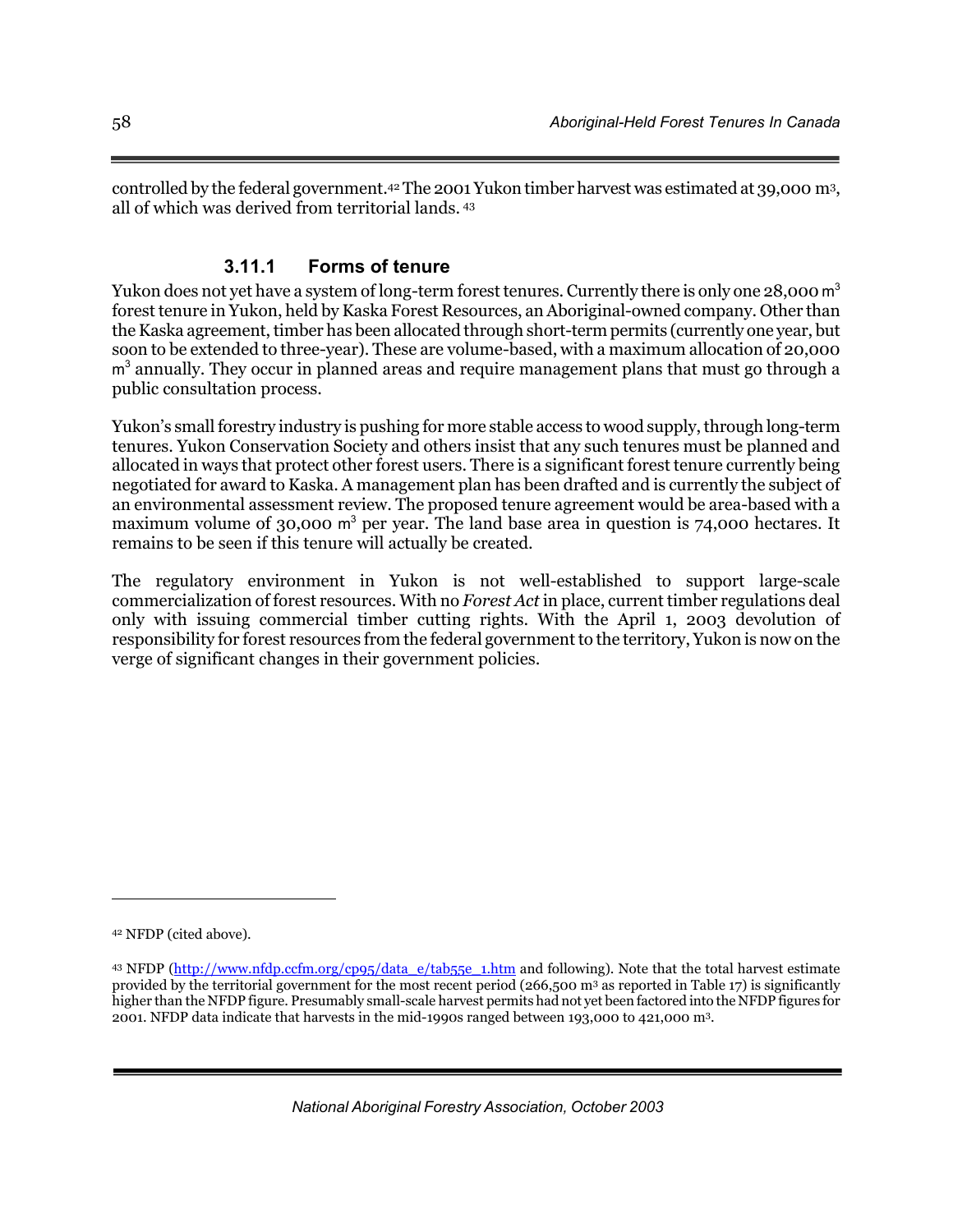# **3.11.2 Summary of Yukon forest tenures**

Table 18, below, indicates the relative importance of each of these Crown land tenure types in Yukon.

**Table 18. Forest Tenure on Crown land in Yukon** 

| <b>Territorial Tenure</b>                  | <b>NAFA</b><br><b>Classification</b> | <b>Total Annual Volume</b><br>Allocated $(m^3/y)$ | Aboriginal-held<br>volume $(m^3/y)$ |
|--------------------------------------------|--------------------------------------|---------------------------------------------------|-------------------------------------|
| <b>Timber Permits</b>                      | Group III                            | 28,000                                            | 28,000                              |
|                                            | Group IV                             | 238,500                                           | No data                             |
| <b>Total</b>                               |                                      | 266,500                                           | 28,000                              |
| Aboriginal volume as<br>a percent of total |                                      |                                                   | 10.5%                               |

Source: The State of Canada's Forests Report, 2000/2001 and Yukon Renewable Resources. The Group III allocation is to Kaska Forest Resources, an Aboriginal-owned company. No data were provided to indicate what portion of other timber permits, if any, are held by Aboriginal individuals.

# **3.11.3 Analysis of Aboriginal access to Crown forest tenure**

## Significant developments

Aboriginal Peoples comprise at least half of the population in Yukon communities outside of Whitehorse. Generally, First Nations have been regarded as "governments" and with the recent settlement of all but two of Yukon's land claims, they have achieved official self-governing status and a land base to manage. Land use planning is not complete anywhere in Yukon. The land claim has not been settled in the southeast. Forest and other inventories are inadequate in the south and almost non-existent everywhere else.

In September 2000, the Department of Indian and Northern Affairs Canada (INAC) attempted to create a system of forestry tenures called Timber Harvest Agreements (THAs) in the southeast Yukon. The plan was to allocate more than 6,600 km<sup>2</sup> of essentially pristine forest to one company as a ten year, renewable, 100,000 m<sup>3</sup> THA. Three smaller THAs were also planned, but the wood supply for these smaller operators would only have lasted five years. After that period, only the large THA would have remained. In total, the proposed new tenures would have pushed the harvest in that part of the southeast Yukon 100,000 cubic meters above the 128,000 cubic meter per year harvest ceiling established by the current Timber Supply Analysis. The tenures in the southeast were meant to serve as a template for tenure development in the rest of Yukon. The tenure in question has been held by two prior operators, and at one point was managed by the Yukon government. In the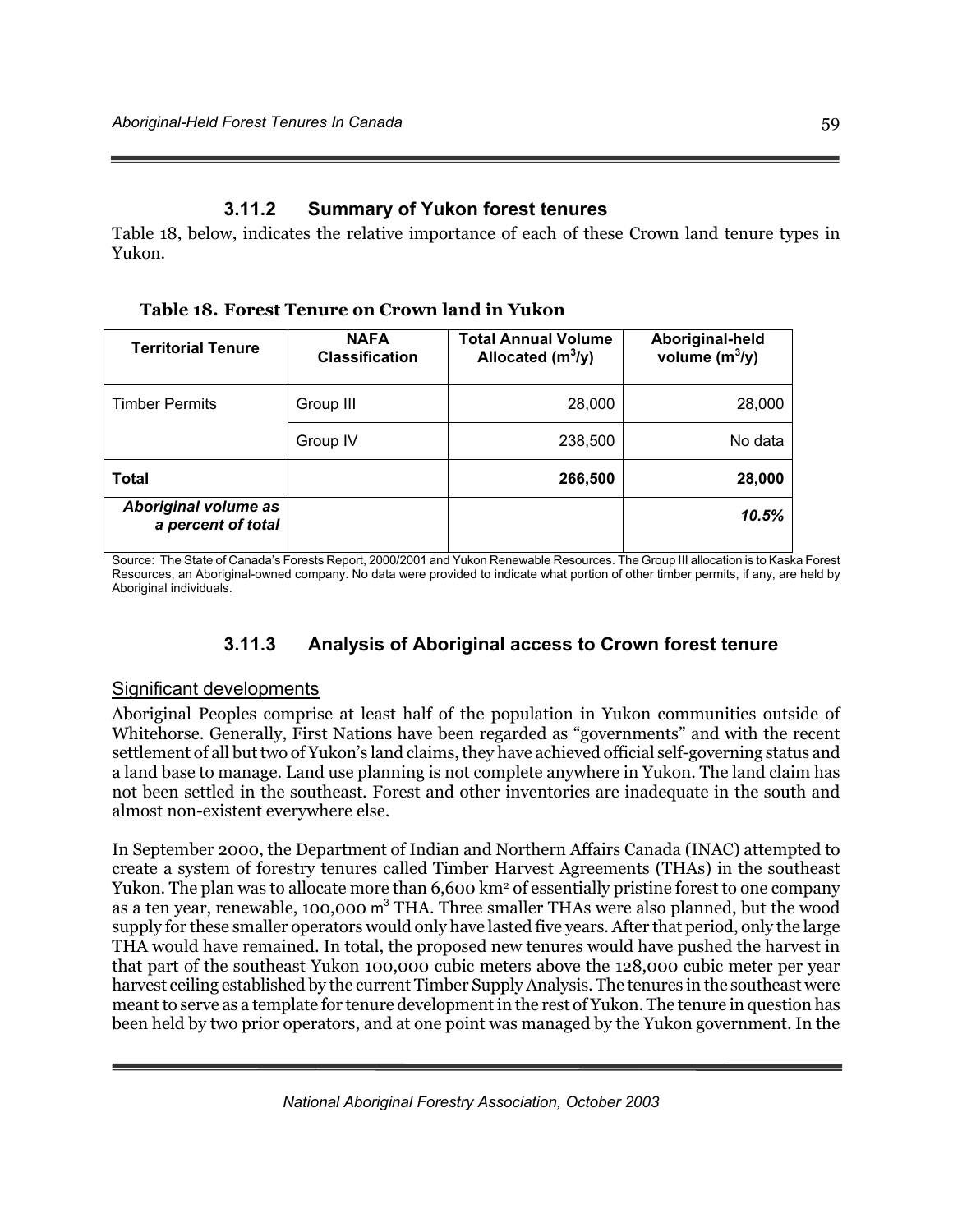early 1990's the THA was assigned to Liard First Nation, with final award dependent on submission of a forest management plan, and the successful joint venture of a small mill in Watson Lake. Fifteen years later the tenure is still not awarded, however the First Nation has submitted a management plan and this plan is being reviewed under the *Canadian Environmental Assessment Act*.

The Kaska Dene Nation signed a MOU with the Government of Yukon and the Government of Canada on July 29, 2002, regarding the establishment of the Kaska Forest Resources Stewardship Council which will oversee the development of a regional forest resources management plan. Also signed was a Consultation Protocol which formalizes a comprehensive planning process that will enable Kaska to participate in forestry decisions in traditional Kaska Dene territory. The MOU is an historic agreement, which creates a tri-partite council representing Kaska, Canada and Yukon, to oversee the development of forest management plans and policies for the Kaska Traditional Territory. The MOU will ensure that there is a plan for the Rancheria Caribou Herd winter range, and a remedial plan for Garden Creek before any more logging occurs in those areas, regional and sub-regional forest management plans, and an interim wood supply plan to keep industry going while the regional plan is being developed. The public and stakeholders will be invited to provide input into these plans.

# *3.12 British Columbia*

Timber-productive lands make up 51.74 million hectares of land in British Columbia. Of this area, 49.15 million hectares (95%) are owned by the province, and 2.12 million hectares (4%) are privately owned.44 Federal ownership, including 198,000 hectares of Aboriginal forest lands, accounts for the remainder. None of the privately-held forest lands are owned by industrial interests. The timber harvest in BC was estimated at 73.64 million m<sup>3</sup> for 2001.<sup>45</sup> Of this, 65.84 million m<sup>3</sup> was taken from Crown lands, while 7.80 million m3 was from privately-owned lands.

# **3.12.1 Forms of tenure**

British Columbia's *Forest Act* specifies ten forms of forest access agreement, commonly referred to as 'tenures,' under which timber may be sold or harvested from Crown land in British Columbia.

Over 90 per cent of the annual harvest of Crown timber occurs under three tenure forms; Tree Farm Licenses (TFLs), Forest Licenses (FLs), and Timber Sale Licenses (TSLs). Several forms of tenure grant exclusive rights to harvest the timber within a specified area of land. These include TFLs, Woodlot Licenses (WL) and most TSLs. Other tenures confer a right to harvest an annual volume within an area of land, but also entitle other licensees to operate within the same area, in effect

 $\overline{a}$ 

<sup>44</sup> NFDP (cited above).

<sup>45</sup> NFDP (http://www.nfdp.ccfm.org/cp95/data\_e/tab55e\_1.htm and following).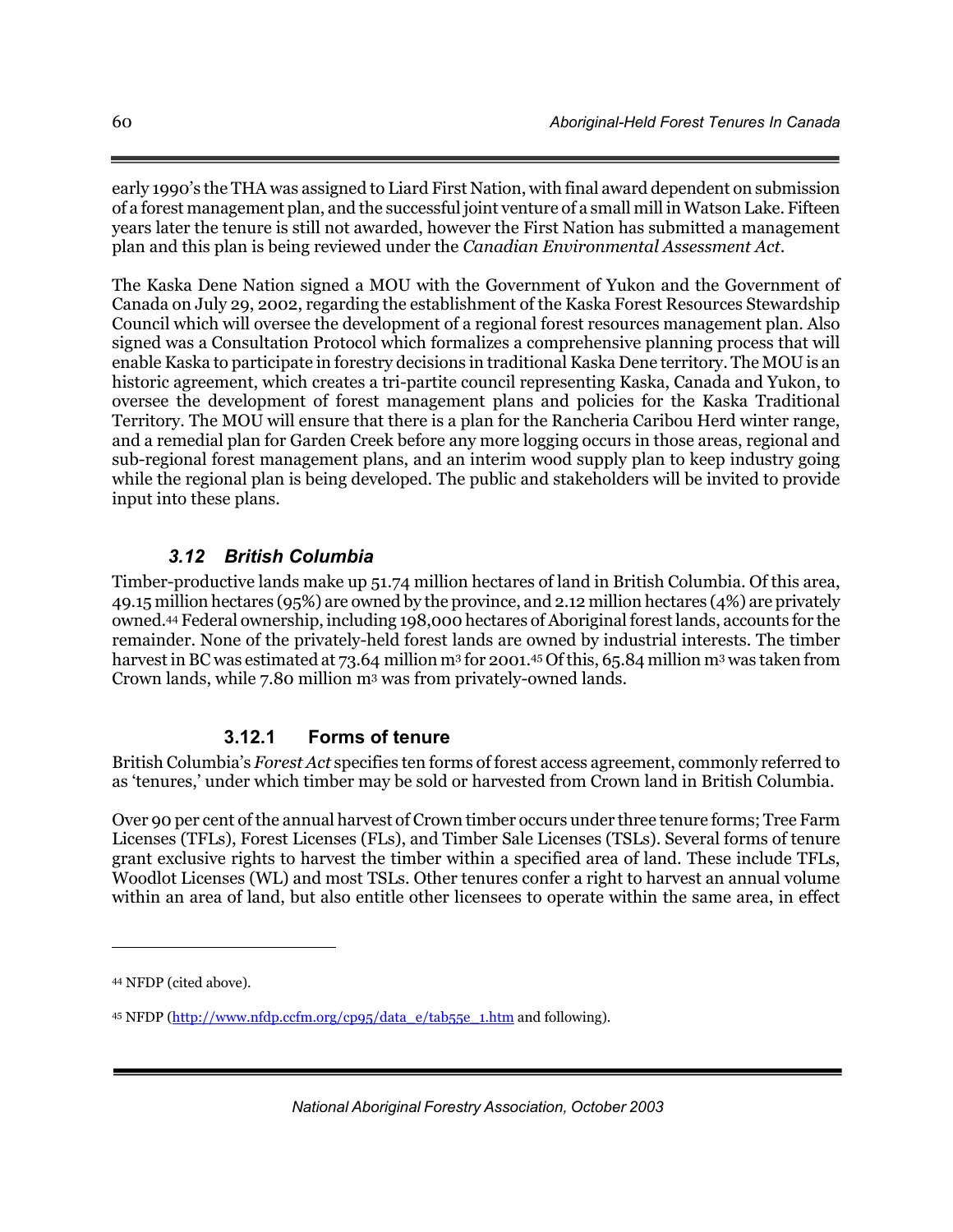sharing the timber supply among a number of licensees over time. Forest Licenses and some TSLs are examples of tenures that grant non-exclusive rights.

Some of the key features of each of these tenure forms are summarized below.

#### *Tree Farm License (Group I)*

A TFL is an agreement between the province and a corporation that gives the industrial partner a level of exclusive right to harvest timber and manage forests in a specified area. The duration of a tree farm license is 25 years, replaceable every five years. This is an area-based tenure. All protection, inventory, five year management planning, operational planning, road building, maintenance and reforestation are the responsibility of the license-holder. All the above is auditable by the province to ensure that the corporation is complying with provincial standards regulations. TFLs typically have a processing facility requirement.

Notwithstanding the near exclusivity of this tenure form, the province may allocate volume within a TFL persons other than the TFL-holder. Such allocations are made in consideration of government objectives for the area, the timber quality, existing commitments and other relevant information.

#### *Forest License (Group II)*

A FL gives a right to harvest an annual volume of timber within a timber supply area (TSA), under cutting permits. The license requires that the holder take responsibility for protection, operational planning, road building, and reforestation. Most FLs require the holder to maintain a processing facility. Most FLs have a 15-year term and are replaceable every five years.

#### *Timber Sale License (Group III)*

A TSL is an agreement between the province and an individual and/or corporation giving them rights to harvest timber within a specified TSA, under cutting permits.

The TSL has a "major license" form (Group III) with an AAC of  $>$ 10 000 m<sup>3</sup>. The license-holder is responsible for protection, planning, and reforestation activities. Major TSLs have a term not exceeding ten years and most are replaceable on expiry.

#### *Pulpwood Agreement (Group III)*

The Pulpwood Agreement (PA) grants a conditional right to harvest "pulp-quality timber" if the holder is unable to obtain sufficient suitable, reasonably priced material for its mill. The licenseholder is required to construct and operate a processing facility. A PA-holder must first have a TSL to harvest timber from Crown land in the PA area. The TSL specifies a maximum annual volume of timber. Under a TSL, the PA-holder is responsible for protection, planning, and reforestation activities. PAs have a term not exceeding 25 years. All existing PAs are non-replaceable.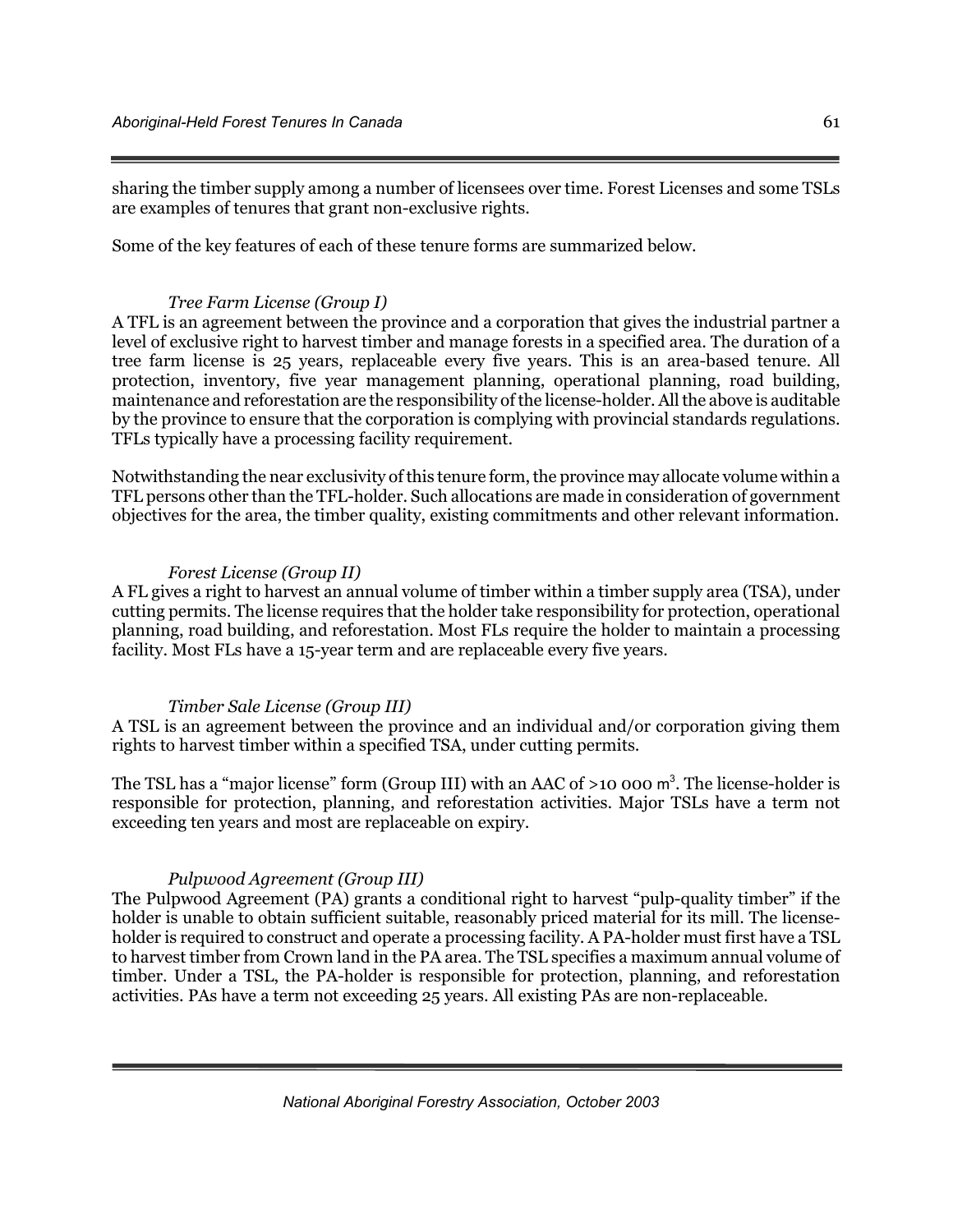### *Woodlot License (Group III)*

A WL is an agreement between the province and an individual or company giving them the exclusive right to harvest timber and manage forests in a specified area. The duration of a WL is 25 years, and it is replaceable every ten years. This is an area-based tenure, not to exceed 400 hectares on the coast, and 600 hectares in the interior. All protection, inventory, management planning, operational planning, road building and reforestation are the responsibility of the license-holder, all of which is auditable by the provincial government. WLs are typically issued to individuals, First Nations, and small corporations. WLs do not usually require production facilities.

An estimated 5.6% of the Crown WL volume is held by First Nations. The average AAC on Crown woodlots is  $1,141,776$  m<sup>3</sup>/year.<sup>46</sup>

#### *Small Business Agreements (Group IV)*

The Small Business Forest Enterprise Program (SBFEP) provides small business loggers and owners of small sawmills and independent manufacturing facilities access to Crown timber through TSLs and non-replaceable FLs. New SBFEP TSLs are awarded competitively. SBFEP FLs are awarded on the basis of proposals.

In 2002, there was a total \$195.5 million gross revenue under the SBFEP, with a total harvest volume of 9.96 million m3.

SBFEP licenses vary greatly in volume and term. They may convey rights to all timber within the license area, or specify the maximum volume that may be cut. A non-replaceable small business license gives the holder exclusive rights to harvest an estimated volume from a specified area of Crown land. These licenses do not exceed ten years, and most are between one and five years in duration.

SBFEP replaceable TSLs can grant rights of up to 10,000 m<sup>3</sup> of the AAC in a specified TSA, and carry a maximum term of ten years, replaceable within one year before expiry. On most of these existing licenses, the Ministry carries out the planning, development of the area (including access structures) and reforestation. The licensee is normally responsible for protection, harvesting and minor road construction. There is rarely a processing facility requirement.

SBFEP non-replaceable FLs are granted as a volume from an AAC in a specified area. SBFEP nonreplaceable FLs generally carry a 10-year term, but can be up to a maximum of 20 years. They usually require a licensee to construct or maintain a remanufacturing facility, and to create or maintain jobs. The licensee is responsible for most of the protection, planning, access development, and silviculture.

-

<sup>46</sup> Source: British Columbia Ministry of Forests, based on 2002 total harvested volume.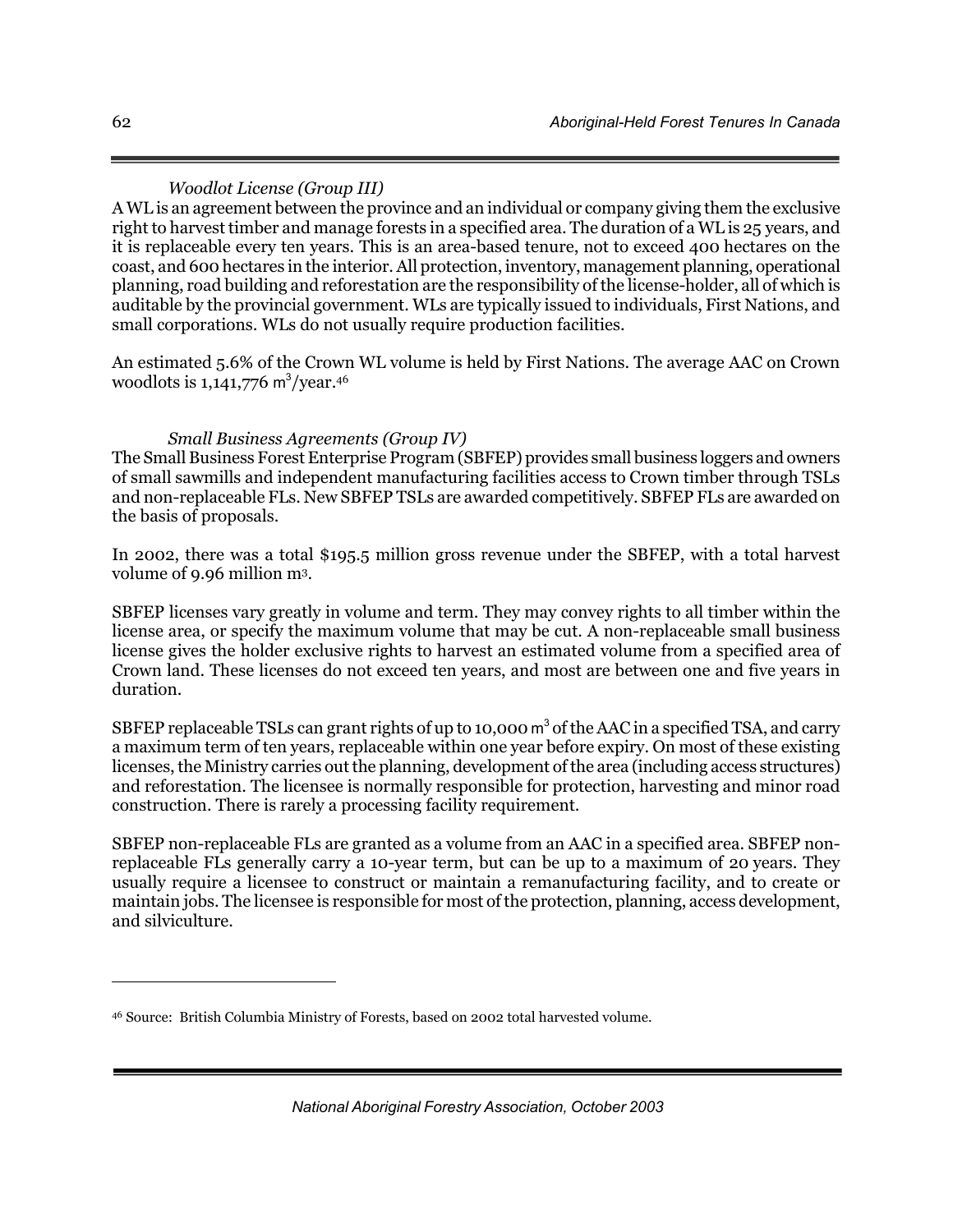#### *Free Use Permit (Group IV)*

The Free Use Permit gives the right to remove minor volumes of Crown timber for purposes including personal use (e.g., firewood, Christmas tree, traditional or cultural activity), developing land for agriculture, and using timber to develop a mining claim. These licenses are issued for up to but not exceeding one year, non-replaceable. These licenses can be area or volume-based.

#### *Christmas Tree Permit (Group IV)*

A Christmas tree permit may only be entered into with an applicant who is eligible based on the criteria outlined in the *Forest Act*. A Christmas tree permit authorizes an individual to grow and harvest Christmas trees on a specified area of Crown land for commercial purposes. These agreements are a maximum of ten years in duration, and are area-based.

#### *Community Forest Pilot Agreement (Group I or III )*

The community forest program was first introduced in 1998. To date, eleven Community Forest Pilot Agreements (CFPAs) have been offered. Of these, seven have been issued, of which five are operational (see Table 19, below).

The CFPA conveys exclusive rights to harvest timber, through cutting permits, from the Crown land portion in the community forest. It may give the right to harvest, manage, and charge fees for botanical forest products or other prescribed products or other prescribed products in the community forest. The CFPA requires public consultation, a management plan, audits, and performance reports on community forest activities. The CFPAs will undergo a probation period of five years before an assessment to determine whether or not to award a long-term CFPA with terms of 25-99 years. The long-term PCFAs will be replaceable every ten years. There is no processing facility requirement for this agreement. Long-term CFA can be placed in the Group I category, while shorter-term probationary CFPAs fall into Group III.

Of the eleven current CFPAs, four are issued to First Nation communities. Since the creation of the CFA tenure form, demand has exceeded supply. Available land and AAC have been the limiting factors to the number of CFPAs that can be offered. However with the recent overhaul of forest policy in BC, there may be considerable land made available for further CFPAs.

# **Agreement Holder Location Area (Ha) Approved AAC m<sup>3</sup> /y)**

#### **Table 19. Community Forest Pilot Agreements**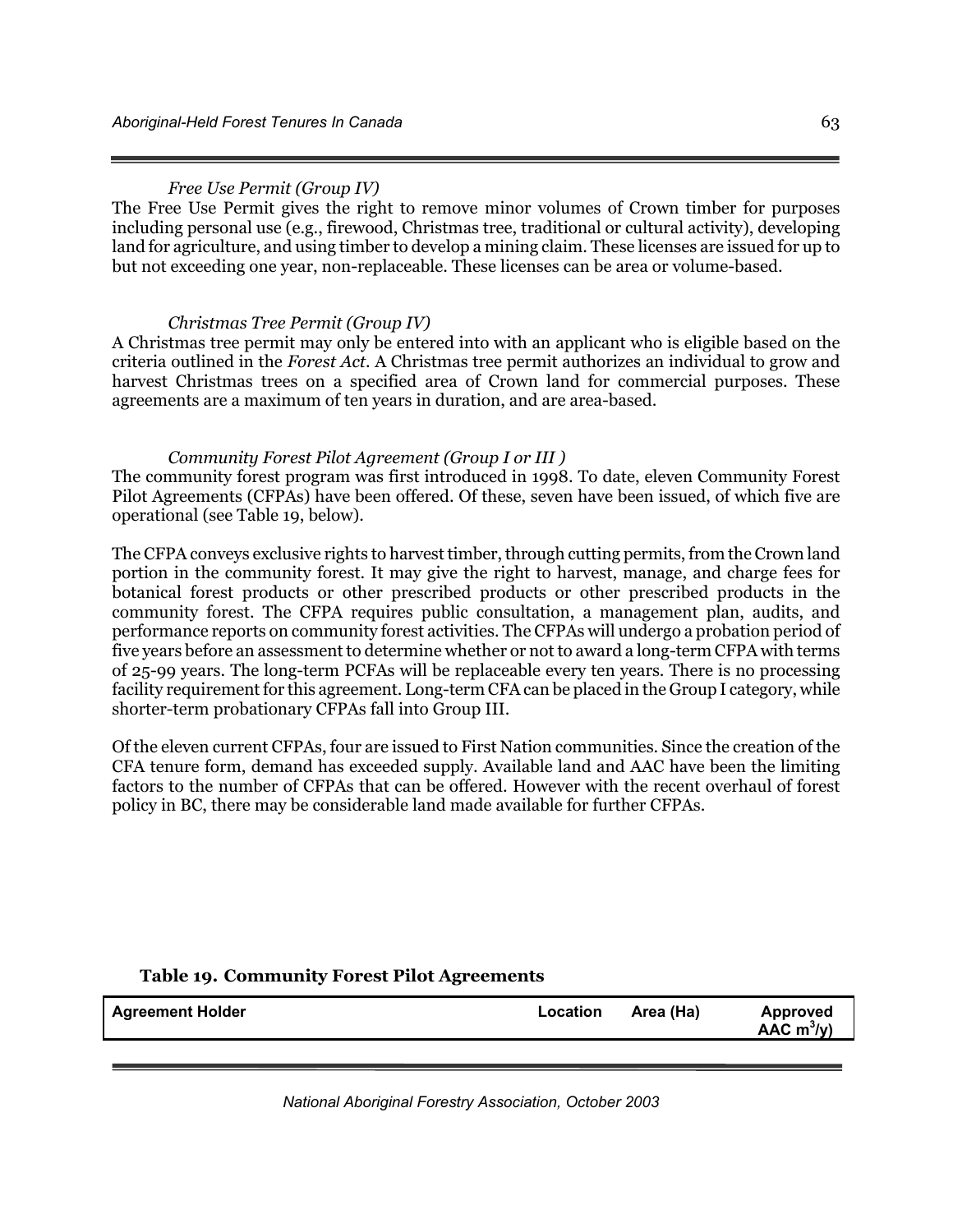| <b>CFPA Signed, Approved Management</b><br>Plan: |                   |        |         |
|--------------------------------------------------|-------------------|--------|---------|
| *Cheslatta First Nation                          | Burns Lake        | 39,129 | 210,000 |
| *Esketemc First Nation                           | Williams Lake     | 25,000 | 17,000  |
| Burns Lake Community Forest Ltd.                 | <b>Burns Lake</b> | 23,325 | 53,677  |
| Harrop-Proctor Watershed Protection Co-<br>op    | <b>Nelson</b>     | 10,860 | 2,603   |
| District of Fort St. James                       | Fort St. James    | 3,582  | 8,290   |
| CFPA Signed, Management Pan<br>Pending:          |                   |        |         |
| Village of McBride                               | McBride           | 60,860 | 50,000  |
| *Bamfield Huu-ay-aht Community Forest<br>Society | <b>Bamfield</b>   | 418    | 1,000   |
| <b>CFPA Offered, Agreement Pending</b>           |                   |        |         |
| <b>Nuxalk First Nation</b>                       | Bella Coola       | 46,000 | 20,000  |
| Island Community Stability Initiative            | QCI               | 24,000 | 50,000  |
| Likely Community Forest Corp.                    | Likely            | 15,000 | 12,5000 |
| North Island Woodlot Association                 | Comox             | 715    | 2,090   |

Source: BC Ministry of Forests. \*The harvest rate for the Cheslatta CFPA reflects additional cutting to deal with the mountain pine beetle epidemic. Note: \* held by First Nation

#### *Pilot Agreements*

These licenses have been made available through the 5% take-back on tenure transfer, or during change in control over a company or amalgamation of companies. The extent to which these programs can expand is limited by the fact that they are in competition with each other for AAC. This is due to change with the 2003 revitalization program for BC forest policy.

#### *Innovative Forestry Practices Agreement*

The Innovative Forestry Practices Agreement (IFPA) was introduced in 1996 to encourage and test new forest practices that improve forest productivity. An IFPA is superimposed on designated existing major replaceable volume-based licenses; it offers holders an opportunity to increase their allocated harvest levels. By September 2001, seven IFPAs had been issued, including six pilots and one non-pilot agreement. IFPAs have a term not exceeding 15 years, and are primarily directed towards holders of FLs. The IFPA is an area-based agreement, which carries all the same requirements for silviculture and processing facilities as the license within which the IFPA exists.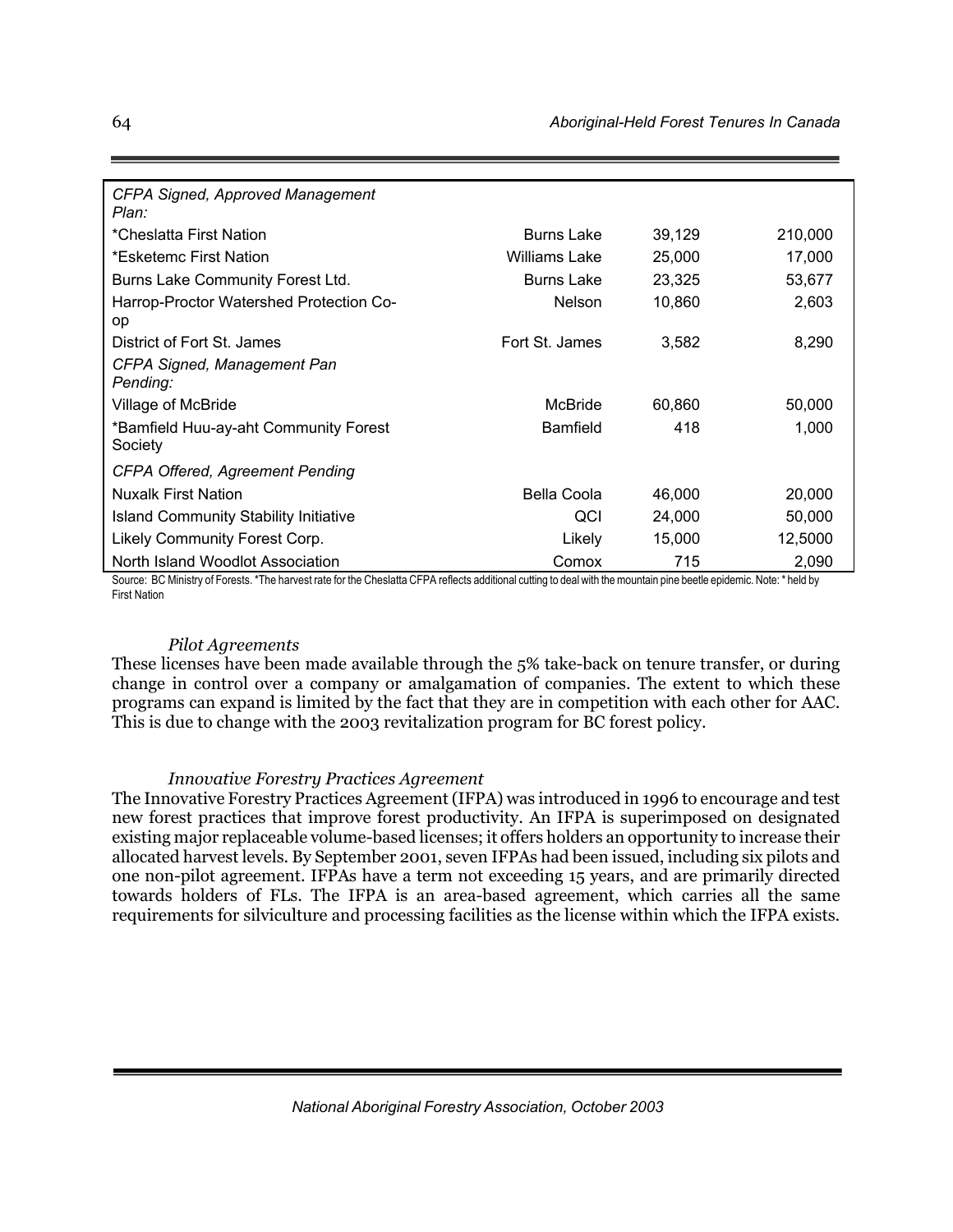# **3.12.2 Summary of British Columbia forest tenures**

Table 20, below, indicates the relative importance of each of these Crown land tenure types in British Columbia.

| <b>Provincial Tenure</b>                   | <b>NAFA</b><br><b>Classification</b> | <b>Total Allocated Annual</b><br>Volume $(m^3/y)$ | Aboriginal-held<br>volume $(m^3/y)$ |
|--------------------------------------------|--------------------------------------|---------------------------------------------------|-------------------------------------|
| lisaak Agreement                           | Group 'A'                            | 97,762                                            | 97,762                              |
| <b>TFL</b>                                 | Group I                              | 15, 153, 724                                      | 380,672                             |
| FL.                                        | Group II                             | 35,165,626                                        | 639,575                             |
| TSL, WL, FL (non-renewable)                | Group III                            | 9,717,004                                         | 1,762,509                           |
| <b>SBFEP</b>                               | Group IV                             | 1,175,129                                         | 835,714                             |
| <b>Total</b>                               |                                      | 61,309,245                                        | 3,716,232                           |
| Aboriginal volume as a<br>percent of total |                                      |                                                   | 6.1%                                |

**Table 20.Forest Tenure on Crown land in British Columbia** 

Source: BC Ministry of Forests, personal communications.

# **3.12.3 Analysis of Aboriginal access to Crown forest tenure**

# Current Aboriginal holdings

Forestry legislation developed in the 1940s and in the 1970s allowed for allocation of most First Nations traditional territories to forestry companies through the tenure system. For the most part, this occurred without First Nations input or consent. However, the Aboriginal tenure situation in the province has begun to change over the past decade. The Supreme Court of Canada has affirmed that Aboriginal title and rights continue to exist in British Columbia. Nonetheless, most timber on Crown lands subject to treaty negotiation has been allocated through the tenure system. This situation has constrained options for First Nations throughout the province.

The creation of the CFPA in 1998 opened up some opportunity for Aboriginal communities to operate in the forest sector as collective entities. As previously noted, four of the eleven CFPAs have been issued to First Nation communities. Four additional community forest agreements with First Nations are pending approval. The current number of CFPAs have been made available through a 5% take-back on tenure transfer, changes in control over a company or amalgamation of companies. The potential for expansion of this program is limited by the fact that it is in competition with other alternative tenure forms (IFPAs and WLs) for AAC.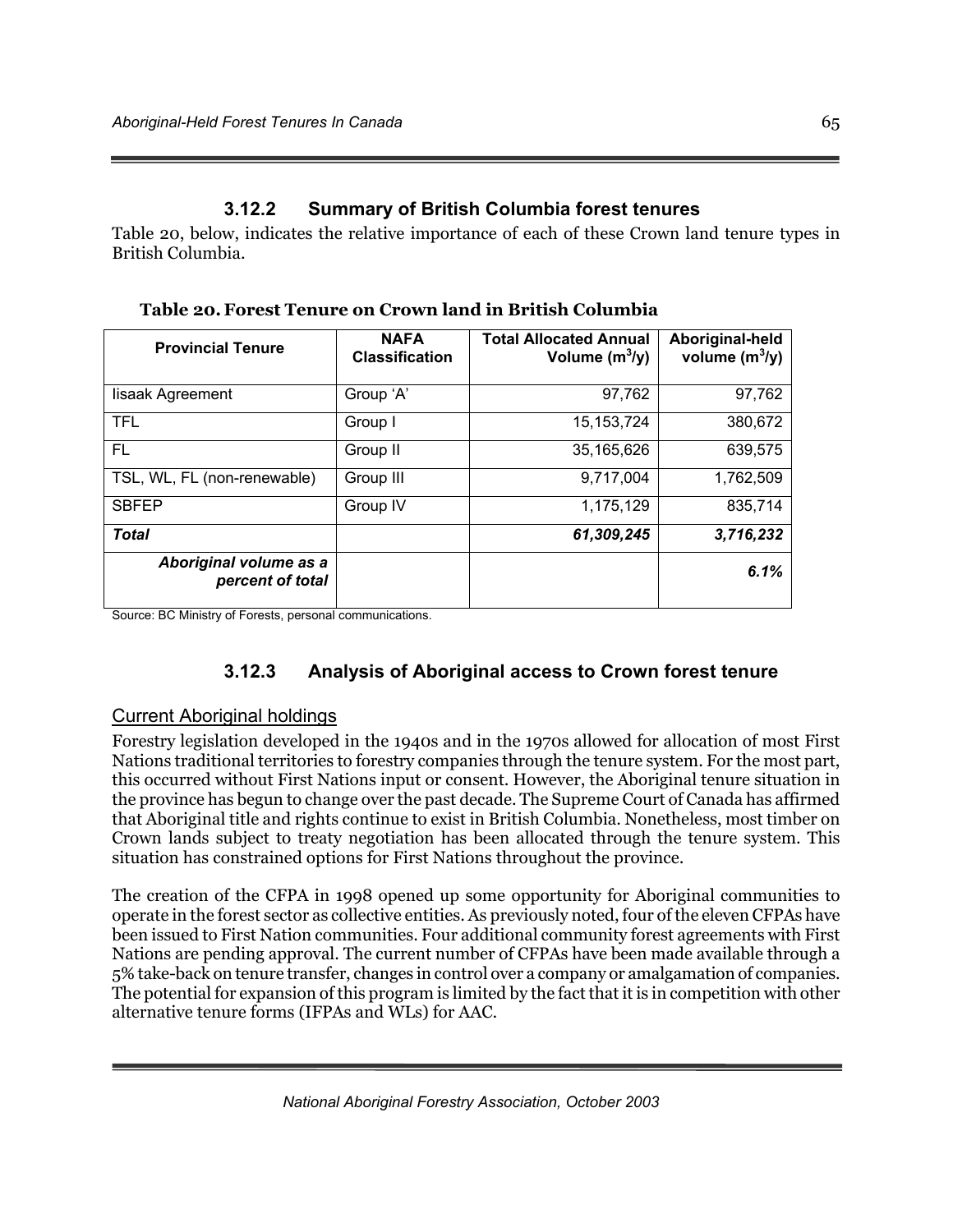Another form of tenure that is currently significant for First Nations is the WL program. Since most First Nations do not have the capacity to operate on a large industrial scale, there has been larger participation by First Nations in this level of tenure. Although there are many woodlots held by First Nations, the availability of new woodlot tenures has been very limited since the summer of 1999. For example, between September 30, 2000, and September 30, 2001 only seven new WLs were issued, and the total AAC issued to this form of tenure increased by just 82,888 m<sup>3</sup>. During this period, some 6,735 hectares of Crown land were added through new WLs and top-ups of existing licenses.47

Treaty-making and settling of Aboriginal land claims have played a significant role in the current status of access to forest tenure for BC First Nations. Several notable Supreme Court cases, such as Delgamuukw and Sparrow, as well as signing of the Nisga'a Treaty, have moulded and will continue to mould forest tenures in BC.

On May 11, 2000, B.C.'s first modern-day land claims agreement, the Nisga'a Final Agreement, came into effect. On the effective date, a number of Final Agreement provisions were fulfilled including the transfer of nearly 2,000 square kilometres of Crown land to the Nisga'a Nation, creation of Bear Glacier Provincial Park, and the establishment of a 300,000 cubic decametre water reservation. Canada, British Columbia and the Nisga'a Nation are continuing to implement the Nisga'a Final Agreement, guided by an Implementation Plan and the tripartite Implementation Committee.

|                                      |                         | Aboriginal-held tenures                                                                                                                                                                                                                                                    |                            |  |  |
|--------------------------------------|-------------------------|----------------------------------------------------------------------------------------------------------------------------------------------------------------------------------------------------------------------------------------------------------------------------|----------------------------|--|--|
| <b>Provincial</b><br>System          | <b>NAFA</b><br>Grouping | <b>First Nation</b>                                                                                                                                                                                                                                                        | <b>Volume</b><br>$(m^3/y)$ |  |  |
| Unique<br>agreement                  | Group 'A'               | lisaak Forest Resources Ltd. (joint venture between Nuu-Chah-Nulth Tribal<br>Council and Weyerhaeuser Corp.)                                                                                                                                                               | 97,762                     |  |  |
| TFL,CFPA                             | Group I                 | TFL 42 held by Tanizul Timber Ltd. (owned by Ti'azt'en First Nation                                                                                                                                                                                                        | 152,672                    |  |  |
|                                      |                         | CFPA Held by Cheslatta First Nation                                                                                                                                                                                                                                        | 210,000                    |  |  |
|                                      |                         | CFPA Held by Esketemc First Nation                                                                                                                                                                                                                                         | 17,000                     |  |  |
|                                      |                         | CFPA held by Bamfield Huu-Ay-Aht Community                                                                                                                                                                                                                                 | 1,000                      |  |  |
| <b>FL</b><br>Group II<br>(renewable) |                         | 9135 Investments Ltd. (Joint venture between Coldwater First Nation<br>NATION, Cook's Ferry First Nation, Lower Nicola First Nation, Nooaitch<br>First Nation, Shackan First Nation, Siska First Nation, Upper Nicola First<br>Nation, and Upper Similkameen First Nation) |                            |  |  |
|                                      |                         | Babine Forest Products Ltd. (Joint venture between industrial company and<br><b>Burns Lake First Nation)</b>                                                                                                                                                               | 409,942                    |  |  |
|                                      |                         | Decker Lake Forest Products Ltd. (Joint venture between industrial<br>company and Burns Lake First Nation)                                                                                                                                                                 | 124,075                    |  |  |

| Table 21. Aboriginal tenure holdings in British Columbia |  |  |
|----------------------------------------------------------|--|--|
|----------------------------------------------------------|--|--|

47 Dave Haley, BC Senior Woodlot Forester.

 $\overline{a}$ 

*National Aboriginal Forestry Association, October 2003*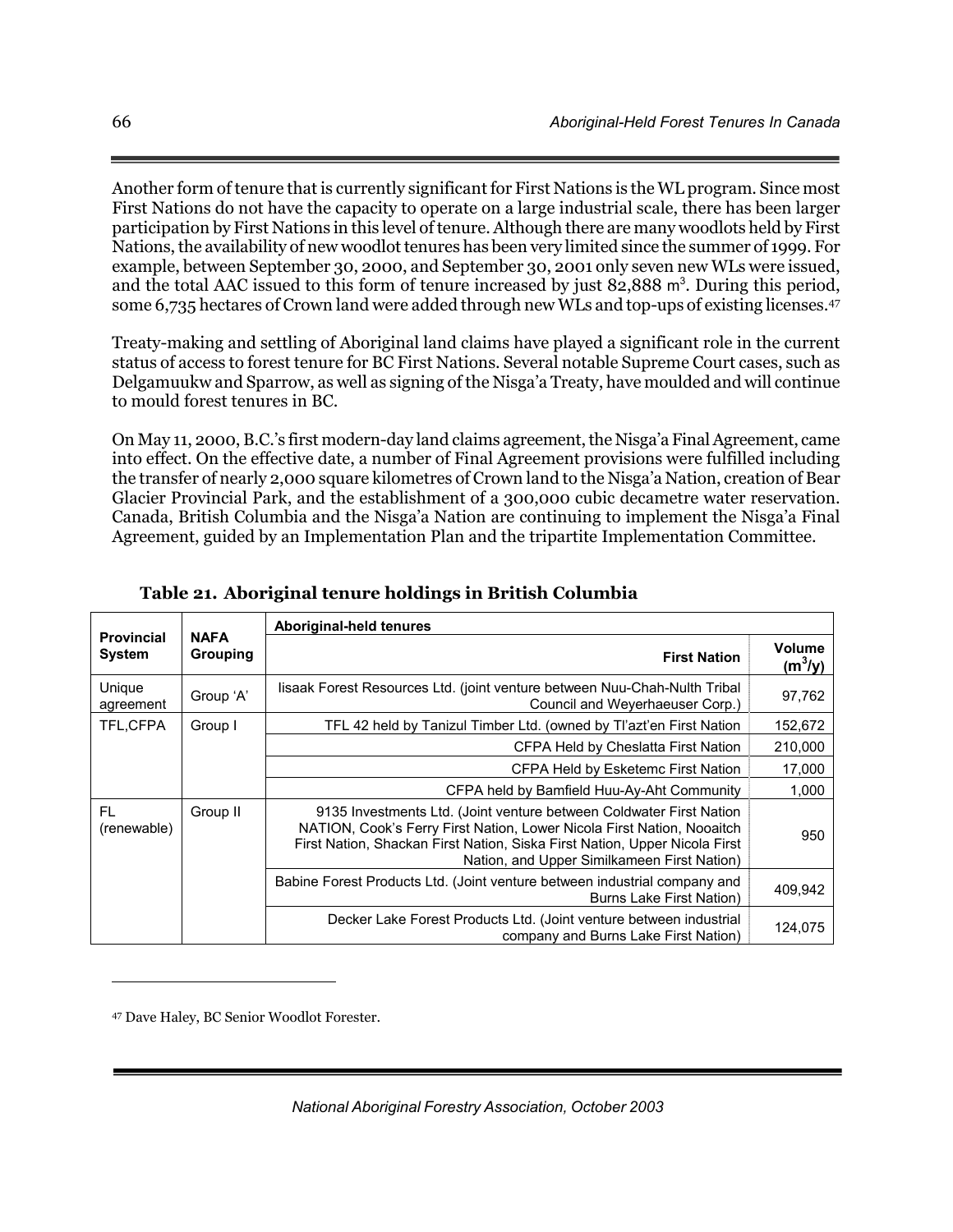|            |                                                                                                                                                                               | Sim Gan Forest Corp. (Joint venture between industrial company and<br>Gitwinksihlkw Village Gov.)                                         | 45,999  |  |  |  |  |
|------------|-------------------------------------------------------------------------------------------------------------------------------------------------------------------------------|-------------------------------------------------------------------------------------------------------------------------------------------|---------|--|--|--|--|
|            |                                                                                                                                                                               | Hecate Logging Ltd. (The Ehattesaht First Nation hold 50% of Company<br>shares)                                                           | 58,609  |  |  |  |  |
| Large TSL  | Group III                                                                                                                                                                     | Esdilagh Enterprises Ltd. (Owned by Alexandria Band)                                                                                      | 15,000  |  |  |  |  |
| WL,        |                                                                                                                                                                               |                                                                                                                                           | 100,000 |  |  |  |  |
| FL (non-   |                                                                                                                                                                               | Yun Ka Whu'ten Holdings Ltd. 3 FLNRL's                                                                                                    | 140,000 |  |  |  |  |
| renewable) |                                                                                                                                                                               | (Owned by Ulkatcho Band)                                                                                                                  | 15,000  |  |  |  |  |
|            |                                                                                                                                                                               | Tsilhqot'in Forest Products Inc. (Owned by Tsilhqot'in Nat. Gov.)                                                                         | 65,000  |  |  |  |  |
|            |                                                                                                                                                                               | Borland Creek Logging Ltd. (Owned by Williams Lake Band)                                                                                  |         |  |  |  |  |
|            |                                                                                                                                                                               |                                                                                                                                           | 12,500  |  |  |  |  |
|            |                                                                                                                                                                               | Tsi Del Del Enterprises Ltd. (Joint venture between and industrial company<br>and Alexis Creek Band)                                      | 60,000  |  |  |  |  |
|            |                                                                                                                                                                               | Nazko Resource Management Ltd. (Owned by Nazko Band)                                                                                      | 25,000  |  |  |  |  |
|            |                                                                                                                                                                               | Red Bluff Development Corp. (Owned by Red Bluff Band)                                                                                     | 15,000  |  |  |  |  |
|            |                                                                                                                                                                               | Xat'Sull Logging Ltd. (Owned by Soda Creek Band)                                                                                          | 15,000  |  |  |  |  |
|            |                                                                                                                                                                               | Ndazkhot'en Forest Management Ltd. (Nazko Band)                                                                                           | 70,000  |  |  |  |  |
|            |                                                                                                                                                                               |                                                                                                                                           |         |  |  |  |  |
|            |                                                                                                                                                                               | Billyboy's Logging Ltd. (Owned by band member of Alexandria Band)                                                                         | 15,000  |  |  |  |  |
|            |                                                                                                                                                                               | Peyah Forest Products (Joint venture between industrial company, Cook's<br>Ferry First Nation and Siska First Nation)                     |         |  |  |  |  |
|            |                                                                                                                                                                               | Forest License A49782 Holdings Ltd. (Joint venture between and industrial<br>company, Osoyoos First Nation and Spallumcheen First Nation) | 15,000  |  |  |  |  |
|            | Qwa'eet Forest Products (Joint venture between and industrial company,<br>Upper Nicola First Nation, Coldwater First Nation, Nooaitch First Nation<br>and Siska First Nation) |                                                                                                                                           |         |  |  |  |  |
|            |                                                                                                                                                                               | Hu'Kwa Resources Inc. (Joint venture with Upper Similkameen First<br>Nation)                                                              |         |  |  |  |  |
|            |                                                                                                                                                                               | Simpcw Development Co. Ltd. (North Thompson Band)                                                                                         | 53,000  |  |  |  |  |
|            |                                                                                                                                                                               | N'Quatqua Logging Co. Ltd. (Owned by N'Quatqua Band)                                                                                      | 7,278   |  |  |  |  |
|            |                                                                                                                                                                               | Creston Valley Forester Corp. (Joint venture with Lower Kooteny First<br>Nation)                                                          | 15,000  |  |  |  |  |
|            |                                                                                                                                                                               | Takla Track and Timber Ltd. (Joint venture with Takla Lake First Nation)                                                                  | 192,856 |  |  |  |  |
|            |                                                                                                                                                                               | Takla Development Corp. (Owned by Takla Lake First Nation)                                                                                | 80,000  |  |  |  |  |
|            |                                                                                                                                                                               | Takla Development Corp.                                                                                                                   | 36,663  |  |  |  |  |
|            | Chunzoolh Forest Products Ltd. (Joint venture between industrial company<br>and Lheidli-T'enneh First Nation)                                                                 |                                                                                                                                           |         |  |  |  |  |
|            | Tsay Keh Dene First Nation (Owned by Tsay Keh Dene First Nation)                                                                                                              |                                                                                                                                           | 53,404  |  |  |  |  |
|            |                                                                                                                                                                               | Akie Gataga Forest Ltd. (Owned by Kwadacha First Nation)                                                                                  | 53,404  |  |  |  |  |
|            |                                                                                                                                                                               | C Ged Forest Products Ltd. (Owned by Gitwangak First Nation)                                                                              | 100,000 |  |  |  |  |
|            |                                                                                                                                                                               | Kispiox Forest Products Ltd. (Joint venture with Kispiox First Nation)                                                                    | 30,435  |  |  |  |  |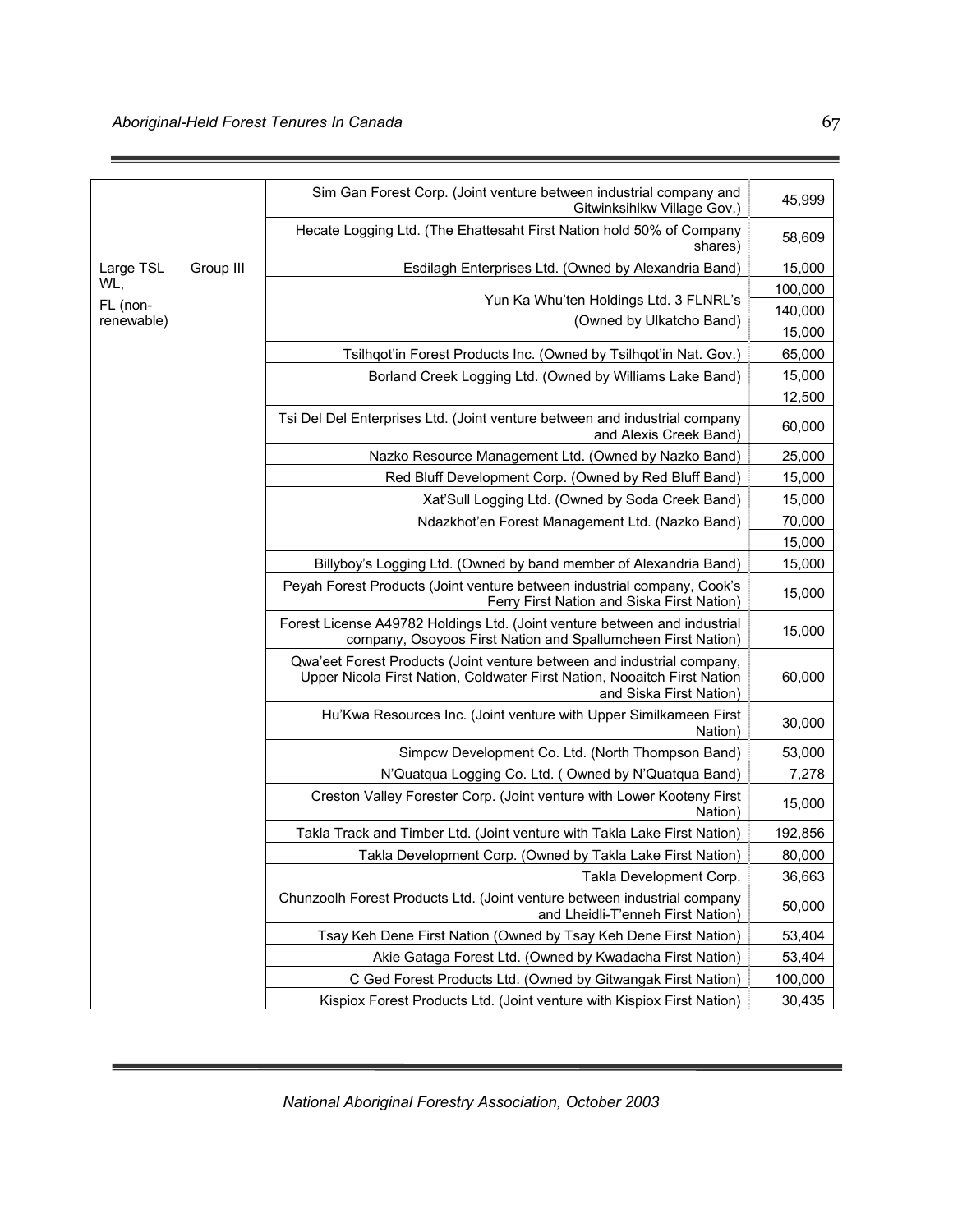| FLNRL A64561 (Joint venture between industrial company, Iskut First<br>Nation and Tahltan First Nation)    | 120,000 |
|------------------------------------------------------------------------------------------------------------|---------|
| Moricetown Band Council (FLNRL held by Moricetown First Nation)                                            | 14,250  |
| Southern Nlaka'Pamux Forest                                                                                |         |
| (Boothroyd FN hold 25%, Boston Bar FN hold 25% and Spuzzum First<br>Nation hold 25% shares in the company) | 10,000  |
| Equis Forest Products Ltd. (Owned by Tseshaht First Nation)                                                | 18,664  |
| Nootka First Nations Forest (Owned by Mowachaht/Muchalaht First Nation)                                    | 17,883  |
| Gwa'Sala'-Nakwaxda'xw Timber (Owned by Gwa'Sala-Nakwaxda'xw First<br>Nation)                               | 33,795  |
| Echa-Peh Forest Resources Ltd. (Owned by Toquaht First Nation)                                             | 18,664  |
| Kvamua Enterprises Ltd. (Owned by Oweekeno First Nation)                                                   | 24,209  |
| Heiltsuk Coast Forest Products Ltd. (Owned by Heiltsuk First Nation)                                       | 25,000  |
| TSL A66259 (Held by the Kwakiutl, Quatsina and Tlatlasikwala Bands)                                        | 43,345  |
| Alkali Lake Indian Band (WL held by Band)                                                                  | 4,175   |
| Canim Lake Indian Band (WL held by Band)                                                                   | 602     |
| Soda Creek First Nation (WL Held by Band)                                                                  | 1,143   |
| Williams lake First Nation (WL held by Band)                                                               | 836     |
| Alexandria Indian Band (WL held by Band)                                                                   | 1,164   |
| Little Shuswap FN (WL held by Band)                                                                        | 931     |
| Adams Lake Indian Band Council (WL held by Band)                                                           | 859     |
| Spallumcheen Indian band Council (WL held by Band)                                                         | 345     |
| Westbank FN (WL held by Band)                                                                              | 1,104   |
| Lower Similkameen Indian Band (WL held by Band)                                                            | 956     |
| Coldwater Indian Band (WL held by Band)                                                                    | 499     |
| Nooaitch Indian Band (WL held by Band)                                                                     | 421     |
| North Thompson Indian Band (WL held by Band)                                                               | 947     |
| Upper Similkameen Indian Band (WL held by Band)                                                            | 1,508   |
| Cooks Ferry Indian Band (WL Held by Band)                                                                  | 780     |
| Osoyoos Indian Band (WL held by Band)                                                                      | 646     |
| Skeetchestn Indian Band (WL held by Band)                                                                  | 740     |
| Bonaparte Indian Band Council (WL held by Band)                                                            | 600     |
| Shackan Indian Band (WL held by Band)                                                                      | 2,999   |
| Upper Nicola Indian Band (WL held by Band)                                                                 | 1,120   |
| Nicomen Indian Band (WL held by Band)                                                                      | 550     |
| Neskonlith Indian Band (WL held by Band)                                                                   | 1,465   |
| Saulteaux FN (WL held by First Nation)                                                                     | 1,093   |
| The Stellaquo Indian band Council (WL held by First Nation)                                                | 1,060   |
| Doig River Indian Band (WL held by First Nation)                                                           | 700     |
| Kamloops FN (WL held by First Nation)                                                                      | 1258    |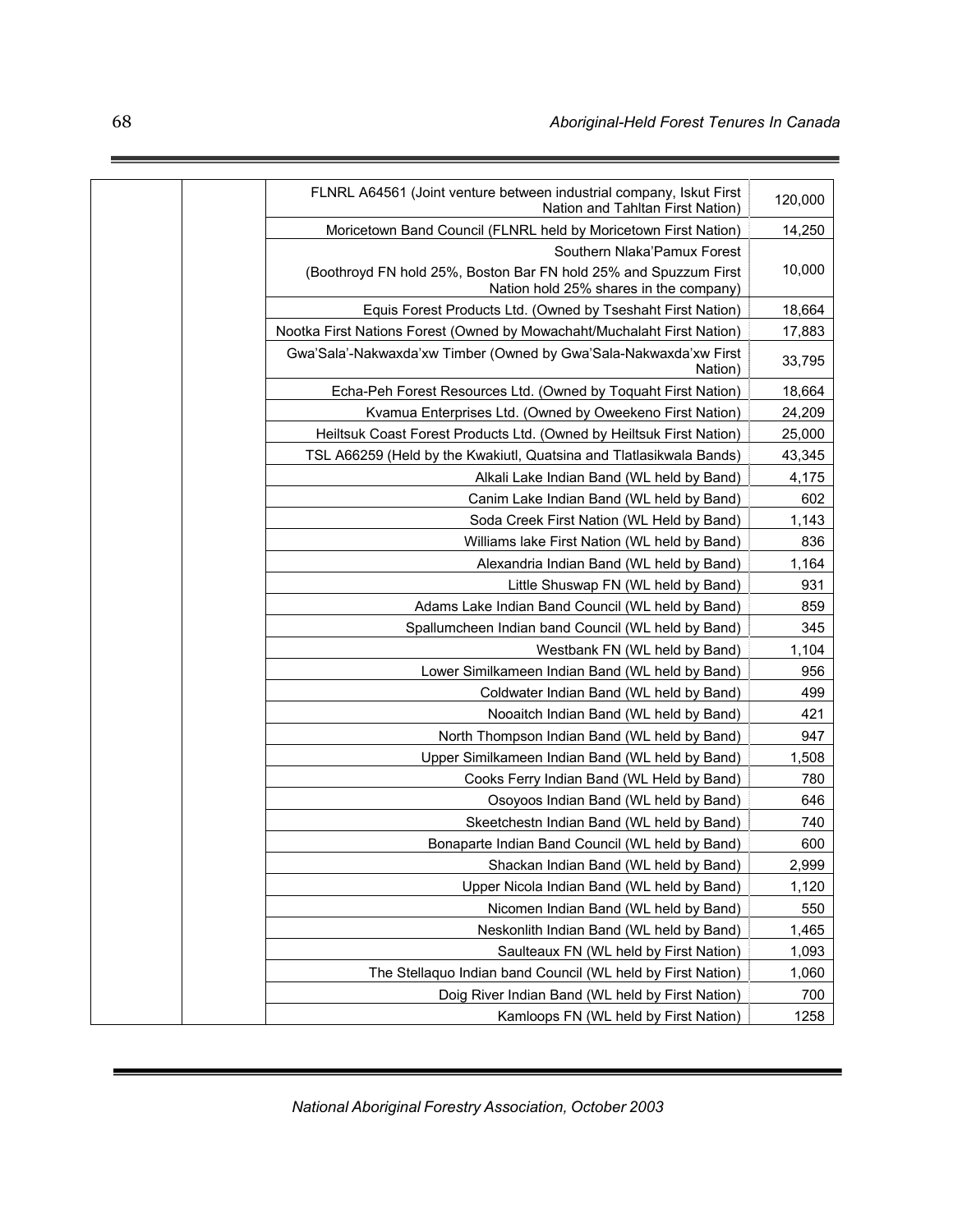|                       |          | Canoe Creek FN (WL held by First Nation                                                 | 500     |
|-----------------------|----------|-----------------------------------------------------------------------------------------|---------|
|                       |          | Stoney Creek Indian Band (WL held by Saik'uz First Nation)                              | 1,505   |
|                       |          | Nak'Azdli Development Corp. (WL held by Nak'Azdli First Nation)                         | 1,160   |
|                       |          | Kwadacha Band (WL held by Kwadacha First Nation)                                        | 1,069   |
|                       |          | Yekooche First Nation (WL held by First Nation)                                         | 951     |
|                       |          | Glen Vowell Band Council (WL held by First Nation)                                      | 1,055   |
|                       |          | Nee Tahi Buhn Band (WL held by First Nation)                                            | 1,100   |
|                       |          | Wud'at Development Corp. (WL held by Lake Babine First Nation)                          | 813     |
|                       |          | Wet'suwet'en FN (WL held by First Nation)                                               | 1,160   |
|                       |          | Nedo'ats FN( WL held by First Nation)                                                   | 1,405   |
|                       |          | Ahousaht Band Council (WL held by First Nation)                                         | 463     |
|                       |          | Tsawataineuk FN (WL held by First Nation)                                               | 5,635   |
|                       |          | Quatsino FN (WL held by First Nation)                                                   | 3,200   |
|                       |          | Chehalis FN (WL held by First Nation)                                                   | 1,918   |
|                       |          | Klahoose FN (WL held by First Nation)                                                   | 736     |
|                       |          | Mount Currie FN (WL held by First Nation)                                               | 1,000   |
|                       |          | Sliammon FN ( WL held by First Nation)                                                  | 2,555   |
|                       |          | N'quatqua FN ( WL held by First Nation)                                                 | 1,000   |
|                       |          | Chemainus FN (WL held by First Nation)                                                  | 1,690   |
|                       |          | Skookumchuck Indian Band (WL held by First Nation)                                      | 1,200   |
|                       |          | Skidegate FN (WL held by First Nation)                                                  | 2,000   |
|                       |          | Old Masset Village Council (WL held by Council)                                         | 1,500   |
|                       |          | Kyuquot First Nation (WL held by First Nation)                                          | 2,390   |
|                       |          | Toquaht Enterprises Ltd. (WL held by First Nation)                                      | 1,209   |
|                       |          | Lower Nicola Indian Band (WL held by Band)                                              | 764     |
|                       |          | Toosey Indian Band (WL held by Band)                                                    | 680     |
| SBFEP,                | Group IV | Tl'etinqox-t'in Logging Ltd. (Owned by Tl'etinqox-t'in Band)                            | 15,000  |
| Special               |          | Xat'sull Development Ltd. (Owned by Soda Creek Band)                                    | 8,136   |
| Permits,<br>small TSL |          | Nikec Partners Products Inc. (Owned by Canim Lake First Nation)                         | 10,000  |
|                       |          | Adams Lake Dev't Corp/Big Foot Manufacturing Inc. (Owned by Adams<br>Lake First Nation) | 10,000  |
|                       |          | Heartland Economics Ltd. (Owned by Westbank First Nation)                               | 7,287   |
|                       |          | Heartland Economics Ltd.                                                                | 412     |
|                       |          | Neskonlith Development Corp. (Owned by Neskonlith Band)                                 | 2,527   |
|                       |          | Sk7Ain Ventures Ltd. (Joint venture with Skeetchestn First Nation)                      | 15,000  |
|                       |          | McLeod Lake Indian Band (Owned by McLeod Lake First Nation)                             | 17,961  |
|                       |          | Chunta Resources Ltd. (Owned by Ulkatcho First Nation)                                  | 30,000  |
|                       |          | FSJ All Nations Forest (Owned by Tl'azt'en First Nation)                                | 60,000  |
|                       |          | Dzitl-Ainli Forest Cporporation (Owned by Tl'azt'en First Nation)                       | 50,000  |
|                       |          | Ta-Da-Chun Timber Ltd. (Joint venture with Nak'azdli First Nation)                      | 100,000 |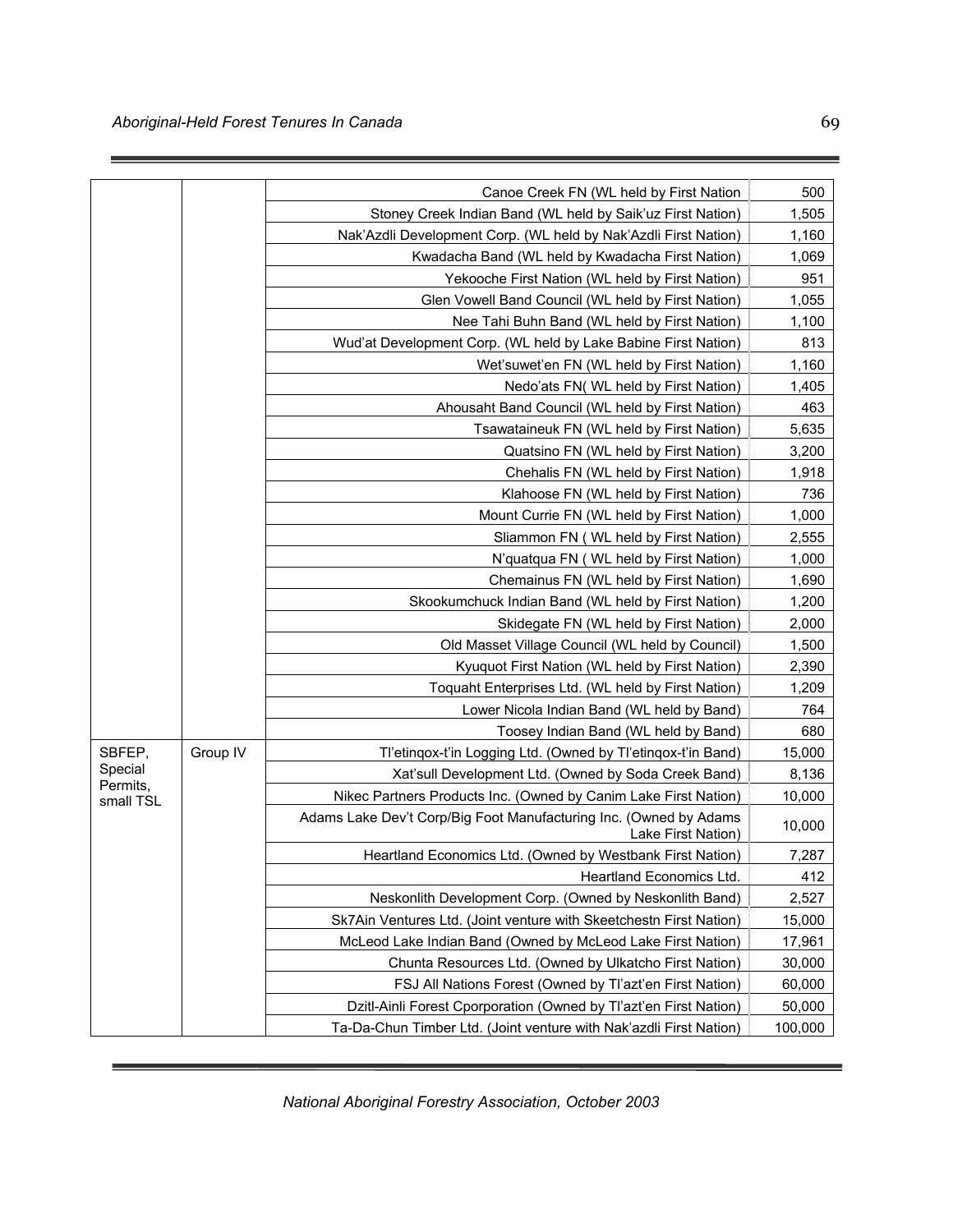| 22,442    | McLeod Lake Indian Band (Owned by McLeod Lake First Nation)                                         |  |
|-----------|-----------------------------------------------------------------------------------------------------|--|
| 60,000    | Tin Toh Forest Products Ltd. (Owned by Saik'uz Band)                                                |  |
| 68,255    | Nak'Al Koh Timber Ltd. (Owned by Nak'azdli First Nation)                                            |  |
| 22,000    | 593818 BC Ltd. (held jointly by Lax-Kw'Alaams FN and Tsimshian Tribal<br>Council)                   |  |
| 47,000    | Key-Oh-Wood Products Ltd. (Joint venture between industrial company<br>and Burns Lake First Nation) |  |
| 100,000   | Cheslatta Forest Products Ltd. (Joint venture between industrial company                            |  |
| 3,000     | and Cheslatta Carrier Nation)                                                                       |  |
| 90,000    | Burnslake Specialty Wood Ltd. (Owned by Burns Lake First Nation)                                    |  |
| 25,000    |                                                                                                     |  |
| 6,970     | Kyahwood Forest Products (Joint venture with Moricetown First Nation)                               |  |
| 125       | Creekside Resources Inc. (Owned by Mt.Currie First Nation)                                          |  |
| 1,999     | Williams (held by band member, Gwawaenuk Tribe)                                                     |  |
| 8,000     | Sts'ailes Natural Resources Inc. (Owned by Chehalis First Nation)                                   |  |
| 10,000    | 9096 Investments Ltd. (Owned by Homalco First Nation)                                               |  |
| 25,000    | Tsain-Ko Forestry Development Inc. (Owned by Sechelt First Nation)                                  |  |
| 19,600    | Kitasoo Forest Company Ltd. (Owned by Kitasoo First Nation)                                         |  |
| 3,716,232 | <b>Total Aboriginal Allocation</b>                                                                  |  |

Source: British Columbia Ministry of Forests, personal communications.

# Significant developments

As stated in the throne speech of 2002, the BC government has committed to working to create new opportunities for First Nations that wish to help revitalize the forest industry. The Minister clearly stated that partnerships with First Nations will help bring certainty to the land base, which helps generate more opportunities and investment. From the government perspective, it is hoped this initiative will lead to a revitalized forest industry, a stronger economy, and more jobs for the benefit of all British Columbians.

In BC, the major tenure form, TFLs, cover only eight percent of the province but contribute roughly 25 percent of the province's annual timber supply. Virtually all land included in TFLs is subject to Aboriginal land claims. New licenses or extensions to existing licenses must not be granted without full consultation with First Nations. Further, the issue of compensating First Nations for past and current logging of trees on their lands will be addressed through treaty-making negotiation processes.

In March 2003, the provincial government announced its framework for the comprehensive 'Forest Revitalization Plan.' This policy initiative is designed to bring the BC forest allocation system more in line with market forces. It is expected to create opportunities for new entrepreneurs and valueadded manufacturers, facilitate regional job creation, and open up new partnerships with First Nations. To accomplish this, government plans to reallocate 20 per cent of the allocated AAC from major licensees. They will be compensated for their lost harvesting rights. This allocation will be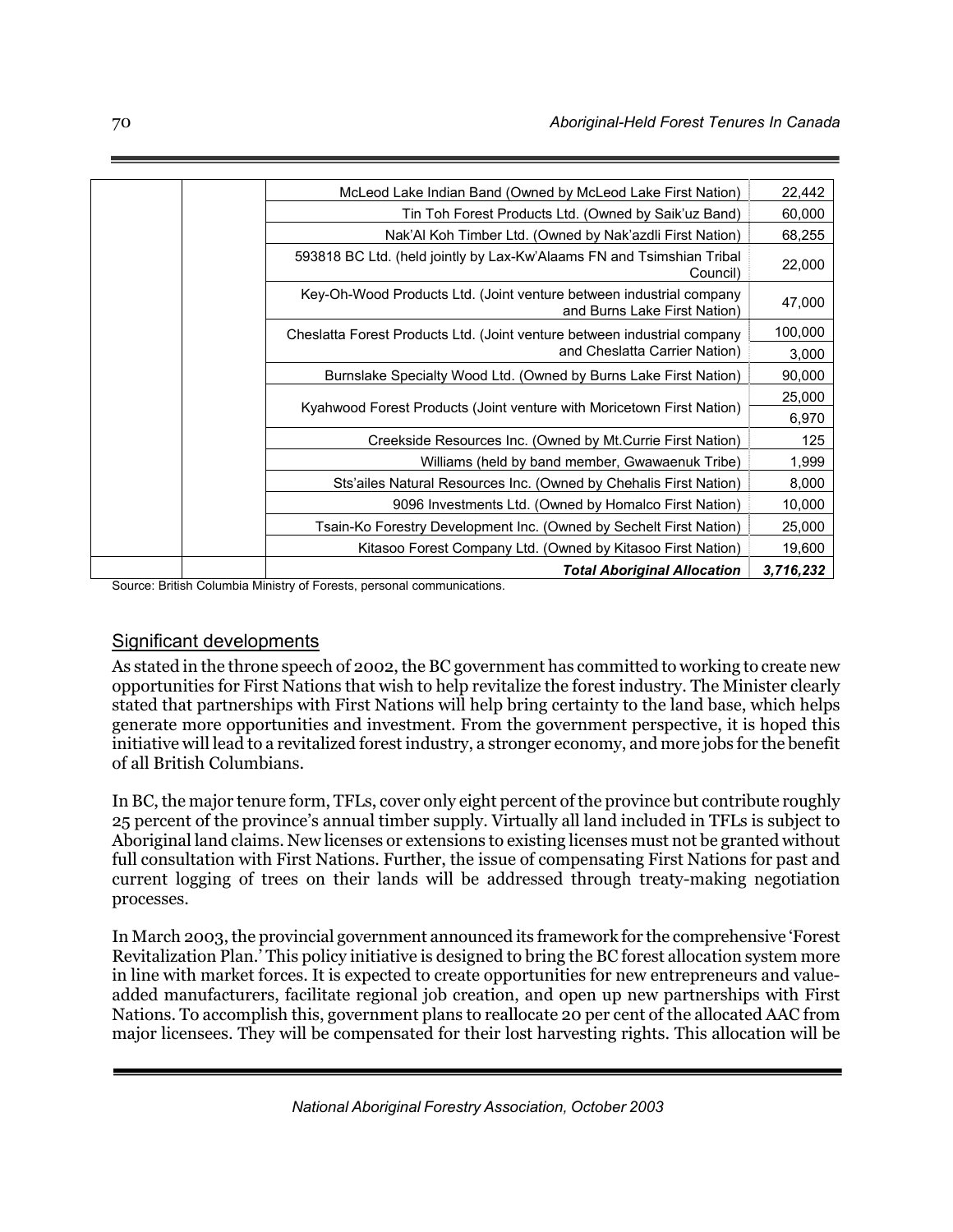added to what is already available on the open market. As a result of these and other changes, up to 45 per cent of the province's total harvest will eventually be made available through the open market. This may make more timber available for First Nations, community forests, woodlots, the value-added sector and new entrepreneurs.

Under new legislation the BC government is increasing Aboriginal participation in the forest sector. Forest companies that have failed to utilize their assigned volumes forfeit some of their undercut to other interested parties, primarily Aboriginal. This 'use it or lose it' initiative is believed by many to signal that government is willing to use the undercut of forest companies as a part of the treaty negotiation process. Presently, four Vancouver Island First Nations have signed interim measures agreements with the province in which the government committed to provide them with timber allocations. So far under this system, the Ditidaht and Pacheenaht First Nations have gained access to 300,000 m<sup>3</sup> of un-utilized volume from TFL 46, while the Uchucklesaht and Huu-ay-aht First Nations have gained access to 265,000 m3 from TFL 44. To date, First Nations have been invited to apply, without competition, for a total of  $1,128,000$  m<sup>3</sup> of timber allocation.

In the medium to longer-term, it is expected that the future of Aboriginal forest land access and ownership will continue to be significantly enhanced through the treaty-making process. Treaties will define areas over which First Nations will have jurisdiction and may provide guidelines for First Nation's involvement in planning and development of resources management. Treaties will clarify roles and responsibilities of First Nations and governments and provide certainty over who can use the land and in what manner.

Continuing development of joint ventures between forest companies and First Nations may also lead to enhanced access to forest resources and increased influence over forest management, outside of the treaty process.

The future of tenure allocation to First Nations is also highly correlated to the intensity of Mountain Pine Beetle (MPB) infestations in the interior of BC. In March 2003, a total of 600,000  $\text{m}^3$  in nonrenewable three-year Forest Licenses were awarded to First Nations (Lheidli Tenneh and Saik'uz) in the Prince George Region. The timber will supply fibre to a value added facility owned and operated by the First Nations. The Lheidli Tenneh and the Saik'uz First Nations must submit detailed business plans outlining how the forest licenses will be managed, including meeting silviculture and reforestation guidelines. The agreement also allows the minister to award a CFPA once Canada, B.C. and the Lheidli Tenneh reach and approve an agreement-in-principle under the B.C. treaty process. More wide spread MPB infestations will open up more new short-term tenure opportunities.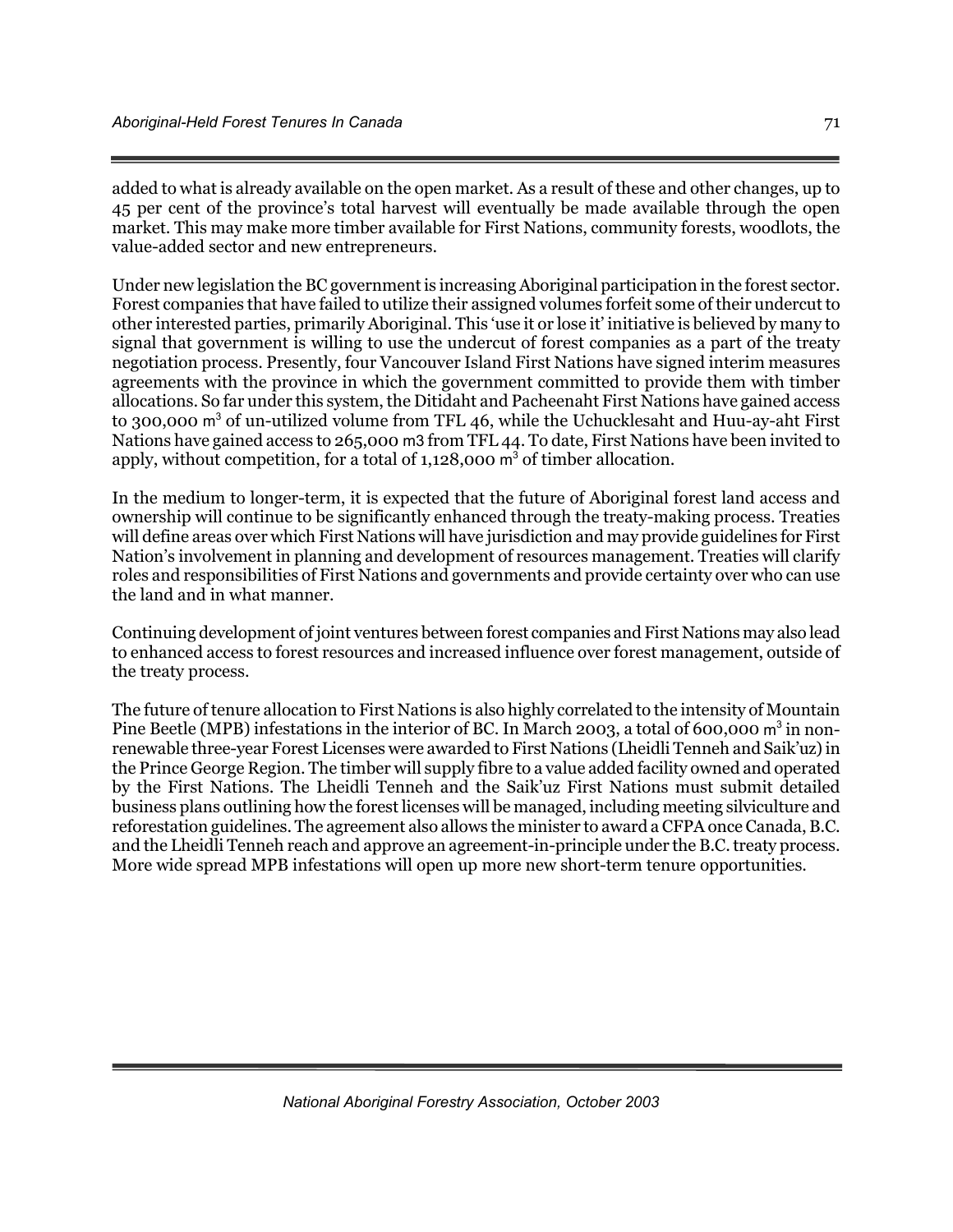# **Chapter 4: SUMMARY OF ABORIGINAL TENURE ACCESS**

The previous chapter has presented Aboriginal forest tenure holdings in each forested jurisdiction across Canada. In Section 4.1, these data are summarized, by jurisdiction and by the form in which tenure is held. The factors influencing Aboriginal access to forest tenure are assessed in Section 4.2.

# *4.1 Aboriginal tenure holdings across Canada*

As indicated in Table 22, below, Aboriginal groups and individuals hold a total allocation of some 7.0 million m3 of Canada's Crown timber. This accounts for 4.1% of the 169.5 million m3 annual volume of timber allocated for industrial use across the country.

|                                                                            | Allocated Volume $(m^3/y)$ |            |            |                     |                       |              |
|----------------------------------------------------------------------------|----------------------------|------------|------------|---------------------|-----------------------|--------------|
|                                                                            | Group                      | Group<br>Н | Group<br>H | Group<br>${\bf IV}$ | Group<br>$\mathbf{A}$ | <b>Total</b> |
| <b>Aboriginal</b><br>holdings                                              | 1,361,017                  | 1,796,904  | 2,740,329  | 1,038,319           | 97,762                | 7,034,331    |
| Percentage of<br><b>Aboriginal</b><br><b>Holdings</b>                      | 19%                        | 25%        | 38%        | 15%                 | $1\%$                 |              |
| <b>National AAC</b><br>allocated to<br>Group                               | 94,604,607                 | 41,961,026 | 30,487,117 | 2,376,692           | 97,762                | 169,527,204  |
| <b>Aboriginal as</b><br>percent of<br><b>National within</b><br>each group | 1%                         | 4%         | 9%         | 44%                 | 100%                  | 4.1%         |

**Table 22. Aboriginal forest allocation according to form of tenure** 

Source: Compiled from data reported in Chapter Three.

# **4.1.1 Aboriginal Access to Different Tenure Types**

In most jurisdictions across Canada, there exists a 'major' form of forest tenure. Categorized as 'Group I' tenures, these are large-scale, long-term (often evergreen) forms of access to forest timber resources that require the holder to undertake a high level of commerce-oriented forest management functions. Aboriginal access to this form of tenure is found in three of Canada's twelve forested jurisdictions; Quebec, Saskatchewan, and British Columbia (see Table 23).

While the number of Aboriginal holders of this form of tenure is small, the volumes associated with them are relatively large, so the group accounts for a total allocation of 1.36 million m3, or 19% of all Aboriginal allocated AAC holdings. However, these holdings account for only 1% of Group I tenures nation-wide.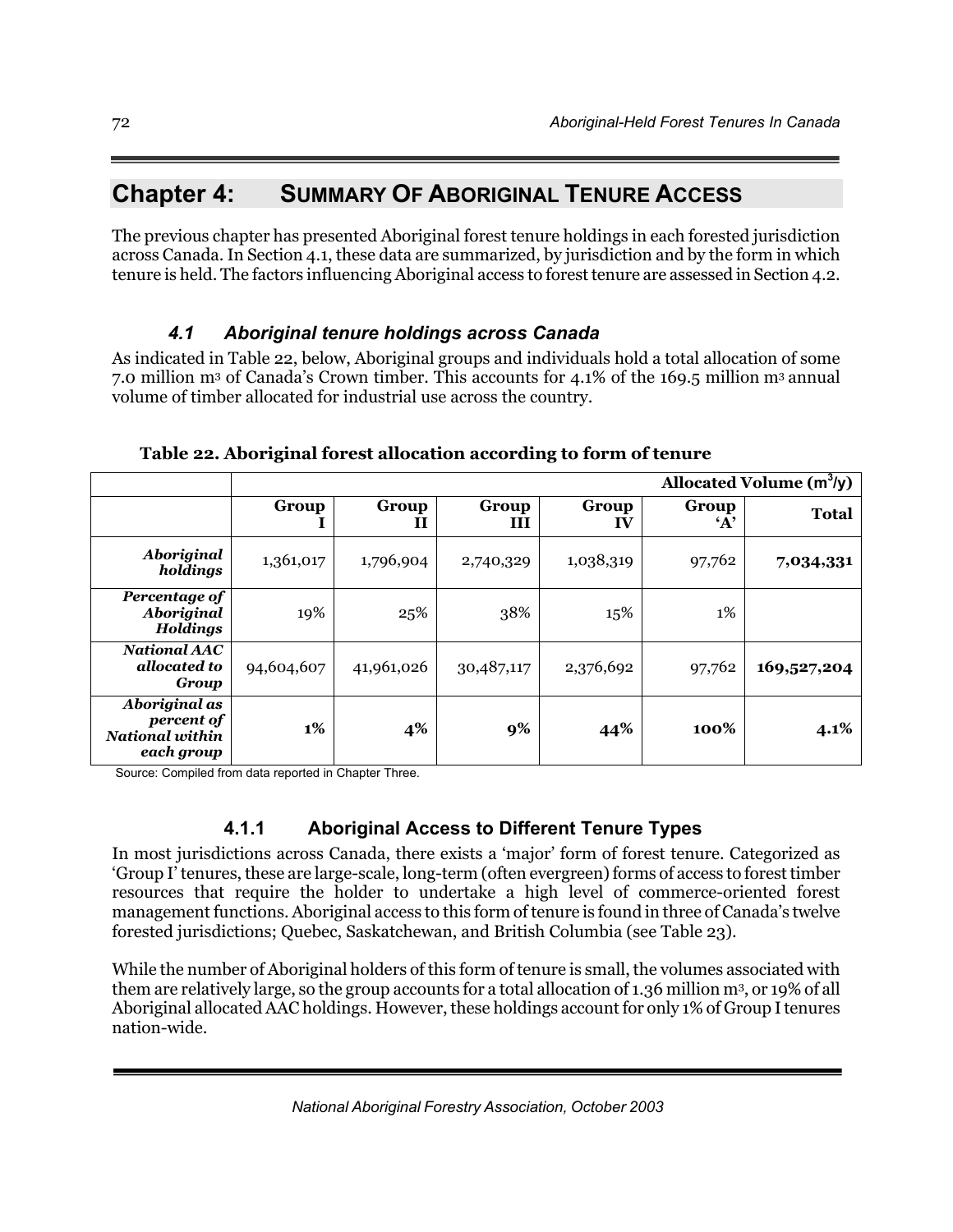Group II tenures also tend to be large, long-term, and renewable. Unlike the area-based Group I tenures, these are volume-based and provide less management responsibility. Aboriginal holdings of Group II tenures total 1.79 million m3 accounting for 25% of all Aboriginal holdings. Aboriginal access to this form of long-term tenure is also limited accounting for 4% of the total national allocation of 30.49 million m3 to this category of tenure.

The form of access to forest tenure that has most commonly been made available to Aboriginal groups in Canada are the less permanent, and less management-intensive tenures that fall into Group III. These include licenses or permits to harvest timber from major tenures held by large industrial companies. A total of 2.74 million m3, or 38% of all Aboriginal allocations, are held in this category. This level of allocation makes up 9% of nation-wide allocations made under Group III tenure arrangements.

Group IV accounts for a wide range of minor tenure forms, and make up 15% of allocations to Aboriginal groups. Aboriginal groups are over-represented in this grouping, accounting for 44% of total Group IV allocations (refer to Table 22).

| <b>Jurisdiction</b> | <b>Group I</b> | Total<br><b>Allocation</b><br>$(m^3/y)$ | ത<br>৳<br>೫<br>ω<br>jurisdiction<br>Aboriginal<br>percentag |           |              |              |             |       |
|---------------------|----------------|-----------------------------------------|-------------------------------------------------------------|-----------|--------------|--------------|-------------|-------|
| NF&L                | 0              | 0                                       | $\Omega$                                                    | 0         | 0            | $\Omega$     | 2,004,800   | 0%    |
| <b>Nova Scotia</b>  | 0              | 0                                       | 119,625                                                     | 0         | 0            | 119,625      | 1,028,400   | 11.6% |
| <b>NB</b>           | 0              | 0                                       | 233,880                                                     | 0         | 0            | 233,880      | 5,152,310   | 4.5%  |
| PEI                 | 0              | 0                                       | $\mathbf 0$                                                 | 0         | $\mathbf{0}$ | $\mathbf{0}$ | 42,900      | 0%    |
| <b>Quebec</b>       | 408,500        | 147,000                                 | 96,881                                                      | 0         | 0            | 652,381      | 35,727,362  | 1.8%  |
| Ontario             | 0              | 0                                       | 254,828                                                     | 0         | 0            | 254,828      | 30,481,503  | 0.8%  |
| <b>Manitoba</b>     | 0              | 0                                       | 0                                                           | 132,605   | 0            | 132,605      | 3,494,426   | 3.8%  |
| Sask.               | 571,845        | 351,000                                 | 141,320                                                     | 0         | 0            | 1,064,165    | 6,814,758   | 15.6% |
| Alberta             | 0              | 659,329                                 | 103,286                                                     | 0         | 0            | 762,615      | 22,970,000  | 3.3%  |
| <b>NWT</b>          | 0              | 0                                       | 0                                                           | 70,000    | 0            | 70,000       | 235,000     | 29.8% |
| Yukon               | 0              | $\Omega$                                | 28,000                                                      | $\Omega$  | 0            | 28,000       | 266,500     | 10.5% |
| <b>BC</b>           | 380,672        | 639,575                                 | 1,762,509                                                   | 835,714   | 97,762       | 3,716,232    | 61,309,245  | 6.1%  |
| <b>Total</b>        | 1,361,017      | 1,796,904                               | 2,740,329                                                   | 1,038,319 | 97,762       | 7,034,331    | 169,527,204 | 4.1%  |

**Table 23. Aboriginal forest allocation by form of tenure and jurisdiction** 

Identification of alternative, conservation-based tenures was limited to the Iisaak Agreement tenure. Iisaak Forest Resources Ltd. is a joint venture between Weyerhaeuser and Ma-Mook Development Corporation, owned and operated by the First Nations of the Nuu-Chah-Nulth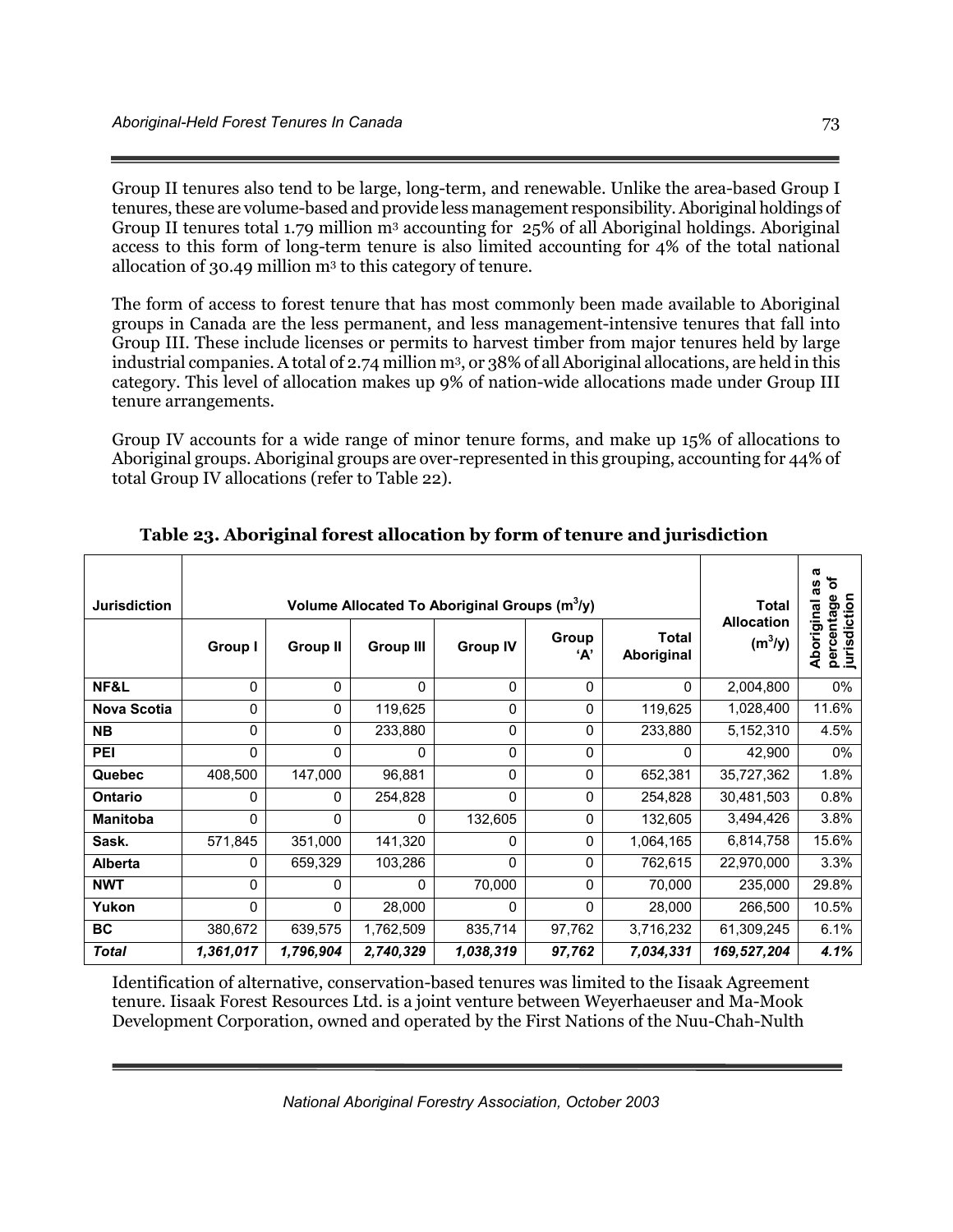Central Region. While Iisaak's operations are based on their access to a Group I tenure (TFL 57), an adjustment to the typical harvest demands has been allowed by government to allow ecosystem-based management according to guidelines provided by the Clayoquot Sound Scientific Panel. These guidelines provide for great flexibility in carrying out logging operations that reflect the values and knowledge of Aboriginal Peoples in the region. Hence this tenure has been allocated to the 'Alternative' grouping.

# **4.1.2 Aboriginal access to Crown forest tenure across Canada**

The relative participation of Aboriginal people in forest tenure opportunities varies across the country (Table 24). In BC, allocations of timber volumes to Aboriginal groups make up 6% of the provincial total. This level declines to 3.3% in Alberta and 3.8% in Manitoba, while current Aboriginal holdings in Saskatchewan make up 15.6% of that province's total. The lowest Aboriginal tenure holdings are in Newfoundland & Labrador (none at this time), Ontario (0.8%) and Quebec (1.8%). In the Maritime provinces, Aboriginal allocations vary from 11.6% in Nova Scotia, arising from the Unama'ki Stora Enso Agreement, to 4.5% in New Brunswick, with no allocations in PEI. Aboriginal interests have gained some access to the small timber allocations made available in Yukon and NWT, 10.5% and 29.8% respectively.

| <b>Jurisdiction</b>                | Allocated Annual Volume (m <sup>3</sup> /y) |                         |                           |
|------------------------------------|---------------------------------------------|-------------------------|---------------------------|
|                                    | <b>Total Aboriginal</b>                     | <b>Total Allocation</b> | <b>Percent Aboriginal</b> |
| <b>Newfoundland &amp; Labrador</b> | 0                                           | 2,004,800               | 0.0%                      |
| <b>Nova Scotia</b>                 | 119,625                                     | 1,028,400               | 11.6%                     |
| <b>New Brunswick</b>               | 233,880                                     | 5,152,310               | 4.5%                      |
| <b>Prince Edward Island</b>        | 0                                           | 42,900                  | 0.0%                      |
| Quebec                             | 652,381                                     | 35,727,362              | 1.8%                      |
| <b>Ontario</b>                     | 254,828                                     | 30,481,503              | 0.8%                      |
| <b>Manitoba</b>                    | 132,605                                     | 3,494,426               | 3.8%                      |
| <b>Saskatchewan</b>                | 1,064,165                                   | 6,814,758               | 15.6%                     |
| <b>Alberta</b>                     | 762,615                                     | 22,970,000              | 3.3%                      |
| <b>Nunavut</b>                     | 0                                           | 0                       |                           |
| <b>Northwest Territories</b>       | 70,000                                      | 235,000                 | 29.8%                     |
| Yukon                              | 28,000                                      | 266,500                 | 10.5%                     |
| <b>British Columbia</b>            | 3,716,232                                   | 61,309,245              | 6.1%                      |
| Total                              | 7,034,350                                   | 169,527,204             | 4.1%                      |

**Table 24. Aboriginal access to forest tenure allocations across Canada** 

# *4.2 Factors influencing Aboriginal access*

Access to forest tenure and timber allocations has, across Canada, arisen only as a result of concerted Aboriginal-initiated efforts. These have typically involved activism leading to court cases,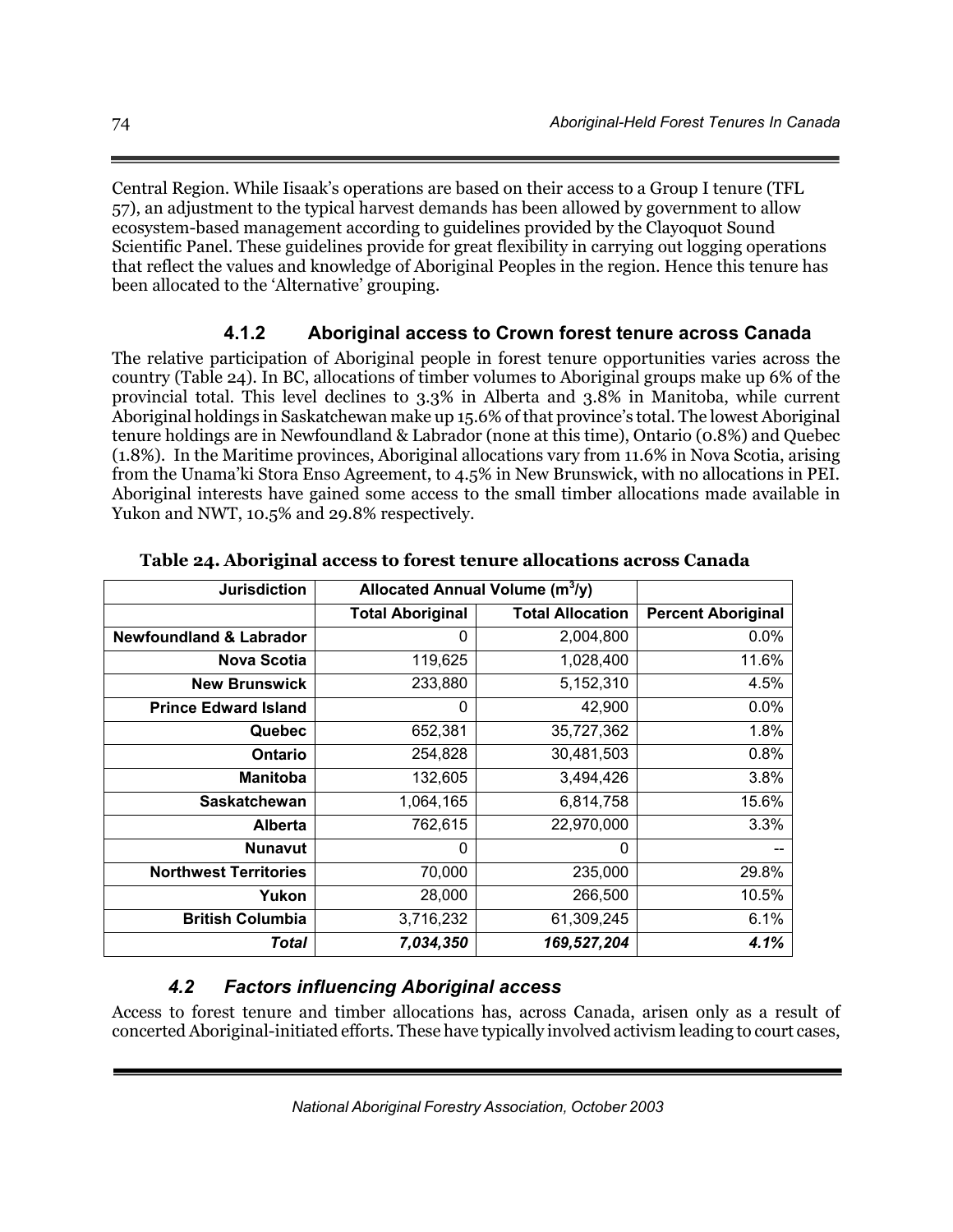legal action, and claims settlement. Table 25, provides a visual assessment of how these key factors have played out across Canada.

**Table 25. Factors affecting current allocation of forest tenures to Aboriginal interests** 

| <b>Jurisdiction</b> | Aboriginal<br>activism | developments<br>cases/legal<br>Court | settlement<br>Claim | government<br>Policy shift<br>inside | Aboriginal<br>increase<br>capacity | Demographic<br>changes | New form of<br>tenure |
|---------------------|------------------------|--------------------------------------|---------------------|--------------------------------------|------------------------------------|------------------------|-----------------------|
| NF&L                |                        |                                      |                     |                                      |                                    |                        |                       |
| <b>Nova Scotia</b>  |                        |                                      |                     |                                      |                                    |                        |                       |
| <b>NB</b>           |                        |                                      |                     |                                      |                                    |                        |                       |
| PEI                 |                        |                                      |                     |                                      |                                    |                        |                       |
| Quebec              |                        |                                      |                     |                                      |                                    |                        |                       |
| Ontario             |                        |                                      |                     |                                      |                                    |                        |                       |
| <b>Manitoba</b>     |                        |                                      |                     |                                      |                                    |                        |                       |
| Sask.               |                        |                                      |                     |                                      |                                    |                        |                       |
| <b>Alberta</b>      |                        |                                      |                     |                                      |                                    |                        |                       |
| <b>NWT</b>          |                        |                                      |                     |                                      |                                    |                        |                       |
| Yukon               |                        |                                      |                     |                                      |                                    |                        |                       |
| BC                  |                        |                                      |                     |                                      |                                    |                        |                       |

Source: Based on interviews carried out by NAFA with key government sources. Note: Darkly shaded areas indicate greater importance, while lightly shaded areas indicate lesser importance for the corresponding factor.

In some jurisdictions, notably Saskatchewan and Yukon, this Aboriginal initiative has led to government policy change, including efforts to ensure new allocations include Aboriginal Peoples. As Aboriginal capacity to participate in commercial forestry activities increases along with a growing Aboriginal population in Canada's commercial forest zones, governments and industry are sometimes becoming more supportive of Aboriginal access to forest resources.

However, gaining access to commercial-oriented tenures does not fully address the objectives that have driven many Aboriginal Peoples and First Nations to activist positions in the forest. Across Canada, concern that singularly focussed industrial tenures are threatening the ability of Aboriginal Peoples to exercise their Aboriginal rights and cultural practices within their traditional territories.

Equally, some Aboriginal people and communities are re-awakening their commitment to their ancient responsibilities for protecting the land of their traditional territories. Clearly, simple transfer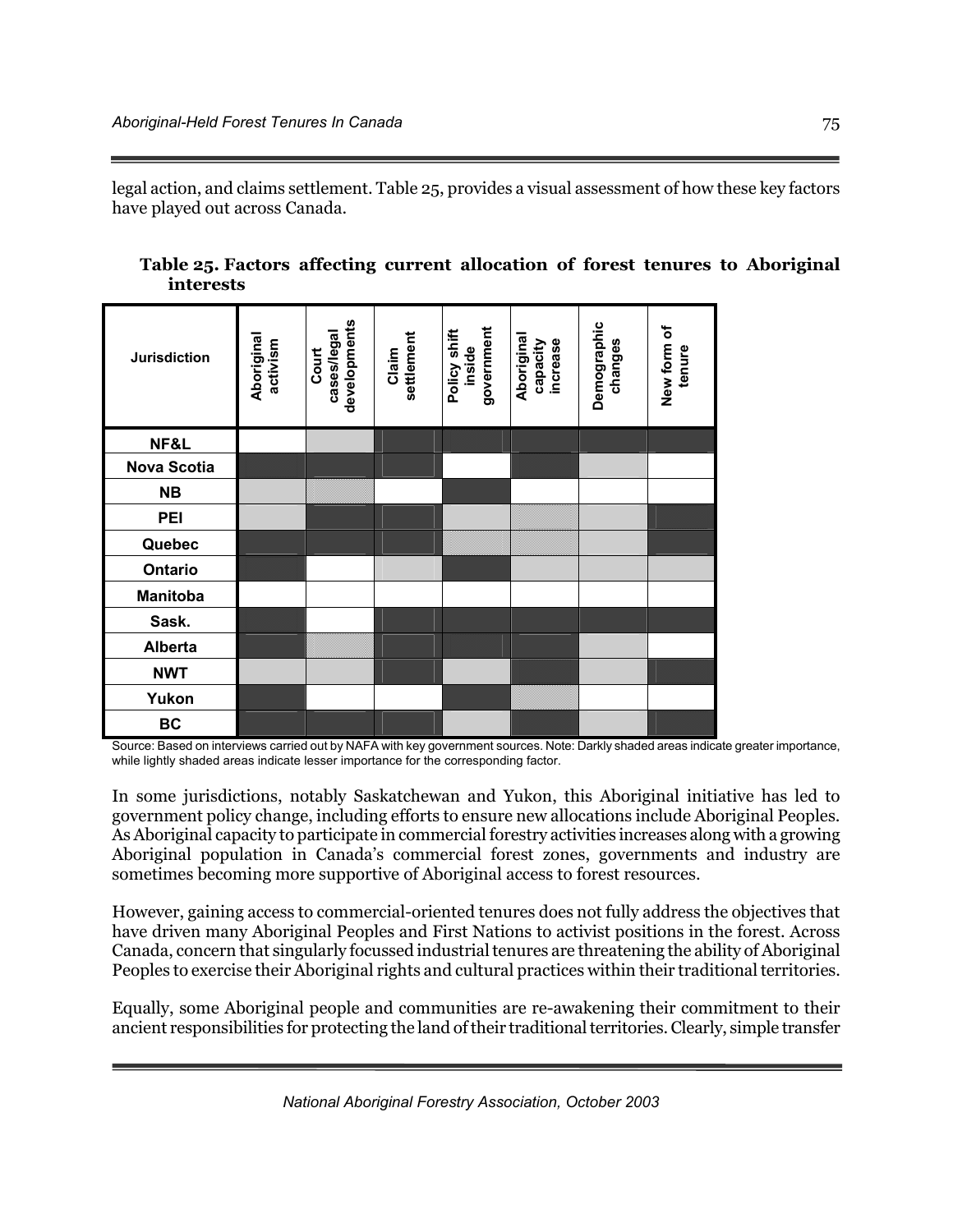of commercial allocation from one corporate interest to an Aboriginal corporate interest may not, in itself, fulfill the vision of Aboriginal Peoples for the forest.

Looking forward, a number of factors can be expected to influence the future of forest tenure allocations to Aboriginal Peoples in Canada. These are represented in Table 26.

| <b>Jurisdiction</b> | Aboriginal<br>activism | Court cases | settlement<br>Claim | government<br>Policy shift<br>inside | Aboriginal<br>increase<br>capacity | Demographic<br>changes | New form of<br>tenure |
|---------------------|------------------------|-------------|---------------------|--------------------------------------|------------------------------------|------------------------|-----------------------|
| NF&L                |                        |             |                     |                                      |                                    |                        |                       |
| <b>Nova Scotia</b>  |                        |             |                     |                                      |                                    |                        |                       |
| <b>NB</b>           |                        |             |                     |                                      |                                    |                        |                       |
| <b>PEI</b>          |                        |             |                     |                                      |                                    |                        |                       |
| Quebec              |                        |             |                     |                                      |                                    |                        |                       |
| Ontario             |                        |             |                     |                                      |                                    |                        |                       |
| <b>Manitoba</b>     |                        |             |                     |                                      |                                    |                        |                       |
| Sask.               |                        |             |                     |                                      |                                    |                        |                       |
| <b>Alberta</b>      |                        |             |                     |                                      |                                    |                        |                       |
| <b>NWT</b>          |                        |             |                     |                                      |                                    |                        |                       |
| Yukon               |                        |             |                     |                                      |                                    |                        |                       |
| BC                  |                        |             |                     |                                      |                                    |                        |                       |

**Table 26. Factors expected to influence future allocations** 

Source: Based on interviews carried out by NAFA with key government sources. Note: Darkly shaded areas indicate greater importance, while lightly shaded areas indicate lesser importance for the corresponding factor.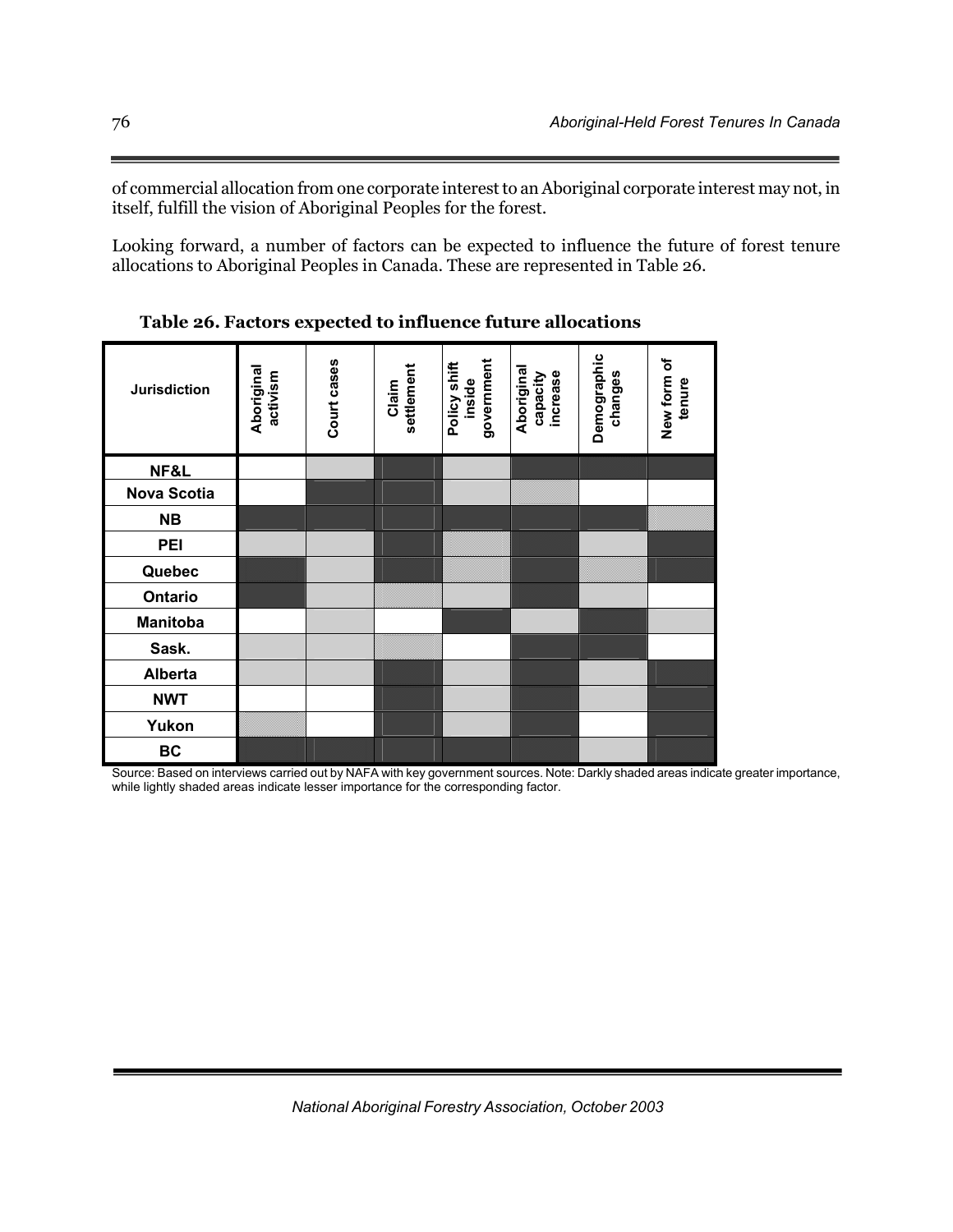# **Chapter 5: CONCLUSION**

 $\overline{a}$ 

The purpose of this study, as stated in the introduction, was to assess forest tenure as one indicator of Aboriginal participation in the management and economic aspects of forestry, on a national scale. The results presented in the preceding chapters suggest that data can be generated on a jurisdictionby-jurisdiction basis, and that tenures can be grouped into categories that are reasonably comparable in terms of the levels of management responsibility they entail. Current data reporting systems are not, however, designed to make such data collection easy. In most jurisdictions, government managers had to be interviewed individually to determine the types and amounts of tenure allocated to Aboriginal interests, as these data are not tracked separately from other forms of Aboriginal involvement in the forest such as contract harvesting.

When the tenure data are set out, a picture of Aboriginal involvement in the forest begins to emerge. The current situation in Canada is one where Aboriginal Peoples have limited, if any, access to significant forest tenures. Only four percent of the total allocated timber volumes are held by Aboriginal groups across the country. Further, only three jurisdictions have provided major areabased (Group I) tenures to Aboriginal Peoples (BC, SK and QC), and these account for only 14% of all Aboriginal tenure. Over half of the tenure allocations held by Aboriginal Peoples involve small volumes under Group III and Group IV arrangements. These are typically short-term in nature and are often located within major tenures where well-established forest companies hold long-term access and are responsible for all levels of planning and decision-making.

In jurisdictions such as Ontario and Manitoba, some progress is being made in planning for Aboriginal access to tenures in forested regions that have not previously been commercially exploited. However, for those Aboriginal Peoples who have attempted to coexist with forestry activities within their traditional territories over the past, the struggle to gain access and influence has far to go. Typically, most provinces feel that all their available timber supply has already been fully allocated. Clearly there is tension developing here, considering the widely acknowledged commitments to share the benefits of forests with Aboriginal Peoples made by Canadian jurisdictions through instruments such as the National Forest Strategy. Canada's federal, provincial and territorial forest ministers have identified forest tenure distribution and distribution of the financial benefits from the timber products industry as core indicators for assessing how benefits are distributed.48

Therefore, Aboriginal groups are frequently advised to seek business relationships or contracting opportunities with established companies that hold Crown tenures. Many First Nations reject this as the sole approach available to them to gain influence within their traditional forests. Aboriginal activism in British Columbia, Quebec, New Brunswick and Nova Scotia, including blockades of logging operations and cutting within Crown forests without licenses or permits, has led to court

<sup>48</sup> Criteria 5.2.1 and 5.2.2 of the 2003 Criteria and Indicators for Defining Sustainable Forest Management in Canada. Canadian Council of Forest Ministers. See http://www.ccfm.org.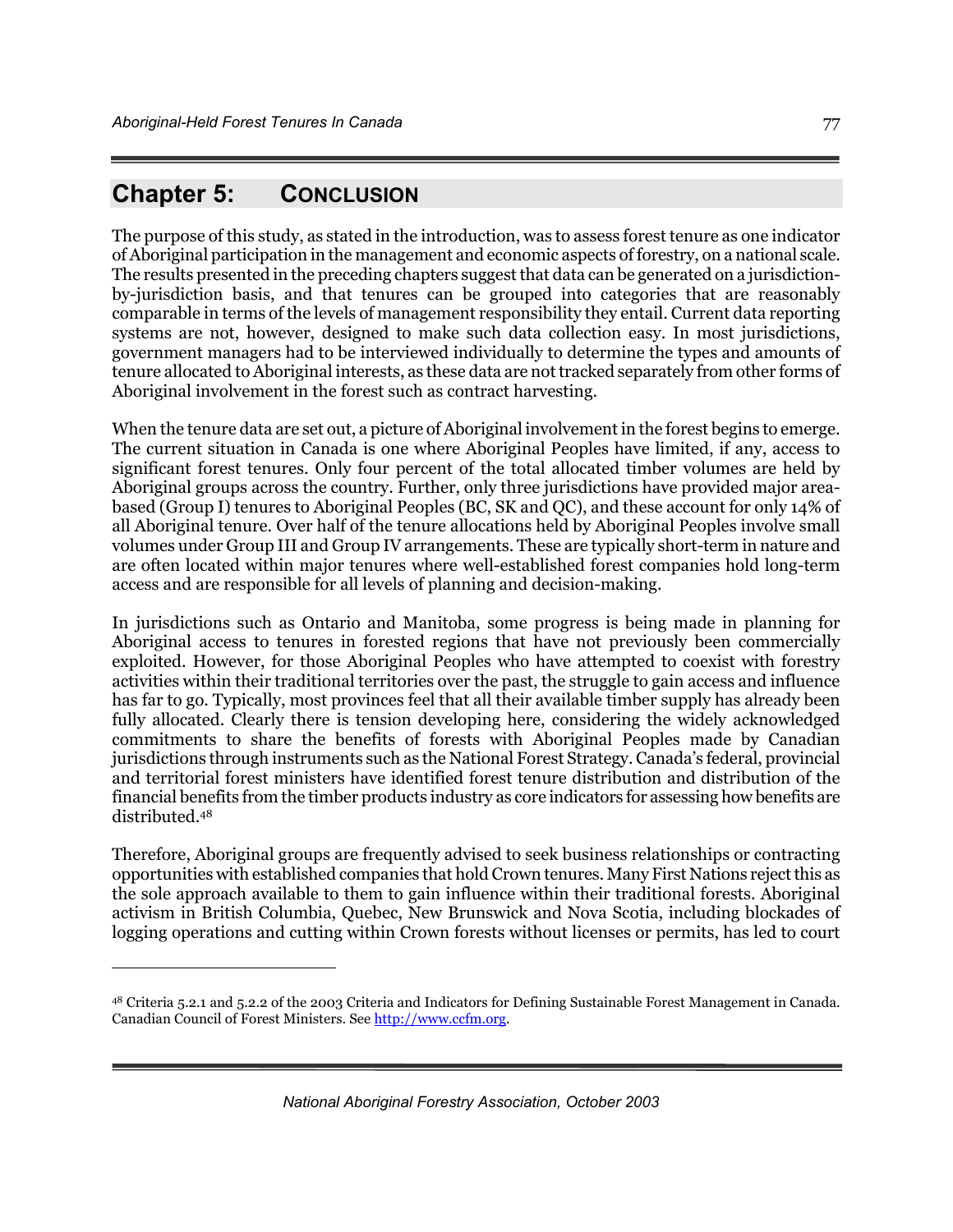action and some degree of provincial re-evaluations of the current timber allocations. In BC and Quebec, this has led to some genuine progress in gaining influence over how forests are managed. In other jurisdictions, the ability to manage for diverse Aboriginal values has yet to be demonstrated.

Yet the objective to gain increased access to, and influence over, forest tenure in Canada is important. Long-term forest tenure can provide the level of stability and certainty of access that Aboriginal communities and businesses require in order to gear up for economic participation in the forest sector. Gaining tenure responsibilities particularly major tenures such as those of Group I and Group II (as described in this study) provides a level of control that is not obtained in third party contract arrangements with a license-holder.

Further, gaining primary tenure responsibilities allows Aboriginal Peoples to gain a voice in the management of forests. Aboriginal Peoples seek to maintain and to regain their ability to express their culture and values within the forests that comprise their traditional territories. To achieve this fundamental goal will require the ability to influence the management of these forest lands. Access to major tenures, particularly Group I tenures that are long-term and involve full management responsibilities, may provide First Nations the ability to exert this kind of influence.

The limited experience available in Canada suggests, however, that even when First Nations hold major tenure forms, the ability to express Aboriginal values is constrained by the overwhelming orientation of the tenure conditions to support sustained flow of wood and fibre to industrial mill operations. In a recent paper by Ross and Smith49, it is noted that the current system of tenure on Crown forest lands has failed to lead to respect for Aboriginal forest values in the forest. Rather, the system has resulted in "drawing Aboriginal Peoples into the industrial tenure system, compelling them to operate according to industrial management practices which are incompatible with their values and culture." This has contributed to "creating internal tensions and crises in many Aboriginal communities."

Nonetheless, experience also suggests that when Aboriginal interests do hold significant forest tenures, considerable efforts to bring forest management into line with non-timber uses and traditional values is made. Access to major tenures brings the decision-making process much closer to members of the First Nation community, and forest managers become intimately familiar with the inherent conflicts between the tenure conditions and the diversity of values, both traditional and commercial, that Aboriginal Peoples seek to express in the forest.

Alternative tenure arrangements such as that established for Iisaak Forest Resources may be the start of an 'Aboriginal forest tenure'. Such a tenure system would provide the flexibility needed to accommodate diverse forest management objectives, creating room for multiple values to co-exist in the forest.

<u>.</u>

<sup>49</sup> Ross, Monique M. and Peggy Smith. 2002. "Accommodation of Aboriginal Rights: The Need For An Aboriginal Forest Tenure." Synthesis report prepared for the Sustainable Forest Management Network, University of Alberta.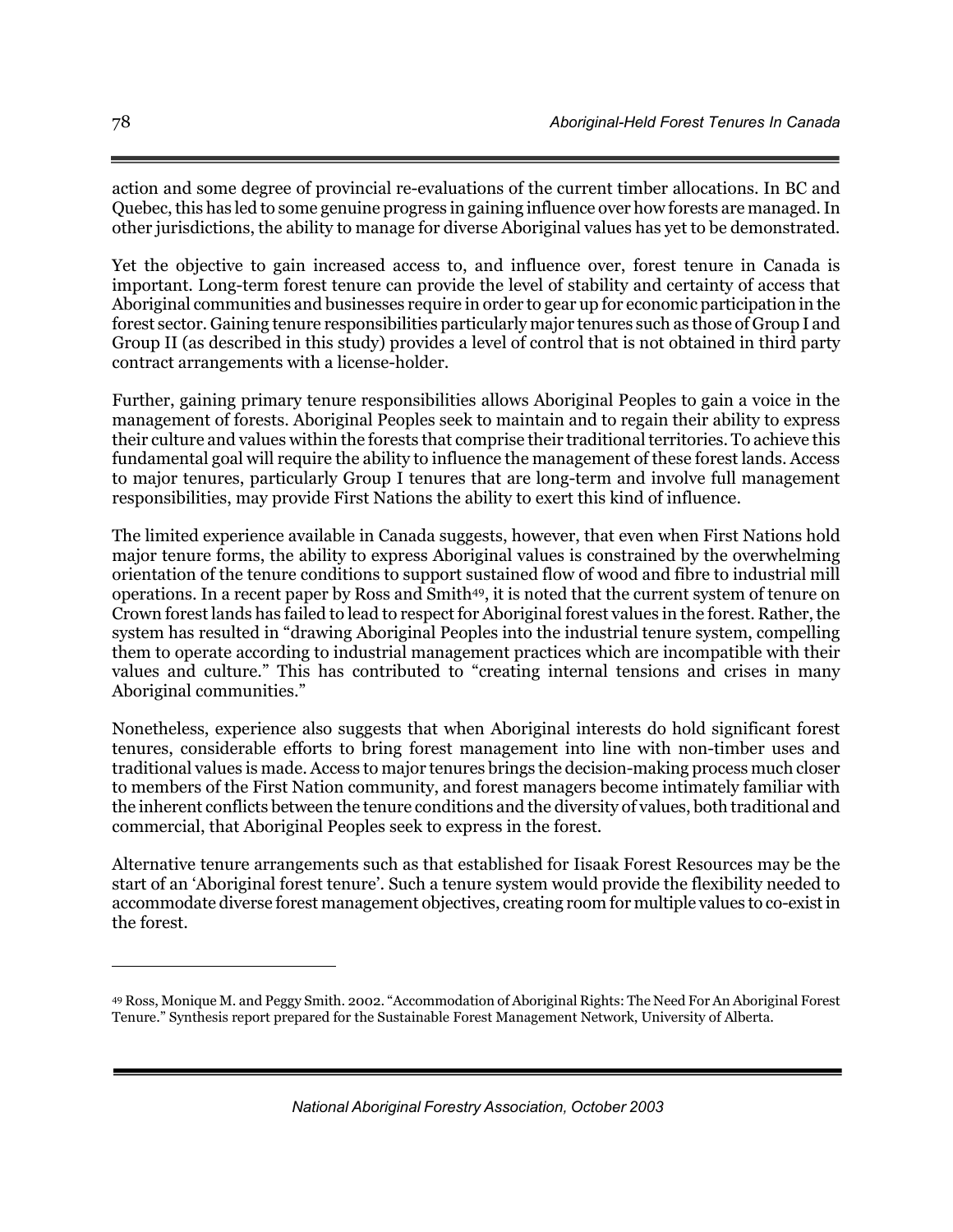This analysis of the present tenure system in Canada shows that Canada has a long way to go in order to achieve a system of forest tenure where Aboriginal rights are recognized in the way Crown forests are managed and utilized. In some jurisdictions, a tentative first step has been taken as Aboriginal Peoples gain access to conventional forms of industrial tenure. The next step that of Aboriginal tenures whereby diverse values and Aboriginal perspectives can be integrated into the management of Crown forests, can begin to be visualized. Making progress in this direction will be a significant and important achievement.

Tenure as an indicator of Aboriginal participation in forest management and economic activity has its limitations. For example, Aboriginal groups could have a significant role in forest land management without holding tenure. This may be the case with the Waswanipi Model Forest and the Algonquin Trilateral Agreement, both in Quebec. Likewise, Aboriginal businesses may gain significant participation in the forest-based economy through contracts to tenure-holders. Nonetheless, tenure does seem to be a powerful and meaningful indicator. Grouping tenures according to level of management responsibility, as has been done in this study, also serves to relate to level of economic involvement and stability. Combined with other indicators such as employment, business ownership, government policy instruments, Aboriginal tenure should continue to be tracked in order to assess Canadian progress in meeting national commitments and obligations to increase Aboriginal participation in forest management and economic participation.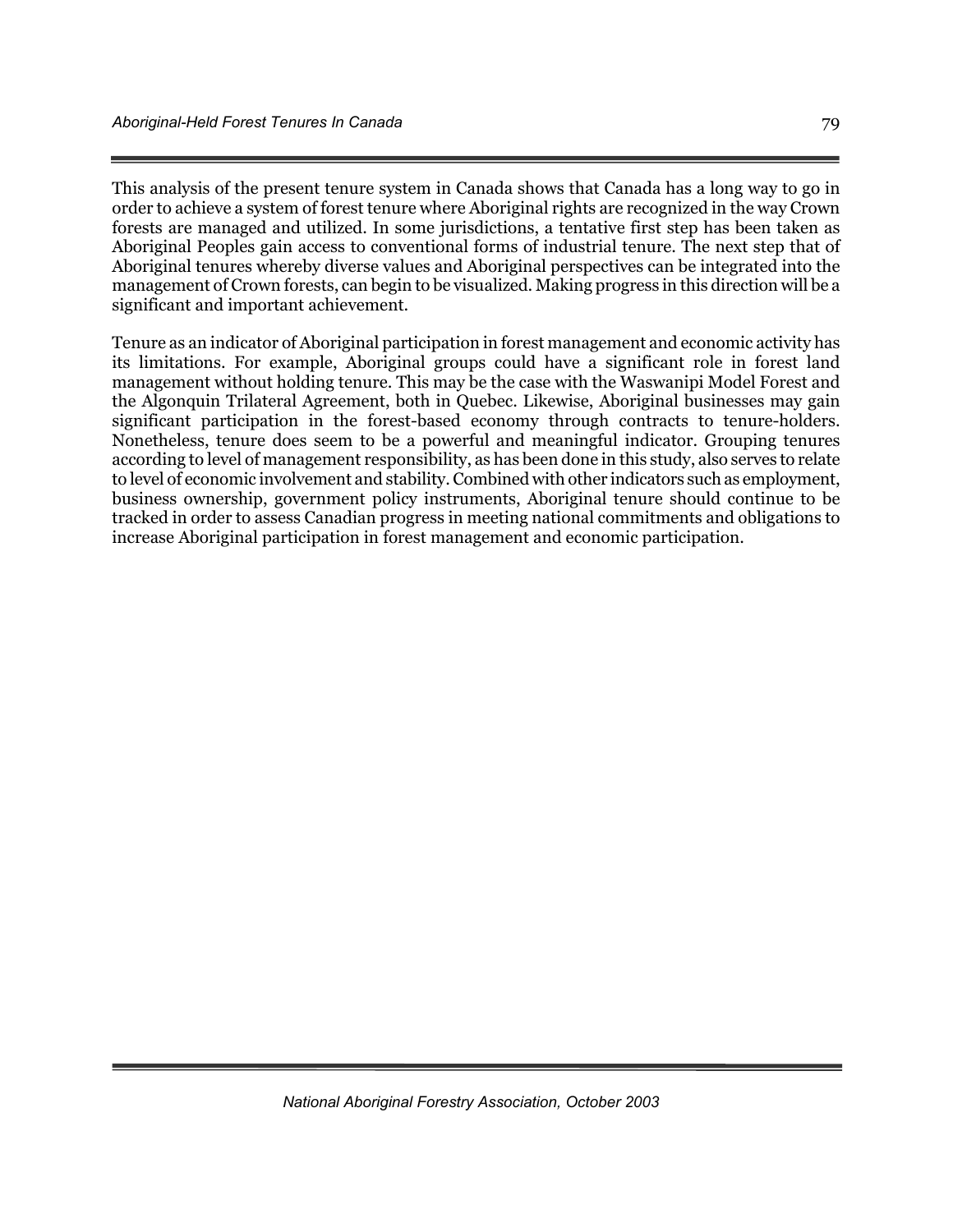**APPENDIX A** 

**CONTACT LIST**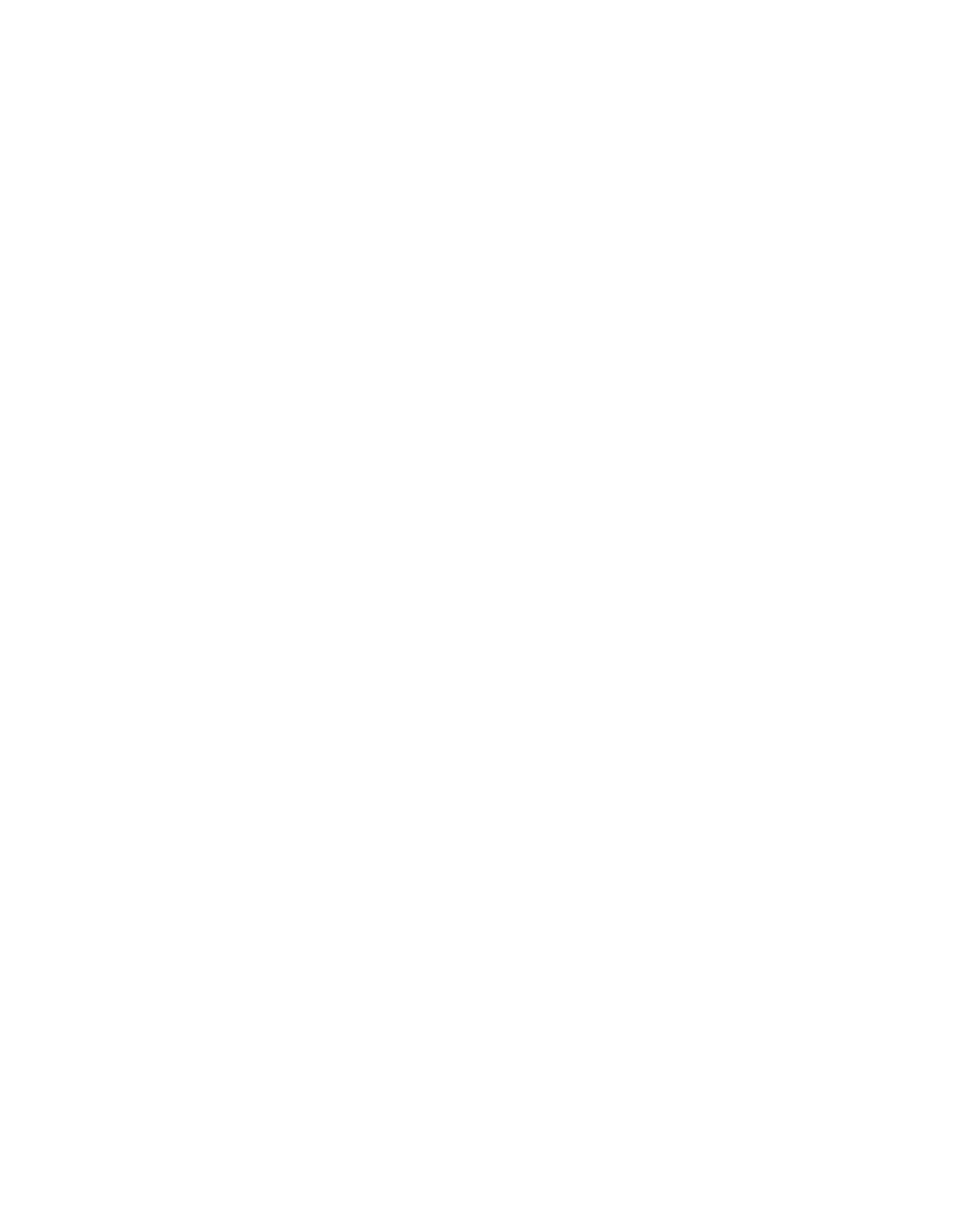#### *State of Forest Report*

Angie Larabie, Canadian Forest Service (CFS), Natural Resources Canada (NRCan)

#### *Newfoundland*

Charlie Butler, Policy co-coordinator, Forest Resources and Agrifoods, Policy Co-ordination division, NF&L government, St. John's

Keith Deering, Regional Forester, Newfoundland and Labrador Forest Resources and Agrifoods Department

Kitt Head, NF&L Forest Resources and Agrifoods Dept.

Basil English, Senior Management Planner, NF&L Forest Resources and Agrifoods Dept.

#### *Nova Scotia*

Peter MacQuarrie. Director of Program Development, Natural Resources, Division of Renewable **Resources** Dan Eidt, Director of Forest Management of Crown Land Jack Kite, Kimberley – Clark Forest Corp. Jon Porter, Bowater-Mersey Paper Company Peter Jones, Bowater – Mersey Paper Company

# *Prince Edward Island*

Ian Millar, Policy & Liaison Officer, CFS, NRCan, Atlantic Region Stan McAskill, Provincial Forest Manager, Forestry and Land Resource Modeling Benny Sark, Abegweit First Nation Jesse Francis, Eco-Tourism Manager, Lennox Island First Nation Paul McKnight, Policy Analyst, Forestry and Land Resource Modeling M.J. Keef, Lands Officer, PEI Forestry and Land Resource Modeling

# *New Brunswick*

Tom Reid, Assistant Deputy Minister, Natural Resources and Energy, Renewable Resources Division, Fredericton T. MacFarlane, Forest Utilization and Silviculture Forester, Fredericton Dennis Simon, Director of Forestry, Big Cove First Nation Alvery Paul, Burnt Church First Nation Chief George Ginnish, Eel Ground First Nation Stephen Ginnish, Eel Ground First Nation Bevan Lock, Woodlands Manger, Stora Enso Forest Corp.

# *Quebec*

Christian Leclerc, Quebec Ministry of Natural Resources, Wildlife and Parks Jean-François Gravel, Relations Avec les Autochtones, Quebec Ministry of Natural Resources, Wildlife and Parks Geoff Quail, Grand Council of the Crees of Quebec

#### *Ontario*

Keith Sayers, Forestry Coordinator, Union of Ontario Indians, North Bay Monique White, CFS, NRCan, Ontario Branch Helen Drouin, CFS, NRCan, Ontario Branch Brian Hadden, CFS, NRCan Graham Vance, Ontario Ministry of Natural Resources (OMNR), Native Affairs Unit, Peterborough Kevin Coombs, SFL Specialist, OMNR, Wood Allocation & Measurement, Sault Ste. Marie Chris Leale, Area Forester for Lake Nipigon Forest District, OMNR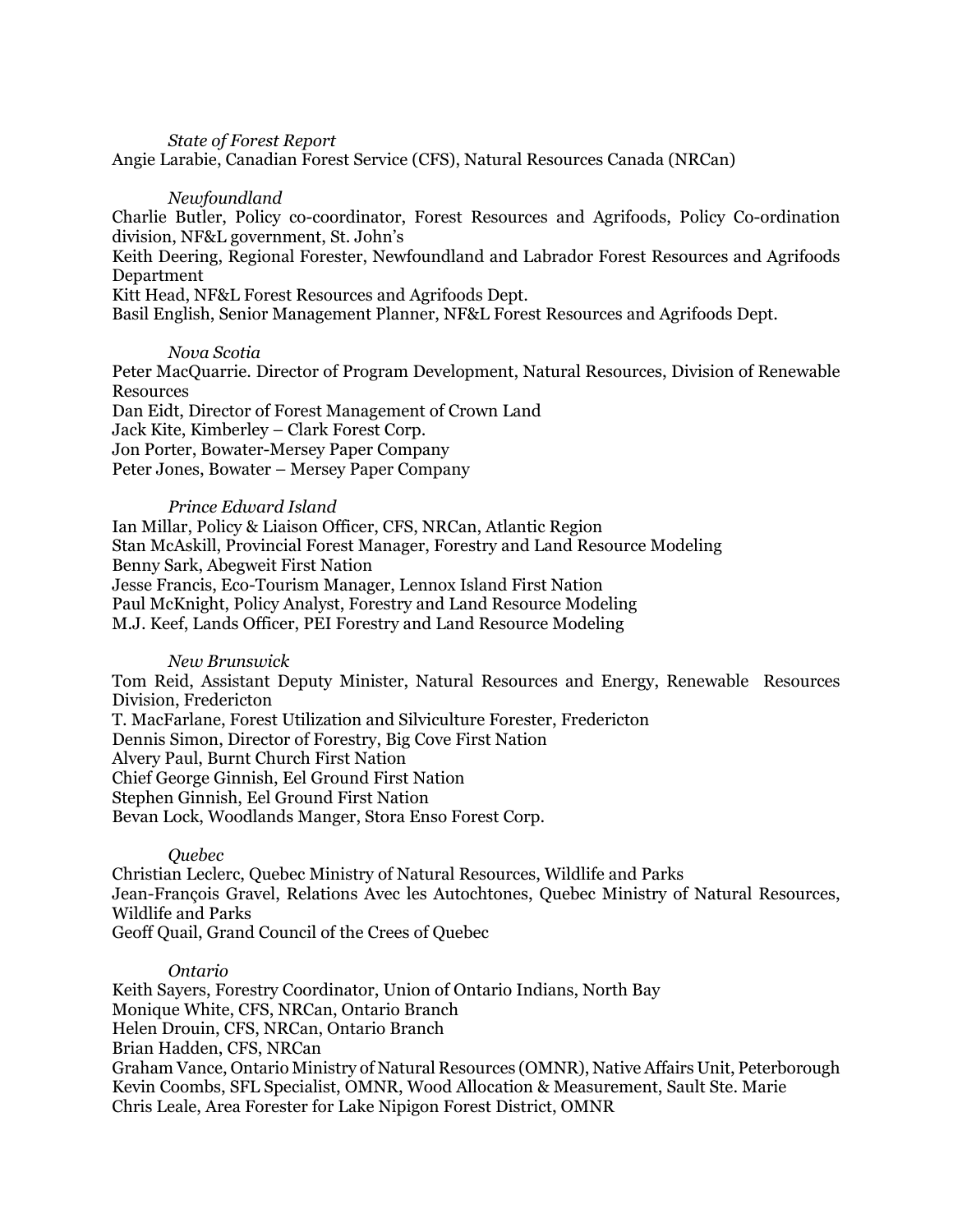Joe Yaraskavitch, Area Forester, Algonquin Forest Authority Jon Orpana, Forester, Bancroft Forest Company Steven Foley, Forester, Cochrane Forest District, OMNR Paul Leale, Area Forester, Espanola District Office, OMNR Bob David, Area Supervisor, Wabigoon Forest, Dryden District, OMNR Bob Davies, Forester, Fort Frances District, OMNR

#### *Manitoba*

Dan Bullock, Forest Development Analyst, Sustainable Forestry Unit, Manitoba Conservation Rick Mamalygo, Regional Forester, Central Region, Manitoba Conservation David Neufeld, Tolko Industries Ltd. Bruce Holmes, Regional Forester, Northeast Region, Manitoba Conservation Barry Waito, General Manager, Louisiana-Pacific Paper Company Doug Hunt, Tolko Industries Ltd. Tony Scribe, Financial Officer, Norway House Cree Nation

#### *Saskatchewan*

Larry Stanley, Manager of Finance and Administrative Services, SERM Trevor Ives, Peter Ballantyne Cree Nation

#### *Alberta*

Ray Dupres, Economic Development Manager, Tall Cree First Nation

Eric Davey, Athabasca Tribal Council

Baptiste Metchooyeah, Den Tha' First Nation

Tim Gauthier, Manager Little Red River Forestry Woodlands Division, Little Red River Crees Howard Grey, ADM, Land and Forest Division, Alberta Sustainable Resources Development

Andy Masiuk, Senior Advisor, Alberta Sustainable Resources Development

Daphne Cheel, Executive Director of Policy and Planning, Alberta Sustainable Resources Development

Grant Klappstein, Database Manager, Alberta Sustainable Resources Development

Lindsay Kirkoff, Timber Revenue and Dispositions Section, Alberta Sustainable Resources Development

# *North West Territories*

Susan Corey, Director Forest Management, Resources, Wildlife and Economic Development, Yellowknife

# *Yukon*

Ed VanRanden, Forest Policy Analyst, Yukon Renewable Resources, Policy and Planning Branch, Whitehorse

# *British Columbia*

Glenn Ricketts, Assistant Director, Aboriginal Affairs Branch, BC Ministry of Forests (MOF) Phil Symington, Senior Resource Analyst, Aboriginal Affairs, BC MOF, Victoria Branch Kelly Finck, Senior Forester, Community Forests Section, BC MOF, Victoria Branch David Haley, Senior Woodlot Forester, BC MOF, Victoria Branch Don Williams, Timber Forester, Kalum Forest District, BC MOF Harry Jennings, Planning and Issues Forester, Cariboo Forest Region, BC MOF